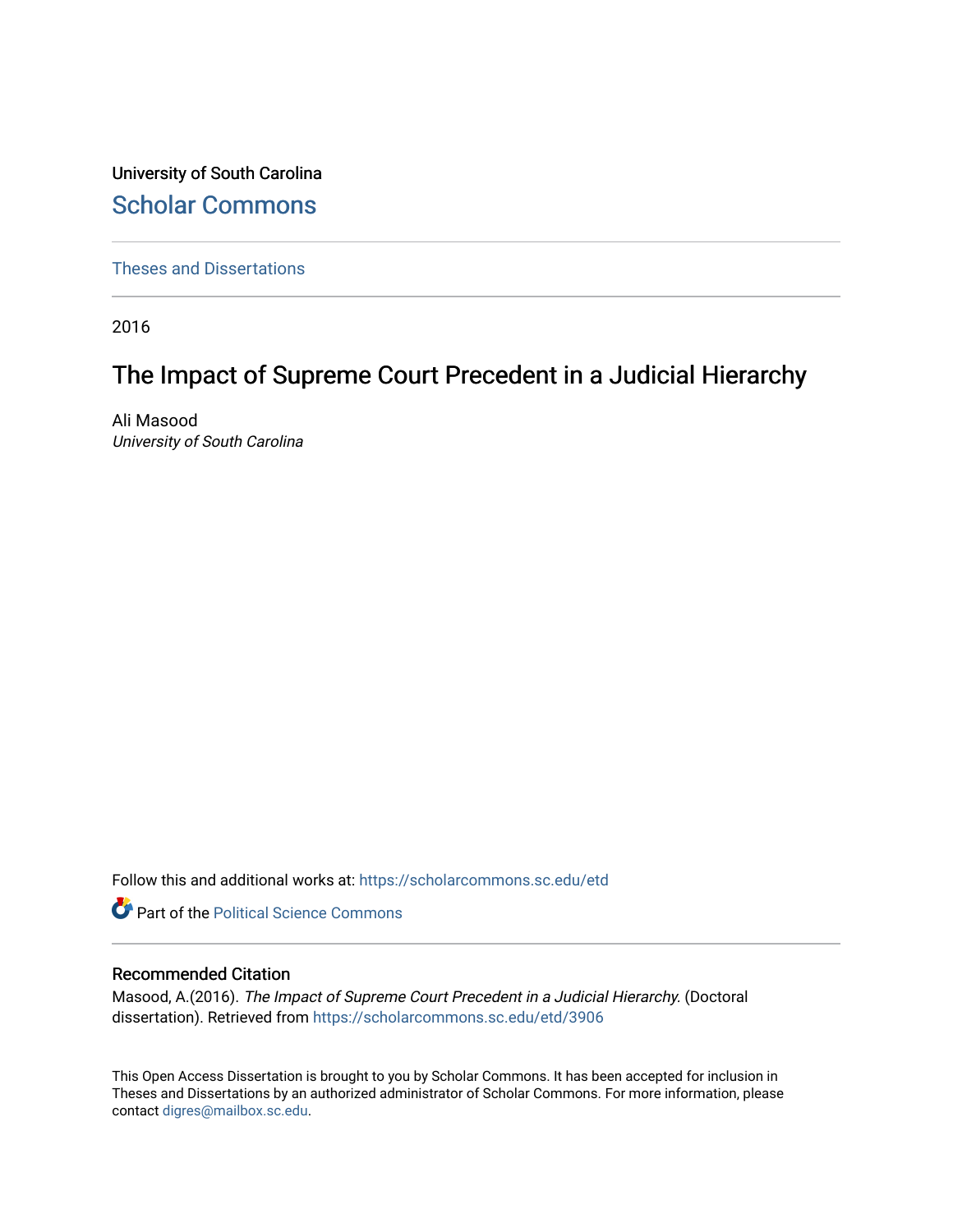#### The Impact of Supreme Court Precedent in a Judicial Hierarchy

by

Ali Masood

Bachelor of Business Administration University of Georgia 2006

Bachelor of Arts Georgia State University 2010

Master of Arts University of South Carolina 2013

Submitted in Partial Fulfillment of the Requirements

for the Degree of Doctor of Philosophy in

Political Science

College of Arts and Sciences

University of South Carolina

2016

Accepted by:

Kirk A. Randazzo, Major Professor

Donald R. Songer, Major Professor

Charles J. Finocchiaro, Committee Member

Timothy M. Peterson, Committee Member

Robert M. Howard, Outside Committee Member

Paul Allen Miller, Vice Provost and Interim Dean of Graduate Studies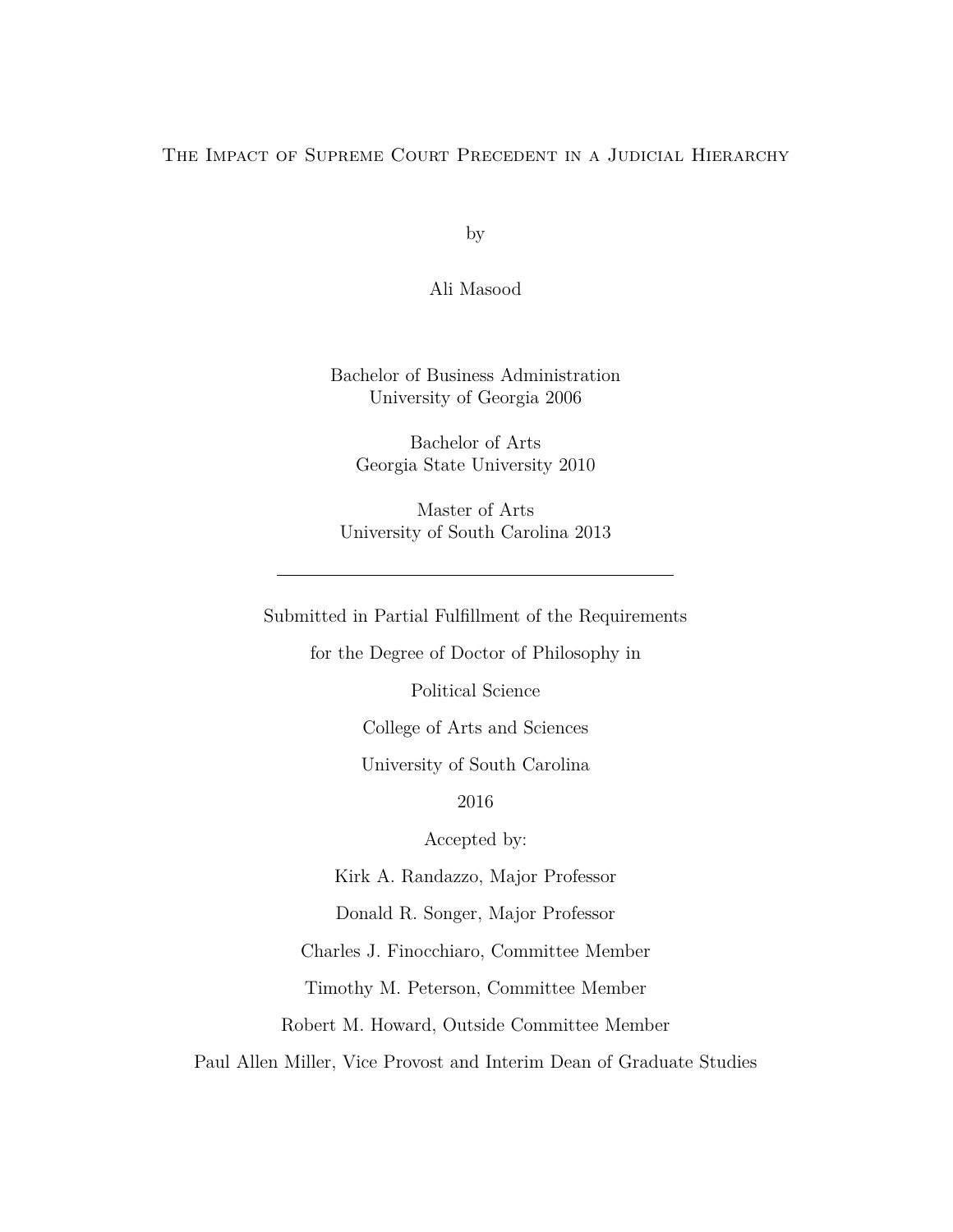$\copyright$  Copyright by Ali Masood, 2016 All Rights Reserved.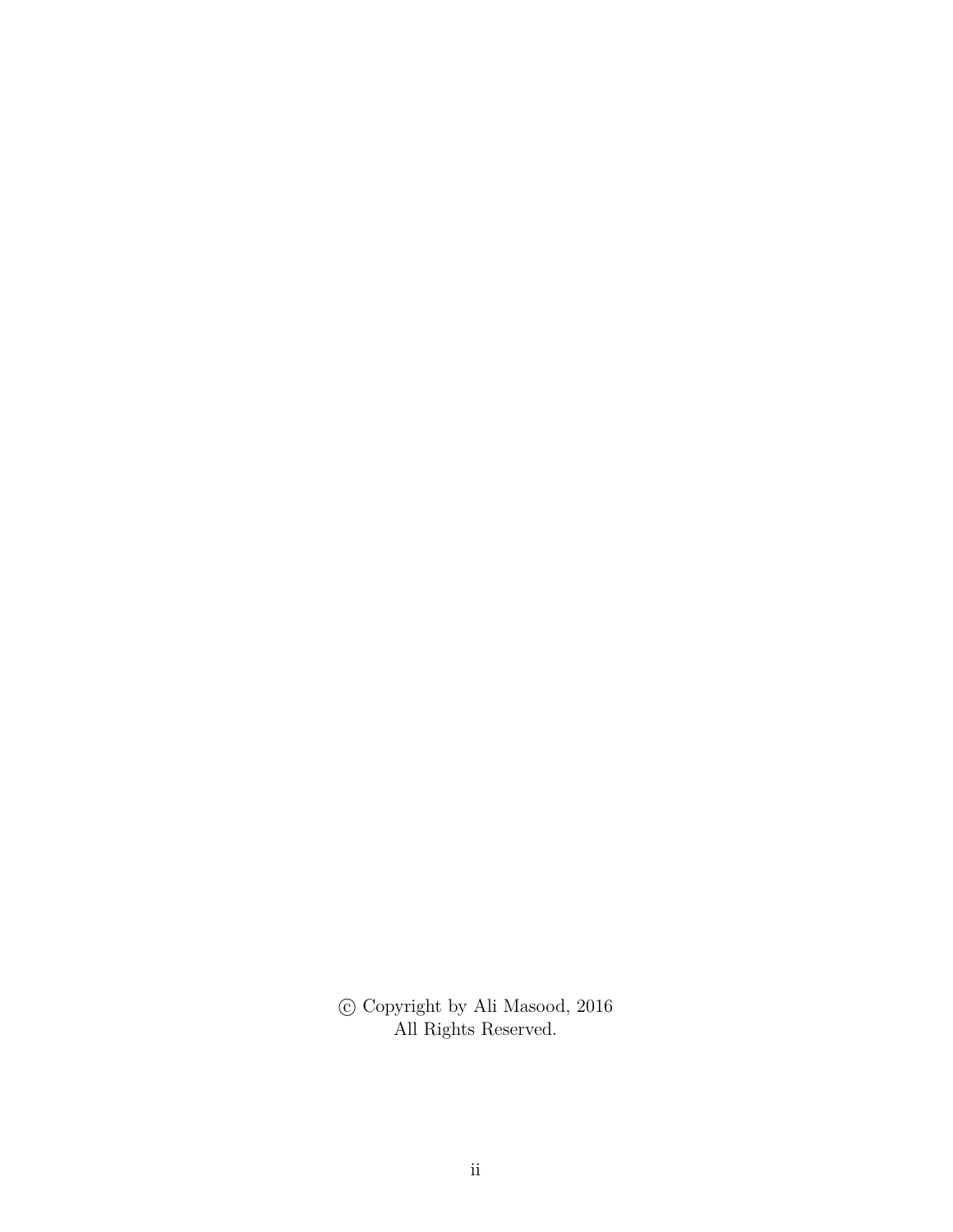## **DEDICATION**

This dissertation is dedicated to the memory of Don Songer (1945–2015). Don was like family and had a tremendous impact on my life. He was a truly remarkable person, and his loss is felt every day.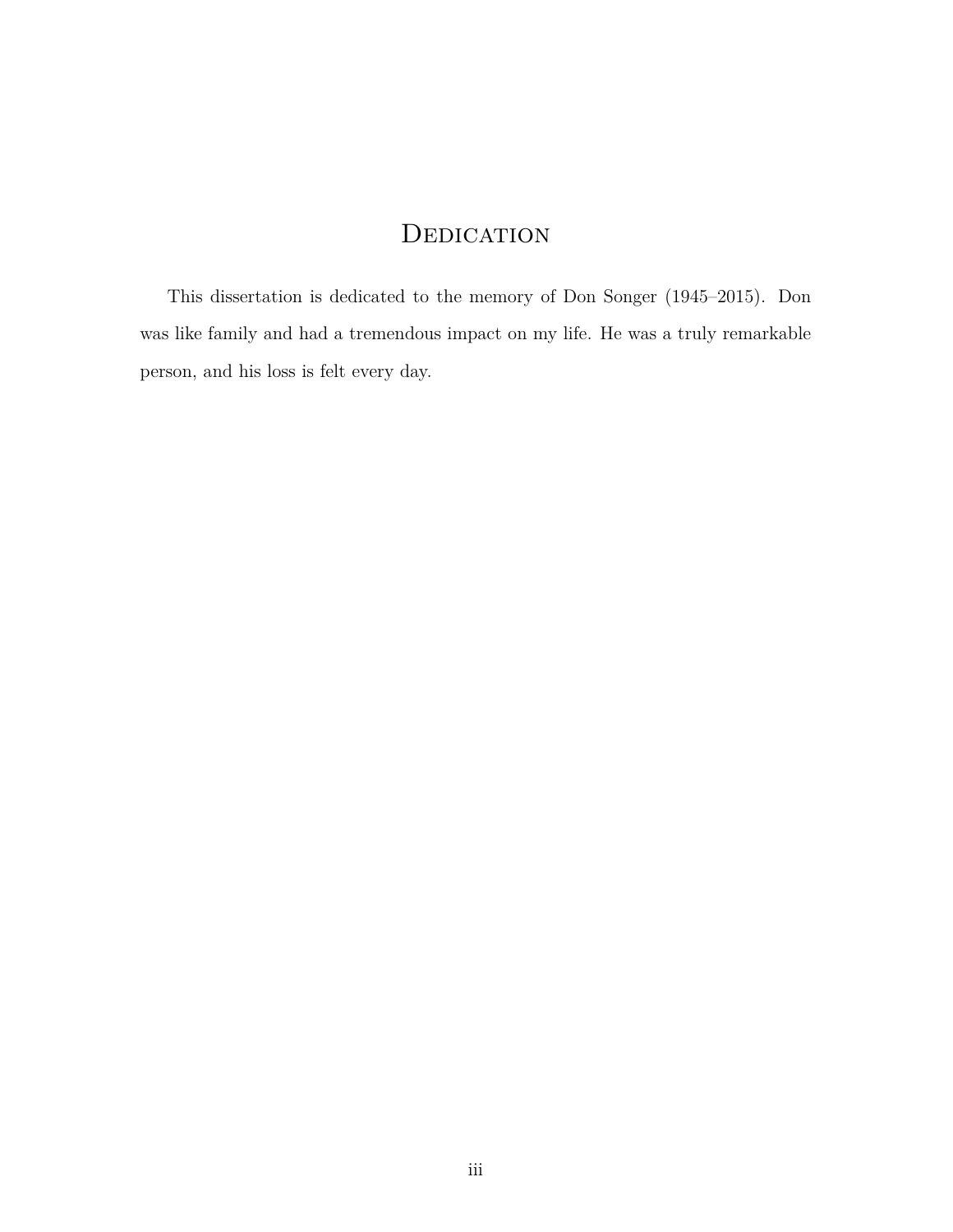## Acknowledgments

I want to thank my wonderful family, friends, and colleagues without whom this project would not have been possible. First, I want to acknowledge my family for their love, patience, and constant encouragement. My parents have been the perfect role models. They left a comfortable life and immigrated to a foreign country to provide me with better opportunities. The values and work ethic they instilled in me have helped me at every turn. My three siblings have been a constant source of competition, support, and humor.

I owe a debt of gratitude to Robert M. Howard and Amy Steigerwalt who introduced me to judicial politics and helped me find my way to the graduate program at the University of South Carolina. I also want to thank Bob for serving on my committee and helping me think about the broader implications of my project. I am grateful to Charles J. Finnochiaro for being an outstanding committee member. Chuck helped me refine my empirical strategy and has offered encouragement and helpful advice throughout my graduate career. Several people within the law and courts sub-field have generously offered helpful advice at various stages. I want to thank Michael Bailey, Lawrence Baum, Bethany Blackstone, Jennifer Barnes Bowie, Stephanie Lindquist, Sara Pashak, and Christopher Zorn for providing invaluable feedback on different chapters of my dissertation.

My time in graduate school would not have been the same without my fellow students whose support and friendship helped make the graduate program an infinitely better experience. I am particularly thankful to Clay Fuller, Nadia Jilani-Hyler, Amanda Jones, Ben Kassow, TJ Kimel, Douglas Page, Paige Price, and Rebecca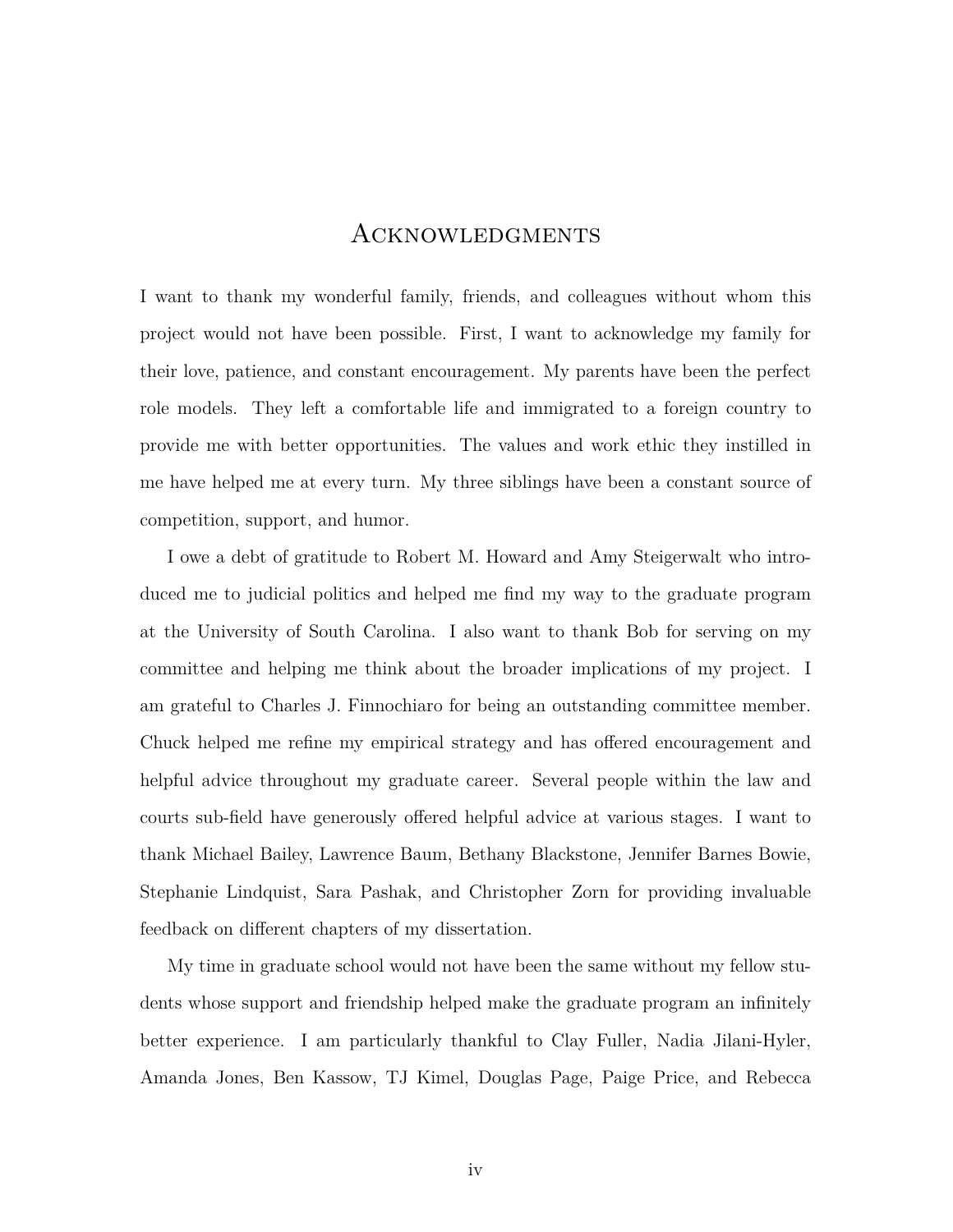Reid. I owe a special thanks to Monica Lineberger who has been my closest friend in graduate school. Monica has read every paper I have written, has proof-read every application, and is the first person I turn to whenever I have a question. Many faculty members have been generous with their time and suggestions. Brad Epperly, Tobias Heinrich, Amanda Licht, Susan Miller, Timothy J. Peterson, Lee D. Walker, and Chris Witko have been especially helpful.

I offer my most sincere gratitude to Kirk A. Randazzo and Donald R. Songer. I was extremely fortunate to have two outstanding advisors. Much of what I know about public law and political science research are due to the lessons learned from these two individuals. Kirk has helped me refine nearly every research idea and has helped me become a better writer. Outside of Kirk, no individual taught me more about the discipline than Don Songer. Don instilled in me a love for research and was relentless in pushing me to do better. Don's passing was a very difficult experience, but I am grateful that he was around to oversee the majority of this dissertation. I thank both of my mentors for their insights, encouragement, and advice. Without them, this dissertation would not have been possible. To Kirk and Don, I will always be grateful.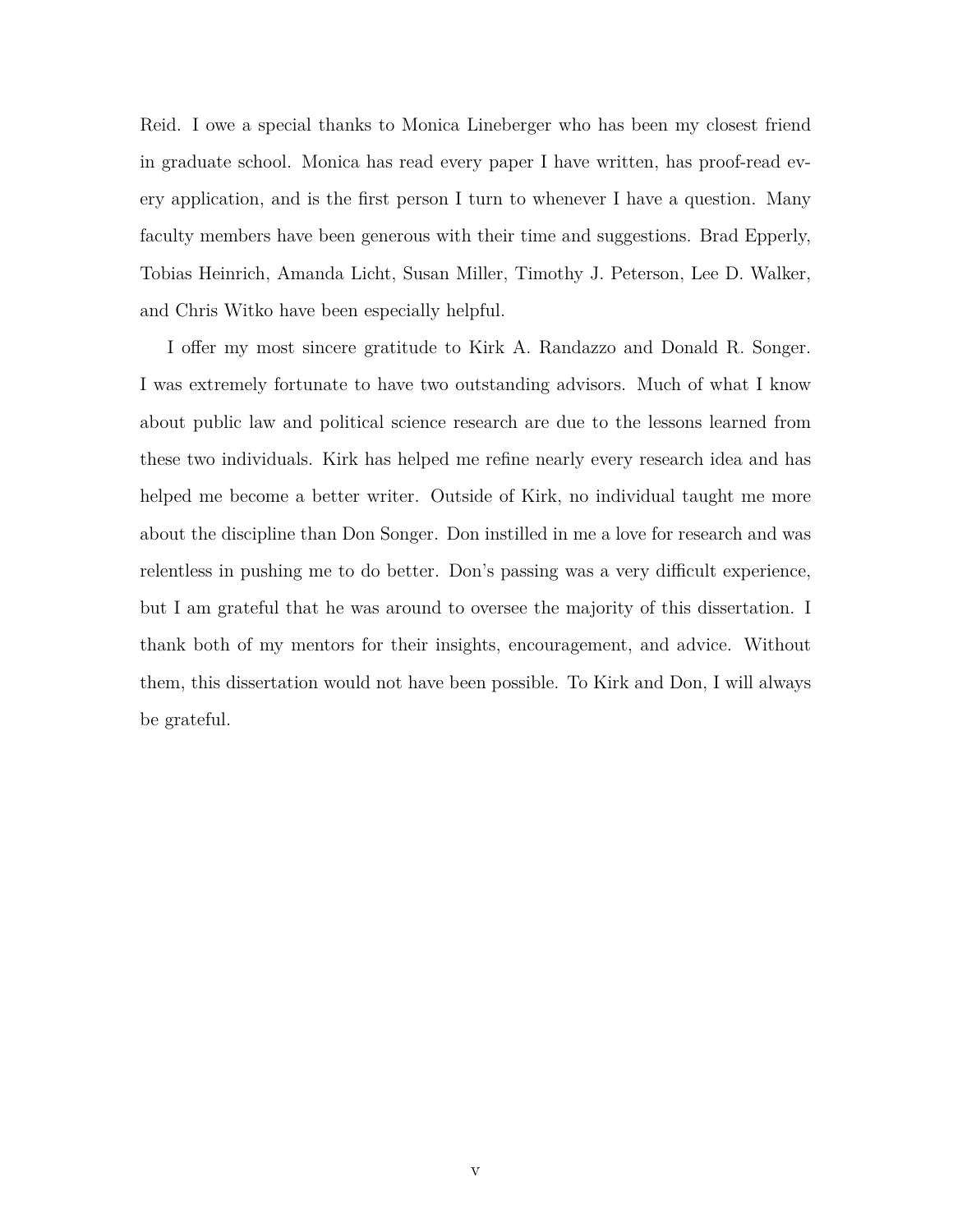## **ABSTRACT**

My dissertation explores three core questions. First, how is information regarding the preferences of judicial actors communicated within the American federal judiciary? Second, can U.S. Supreme Court justices meaningfully signal their policy preferences, *vis-á-vis* their decisions, to judges on the U.S. Courts of Appeals? Finally, what impact do such signals have on the propensity of lower courts judges to follow the precedents of the Supreme Court? The primary objective of this project is to identify the conditions that either increase or decrease the likelihood that judges on the courts of appeals comply with the precedents of the Supreme Court. I develop a theory in which information regarding the preferences of judicial actors flows dynamically within the courts. Specifically, I theorize that key Supreme Court signals and circuitlevel influences, together, drive circuit court attentiveness to precedents. Lower court application of the Supreme Court's decisions, in turn, communicate information up the judicial ladder of the policy position of precedents. My findings demonstrate that not only is the Supreme Court capable of communicating information, but that such cues substantially influence lower federal court decision making and their interpretations of precedent. My results notably depart from earlier findings in that they demonstrate that ideological preferences has a more nuanced impact on the adoption of the Court's precedents. This study contributes to our understanding of learning within the judicial hierarchy by identifying new mechanisms through judicial decision makers are able to communicate their legal and policy preferences. The implications of my analysis offer new insights on the influence of *stare decisis* and decision-making behavior within the U.S. Supreme Court and the U.S. Courts of Appeals.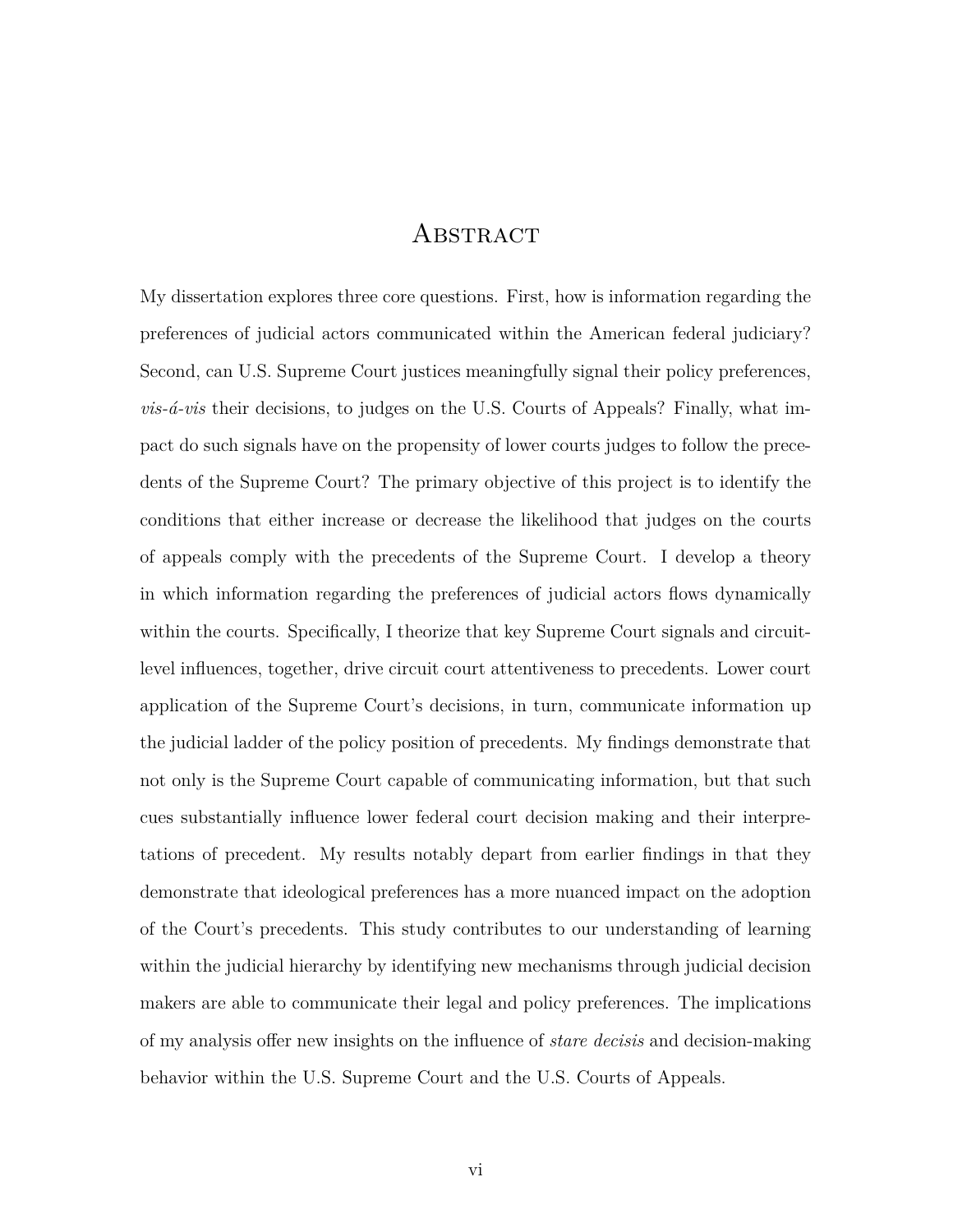# TABLE OF CONTENTS

|                                                                                                                                  | iv   |
|----------------------------------------------------------------------------------------------------------------------------------|------|
|                                                                                                                                  | vi   |
|                                                                                                                                  | viii |
|                                                                                                                                  |      |
|                                                                                                                                  |      |
| CHAPTER 2 A THEORY ON THE DYNAMIC FLOW OF INFORMATION IN<br>THE AMERICAN FEDERAL JUDICIARY                                       | 13   |
| CHAPTER 3 SUPREME COURT MONITORING, REVERSALS, AND COM-<br>PLIANCE IN THE U.S. COURTS OF APPEALS                                 | 39   |
| CHAPTER 4 THE IMPACT OF SUPREME COURT PRECEDENT ON THE<br>U.S. COURTS OF APPEALS                                                 | 68   |
| CHAPTER 5 EXPLORING THE CAUSAL MECHANISMS OF U.S. COURTS<br>OF APPEALS ATTENTIVENESS TO THE SUPREME COURT'S<br><b>PRECEDENTS</b> | 112  |
|                                                                                                                                  | 131  |
|                                                                                                                                  | 142  |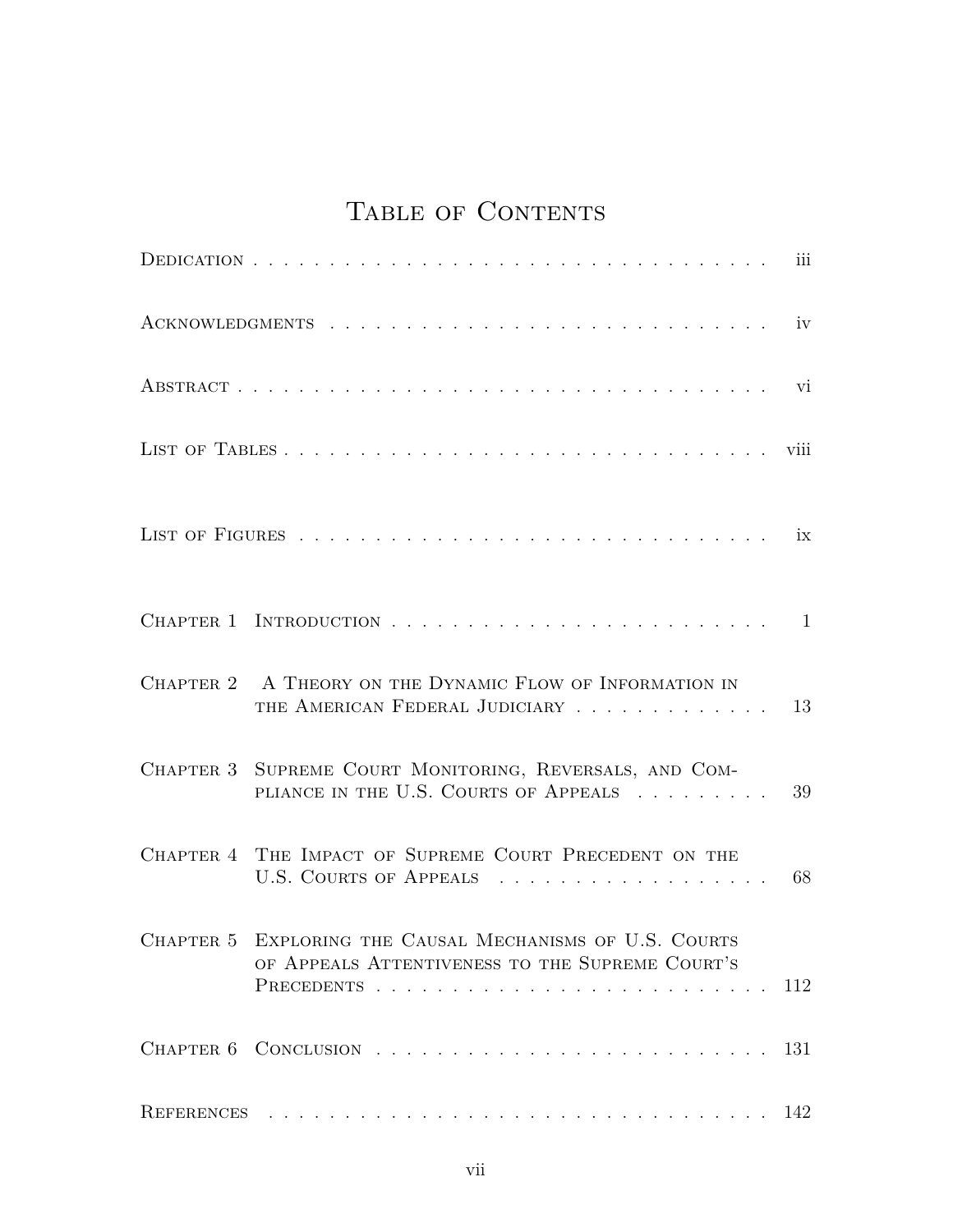# LIST OF TABLES

| Table 2.1 | Alteration of Precedent by the U.S. Supreme Court                                                                                                                                                                                                                   | 21  |
|-----------|---------------------------------------------------------------------------------------------------------------------------------------------------------------------------------------------------------------------------------------------------------------------|-----|
| Table 2.2 | Reversal of U.S. Courts of Appeals Decision by the U.S. Supreme<br>$\text{Court}$ .<br>$\mathbf{1}$ $\mathbf{1}$ $\mathbf{1}$ $\mathbf{1}$ $\mathbf{1}$<br>$\ddot{\phantom{a}}$<br>$\mathbf{r}$ and $\mathbf{r}$ and $\mathbf{r}$ and $\mathbf{r}$ and $\mathbf{r}$ | 23  |
| Table 2.3 | Decisions by the U.S. Supreme Court, $1995-2005$                                                                                                                                                                                                                    | 25  |
| Table 3.1 | Negative Binomial Model of Influences on U.S. Courts of Appeals<br>Citation of U.S. Supreme Court Precedent                                                                                                                                                         | 57  |
| Table 3.2 | Negative Binomial Model of Influences on U.S. Courts of Appeals<br>Positive Interpretation of U.S. Supreme Court Precedent                                                                                                                                          | 62  |
| Table 4.1 | Multilevel Probit Regression of U.S. Courts of Appeals Citation<br>of U.S. Supreme Court Precedent                                                                                                                                                                  | 95  |
| Table 4.2 | Multilevel Probit Regression of U.S. Courts of Appeals Positive<br>Interpretation of U.S. Supreme Court Precedent                                                                                                                                                   | 102 |
| Table 5.1 | Formally Argued Decisions with Different Issues in Summary<br>Decisions.                                                                                                                                                                                            | 120 |
| Table 5.2 | Appeals Court Cases Denied Certiorari                                                                                                                                                                                                                               | 121 |
| Table 5.3 | Multilevel Probit Regression of U.S. Courts of Appeals Responses<br>to U.S. Supreme Court Precedent with Fewer than Five Sum-                                                                                                                                       | 123 |
| Table 5.4 | Multilevel Probit Regression of U.S. Courts of Appeals Responses<br>to U.S. Supreme Court Precedent with One Summary Decision                                                                                                                                       | 124 |
| Table 5.5 | Westerland et al. (2010) Replication Model of Lower Court Com-<br>pliance with U.S. Supreme Court Precedent                                                                                                                                                         | 126 |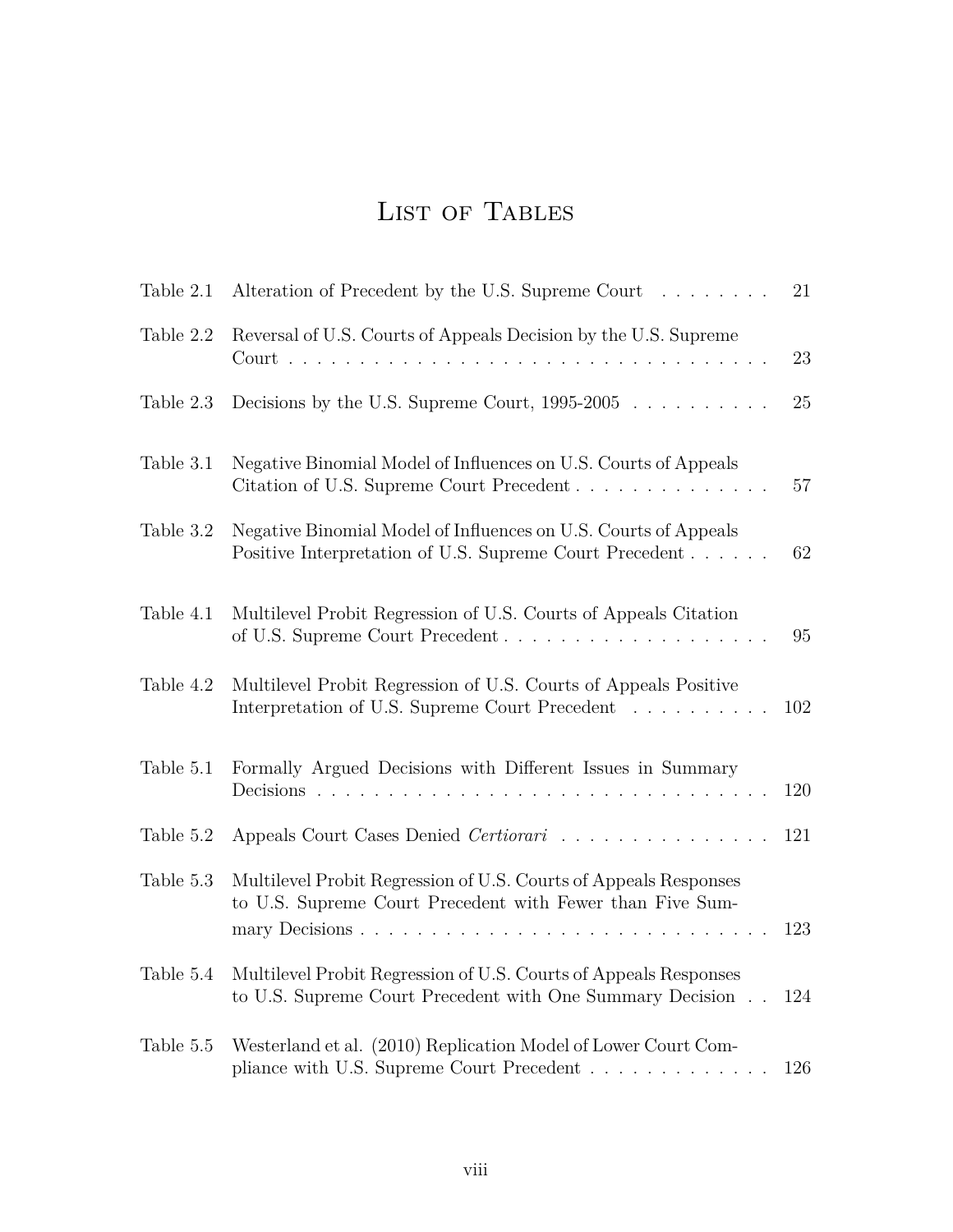# LIST OF FIGURES

| Figure 2.1 | Top-Down Transmission of Information                                                                                                                          | 26     |
|------------|---------------------------------------------------------------------------------------------------------------------------------------------------------------|--------|
| Figure 2.2 | Bottom-Up Transmission of Information $\ldots \ldots \ldots \ldots \ldots$                                                                                    | 28     |
| Figure 2.3 | Horizontal Transmission of Information                                                                                                                        | $34\,$ |
| Figure 2.4 | The Dynamic Transmission of Information in the American Judiciary                                                                                             | 37     |
| Figure 3.1 | Impact of Supreme Court Reversals on Citations of Supreme Court                                                                                               | 59     |
| Figure 3.2 | Impact of Supreme Court Vitality on Citations of Supreme Court                                                                                                | 60     |
| Figure 3.3 | Impact of Court of Appeals Vitality on Citations of Supreme Court                                                                                             | 61     |
| Figure 3.4 | Impact of Supreme Court Reversals on Positive Treatment of<br>Supreme Court                                                                                   | 63     |
| Figure 3.5 | Impact of Supreme Court Vitality on Positive Treatment of<br>Supreme Court $\dots \dots \dots \dots \dots \dots \dots \dots \dots \dots$                      | 64     |
| Figure 3.6 | Impact of Court of Appeals Vitality on Positive Treatment of                                                                                                  | 65     |
| Figure 4.1 | Impact of Summary Decision on U.S. Courts of Appeals Cita-<br>tion to Precedent $\ldots \ldots \ldots \ldots \ldots \ldots \ldots \ldots \ldots \ldots$       | 96     |
| Figure 4.2 | Impact of Ideological Distance on U.S. Courts of Appeals Cita-<br>tion to Precedent $\ldots \ldots \ldots \ldots \ldots \ldots \ldots \ldots \ldots$          | 98     |
| Figure 4.3 | Impact of Circuit Vitality on U.S. Courts of Appeals Citation                                                                                                 | 99     |
| Figure 4.4 | Impact of Summary Decisions on Positive Interpretation of Supreme<br>Court Precedent<br>a de la caractería de la caractería de la caractería de la caractería | 103    |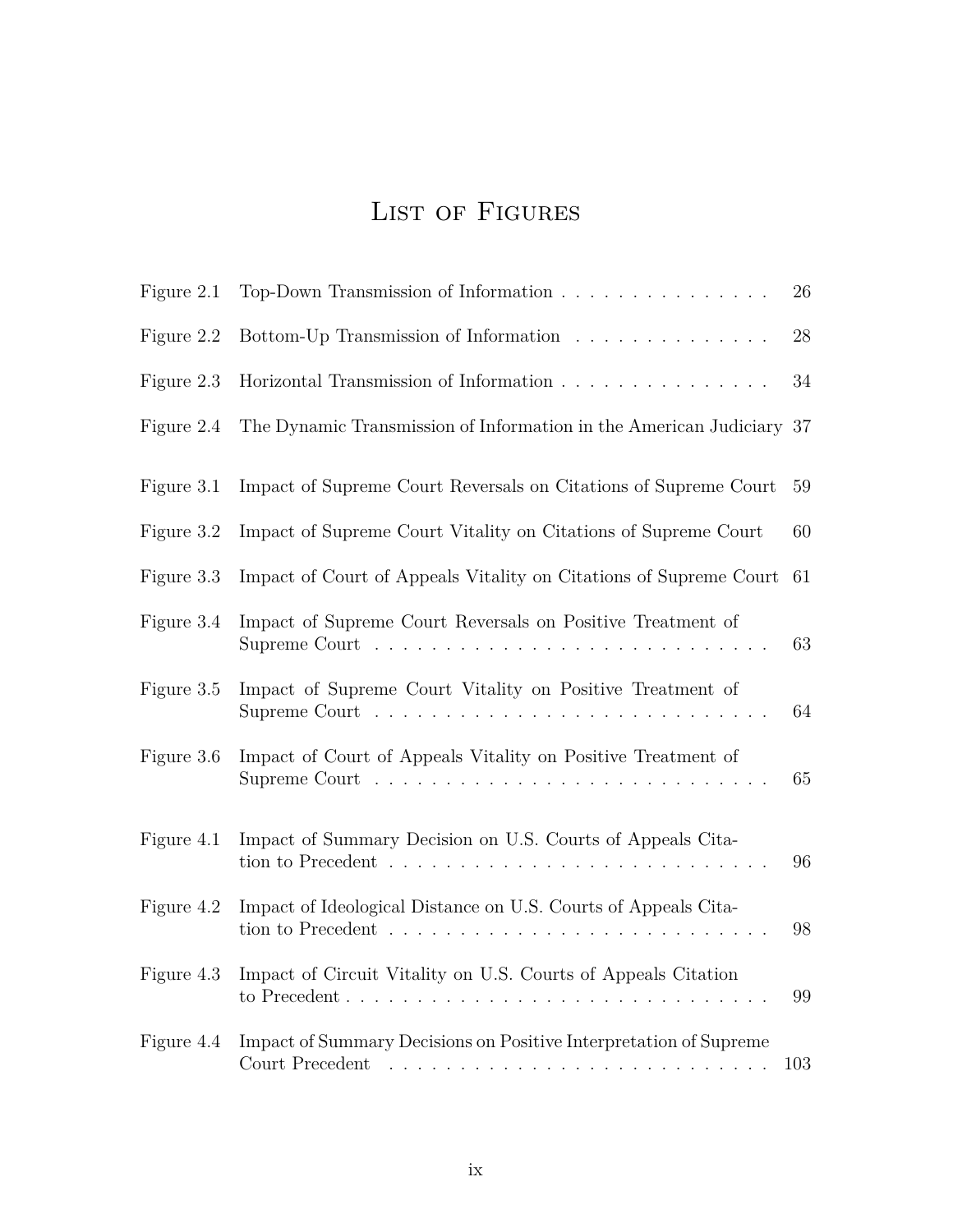| Figure 4.5 Impact of Case Salience and Ideological Distance on Positive<br>Interpretation of Supreme Court Precedent 104                |  |
|-----------------------------------------------------------------------------------------------------------------------------------------|--|
| Figure 4.6 Impact of Circuit Vitality on Positive Interpretation of Supreme                                                             |  |
| Figure 4.7 Impact of Summary Decisions on Citation and Positive Inter-<br>pretation of Supreme Court Precedent in 'Sister Circuits' 107 |  |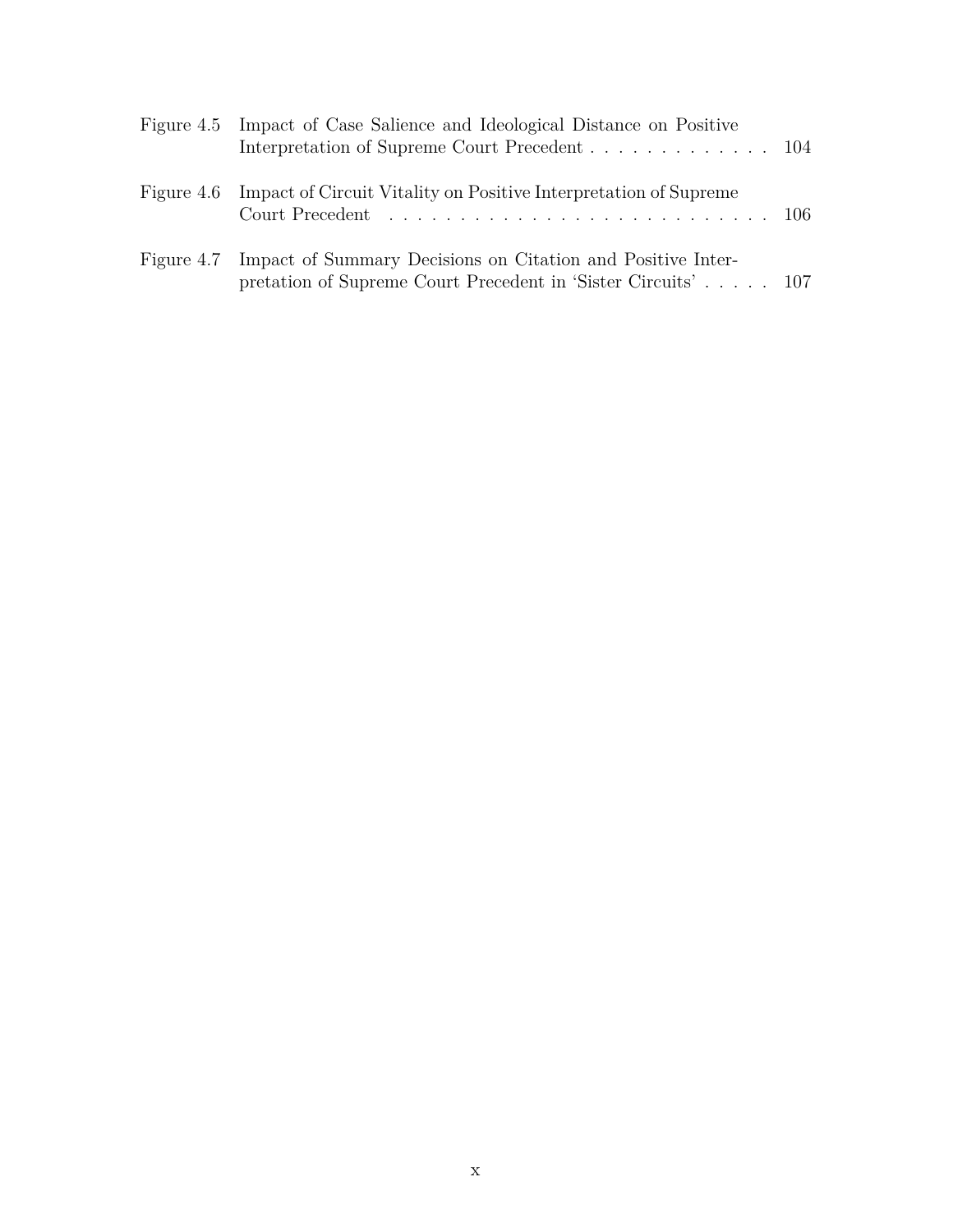## CHAPTER 1

## **INTRODUCTION**

"Unless we wish anarchy to prevail within the federal judicial system, a precedent of this Court must be followed by the lower federal courts."

– U.S. Supreme Court, *Hutto v. Davis* (1983)

The American federal judiciary is a hierarchical entity. Hierarchical institutions frequently encounter the challenge of the principal's inability to monitor the actions of its subordinates. The prodigious amount of decisions issued by the lower courts, each year, make oversight a near impossible task for the U.S. Supreme Court. Given finite resources, how can Supreme Court justices monitor, much less, compel the lower courts to follow their precedents? The literature on judicial impact suggests that Supreme Court justices are concerned with the long term policy implications of their decisions (Baum 2006; Caldeira, Wright, and Zorn 1999; Maltzman, Spriggs, and Wahlbeck 2000; Segal and Spaeth 2002). As such, policy oriented Supreme Court justices should be particularity interested in maximizing the impact of their decisions on the lower courts, because it is in these venues where most legal disputes are ultimately adjudicated. The most effective way, then, for the justices to achieve their policy goals is to monitor aggregate levels of lower court compliance with their precedents.

Regrettably, little empirical work examines the impact of Supreme Court decisions from an aggregate perspective. Instead, most existing studies on judicial impact address a very different question. Generally, the research question is a variant of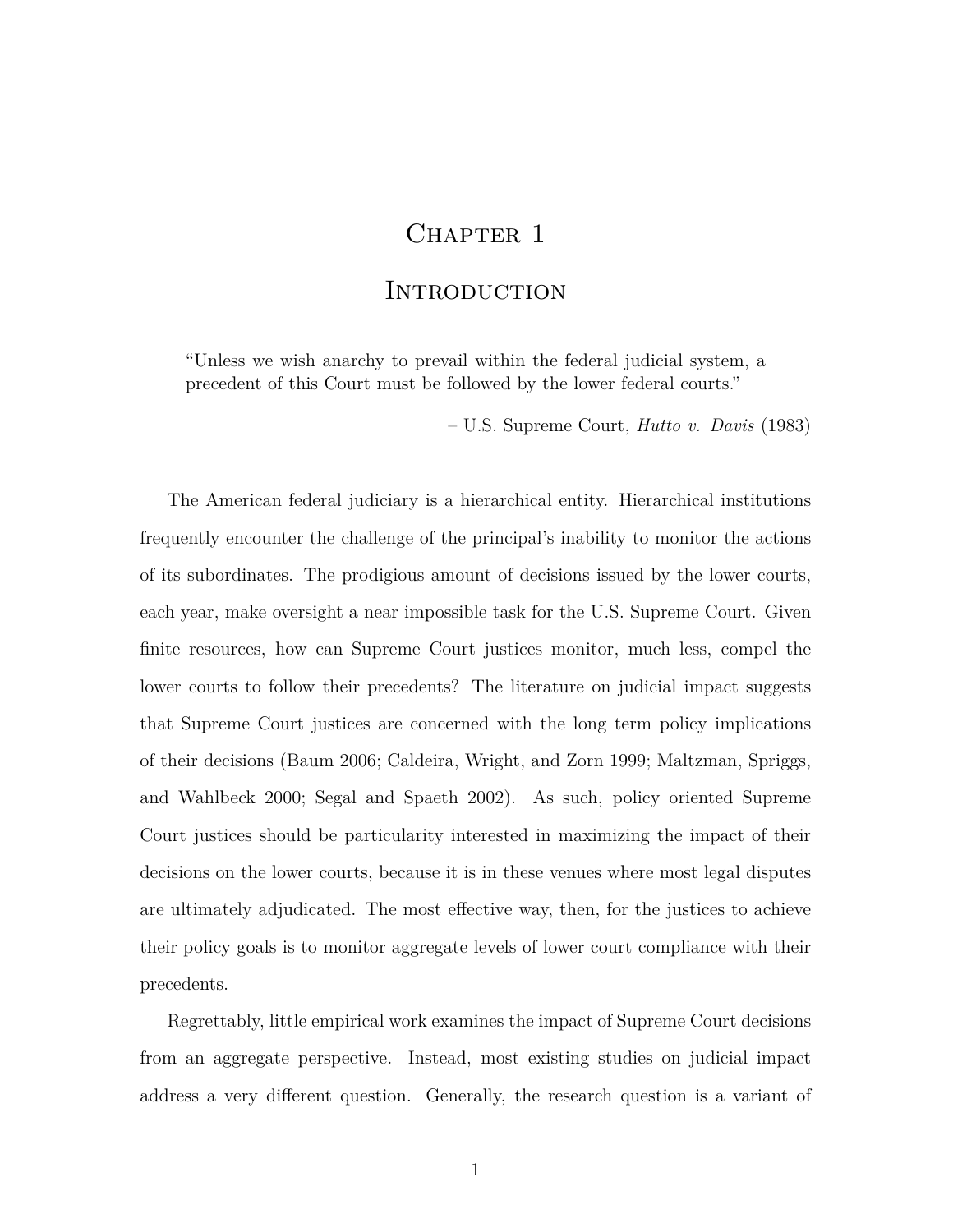the one posed by a recent important contribution to the impact literature, "why do lower courts defy (or alternatively, comply with) high court precedent?" (Westerland et al. 2010, 892). That is, the focus of most judicial impact studies is to analyze individual judge or panel decisions to follow or shirk from Supreme Court precedent. The primary objective of most existing research designs, then, is to identify the causal factors that increase, or decrease, the likelihood of a judge, or lower court panel, to comply with the precedents of the Supreme Court. Such a focus, while informative, does not assess the cumulative impact of Supreme Court decisions on the lower courts. As a consequence, critical questions on the overall policy impact of the Court remain unexplored.

Empirical work on the American courts generally suggests that the lower federal appellate courts adhere to the preferences of their Supreme Court superiors. Following the seminal work by Songer, Segal, and Cameron (1994), a number of studies suggest that the interactions between the U.S. Supreme Court and lower federal appellate courts is one that evinces characteristics of a principal-agent relationship. These principal-agent accounts suggest that the Supreme Court effectively achieves its policy preferences by strategically monitoring and correcting non-compliant lower court decision-making behavior, especially from ideologically distant lower court panels (see Boucher and Segal 1995; Cameron, Segal, and Songer 2000; Lindquist, Haire, and Songer 2007). However, the assertion that U.S. Courts of Appeals decision making is a function of a principal-agent relationship is disputed by a number of studies. Studies that examine the degree to which lower federal court judges modify their behavior to avoid reversal by the Supreme Court find little empirical support for such theoretical propositions (Klein 2002; Klein and Hume 2003; Luse et al. 2009). Instead, analyses of voting patterns indicate that court of appeals judges more frequently vote their sincere policy preferences in the cases most likely to be reviewed by the U.S. Supreme Court than in other cases (Hettinger, Lindquist, and Martinek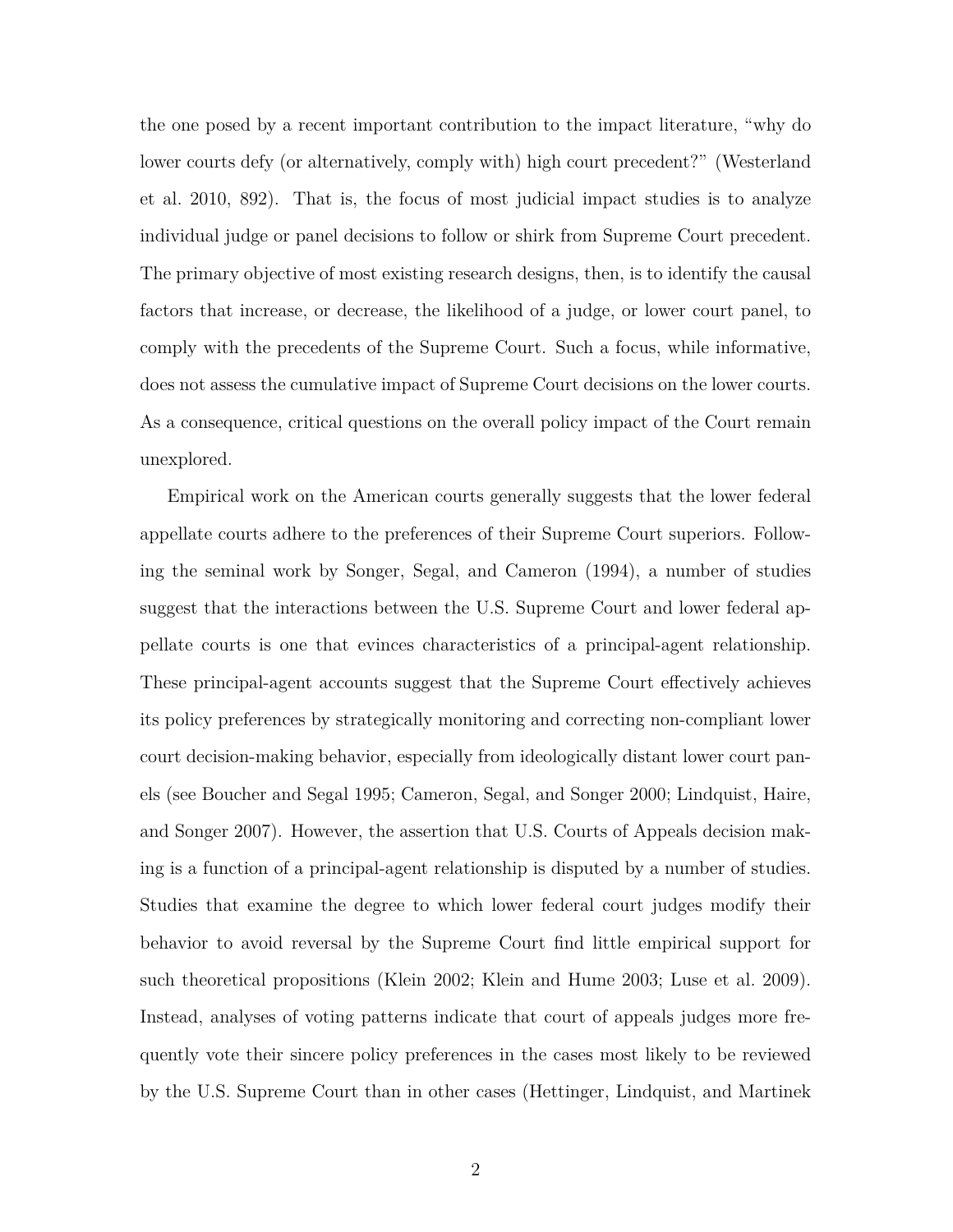2006; Bowie and Songer 2009). While these studies improve our understanding of the impact of Supreme Court decision making, many important questions remain. First, can Supreme Court justices meaningfully signal their legal and policy preferences *vis-á-vis* their precedents to judges on the lower courts, particularly the U.S. Courts of Appeals? Second, what impact do such Supreme Court signals have on the likelihood and the propensity of the circuits to rely on the precedents of the Court? Finally, how is information regarding the legal and policy preferences of judicial actors communicated within the judicial hierarchy?

## **A Framework for Learning in the Judicial Hierarchy**

In this dissertation, I offer a theory in which information regarding the preferences of judicial actors flows: top-down, from the Supreme Court to the lower courts, bottomup, from the lower courts to the Supreme Court, and horizontally, within and across the jurisdictions of the circuits. I theorize that key Supreme Court signals and important circuit-level influences, together, drive circuit court attentiveness to the High Court's precedents. The lower court application of the Supreme Court's precedents, in turn, communicate information up the judicial ladder of the policy position of precedents. This upward transmission of information helps inform justices with their *certiorari* decisions. In addition to these conventional channels, I argue that judges on the courts of appeals also convey vital information that is transmitted horizontally to other judges within the same circuit and to judges across the various circuits within the U.S. Courts of Appeals. My framework suggests that information regarding the preferences of judicial actors flows dynamically across these three channels in a feedback loop that ultimately shapes the breadth and scope of precedent.

I make the case that a series of signals by justices of the Supreme Court provide important informational cues that influence the propensity of judges on the U.S. Courts of Appeals to rely on a given precedent of the High Court. Specifically, I the-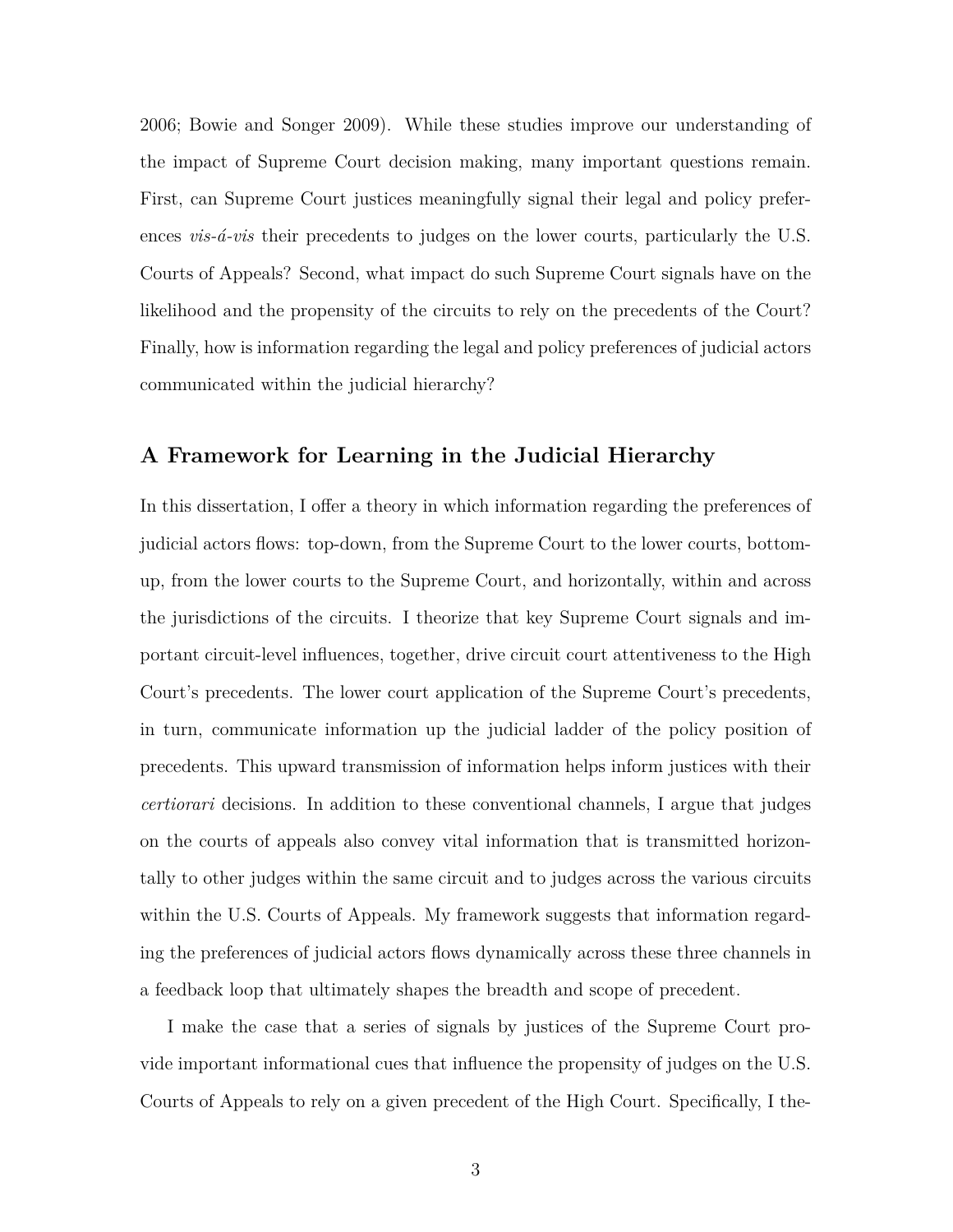orize that the Supreme Court's use of summary decisions, which explicitly reference a recent plenary precedent in close proximity to the time the precedent is issued signals the import of a precedent to judges on the courts of appeals. The intuition behind this expectation is that when the Supreme Court is willing to grant *certiorari* to one or several additional petitions to issue summary decisions in conjunction with a plenary ruling, the Supreme Court not only overturns additional appeals court decisions, but demonstrates its willingness to grant review and overturn similar decisions by the courts of appeals in the future. While the various signals by the Supreme Court likely influence circuit reliance on the Supreme Court's precedents, I argue that the impact of such signals is moderated, to some extent, by influences at the circuit-level. My theory is premised on the belief that rather than a deference to the perceived preferences of the justices, judges in the Courts of Appeals take their roles as arbiters of law seriously. I argue that an important mechanism through which appeals court judges respond to the precedents of the Supreme Court is based on norm of horizontal *stare decisis*. That is, a seemingly important factor in determining the likelihood that a circuit relies on a Supreme Court precedent is influenced by how previous panels within the Courts of Appeals have interpreted a given precedent. Previous research demonstrates that the 'vitality,' or strength of a precedent, consistently impacts how the lower federal courts respond to the Supreme Court's precedents in future decisions (see Hansford and Spriggs 2006; Westerland et al. 2010).

Precedents that have been interpreted positively compared to the frequency of negative treatments impact the 'legal strength' of a precedent. I similarly hypothesize that as the ratio of previous positive to negative interpretations of a Supreme Court's precedent by the circuits increases, the likelihood that a circuit will rely on a precedent increases. I believe that such 'vital' precedents are more likely to be cited and followed by subsequent panels of judges in cases that come before the U.S. Courts of Appeals. This is because when appeals court judges either positively or negatively apply a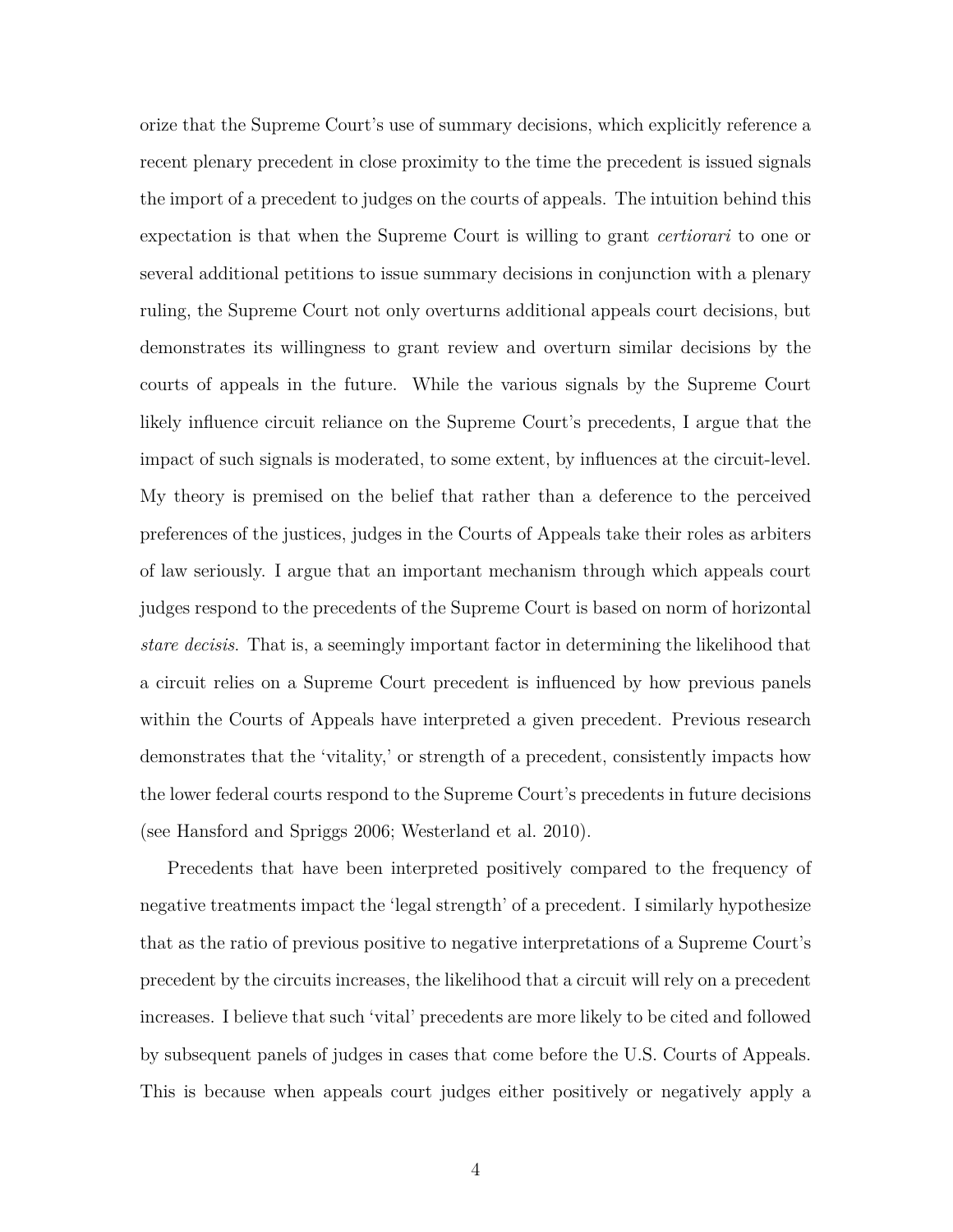Supreme Court precedent, their action impacts circuit law. Additionally, I make the case that circuits responding to a Supreme Court precedent that emerges from the review of the same circuit increases the probability of future reliance of a precedent. My intuition here is that when the Supreme Court issues a precedent that is based on a review of an earlier decision by a circuit, in issuing the new precedent the Supreme Court not only sets broad national policy, but its actions directly impact existing circuit-law within the circuit in question. As such, I expect that circuits responding to a Supreme Court precedent that originates from the same circuit to have a higher likelihood to rely on a new precedent compared to the other circuits. Moreover, I argue that differences in ideological preferences at the Supreme Court and circuit-level moderate the propensity of a circuit to rely on a precedent of the Supreme Court.

In order to test the theoretical propositions, I rely on three major sources of data for the analysis. I obtain information on the Supreme Court's formally argued decisions from the expanded U.S. Supreme Court database. I obtain data for the Supreme Court's summary decisions by collecting original data on every summary decision issued by the Court via the bound volumes of the 'United States Reports.' Finally, I obtain data on courts of appeals citations and interpretations of the Supreme Court's precedents via the *Shepard's Citations* service. To test the utility of the Supreme Court's summary decisions signals, I examine the universe of all Supreme Court decisions between 1994-2005. This period represents the longest natural era of the modern U.S. Supreme Court. I depart from previous research designs by altering the unit of analysis to 'circuit-year-Supreme Court precedent.' This means that for each Supreme Court precedent in the sample, I examine the responses of each circuit to each individual Supreme Court precedent every year a precedent is available within the sample. My analysis suggests that the presence of such a summary decision signal serves a positive monotonic influence on the propensity of the courts of appeals to rely on a precedent of the Supreme Court. The implications of this new theoretical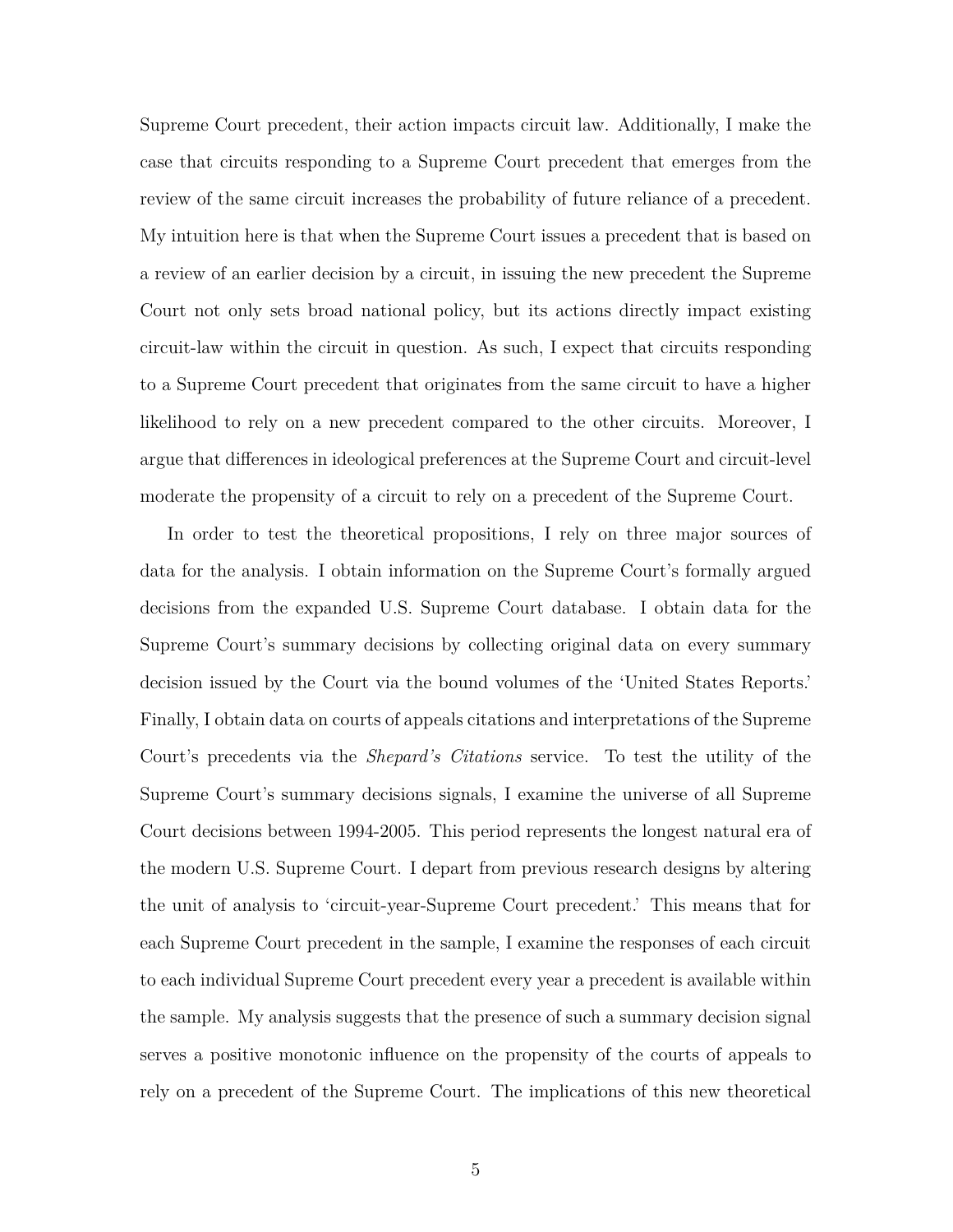finding offers an important development for future inquiries on judicial impact and shed new light on our understanding of the policy impact of the Court.

## **The Supreme Court's Summary Decisions**

A fundamental shortcoming of decision analyses of the U.S. Supreme Court is exclusion of a large portion of the Court's decision-making docket, which are the summary decisions of the Supreme Court. The general belief among many scholars is that summary decisions are inconsequential to decision making analysis. With rare exception, much of the literature has altogether ignored any potential effect of including summary disposition as part of Supreme Court analysis (but see Benesh 2008; Brenner and Stier 1996; Bruhl 2009; Songer and Lindquist 1996). This, I argue, is attributable to a number of factors. Foremost is the fact that the nature of the Supreme Court's summary decisions is generally misunderstood. For instance, the strongest proponents of the attitudinal model equate the majority of summary decisions to *certiorari* denials. In their seminal work on the attitudinal model, Segal and Spaeth (2002, 247) proclaim that the U.S. Supreme Court's summary decisions are "meaningless because they are the same as cases in which *certiorari* is denied". Segal and Spaeth's position on High Court's summary decisions is unambiguous and one that they consistently repeat in their work (see also Segal and Spaeth 1993, 1996). However, the position that summary decisions are the same as *certiorari* denials is difficult to reconcile in light of the fact that summary decisions include an explicit statement by the justices that the "petition for *certiorari* is granted review." To put it another way, it is theoretically not possible for Supreme Court justices to issue a summary decision without granting *certiorari*.

A more credible authority in explaining the nature of summary decisions is the Supreme Court itself. In *Lawrence v. Charter* the Court provides important insight on the justices utility of these decisions. The justices state that a grant, vacate, and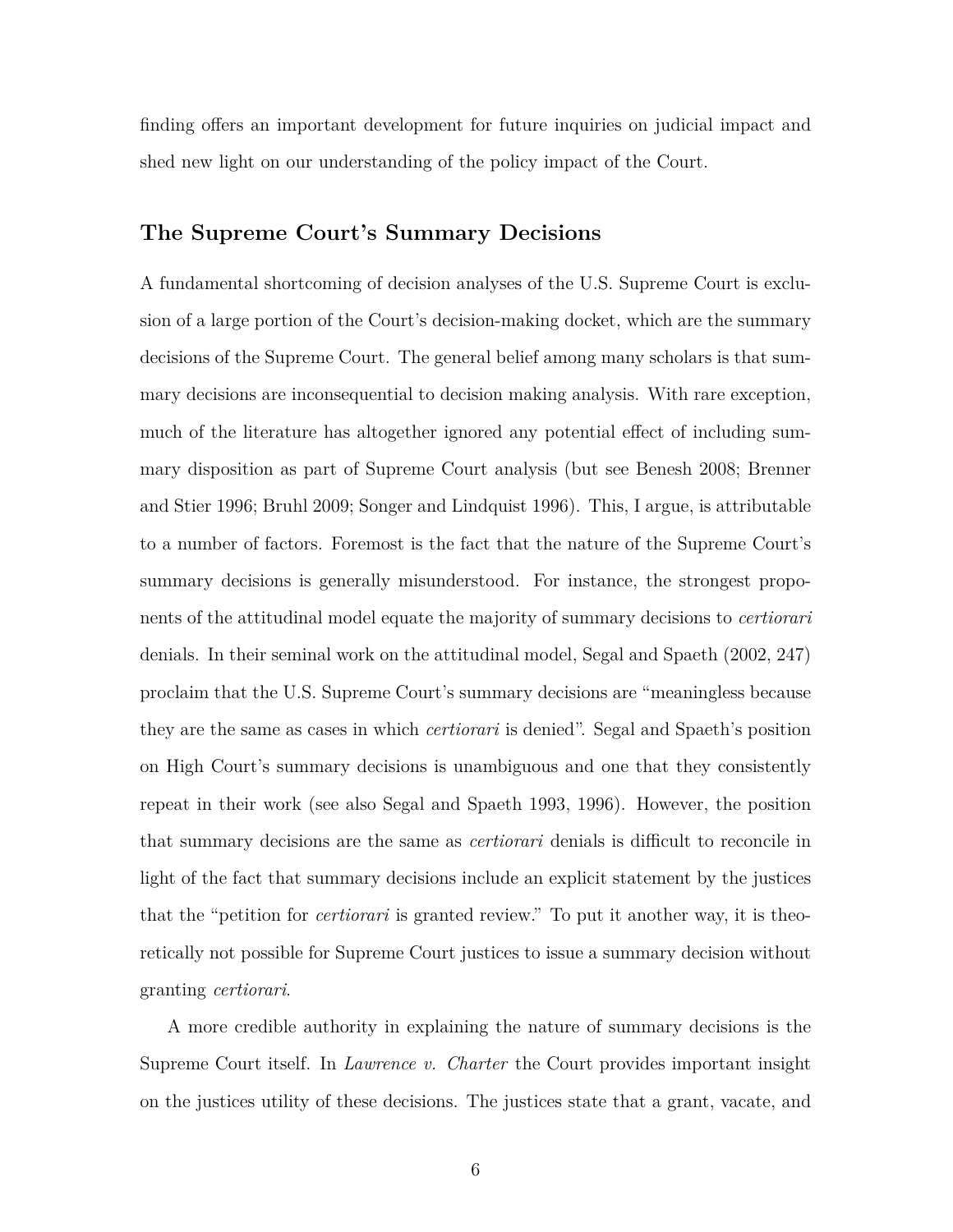remand (GVR) order, the most frequently employed form of summary decision, is the process to vacate "any judgment, decree, or order of a court lawfully brought before it for review" (166). The opinion in *Lawrence* adds that "this Court has the power to remand to a lower federal court any case raising a federal issue that is properly before us in our appellate capacity" (163). Summary decisions have been issued "in light of a wide range of developments, including our own decisions, State Supreme Court decisions, new federal statues, administrative reinterpretations of federal statues, new state statues, [and] changed factual circumstances" (164). In *Lawrence*, the justices go further to explain the use of summary decisions as a means to "[conserve] the scarce resources of this Court that might otherwise be expended on plenary consideration" and to "[alleviate] the potential for unequal treatment that is inherent in our inability to grant plenary review of all pending cases raising similar issues" (163).

The justices of the Supreme Court maintain that summary decisions, like all other cases granted *certiorari*, are granted review because the Court has decided that there are compelling reasons for it to take action. The implication of this argument is that in the absence of such compelling reasons, the Court would deny review rather than granting *certiorari* and then issuing a summary decision. The grant of review on *certiorari* separates both summary and plenary decisions from the thousands of *certiorari* petitions the Court receives and simply denies. More substantively, a *certiorari* denial allows the lower court decision to stand, whereas, a summary decision frequently disturbs the lower court by either vacating or reversing the previous decision of the court below. Thus, a denial of *certiorari* means that the Supreme Court does not create national precedent, the outcome for the parties remains unchanged, and the precedent established below as binding circuit law remains in place. By contrast, most summary decisions mean that the previous outcome no longer holds and a binding circuit precedent no longer has the force of law.

Another way to differentiate between denials of *certiorari* and summary decisions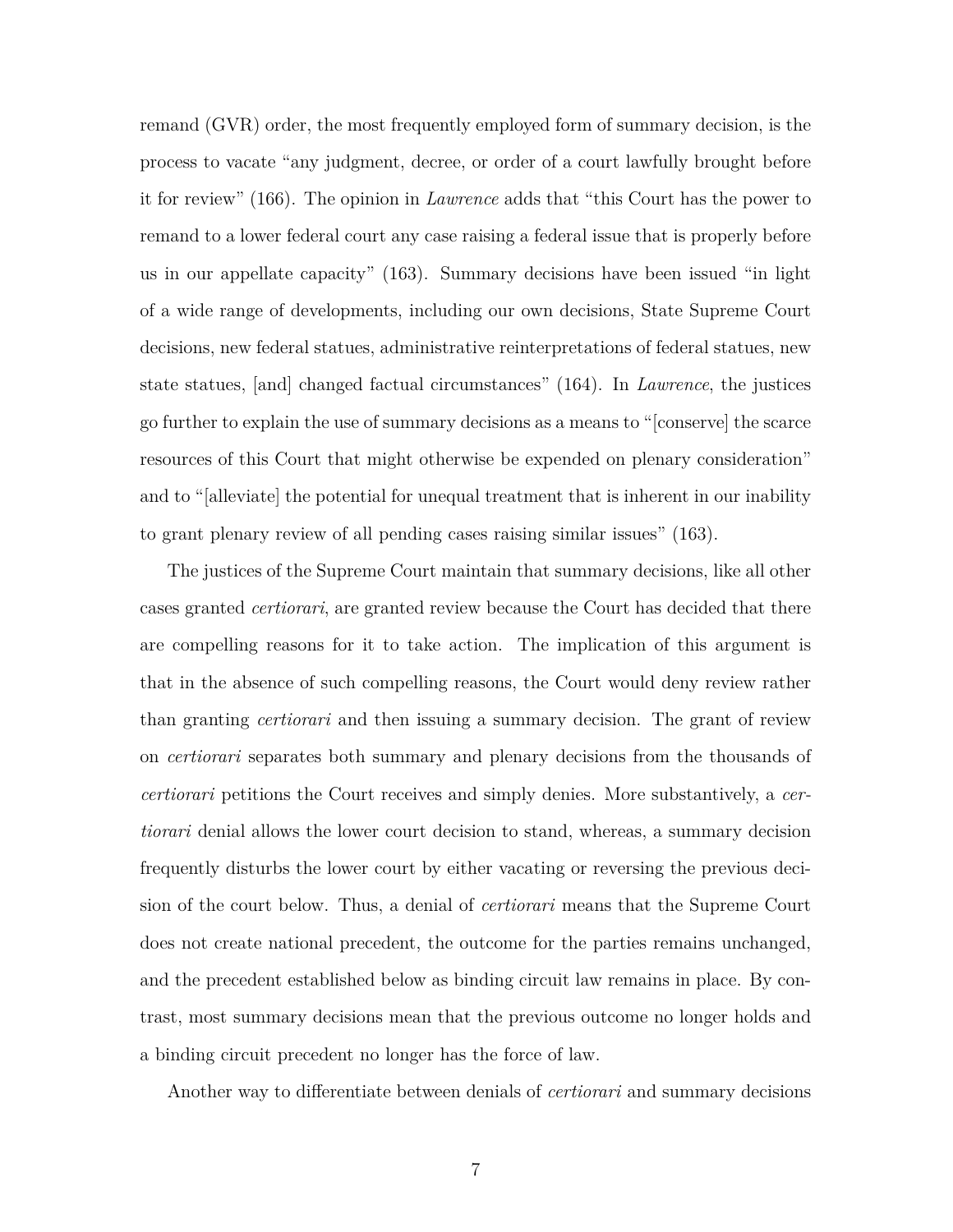is that while a *certiorari* denial has no effect on other decisions by either the same or other lower courts, summary decisions have a broader effect on the lower courts. For instance, the Supreme Court's summary decision in *Youngblood v. West Virginia*<sup>1</sup> vacates and remands an earlier ruling by the Supreme Court of Appeals of West Virginia. While this summary decision only disturbs the ruling of the court directly below, other district, circuit, and state courts either cite or follow the *Youngblood* decision on more than 150 occasions. This is a clear indication that lower courts in our judicial system consider summary decisions to be important relevant precedent. The Court's summary decision in *Lawrence* has similarly been cited by other lower courts. In fact, some lower courts interpret the *Lawrence* decision to give all appellate courts the authority to vacate (or reverse) and remand, any decision that the lower court believes to be incorrectly decided, has a strong likelihood to be erroneous, or does not take into consideration a recent intervening decision that could affect its outcome.

The Supreme Court's summary decisions are binding decisions that declare the prior lower court decision null and void. In *Hicks v. Miranda* the justices unambiguously declare that the "lower courts are bound by [the] summary decisions of this Court." As a matter of law, no party or court may rely on the prior precedent of the lower court which has been reversed or vacated by a Supreme Court summary decision. Through a summary decision the Supreme Court is instructing a lower court to take two actions. One, the lower court must issue a new decision, because the prior decision is no longer in force. Second, upon reconsideration, the lower court must address the precedent the Supreme Court references within its summary decision. As such, summary decisions provide lower court judges with important information on the legal authority to consider prior to issuing a new decision while simultaneously

<sup>&</sup>lt;sup>1</sup> While *Youngblood* emanates from the Supreme Court reviewing a state court decision, the Supreme Court's actions in this case demonstrates its ability to review and issue important summary decisions from both state and federal courts.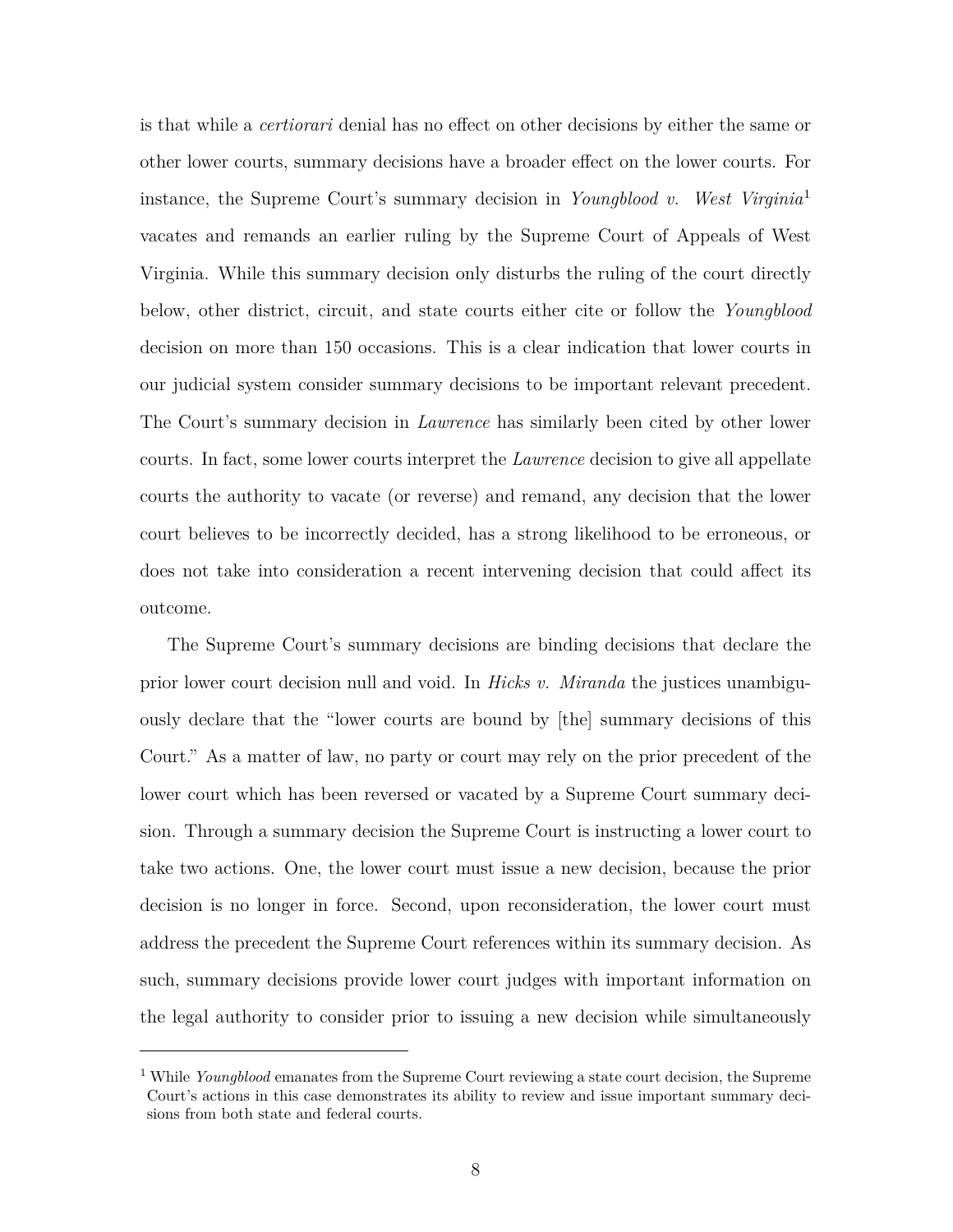communicating that the justices are more inclined to review, vacate, and remand lower court decisions in a particular area of law.

Given the discussion above, I argue that the Supreme Court's summary decisions are an important instrument for the Court's commitment to achieving legal consistency, legitimizing newly created precedent and correcting egregious legal errors by the lower courts in determining case outcomes and their interpretations of Supreme Court precedent. Specifically, I contend that the justices employ summary decisions as a low-cost alternative to granting a case formal review in pursuit of their legal policy goals. Since there are a finite number of sessions in which the justices may schedule and hear oral arguments to an accepted petition, the justices must be strategic in scheduling oral arguments for cases that hold the greatest import and cases where the application of the law is unclear. However, in instances where the direction of the law is clear but lower court responses are not in-line with the preferences of the justices, the Court may grant *certiorari* to a theoretically infinite number of petitions without expending their finite resources and systematically correcting the non-compliant actions of the lower courts. While these summary decisions come at a low cost they also provide a smaller policy benefit to the justices, in that summary decisions do not set broad national precedent. However, the aggregate impact of the collection of the Court's summary decisions is one that can broaden the scope of a given precedent and convey important information about the preferences of the justices to judges on the lower courts.

The efficacy of the Supreme Court's summary decisions to influence future judicial decision-making behavior and attentiveness to the Court's precedents remains unresolved and engenders some disagreement among judicial scholars. One view is that the Supreme Court's summary decisions are relatively minor, inconsequential decisions limited to a single case. This view suggests that beyond the instant case, a Supreme Court's summary decision has no legal value and does not impact attentive-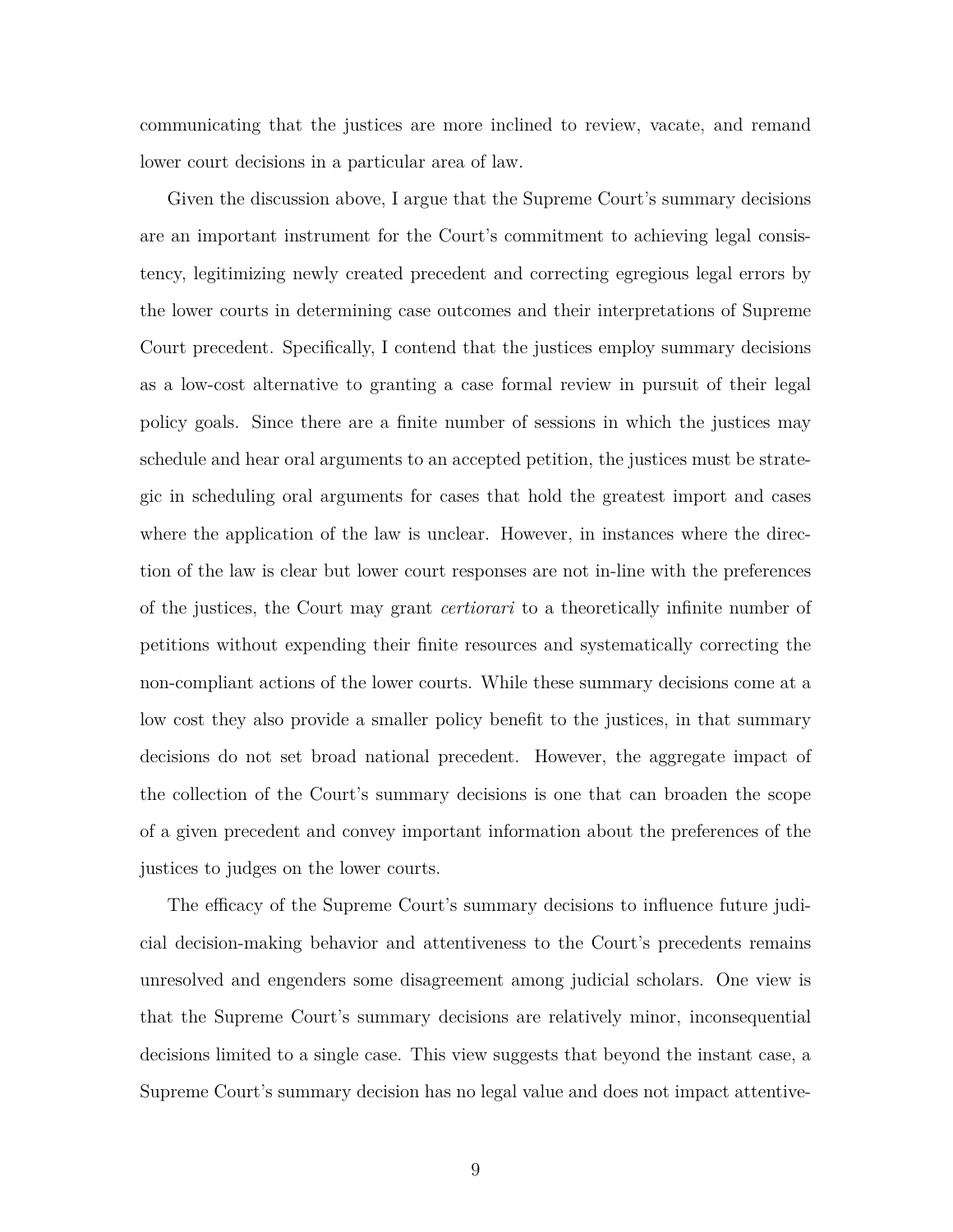ness to the Court's precedents (i.e., see Segal and Spaeth 2002). The belief is that each Supreme Court summary decision should be viewed in isolation and when compared directly to a formally argued decision of the Court, the impact of any given summary decision is relatively minor. This conceptualization represents the traditional approach to modeling the impact of the Supreme Court's summary decisions. I argue that an alternative way to gauge the impact of the Supreme Court's summary decisions is to not consider these summary decisions in isolation but rather their collective impact. I argue that because the Supreme Court often issues several summary decisions "in light of" a given precedent in a given area of law there is a cumulative effect of these summary decisions. When the U.S. Supreme Court grants *certiorari* to several additional petitions, nullifies the previous lower court ruling, and directs lower court judges to issue a new ruling "in light of" of a specific plenary precedent this has important implications for the overall impact and attentiveness to a given precedent of the Court. In fact, a recent study by Benesh et al. (2014) finds that in 92% of the cases remanded to the courts of appeals with a GVR, the circuit court responded by issuing a new opinion that substantively interpreted the "in light of" precedent referenced within the GVR (171). The practical effect of this sequence of events is for appeals court judges to apply the Supreme Court's precedent to a wider set of cases as they address the Supreme Court's remands. Thus, the Supreme Court's summary decisions appear to be a useful mechanism for the justices to achieve greater adherence to the their precedents by the lower courts.

## **Overview of the Dissertation**

While compliance and implementation of legal precedents is the subject of a growing number of studies, scholars have paid relatively scant attention to the cumulative impact of the Supreme Court on the lower courts. Moreover, little work highlights the process of learning within the judicial hierarchy. In the following chapters, I offer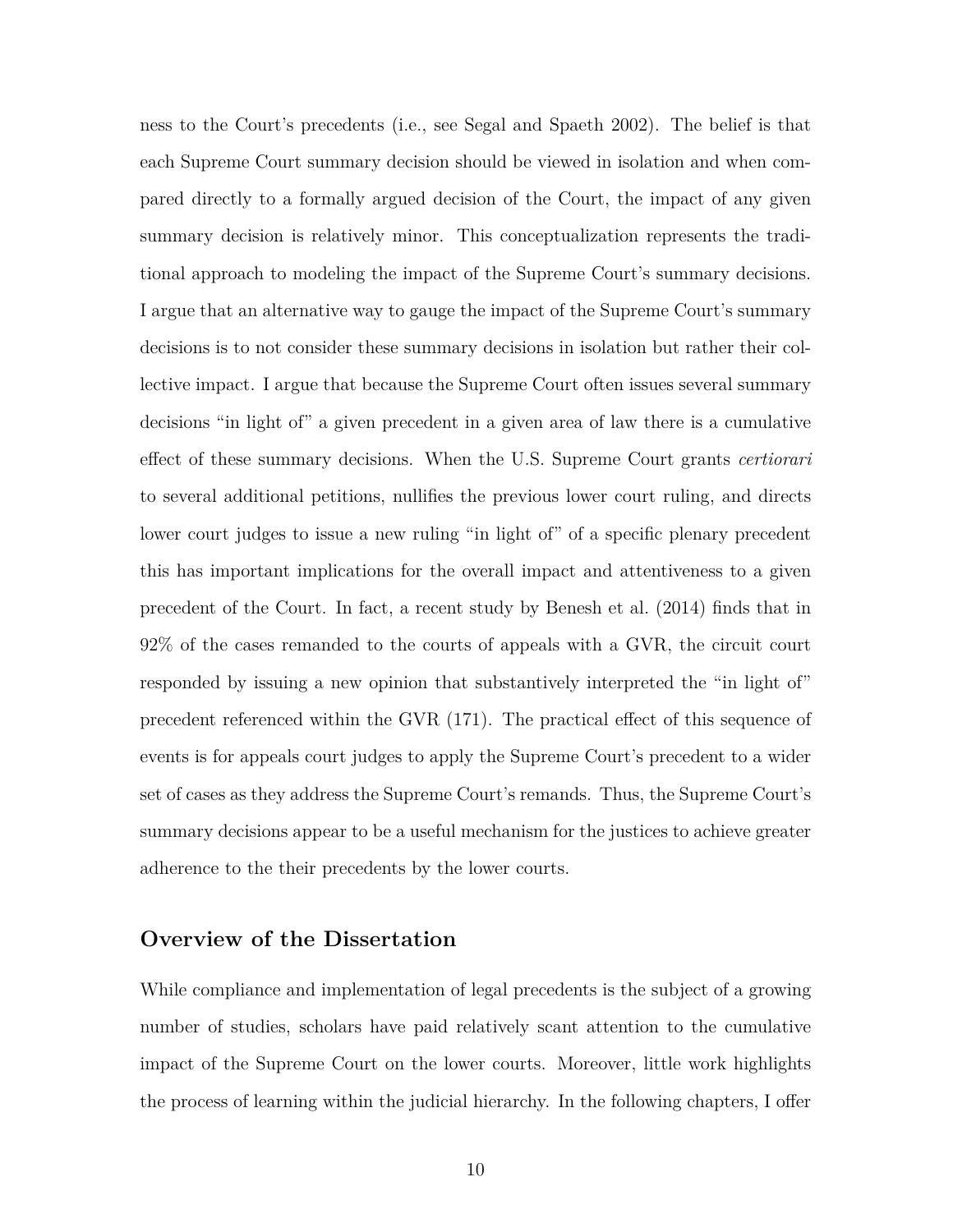a new theory and new empirical tests that provide novel insights on the nature of the relationship between the U.S. Supreme Court and the U.S. Courts of Appeals. In Chapter 2, I present a theoretical framework on how information flows dynamically within the federal judiciary that helps shape the scope of legal precedents. My theoretical starting point is grounded in the assumption that U.S. Supreme Court justices are policy entrepreneurs who are attentive to aggregate patterns of lower court implementation of their decisions. I argue that various explicit and implicit signals by the U.S. Supreme Court influence the decision-making behavior of judges on the U.S. Courts of Appeals. Circuit responses to the Supreme Court's precedents, in turn, provide important information to the justices from which they can strategically audit and reverse non-compliant decisions. From the general theoretical framework, I derive a number of new, falsifiable propositions, which I assess within the three empirical chapters of the dissertation.

In Chapter 3, I investigate various signals sent by the justices on the U.S. Supreme Court to judges on the U.S. Courts of Appeals. Principally, I argue that the U.S. Supreme Court's reversals convey important information on the preferences of the justices *vis-á-vis* their precedents. I hypothesize that policy oriented justices with finite resources can effectively monitor the lower courts by being attentive to aggregate trends of compliance. I make the case that Supreme Court justices can use this bottom-up flow of information to monitor the actions of individual circuits and then review and sanction the circuits that are least supportive of the Court's preferences. In doing so, the justices can demonstrate their willingness to sanction lower court behavior that consistently deviates from its legal and policy preferences. My results demonstrate Supreme Court reversals, indeed, exert a strong positive effect on future circuit court adherence to the Court's precedents.

Chapter 4 examines the efficacy of the Supreme Court's signals on future courts of appeals attentiveness to its precedents. More specifically, I investigate the prob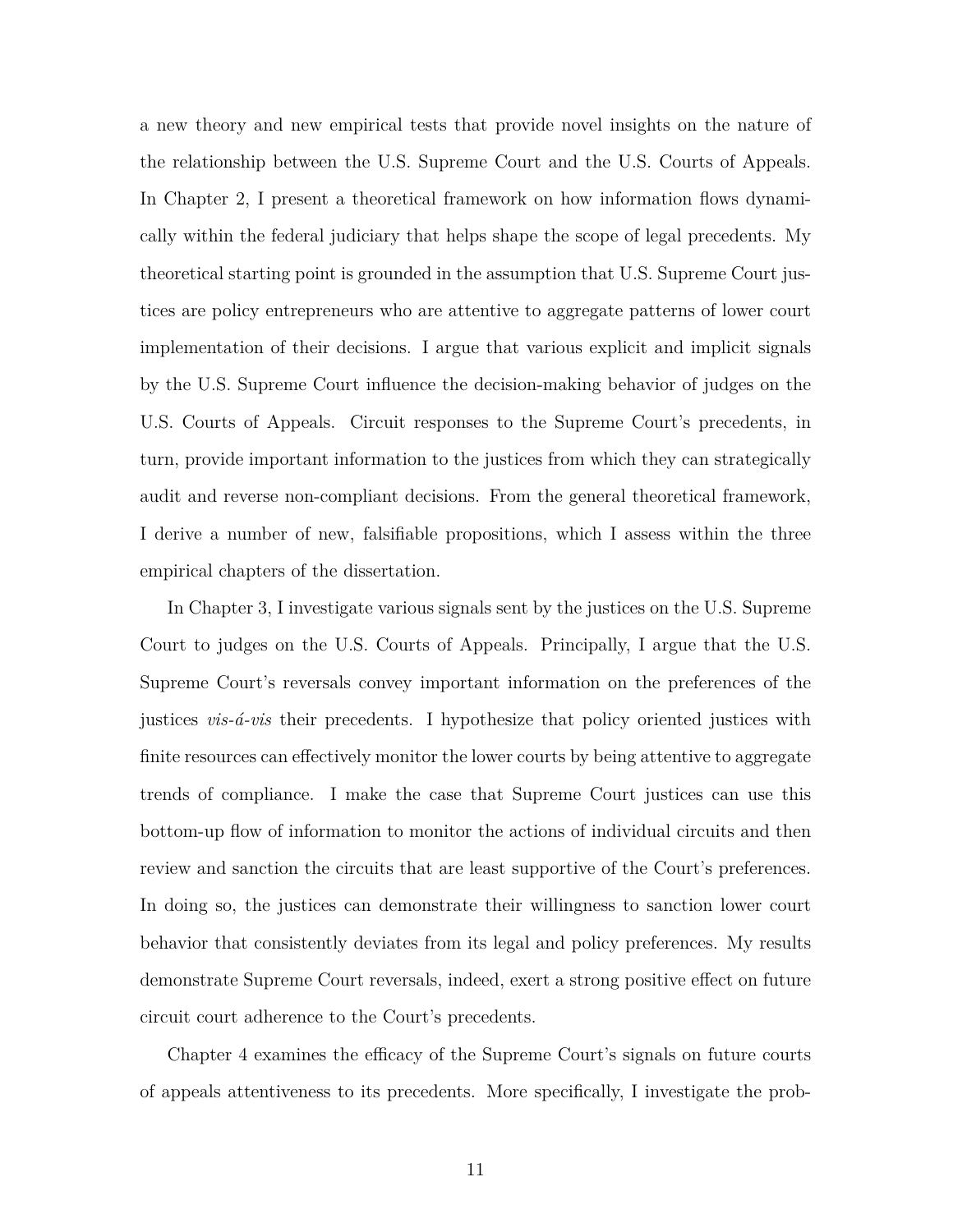ability of judges on the U.S. Courts of Appeals to either comply or shirk from the preferences of the Supreme Court in light of the various Supreme Court signals. The key expectation is that lower court implementation of Supreme Court precedent is most likely when the Supreme Court issues one or more summary decisions "in light of" a recently announced formally argued precedent. Further, within this chapter, I also consider a broader theoretical perspective in which influences at the circuit-level, such as ideological preferences of the judges within a given circuit, constrain the impact of the Supreme Court's signals. I design a new test for gauging the impact of Supreme Court signals on the principal circuit from which the justices draw the case against the sister circuits. My analysis demonstrates that not only is the Supreme Court capable of communicating information regarding their preferences but it is also able to substantially increase the probability with which all circuits comply with its precedents in the presence of such signals. The results suggests that the circuits learn about the policy space of precedents from both the Supreme Court and each other.

Chapter 5 explores the causal mechanisms that influence circuit court adherence with the Supreme Court's precedents. A shortcoming of previous analyses is the inability to address concerns of spuriousness and lack of causal tests. The lower courts have a general tendency to behave as good agents even in the absence of legal and policy directives from the Supreme Court. Therefore, it is necessary to assess whether signals by the Supreme Court have a causal relationship with the frequency with which the lower courts implement the precedents of the Court. This chapter provides both qualitative and quantitative evidence in support of the causal claims. My results demonstrate that in the absence of key Supreme Court signals, the Court's precedents are implemented with a substantively lower propensity within the decisions of the U.S. Courts of Appeals. Chapter 6 concludes with a discussion of other important findings, avenues for future research, and the theoretical and empirical implications of this project.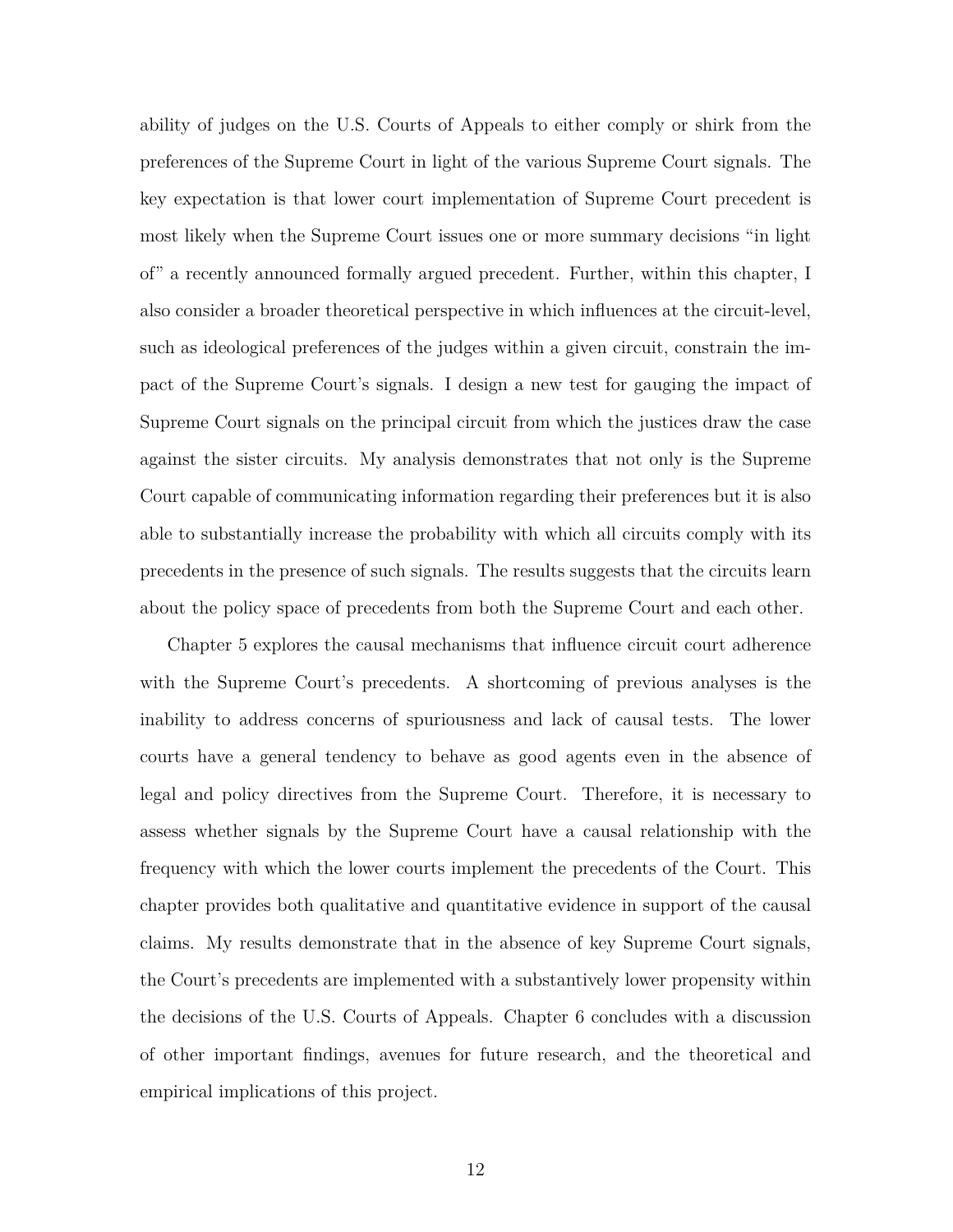## CHAPTER<sub>2</sub>

# A Theory on the Dynamic Flow of Information in the American Federal Judiciary

At the center of judicial politics is the analysis of judicial decision-making behavior. Most frequently the focus of such analyses are decisions by the U.S. Supreme Court (e.g., Baird 2007; Baum 1997; Caldeira and Wright 1988; Hall 2010; Pacelle, Curry, and Marshall 2011; Perry 1991; Pritchett 1948; Schubert 1965, 1974; Segal, Spaeth, and Benesh 2005). A voluminous literature examines the factors that influence the behavior of the justices of the U.S. Supreme Court. These studies find that several factors influence the decisions of Supreme Court justices, which include ideological preferences, legal and precedential stimuli, institutional constraints, and strategic considerations. A very large number of studies suggest that ideologically driven, policy-oriented preferences strongly influence on the decision-making behavior of Supreme Court justices (see Collins 2008; Rohde and Spaeth 1976; Segal 1997; Segal and Spaeth 1993, 1996, 2002; Spaeth 1979; Spaeth and Segal 1999). More recent work demonstrates that law and precedent exert an important influence on the decisions of the justices (see Bailey and Maltzman 2008; Bartels 2009; George and Epstein 1992; Hansford and Spriggs 2006; Lax 2007; Lindquist and Klein 2006; Richards and Kritzer 2002; Segal 1984; Wedeking 2012). Yet other studies suggest that strategic and institutional influences drive the decision-making behavior of Supreme Court justices (see Epstein and Knight 1998; Hammond, Bonneau, and Sheehan 2005; Murphy 1964; Randazzo and Waterman 2011, 2014; Wahlbeck, Spriggs, and Maltzman 1998).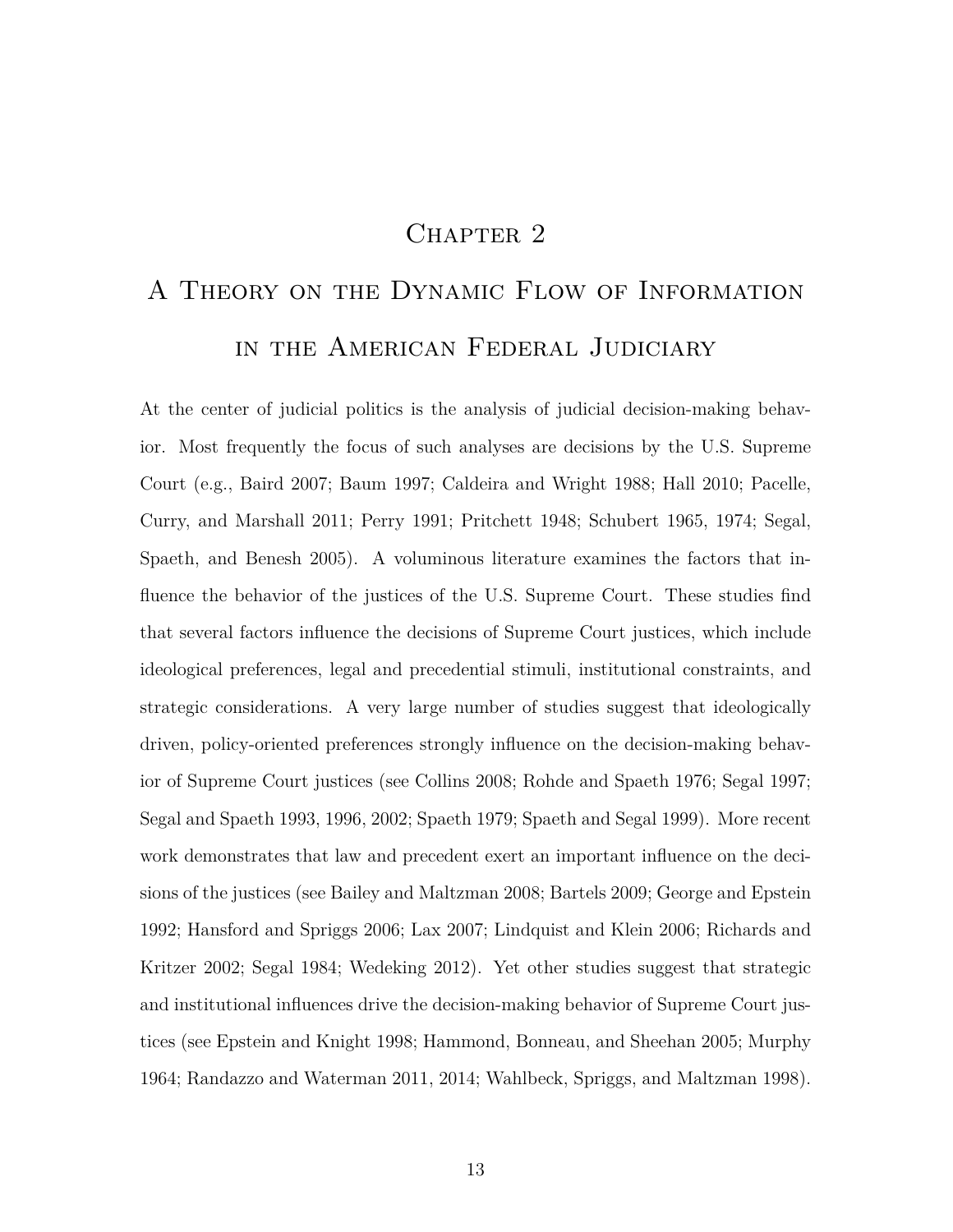Although the U.S. Supreme Court is the focus of most judicial studies, much of the law is adjudicated within the U.S. Courts of Appeals (Hettinger, Lindquist, and Martinek 2006; Klein 2002; Posner 2010). This is due to the fact that intermediate appellate court judges are effectively the final arbiters of most legal appeals within the federal courts (George 1999; Howard 1981). Given this reality, several studies on decision-making behavior within the U.S. Courts of Appeals indicate that ideological preferences influence the behavior of appeals court judges (Boyd, Epstein, and Martin 2010; Songer 1982; Songer and Haire 1992). Zorn and Bowie (2010) find that while ideological influences are prevalent in the lower federal courts, the impact of attitudes is less pervasive at lower levels of the judiciary. Most judicial scholars are in agreement that while ideology has some impact on decisions by the U.S. Courts of Appeals, its impact is not as vigorous as it is within the decision making behavior of the U.S. Supreme Court. Indeed, a large body of work confirms support for the the strength of legal influences in motivating the decisions of judges on the U.S. Courts of Appeals (Benesh 2002; Cross 2003, 2007; Klein 2002; Songer and Haire 1992; Songer, Sheehan, and Haire 2000, see). For instance, Cross and Tiller (1998, 2155) note that judges on the "lower courts are presumed to adhere to the self-enforcing principle of *stare decisis* and to apply the doctrines of higher courts to the particular facts of the underlying case." Corroborating this perspective are a series of interviews conducted by Klein (2002) and Bowie, Songer, and Szmer (2014) where circuit court judges claim that law and precedent exert a forceful influence, which often outweighs ideological considerations in motivating the behavior of judges on the U.S. Courts of Appeals. Yet other studies find that federal appellate court judges face a greater number of institutional constraints, which includes an adherence to collegial norms (Hettinger, Lindquist, and Martinek 2003*a*,*b*, 2006; Kastellec 2011; Kornhauser 1992; Lindquist, Martinek, and Hettinger 2007), large caseloads (Bowie, Songer, and Szmer 2014; Klein 2002; Songer, Sheehan, and Haire 2000) and the likelihood of review, either *en banc*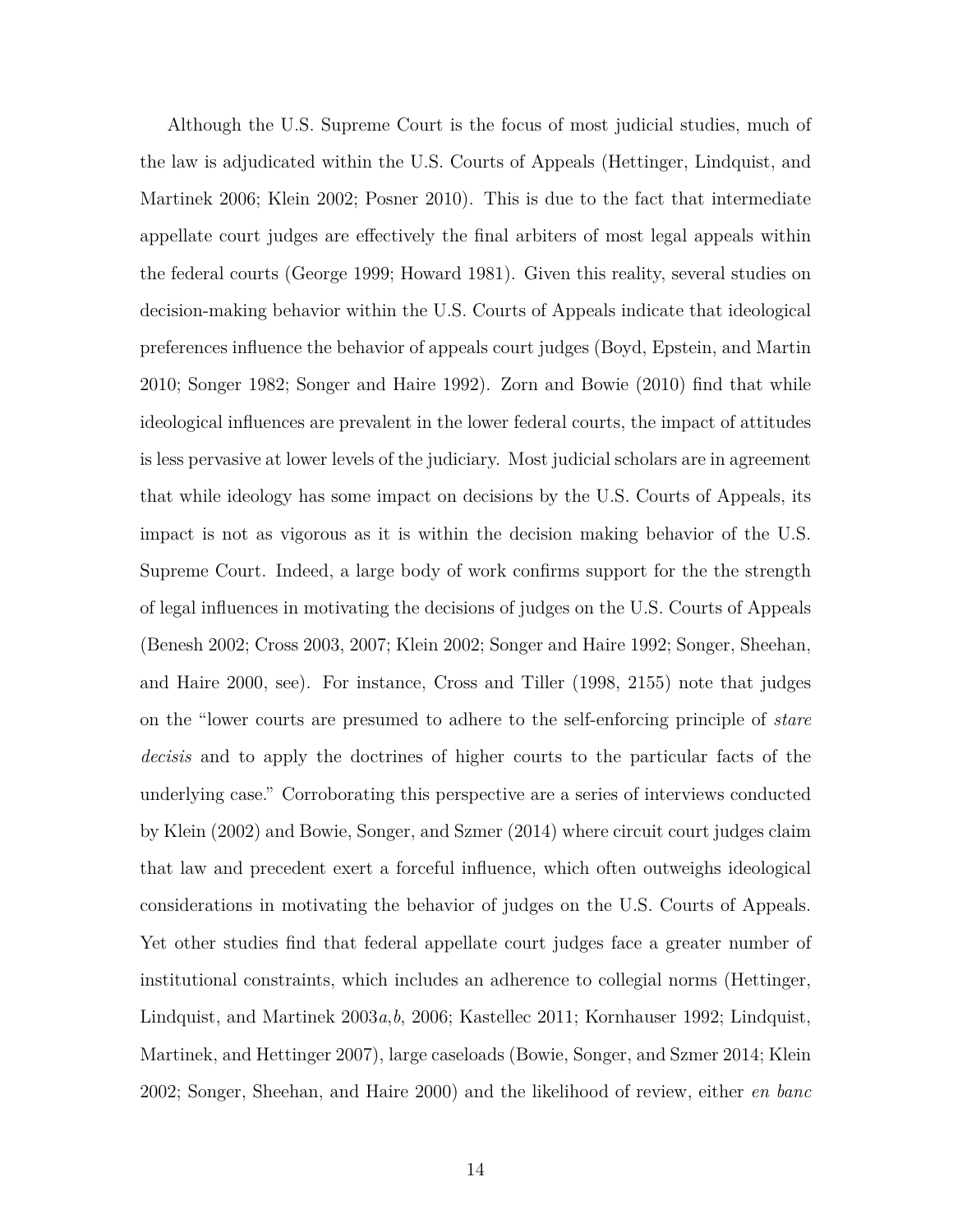(Blackstone and Collins 2014; Clark 2009; Giles et al. 2007; Giles, Walker, and Zorn 2006) or by the U.S. Supreme Court (Black and Owens 2012; Caldeira, Wright, and Zorn 1999; Haire, Songer, and Lindquist 2003; Lax 2003; Lindquist, Haire, and Songer 2007; Songer, Ginn, and Sarver 2003; Songer, Segal, and Cameron 1994). The insights generated from these studies provide researchers with a thorough understanding of the key influences on decision-making behavior within these courts.

While scholars generally tend to examine decision-making behavior within the U.S. Supreme Court or the U.S. Courts of Appeals, in isolation, recent research sheds important light on the nature of the relationship among these courts. Studies of lower court interactions with the U.S. Supreme Court overwhelmingly suggest that the lower federal appellate courts are highly responsive to the precedents of the U.S. Supreme Court (Clark 2009; Corley 2009; Fowler et al. 2007; Klein and Hume 2003; Pacelle and Baum 1992; Songer, Segal, and Cameron 1994; Westerland et al. 2010). Judge Posner (2010, 145) explains that the reason for such constancy is due to the fact that "judges are strongly motivated to adhere to precedent, not only because they want to encourage adherence to the precedents they [themselves] create" but also "because they want to limit their workloads." Posner adds that, "adherence to precedent does this both directly, by reducing the amount of fresh analysis that the judges have to perform, and indirectly, by reducing the number of appeals" that would originate from non-adherence to the Supreme Court's precedents. To be sure, in a prominent recent analysis, Hansford and Spriggs (2006) find that the U.S. Supreme Court's preferred policy positions and treatment of its own precedents largely influence future lower court responses to precedent. Other empirical work on judicial impact also demonstrates that the lower federal courts frequently follow, and rarely defy the Supreme Court in terms of explicitly challenging the broader authority and legitimacy of a Supreme Court precedent (Benesh 2002; Benesh and Reddick 2002; Canon and Johnson 1998; Johnson 1979; Luse et al. 2009; Songer 1988;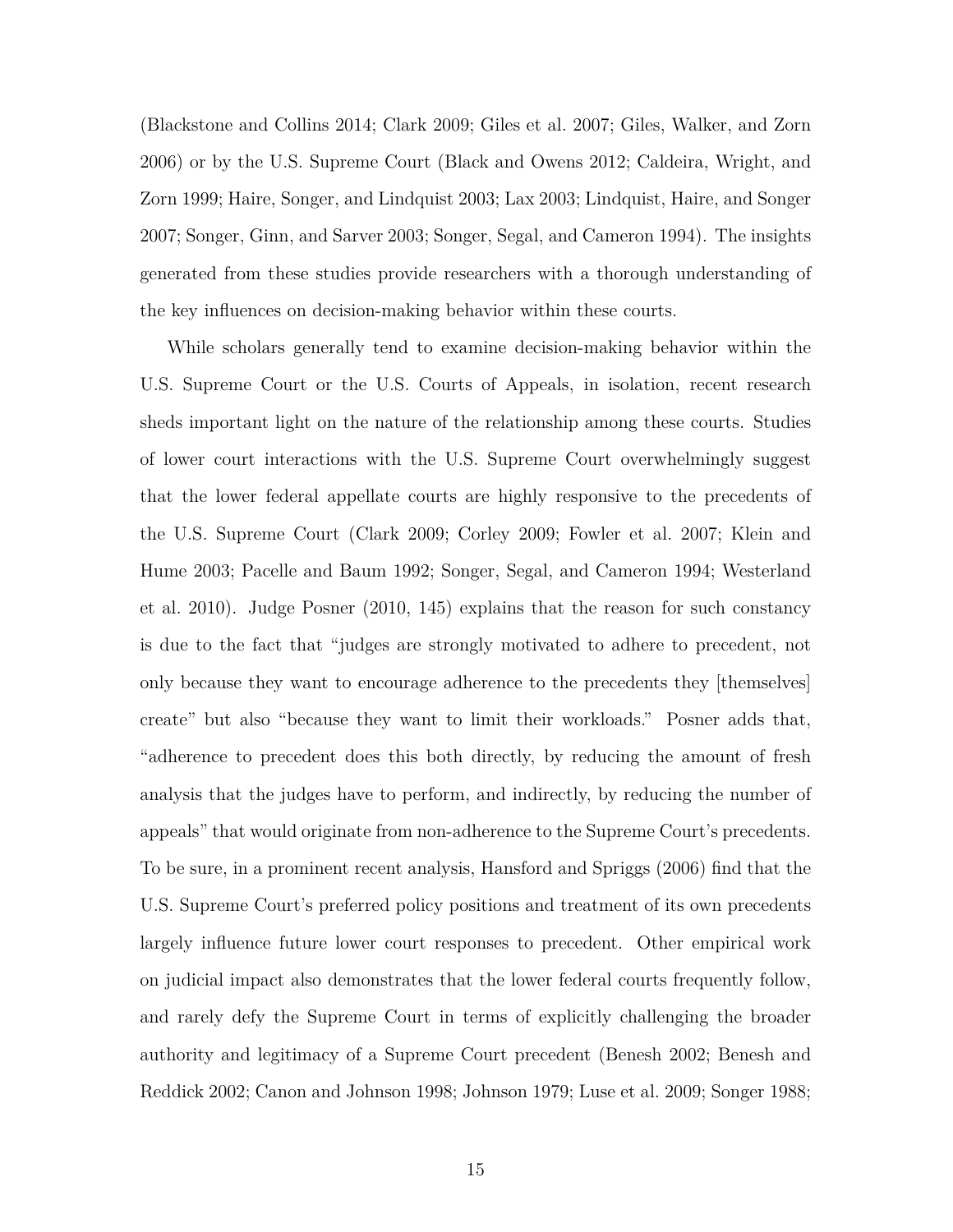Songer and Haire 1992; Songer and Sheehan 1992; Wahlbeck 1998). Thus, the general conclusion derived from these studies is that a principal-agent relationship is in effect within the American judiciary. These important studies are informative, but how exactly do Supreme Court justices communicate their preferences to judges on the lower courts? Additionally, are potential signals by the justices capable of increasing lower court compliance with the Supreme Court's decisions?

A key assumption within the existing impact literature is that Supreme Court justices are policy-maximizing individuals who are interested in the broader impact of their decisions especially within the judicial hierarchy. However, a pervasive problems in most hierarchical organizations is the inability of the principal to monitor the actions of all of its subordinates. The U.S. Supreme Court similarly faces significant resource constraints that limit the ability of the Supreme Court to monitor the actions of every three-judge panel on the courts of appeals. How then can policy oriented justices ensure that their preferences are largely followed by the courts below? I provide a framework in which the justices of the U.S. Supreme Court are able to signal their preferences regarding their precedents and demonstrate their willingness to sanction lower court behavior that deviates from its legal and policy preferences. Within this framework I also argue that the justices rely on important informational cues from judges on the U.S. Courts of Appeals and monitor the actions of courts of appeals by circuit rather than three-judge panels and then review and sanction the circuits that are least supportive of the Court's preferences. I then provide a broad framework in which I argue that information regarding legal precedents flows in not one, but three different directions. I offer a theory in which information regarding the preferences of judicial actors flows: (1) top-down, from the U.S. Supreme Court to the lower courts, (2) bottom-up, from the lower courts to the to the Supreme Court, and (3) horizontally, across the jurisdictions of the circuits within the U.S. Courts of Appeals. I argue that all three of these channels together influence the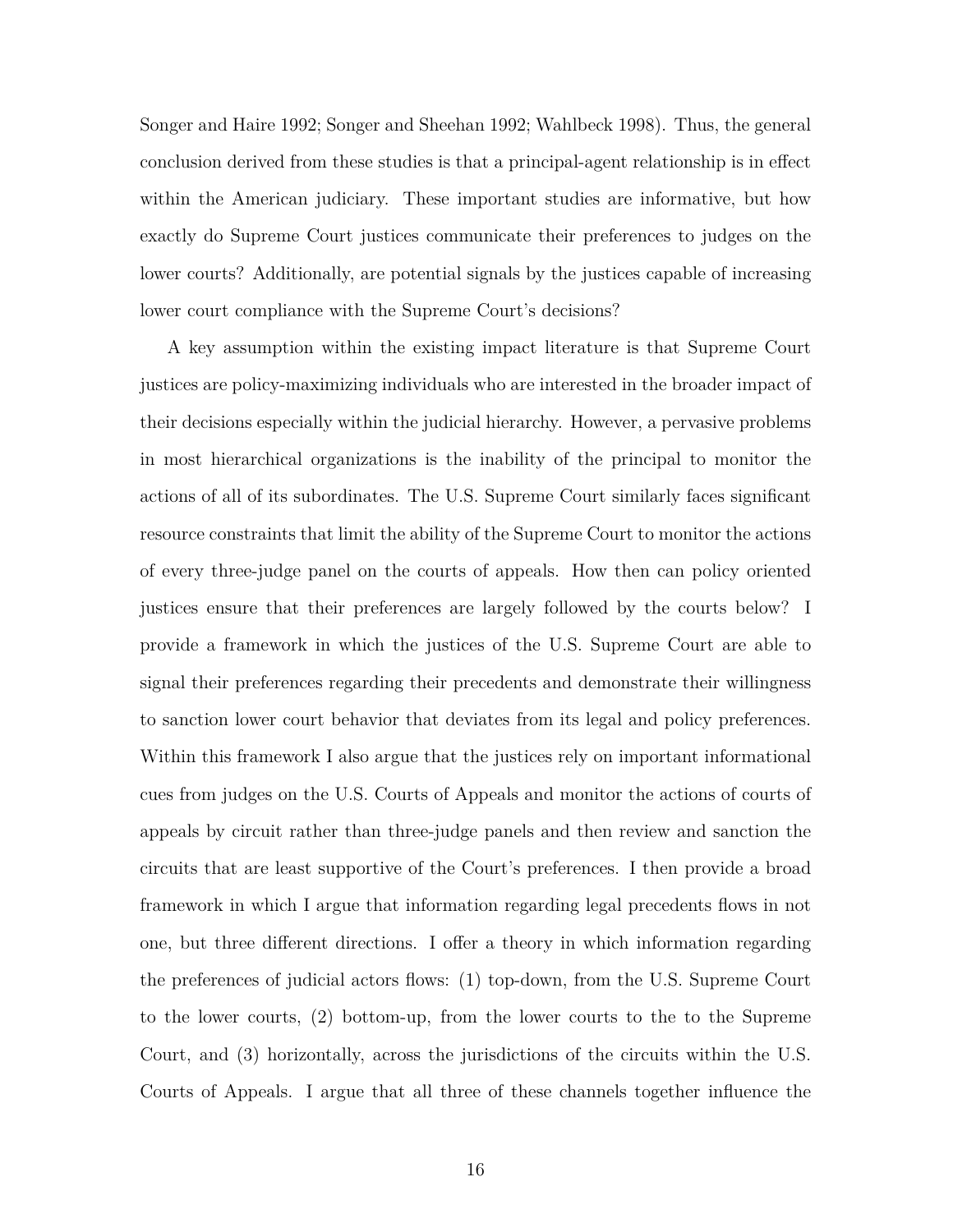development of legal doctrine within the federal judiciary. My theoretical framework is premised on the belief that informational cues from Supreme Court justices and judges on the courts of appeals provide decision makers at each level of the judiciary with opportunities to learn, which impacts future responses and attentiveness to legal precedents. From this general framework, I develop more precise theoretical propositions within the empirical chapters of this dissertation.

#### **Information Diffusion and Learning in the Judicial Hierarchy**

Students of the American judiciary have long sought an answer to the puzzle of judicial behavior. What factors drive the decision-making behavior of U.S. Supreme Court justices? Similarly, what elements influence the decisions of judges on the U.S. Courts of Appeals? A related puzzle that emerges from these questions is what factors determine attentiveness to legal precedents and how does law develop within the judicial hierarchy? Finally, if the U.S. Supreme Court is indeed 'supreme' and all decisions by it binding on the courts below, why do judges on the U.S. Courts of Appeals frequently follow some Supreme Court precedents but not others?

Previous studies demonstrate that both U.S. Supreme Court justices and judges on the U.S. Courts of Appeals have at least some policy preferences that they attempt to pursue within their decisions (see Baum 1997; Brenner and Stier 1996; Epstein and Knight 1998; Hettinger, Lindquist, and Martinek 2006; Maltzman and Wahlbeck 1996; Mishler and Sheehan 1993; Owens and Wedeking 2012; Segal and Spaeth 2002; Spaeth and Segal 1999). A growing number of studies suggest that while these judicial decision-makers have policy goals their policy ambitions are constrained, if not extensively, to some minor extent, by the law (see Bailey and Maltzman 2008, 2011; Bartels 2009; Kritzer and Richards 2005; Klein 2002; Lindquist and Klein 2006; Maltzman, Spriggs, and Wahlbeck 2000; Richards and Kritzer 2002; Songer and Lindquist 1996). What then drives attentiveness to legal precedents? Studies centering on lower court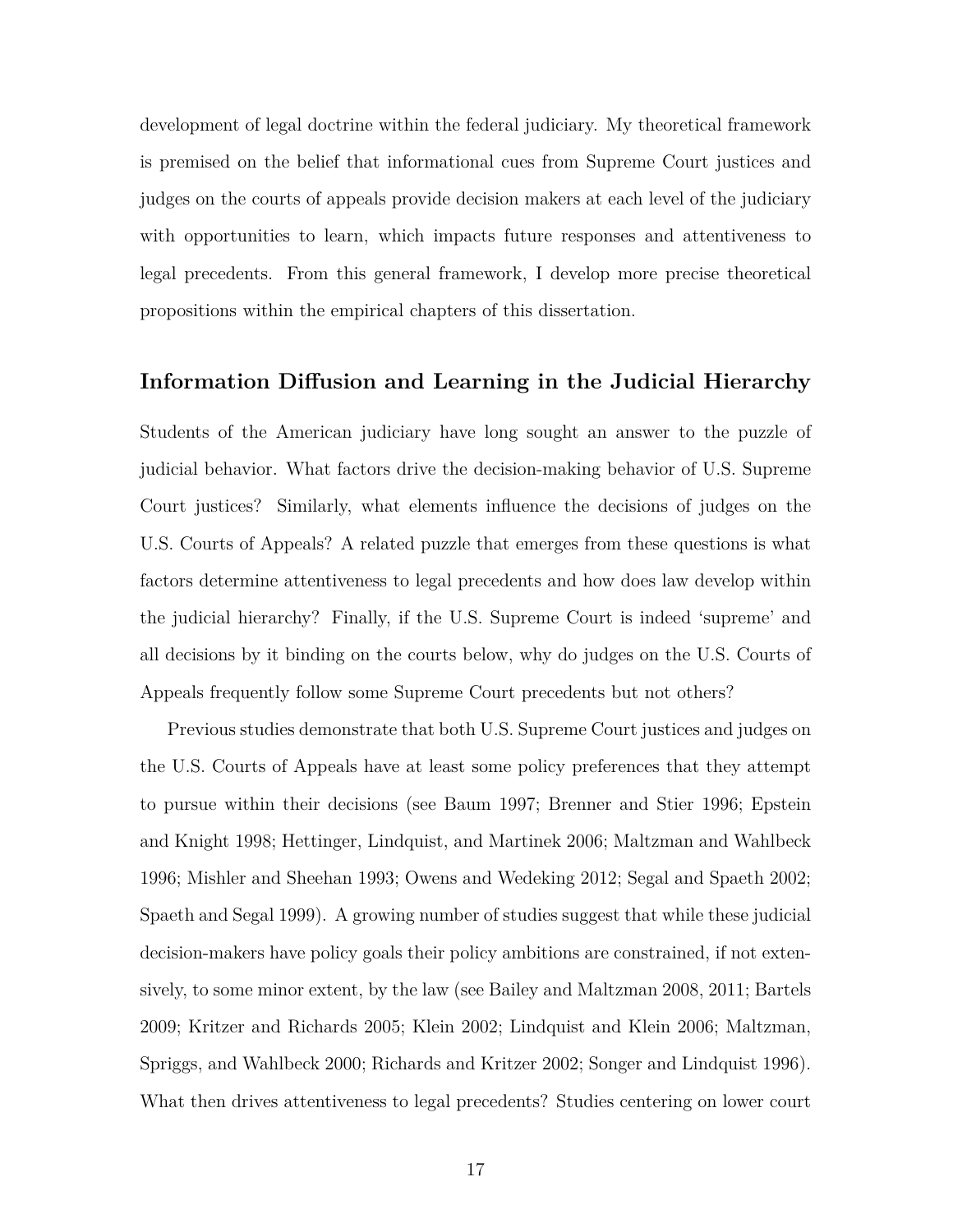and Supreme Court interactions are not uniform in their beliefs about the nature of the association and the mechanisms that entrench the durability of legal precedents. Existing studies, while informative, are often at odds with each other regarding the influence of legal and policy preferences at each level and the transmission of this information. There are two primary sets of accounts that attempt to explain how decision-makers at different levels of the judicial hierarchy learn and communicate their preferences.

#### **Top-Down Influences within the Judicial Hierarchy**

The traditional view is that the primary mechanism with which information is transmitted about legal and policy preferences is that the information flows from the top down the judicial ladder. That is, key information about the breadth and scope of a legal precedent flows from the U.S. Supreme Court down to the judges on the U.S. Courts of Appeals. This information can be interpreted as a number of explicit or implicit signals by the justices to circuit judges on how to apply the Supreme Court's precedents. For instance, one such signal is Supreme Court vitality, which is a measure that captures the propensity with which the U.S. Supreme Court positively or negatively applies its own precedents. Supreme Court vitality is the net difference between the total number of positive minus the total number of negative applications of a Supreme Court precedent in subsequent Supreme Court decisions. Hansford and Spriggs (2006) find that the Supreme Court's preferred policy positions and applications of its own precedent strongly influence both future Supreme Court and lower court responses to precedent, even after controlling for ideology (see also Corley 2009; Corley and Wedeking 2014; Kassow, Songer, and Fix 2012; Spriggs and Hansford 2002; Wedeking 2012; Westerland et al. 2010). Similarly, the important work by Fowler et al. (2007) demonstrates that the lower courts are significantly more likely to apply a Supreme Court precedent in subsequent cases if the precedent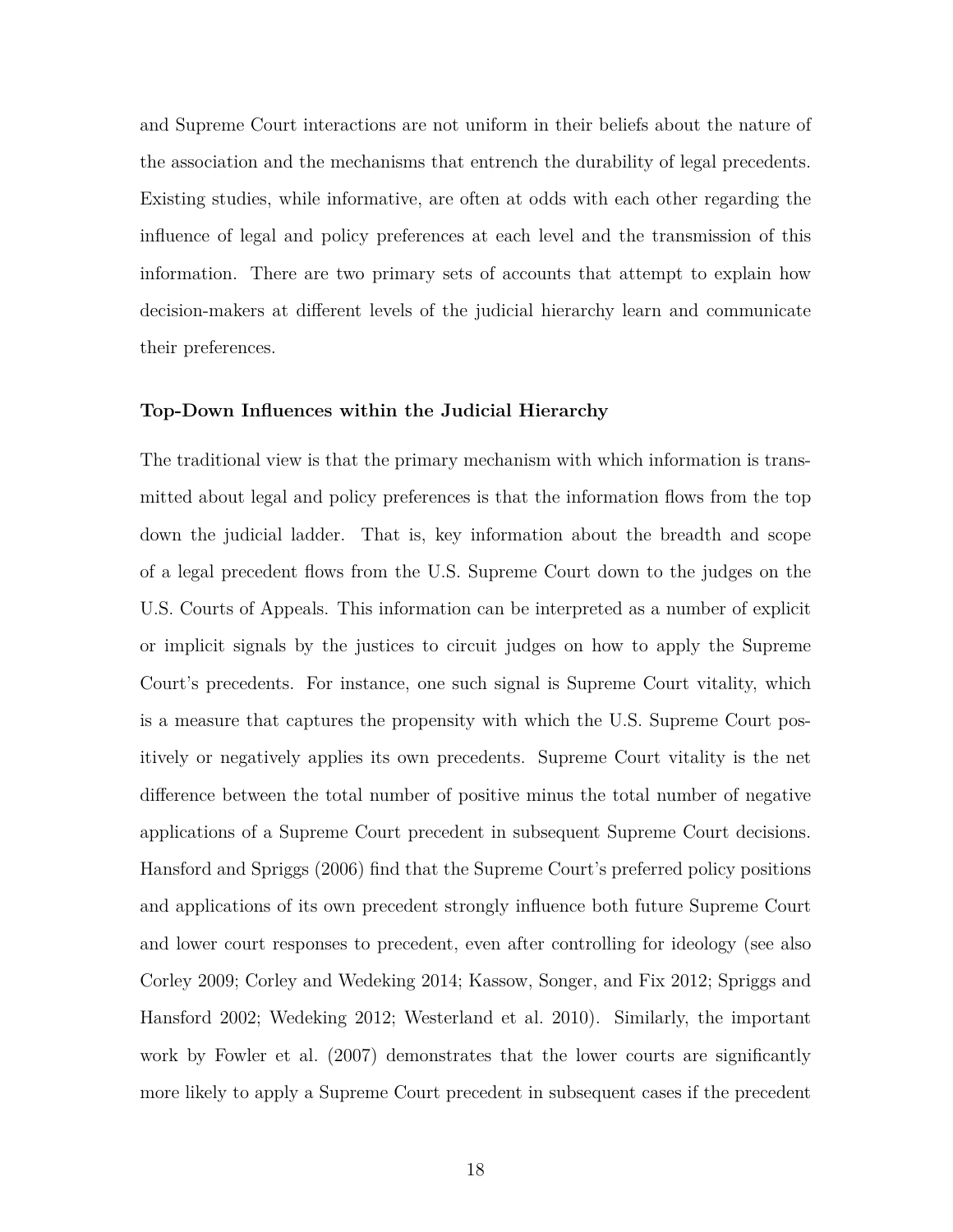is embedded in a broad and endogenous network of Supreme Court decisions (see also Fowler and Jeon 2008). Building on these existing theoretical frameworks, my expectation is that positive applications of the Supreme Courts precedents, by the Court itself, should serve as an important signal to lower court judges that a given Supreme Court precedent is still relevant, important, and good law. I contend, however, that signals such as precedent vitality are markedly conditioned by factors at the lower court level. I expand on the premise of this important institution later on in this chapter.

Other signals or informational cues that the justices provide to lower court judges include the size of the majority coalition with which a Supreme Court decision is announced. For instance, a unanimously decided Supreme Court decision communicates to lower court judges that the justices are in agreement on the disposition of a particular case and how the given precedent should be applied in similar factual situations. A unanimous decision also conveys that if a panel of lower court judges shirks from such a precedent there is a higher probability that the justices will reverse a lower court decision if it is granted review. By contrast, a 5-4 Supreme Court decision that is split along ideological lines conveys the information that there is a lack of consensus on how to apply a given precedent in related disputes. Previous research in fact suggests that increases in the size of the voting coalition that issues a precedent has a demonstrable impact on how much support a Supreme Court decision receives from the lower courts (Canon and Johnson 1998; Collins 2011; Corley, Steigerwalt, and Ward 2013; Hansford and Spriggs 2006; Johnson 1979, 1987; Spriggs and Hansford 2001; Wedeking 2012). In particular, Kassow, Songer, and Fix (2012) find that for state high court application of Supreme Court precedent, the margin by which the justices issue a decision predicts the likelihood of positive treatment. Similarly, Corley (2009) finds that plurality decisions by the U.S. Supreme Court have a significantly lower likelihood of positive treatment by the U.S. Courts of Appeals compared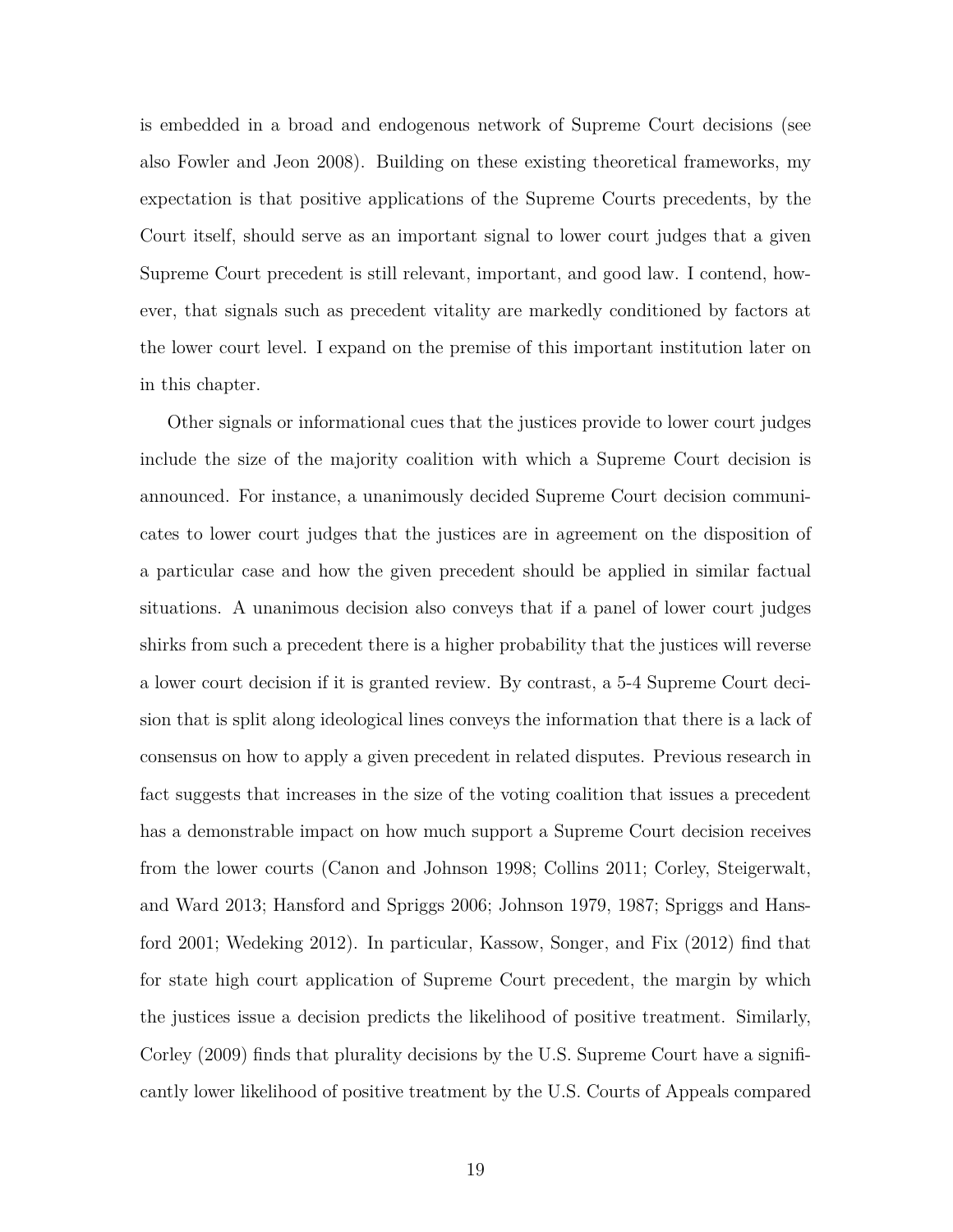with decisions that are based on majority opinions. Other analyses note that the size of the majority coalition that issues a given precedent may also signal that the Court is less likely to overturn or modify precedent in subsequent decisions (Benesh and Reddick 2002; Black and Spriggs 2013; Corley 2010; Spriggs and Hansford 2001).

Split decisions often lack clarity and dissents may invite lower courts to not comply because dissents offer an alternative rationale for a lower court to proceed that is separate from the majority opinion. Unanimous decisions provide the greatest clarity and constrain judges from maneuvering and legally distinguishing the precedent. Thus, compliance should be highest in unanimous opinions and should require fewer exposures for positive treatment compared to non-unanimous decisions (i.e., any decision with at least one dissent). Conversely, split decisions (i.e., 5-4 decisions) should take longer for lower courts to comply with and should require a comparatively higher number of exposures for positive application than a unanimous decisions by the Supreme Court. As such, I argue that Supreme Court justices implicitly signal the clarity of a given precedent by the margin with which they adopt a precedent. The intuition behind this expectation is that a split decision may signal extreme ideological divisiveness or signify problems with the legal authority on which the precedent is grounded and, as such, may provide less purchase for judges to rely on such divided precedents in future decisions. Therefore, there is sufficient reason to expect that the size of the majority coalition exerts some influence on lower court utility of the Supreme Court's precedents. My theory incorporates this argument, in that I expect Supreme Court decisions issued with a broader coalition of justices to positively influence lower court adoption of the High Court's precedents.

Top-down cues also include whether the justices explicitly alter existing precedent, which provides lower court judges with new guidance on the logic to resolve similar disputes. Corley (2010) argues that the formal alteration of precedent by the U.S. Supreme Court, which she refers to as measure of legal salience, sends a strong signal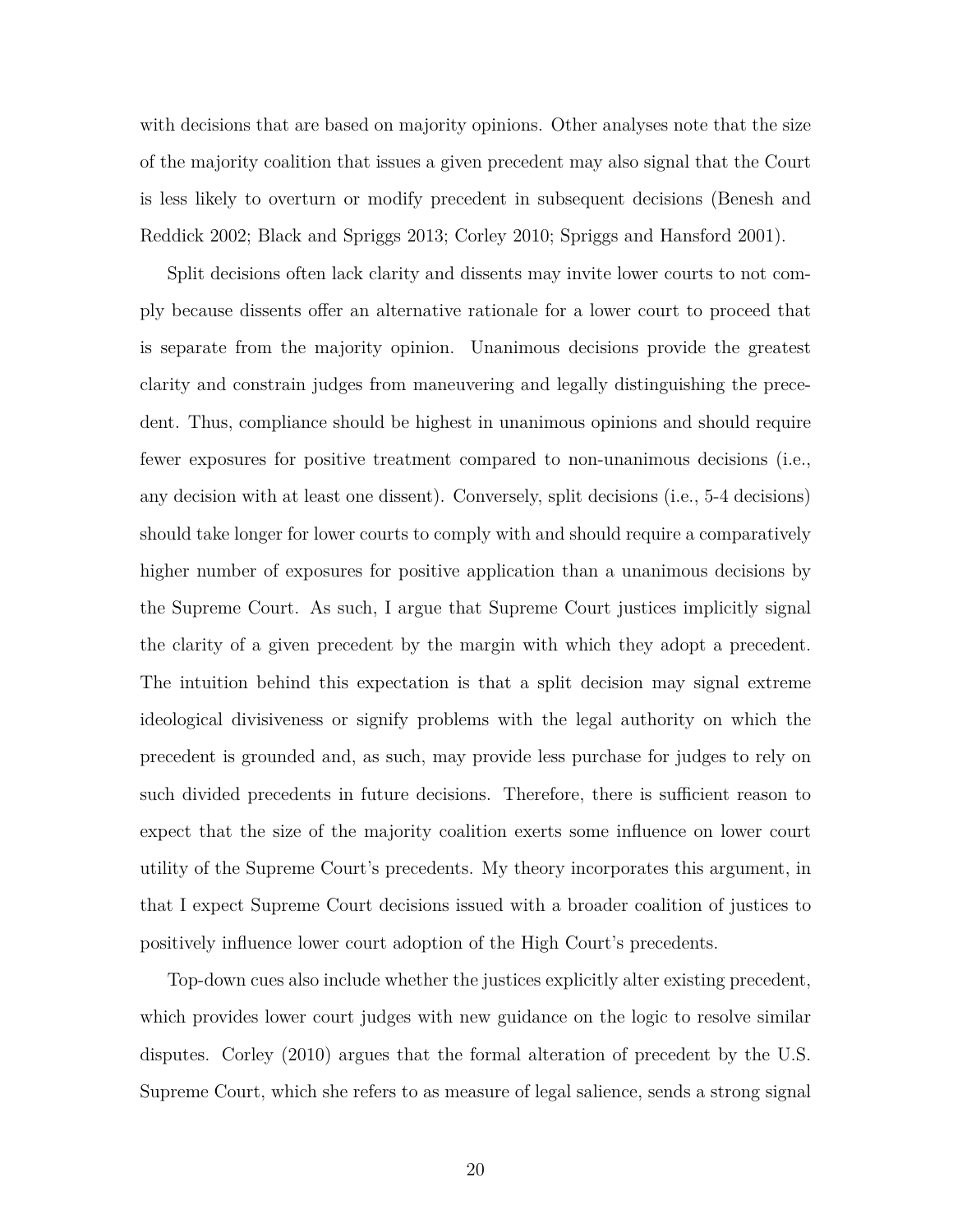to the lower courts that the lower courts should cease to rely on a prior precedent announced by the Court. An empirical analysis by Wahlbeck (1998) similarly finds that such an explicit signal is received and promptly followed by the lower courts in the area of common law doctrines of nuisance, suggesting a strong "norm" of lower court compliance. Moreover, Benesh and Reddick (2002) provide compelling evidence that a signal by the justices usually receives clear support from the lower courts and that once the Supreme Court specifically overrules or alters a precedent, the lower courts cease to adhere to a given Supreme Court decision. Specifically, these scholars find that when the Supreme Court overrules an older precedent the circuits quickly comply compared to when the Court overrules a more recent decision. Nevertheless, in both instances the lower courts follow the Supreme Court's lead. The overturning of a precedent, however, is a relatively rare event. In the vast majority of its cases the U.S. Supreme Court affirms existing precedent.

| <b>Court</b>    | Affirmed | <b>Altered</b> | Altered % |
|-----------------|----------|----------------|-----------|
|                 |          |                |           |
| Vinson Court    | 799      | 12             | 1.48      |
| Warren Court    | 2151     | 46             | 2.09      |
| Burger Court    | 2711     | 56             | 2.02      |
| Rehnquist Court | 1983     | 45             | 2.22      |
| Roberts Court   | 780      | 15             | 1.89      |
| Total           | 8424     | 174            | 2.02      |

Table 2.1: Alteration of Precedent by the U.S. Supreme Court

Note: Data obtained from the U.S. Supreme Court Database (Spaeth et al. 2013). The Roberts Court data covers all decisions until the 2014 term, which covers the full scope of the current database.

Table 2.1 presents the frequency of formal alterations to its precedents by U.S. Supreme Court era. As the data indicate, the justices affirm their precedents in approximately 98% of their decisions. These trends suggest extensive continuity in the High Court's precedents even when the membership of the Court changes. I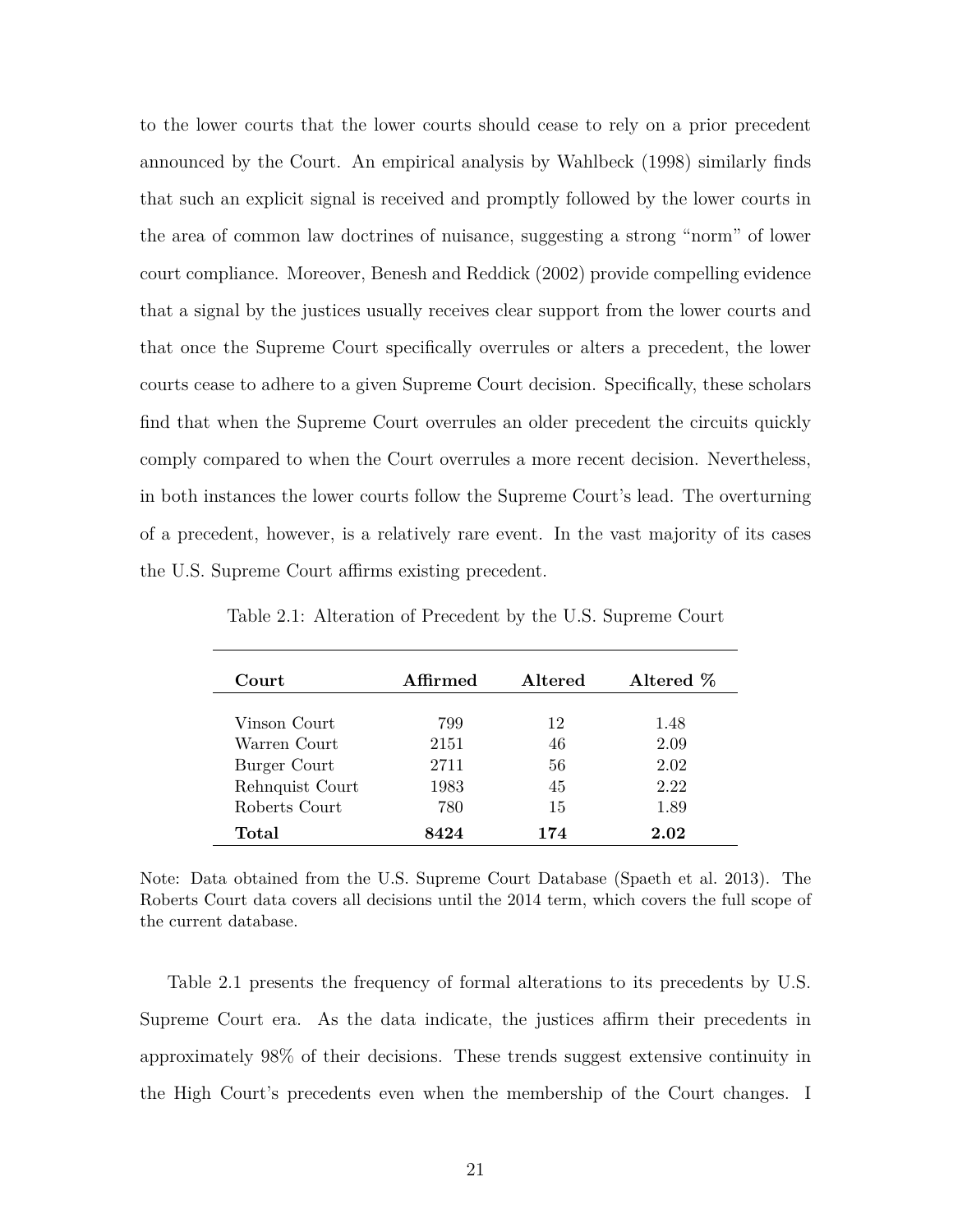contend that when the Supreme Court explicitly alters a precedent, such an action has important implications for motivating lower court decision-making behavior. My intuition is that when the Supreme Court overturns or formally alters a precedent, lower court judges should (1) cease relying on the altered Supreme Court precedent, and (2) strongly adhere to the new precedent in similar cases that come before the U.S. Courts of Appeals. It is worth noting that lower court application of altered precedent may not necessarily be immediate due to a learning period. Lower courts take time to develop initial circuit precedent. Circuits may also employ a 'wait-and-see' approach where judges wait to see how other circuits initially treat a new Court precedent. Such an approach would favor many judges initially distinguishing or altogether omitting references to the altered precedent. However, it is reasonable to expect that any adherence to the altered precedent should cease immediately. Altering a precedent certainly provides an important cue to judges on the lower courts.

The Supreme Court reversing a lower court decision also conveys potentially important information to judges on the U.S. Courts of Appeals. Table 2.2 presents the frequency with which the Supreme Court reverses the total number of decisions it reviews from the U.S. Courts of Appeals. The data highlight the reality that when the justices grant *certiorari* to a decision from the U.S. Courts of Appeals, the most likely outcome is a reversing, rather than upholding, the lower court decision. Even though a growing number of studies conclude that a fear of reversal by the U.S. Supreme Court does not influence lower court decison-making behavior (see Bowie and Songer 2009; Hettinger, Lindquist, and Martinek 2006; Klein 2002; Smith 2014; Songer, Ginn, and Sarver 2003). For instance, (Klein and Hume 2003) find that the probability a particular dispute is reviewed by the U.S. Supreme Court has no meaningful relationship to whether a lower court panel issued a decision in a manner that is consistent with the ideological preferences of the contemporary Supreme Court. The notion that the votes of inferior court judges are not swayed by the threat of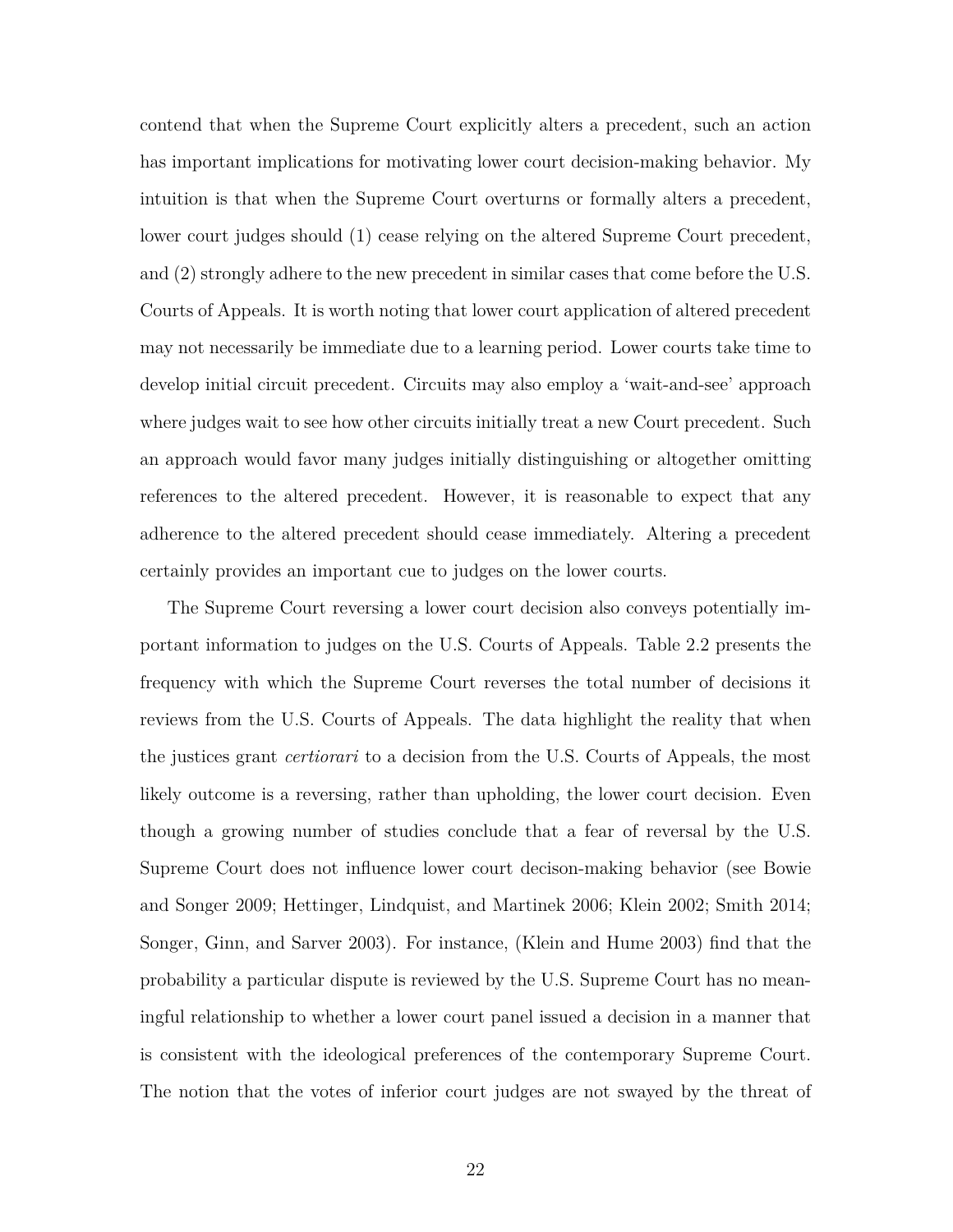Supreme Court reversal is one that should be distinguished from the argument that Supreme Court reversals of lower court decisions can influence subsequent decisions by judges on the U.S. Courts of Appeals. When Supreme Court justices review and explicitly reverse a lower court decision, the justices are communicating to the panel of lower court judges that their decision is not in-line with the policy preferences of the principal. When the Supreme Court issues a decision by reversing a lower court, in addition to establishing broad national policy, the justices simultaneously alter inter-circuit precedent within the instant court that is reversed. A Supreme Court reversal is a particularly consequential action by the justices, as it communicates that not only did the lower court get it wrong, but that reviewing and reversing the decision was important enough for the Court to expend its limited resources. Therefore, when Supreme Court justices explicitly reverse a decision by the U.S. Courts of Appeals, lower court judges should more frequently comply with such a precedent compared to when the Court affirms an existing precedent.

| Court           | Decisions Reviewed | Reversed | Reversal % |
|-----------------|--------------------|----------|------------|
| Vinson Court    | 452                | 260      | 57.52      |
| Warren Court    | 1170               | 780      | 66.67      |
| Burger Court    | 1681               | 1124     | 66.86      |
| Rehnquist Court | 1468               | 928      | 63.22      |
| Roberts Court   | 629                | 448      | 71.22      |
| Total           | 5400               | 3540     | 65.56      |

Table 2.2: Reversal of U.S. Courts of Appeals Decision by the U.S. Supreme Court

Note: Data obtained from the U.S. Supreme Court Database (Spaeth et al. 2013). The Roberts Court data reflects all decisions until the 2014 term, which covers the full scope of the current database. The reversals figure includes decisions that are vacated and remanded.

As the discussion above indicates, Supreme Court justices are capable of communicating their preferences regarding their precedents to judges on inferior courts in a variety of ways. Building on these accounts, I contend that there are other means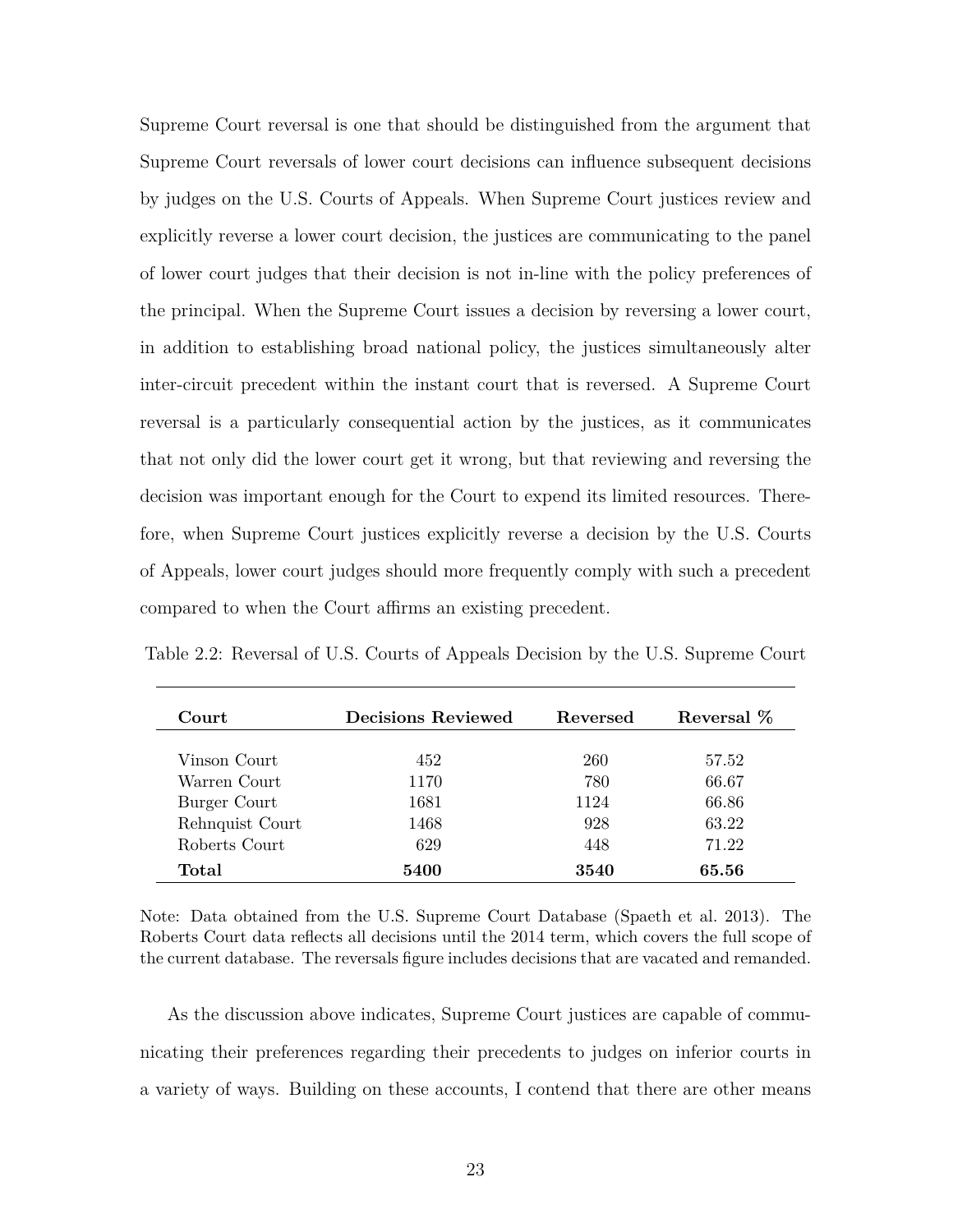through which the justices can effectively transmit their preferences and increase the level of compliance with their decisions. As I allude to earlier in this dissertation, one key mechanism through which the justices can compel lower court judges to rely on a given precedent is through the Court's summary decisions. The potential of these summary decisions to serve as an additional vehicle to convey the legal preferences of the justices is lacking from the theoretical literature. I argue that an important action Supreme Court justices can take to enhance the impact of a particular precedent is to issue one or more summary decisions "in light of" of a formally argued precedent. I argue that when the Supreme Court issues a summary decision, it serves as a directive to judges on the U.S. Courts of Appeals. The Court's summary decisions, most often, vacate a lower court decision and explicitly mandate that lower court judges reconsider their earlier decision, in light of a new precedent announced by the Court. By nullifying an earlier lower court decision and referencing a specific precedent that should be considered, the justices communicate that a given Supreme Court precedent is widely applicable to diverse factual situations in cases that are likely to come before the federal courts of appeals and should be more broadly applied compared to precedents with no associated summary decisions. Moreover, the deliberate action by the Court in granting multiple petitions *certiorari* to issue each summary decision signals an increased willingness of the justices to grant review to future petitions that raise similar legal arguments but lack consideration of the Court's new precedent. Thus, when Supreme Court justices grant *certiorari* to more than one petition, the judges on the circuit courts should interpret the actions of the Supreme Court as a stronger likelihood that related decisions by circuit panels will be granted review, hence offering inferior court judges comparatively less agency to shirk. Table 2.3 presents a comparison of the Supreme Court' summary and formally argued decision. These data highlight the reality that in light of a growing docket, the contemporary Court is increasingly reliant on its summary decisions.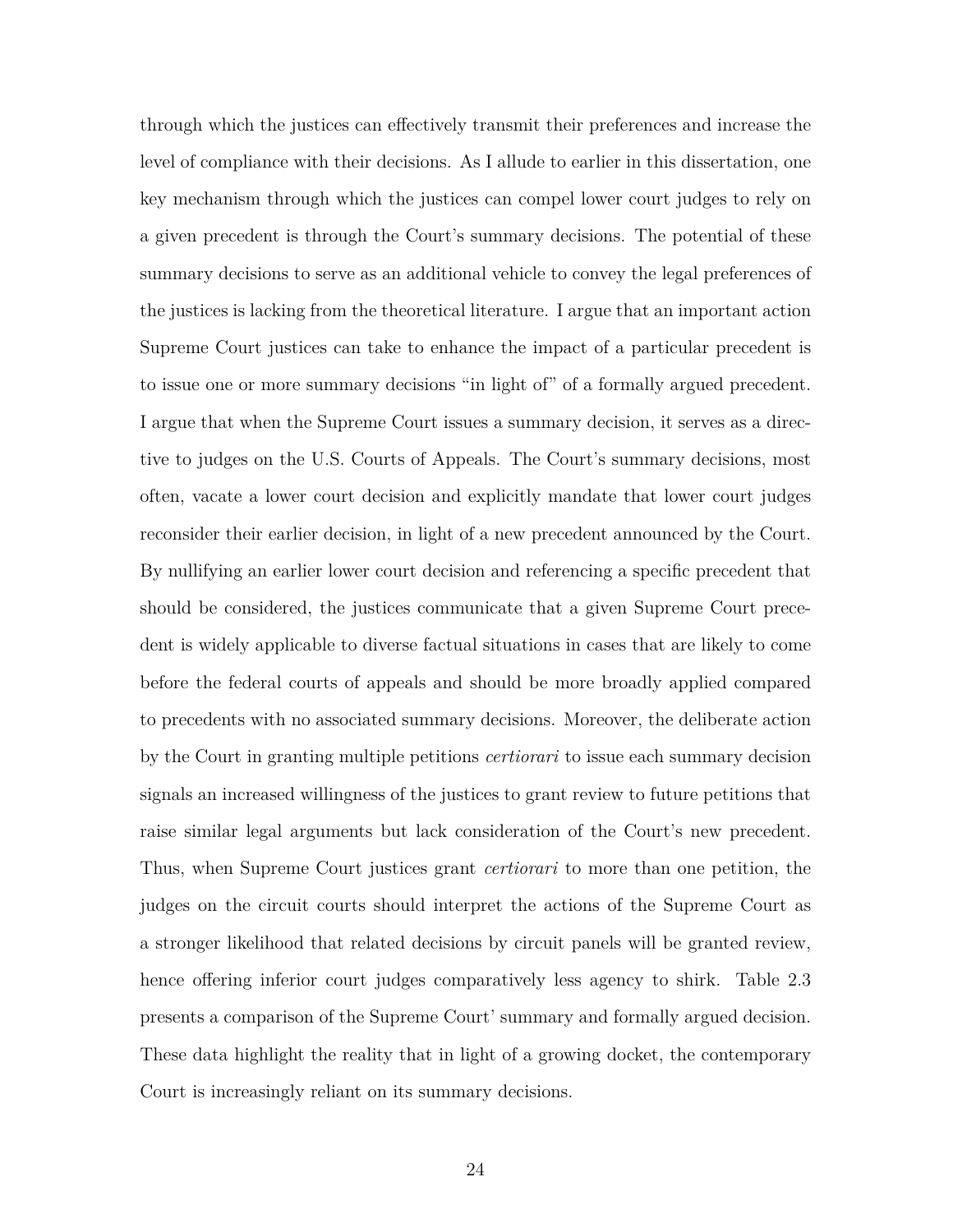| <b>Decision Type</b>                                  | Count.      |  |
|-------------------------------------------------------|-------------|--|
| <b>Summary Decisions</b><br>Formally Argued Decisions | 1583<br>865 |  |
| Total                                                 | 2448        |  |

Table 2.3: Decisions by the U.S. Supreme Court, 1995-2005

Note: Original data collected from the volumes of the United States Reports. The 1995-2005 terms reflect the years that are analyzed within the empirical chapters of the dissertation.

An important implication of the Supreme Court issuing one or more summary decisions is quicker dissemination and diffusion of information regarding the Supreme Court's precedents within the lower courts. When the Supreme Court issues a new precedent following oral arguments, the Court typically reviews a single decision by one of the circuits below. Thus, in issuing its decision and setting new national precedent the Court either affirms or alters an earlier decision by one of the twelve circuits. This has direct implications for circuit law within the circuit in question and all judges within the affected circuit should be expected to quickly become aware of the Court's new precedent and should quickly begin applying the precedent in relevant, future decisions. By contrast, judges in all other circuits should be expected to apply the same precedent more slowly as these judges and their clerks become aware of the new rule and its potential applicability over time. However, when the Supreme Court issues one or more summary decisions associated with a formally argued precedent, the Court often issues the summary decision by reviewing a case from a different circuit. Since most Supreme Court summary decisions involve a remand back to the circuit, the practical effect of the summary decision is affirmation or alteration of circuit law for another circuit with an added directive to consider the authority of a new precedent. Thus, a Supreme Court precedent with one or more summary decisions directly impacts inter-circuit law within at least two circuits, which allows for quicker dissemination of information and a greater propensity that a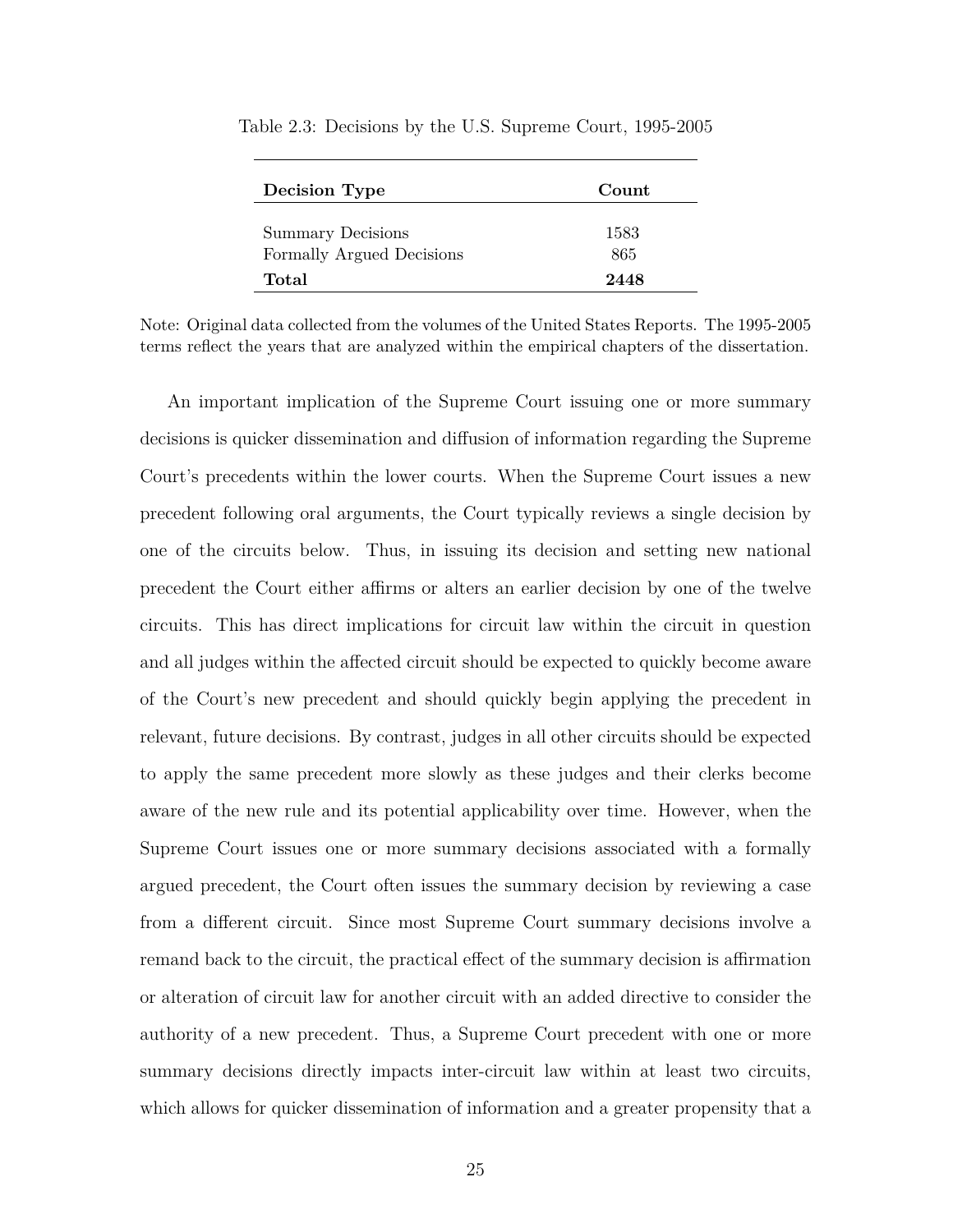given Supreme Court precedent is adopted compared to when no summary decisions accompany a precedent. Expanding on this notion, I contend that as the volume of the Court's summary decisions increase and as the number of jurisdictions (i.e., the number of circuits) from which the Court draws a case, to issue each summary decision increase, I expect the preferences of the justices *vis-á-vis* their precedents to more expeditiously diffuse within the judicial hierarchy.



Figure 2.1: Top-Down Transmission of Information

Yet additional signals from the Supreme offer explicit guidance on how and when to apply precedents within the content of the majority opinion, and separate opinions that provide information on conditions where distinguishing or deviating from the fundamentals of a given precedent may be appropriate (see Benesh and Reddick 2002; Corley 2009). The key notion here is that these explicit and implicit signals convey information that flows downward to the circuits and influences the decisionmaking behavior on the U.S. Courts of Appeals in subsequent cases. Indeed, a number of studies demonstrate that the lower federal courts adhere to the legal and policy preferences of the U.S. Supreme Court (see Clark 2009; Fowler et al. 2007; Haire, Songer, and Lindquist 2003; Black and Owens 2012; Randazzo 2008; Songer, Segal, and Cameron 1994). Figure 2.1 graphically presents how information flows top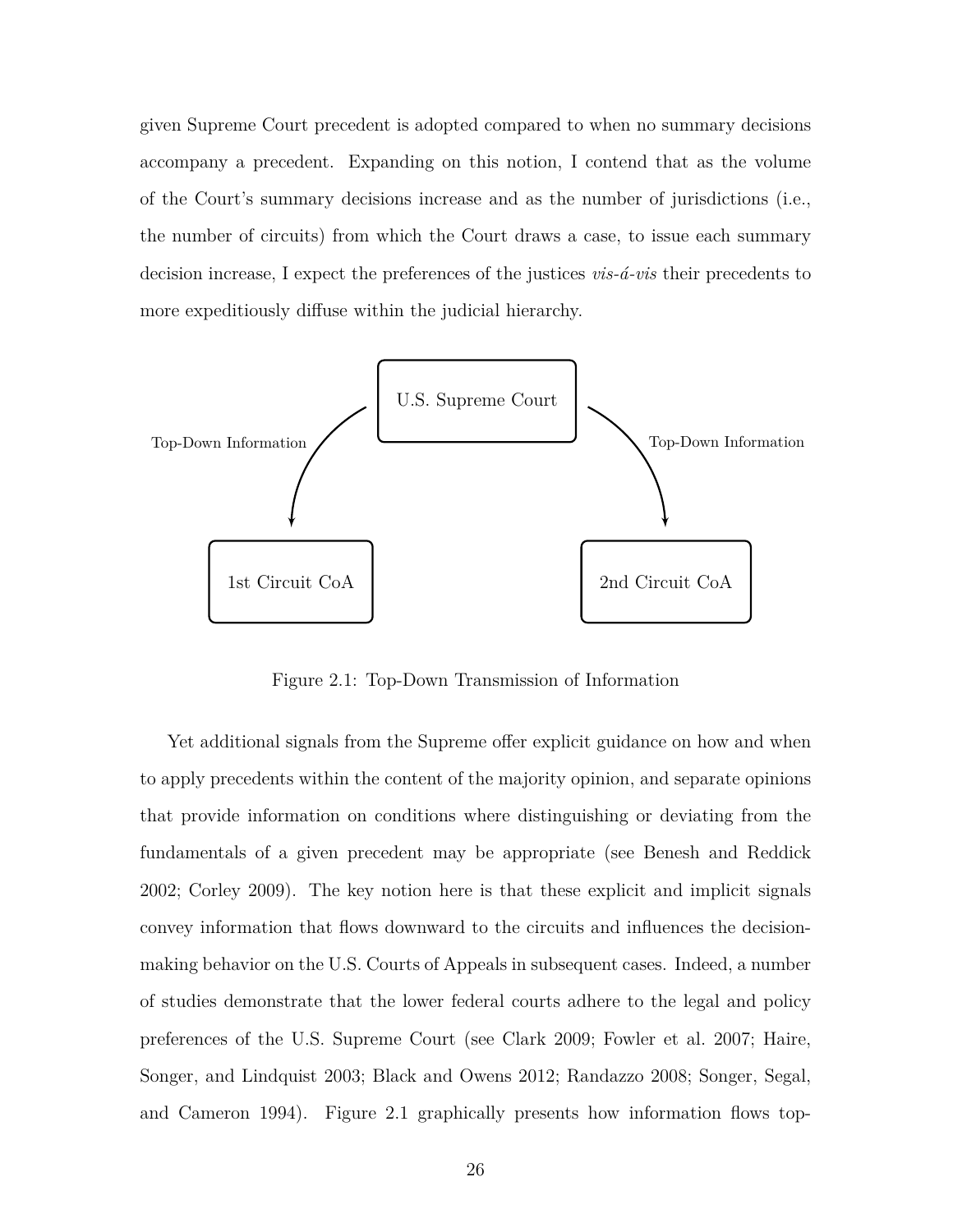down within the judiciary hierarchy. As the preceding discussion indicates, the U.S. Supreme Court, is capable of transmitting various important informational cues via explicit and implicit signals down the judicial ladder.

### **Bottom-Up Influences in the Judicial Hierarchy**

A second view on how legal doctrine and law evolves is that information flows from the bottom up. That is, judges on the U.S. Courts of Appeals in their collective application of Supreme Court precedents, the content of their majority opinions, the content of separate opinions, dissenting votes, decision *en banc*, and conflict among the circuits transmit important information to Supreme Court justices on how the lower courts may apply a given precedent in future cases and the lack of uniformity in lower court application of the High Court's precedents. Westerland et al. (2010) find that it is positive and negative interpretations of Supreme Court precedents at the circuit level that most strongly influence the manner of future circuit applications of precedent. Recent work by Corley, Collins, and Calvin (2011) employs a novel approach by relying on plagiarism software to assess just how much of the lower court language the Supreme Court borrows in issuing a new precedent. Their analysis suggests that the content of opinions at the circuit level are often adopted within the future opinion of the U.S. Supreme Court. This suggests that when Supreme Court justices make their decisions they are relying at least in part on some of the arguments from the lower court decision. Thus, it appears the the Supreme Court's precedents are often directly influenced by information communicated from below. In addition, Clark and Kastellec (2013) find that circuit conflict and percolation at lower levels of the judicial hierarchy provides the justices with vital information on what cases to ultimately review. Taken together, the argument proffered from this series of studies is that the causal arrow can point in the other direction and that information is transmitted up the judicial hierarchy from the lower courts as Figure 2.2 depicts.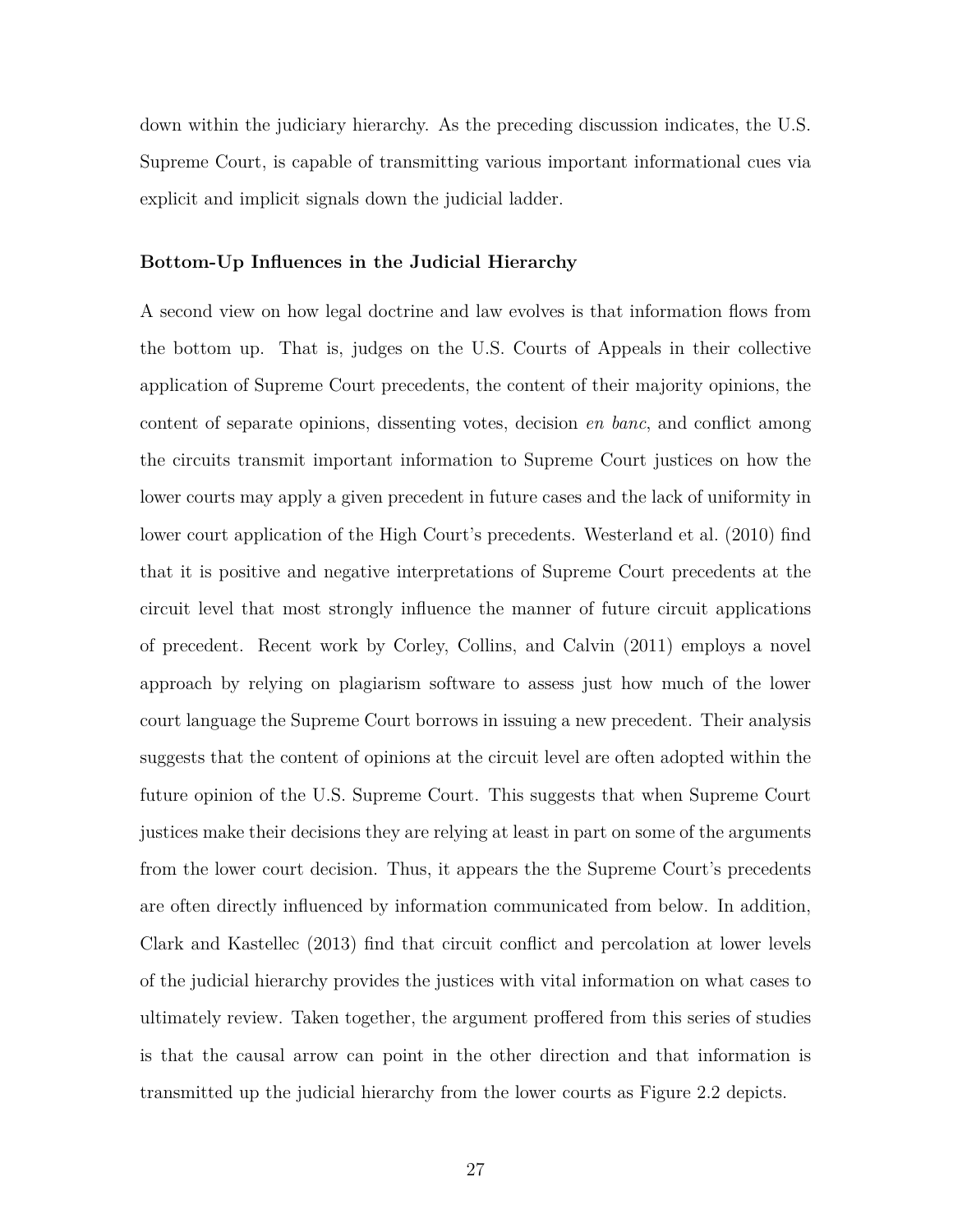

Figure 2.2: Bottom-Up Transmission of Information

Several scholars explore whether a lower court judge's decision to dissent serves as a signal to either the circuit, to consider a decision *en banc*, or for the U.S. Supreme Court, to review the lower court panel decision. George (1999) finds that dissents as signals are effective in securing *en banc* circuit review. In a different study, Van Winkle (1997) finds that there is strong evidence that appeals court judges use dissent to signal the need for review by the Supreme Court. Cross and Tiller (1998) suggest that the potential for the use of dissent as a signal for review is used by minority judges on a panel who agree with a Supreme Court precedent to prevent their colleagues in the panel majority from following their ideological preferences that are divergent from the precedent. A number of other studies find that the presence of panel conflict (i.e., dissents) have a statistically significant and positive effect on the increased likelihood of *en banc* or Supreme Court review (see Bowie and Songer 2009; Caldeira, Wright, and Zorn 1999). Kim (2009, 1331-1332) notes that a dissent by an appellate court judge "requires time and effort" and "has no substantive effect on the outcome of the case" yet under certain conditions appeals court judge dissent nevertheless. Kim's analysis suggests that while dissents by appellate judges are an effective signal for *en banc* review such a signal is not credible for an increased likelihood of review by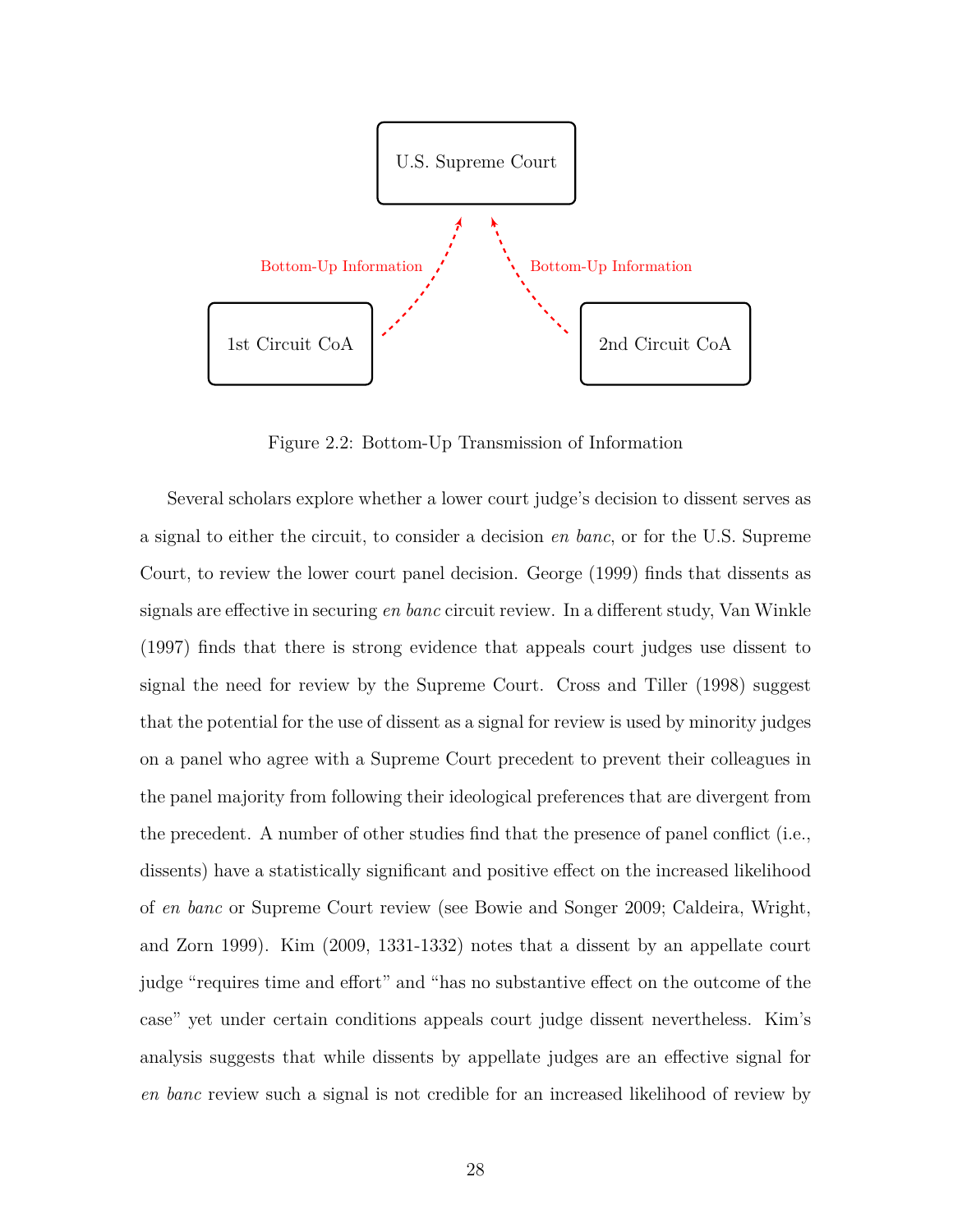the U.S. Supreme Court. Similarly, Hettinger, Lindquist, and Martinek (2006) find no evidence that appeals court judges use dissent as a signaling mechanism for the U.S. Supreme Court to grant *certiorari* (see also Hettinger, Lindquist, and Martinek 2004). Recent work by Beim, Hirsch, and Kastellec (2015) suggests that the primary motivation for a circuit court judge decision in issuing a dissent is to send a signal to the other judges within the circuit to induce reversal via *en banc* review (see also Beim, Hirsch, and Kastellec 2014). Intuitively, a circuit judge may reasonably accept to notify and even persuade her circuit colleagues that a panel decision is problematic. It is a considerably steeper challenge to have the Supreme Court review one's decision simply based on a dissent given the small number of cases the High Court reviews each term. Taken together, the evidence on whether lower court judges strategically employ dissents as a signaling mechanism to Supreme Court justices appears to be mixed, at best. Nevertheless, when a lower court judge decides to author a dissenting opinion, such an action has potential to communicate important information to the justices. For instance, the justices may be be more inclined to review a lower court decision due to the mere presence of a dissent. Even if the dissent does not factor in to the justices' decision to review a case, once accepted, the dissent offers the justices critical information about the policy position of the lower court decision. As such, the content of all lower court opinions, both majority and separate, are able to transmit information up the judicial ladder.

One important mode through which information flows up the judicial system is in how judges on the U.S. Courts of Appeal apply the precedents of the U.S. Supreme Court. Policy oriented Supreme Court justices should desire that, *ceteris paribus*, their precedents be relied on rather than ignored. Similarly, such policy motivated justices should want their precedents to be followed rather than negatively applied. How the lower courts apply the Supreme Court's precedents can communicate important information to the justices about the policy scope of their precedents. The-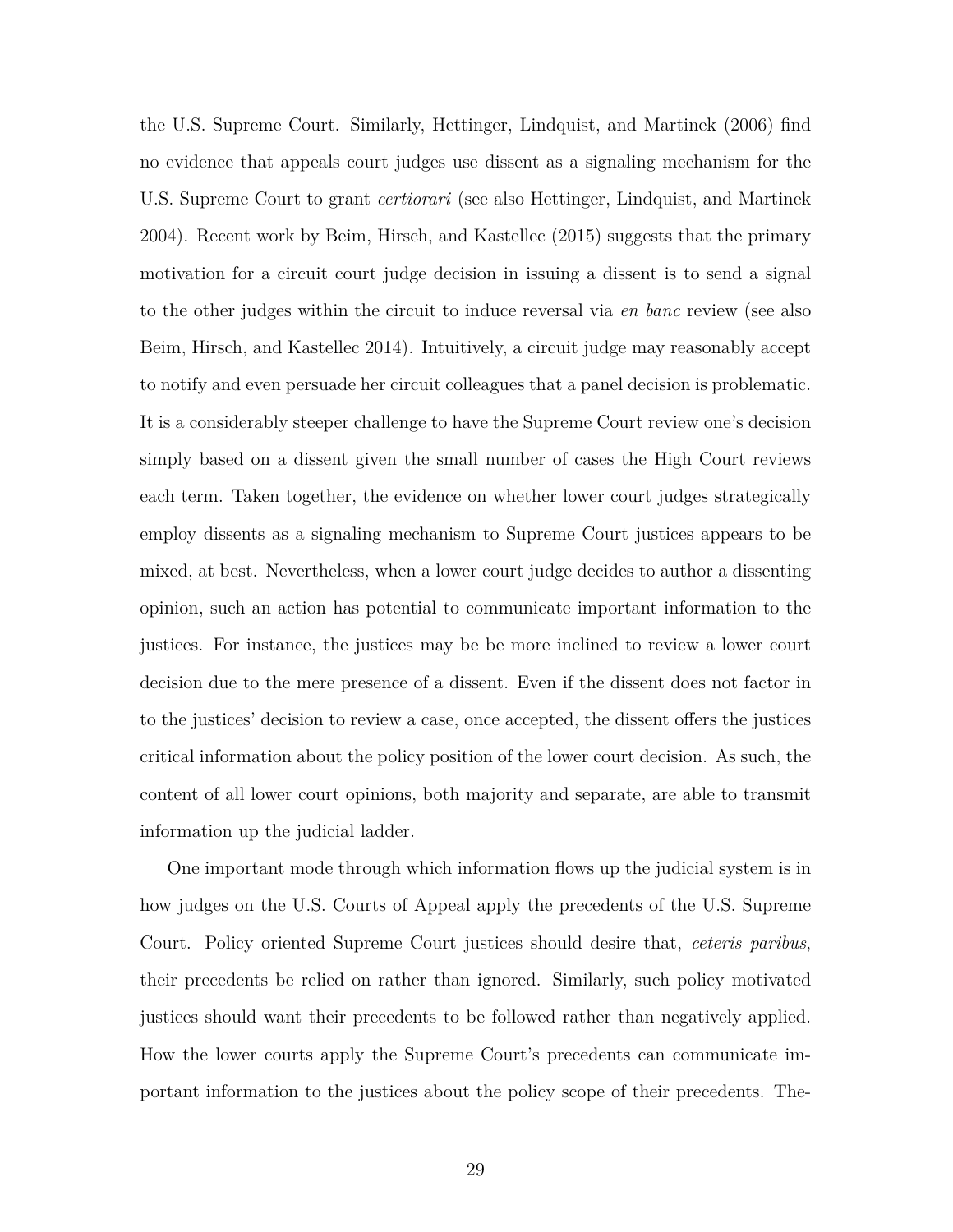oretically, one rationale for lower court judges to positively apply a Supreme Court precedent is that the precedent is clear, binding, and provides little or no room for circuit judges to shirk. Alternatively, judges on the U.S. Courts of Appeals can choose to negatively apply or completely ignore the precedent because the the lower court judges may disagree with the policy preferences of the Supreme Court. Whether lower court judges positively apply the Court' precedents, shirk from them, or ignore them, this information is eventually transmitted up the judicial ladder. Such information can be communicated from the bottom up in a number of ways. A judge on the U.S. Courts of Appeals could author a dissent that highlights the panel majority's overt defiance of Supreme Court precedent or its failure to consider a binding and relevant precedent. Supreme Court justices may also receive information regarding lower court application of its precedents via litigants and interest groups.

As I allude to above, Hansford and Spriggs (2006) make the case that Supreme Court justices desire to set legal doctrine that will reflect the justices' preferences. Hansford and Spriggs see this as a continual process in which the Court is constantly re-considering the applicability of past precedent to new legal disputes. In the process, the Court provides either a positive treatment of existing precedent that invigorates its legal authority or a negative treatment that restricts its reach or calls into question the continuing importance of the precedent. These signals on increasing or decreasing vitality of precedent are not contemporaneous with the initial declaration of the precedent. Instead the signals are often sent over a period of many years as the Court re-evaluates its prior actions. Using this logic, such information can be communicated the other way. For instance, lower court judges positively or negatively applying the Supreme Court's precedents within their decisions can communicate vital information about the broader scope of the High Court's precedents within the federal judiciary. In a recent analysis, Hansford, Spriggs, and Stenger (2013) find that negative application of precedent by the lower courts does indeed provide the justices with information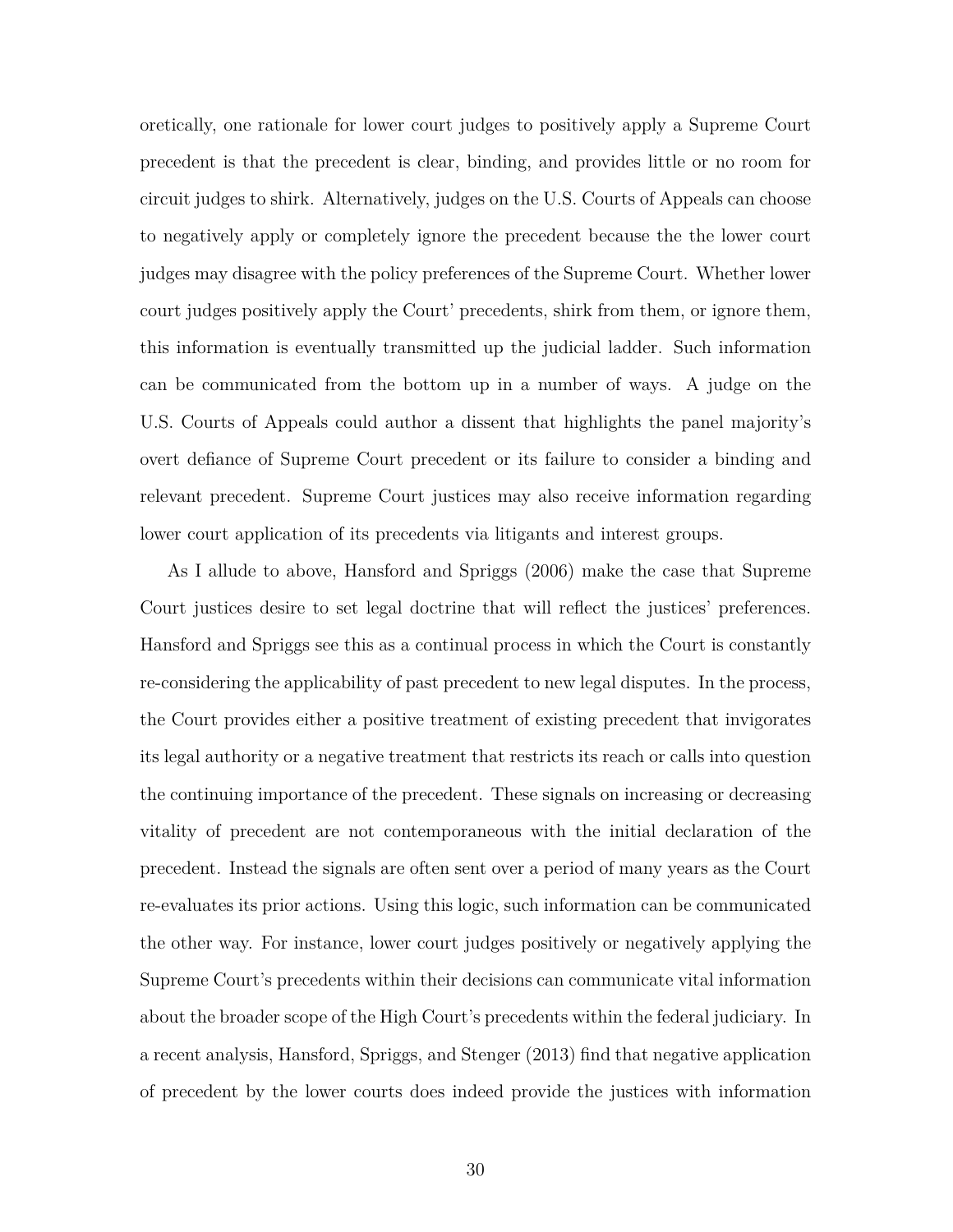on the policy content of a precedent as applied to contemporary disputes. While justices cannot pay attention to each specific positive or negative application of their precedents in the ten of thousands of lower court decisions, the justices can pay attention to aggregate patterns of both citations (or lack thereof) as well as aggregate trends of positive and negative applications. If the justices announce a new decision for which they desire strong adherence by the lower courts, the justices can simply monitor how the circuits cumulatively interpret the given precedent. I posit that in light of severe resource limitations to monitor all the actions of the lower federal courts, the justices can strategically audit and reverse the circuits that are least supportive of the Court's preferences regarding its precedents. Thus, information flowing from the bottom up can help substantially shape the scope and breadth of legal precedents.

An important implication of information flowing from the bottom up is that it can help justices identify the extent to which lower court application of precedents is influenced by ideological preferences, especially in relation to the preferences of the principal. A number of studies find that ideological differences between the lower court agent and the principal are a key driver in influencing compliance with precedents (see Benesh and Reddick 2002; Black and Owens 2012; Cameron, Segal, and Songer 2000; Clark 2009; Carrubba and Clark 2012; Haire, Songer, and Lindquist 2003; Lindquist, Haire, and Songer 2007; Randazzo 2008). As the preferences of the lower court agent converge with the preferences of the principal, the agent is more likely to act in line with the preferences of the principal. Conversely, as the preferences of the principal and agent diverge the incentive to shirk increases, all else being equal. I expect that as the distance in ideology between the Court and the lower court increases, I expect a reduced likelihood of positive treatment and a delay in lower court compliance.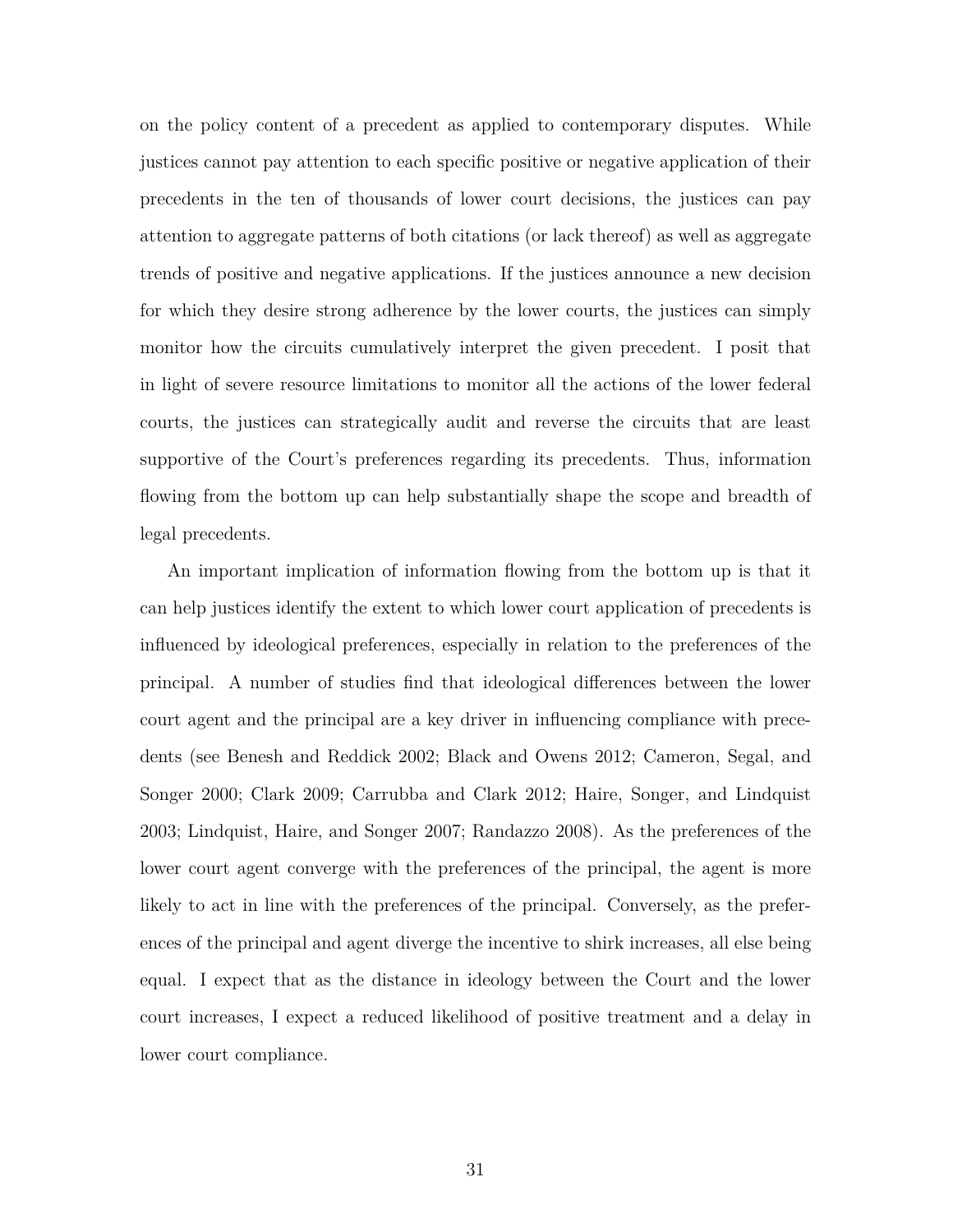In addition to identifying the extent to which the lower courts rely on a given precedent, through their ability to monitor lower court decisions, the justices can also locate the ideological position of their precedents within the lower courts based on the direction of case outcomes. By now it is widely accepted, that ideology impacts the decision-making behavior of judges on the U.S. Courts of Appeals, especially in their decision to adhere or shirk from the Supreme Court's precedents (Cross 2007; Kastellec 2007; Posner 2010; Songer and Davis 1990; Songer and Sheehan 1990; Westerland et al. 2010). Given the presence of ideological influences, lower court judges can be selective of which Supreme Court precedents to apply to achieve a certain outcome. When circuit judges repeatedly apply certain Supreme Court precedents to reach conservative outcomes and other precedents to reach liberal outcomes, the aggregate application of the High Court's precedents can communicate the policy position of a given precedent to the justices. If the application of a precedent and the final outcome is at odds with the preferences of the median member of the Court, the justices can audit and sanction such non-compliant lower court applications of precedent. As such, key information flowing up the judicial ladder is able to influence the actions of the High Court.

### **Horizontal Influences in the Judicial Hierarchy**

I argue that a critical mechanism through which appeals court judges respond to the precedents of the Supreme Court is based on norm of horizontal *stare decisis*. While the prominence of *stare decisis* is well established within the theoretical literature, there are only a handful of studies that address its potential impact on the decision to follow or shirk from the Supreme Court's precedents (e.g., Hansford and Spriggs 2006; Westerland et al. 2010). I argue that U.S. Courts of Appeals attentiveness to the U.S. Supreme Court's precedents is moderated by important influences at the circuit-level. More specifically, I contend that judges on the circuit courts reconcile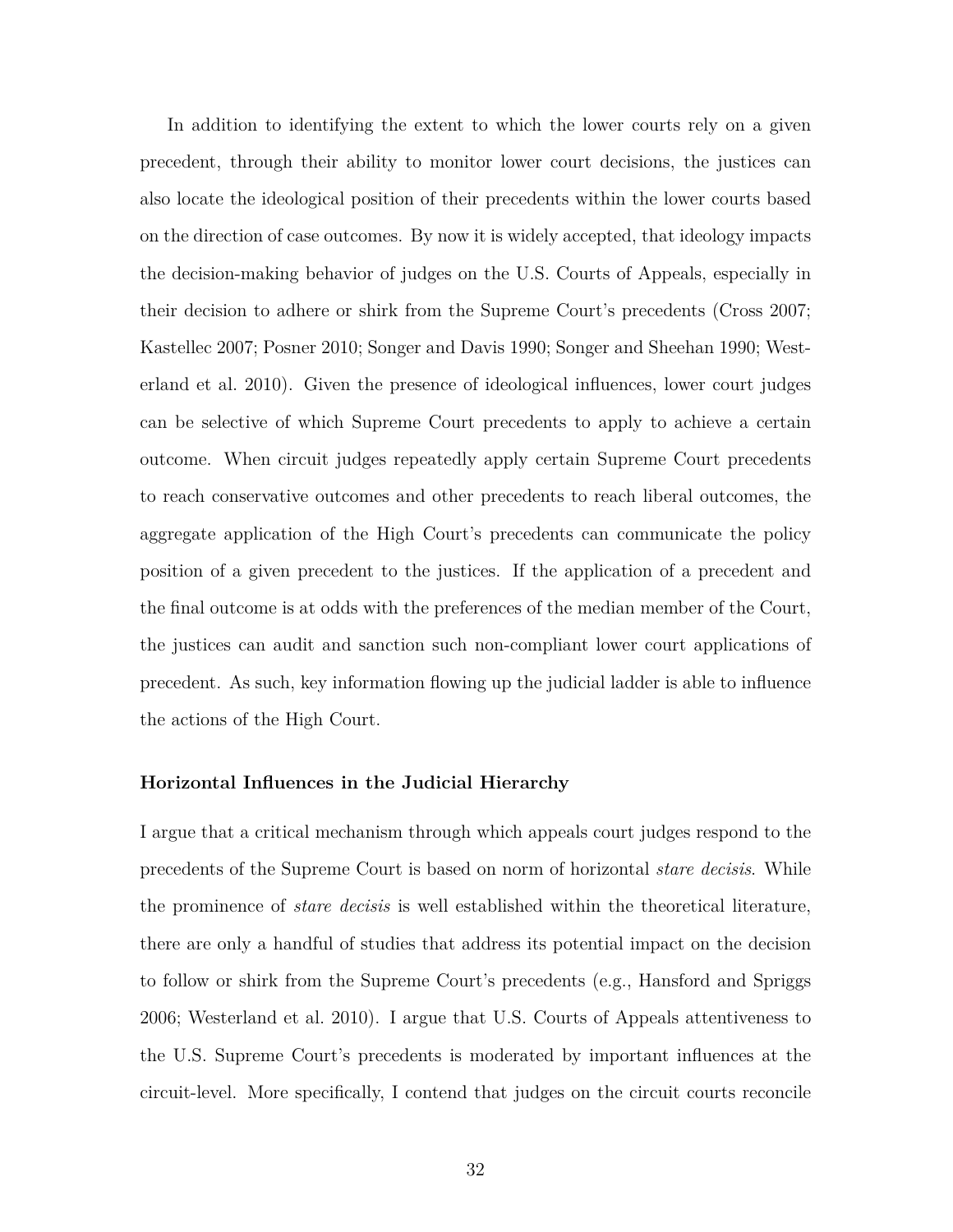legal, ideological, and institutional influences within their own courts with external influences from the U.S. Supreme Court. Both empirical analyses (Hettinger, Lindquist, and Martinek 2006; Klein 2002) and interviews with judges on the U.S. Courts of Appeals (Bowie, Songer, and Szmer 2014) suggest that circuit-level influences mediate, in important ways, the impact of the Supreme Court to influence the decision-making actions of appellate court judges.

I make the case that the prior decision-making behavior of circuit judges serve as an important influence on the decisions of other appellate judges in how they respond to the Supreme Court's precedents. I argue that this effect manifests both within the judge's own circuit and across the other circuits. This is because when a circuit panel makes a decision, that decision becomes binding precedent within the instant circuit. In subsequent decisions that deal with similar issues and factual situations, a panel of judges must adhere to existing inter-circuit precedent. Thus, whenever a circuit panel issues a decision, information of how to resolve similar cases is transmitted horizontally to the other judges (and their clerks) within the same circuit. One way information can be communicated horizontally is through prior applications of a Supreme Court precedent within a circuit. For instance, if judges within the First Circuit Court of Appeals consistently follow a given Supreme Court precedent it should positively influence the likelihood that a panel of judges from the circuit will adhere to the precedent in a future decision. Previous empirical research indeed suggests that prior applications of precedent at the lower court level impact the future propensity of lower court to follow or shirk from the Supreme Court's precedents. In a recent study, Westerland et al. (2010) find that circuit vitality has a substantial impact on subsequent positive and negative applications of Supreme Court precedents within the U.S. Courts of Appeals. That is, when judges within a given circuit positively apply a precedent it increases subsequent positive applications of the precedent. On the other hand, when judges in a circuit negatively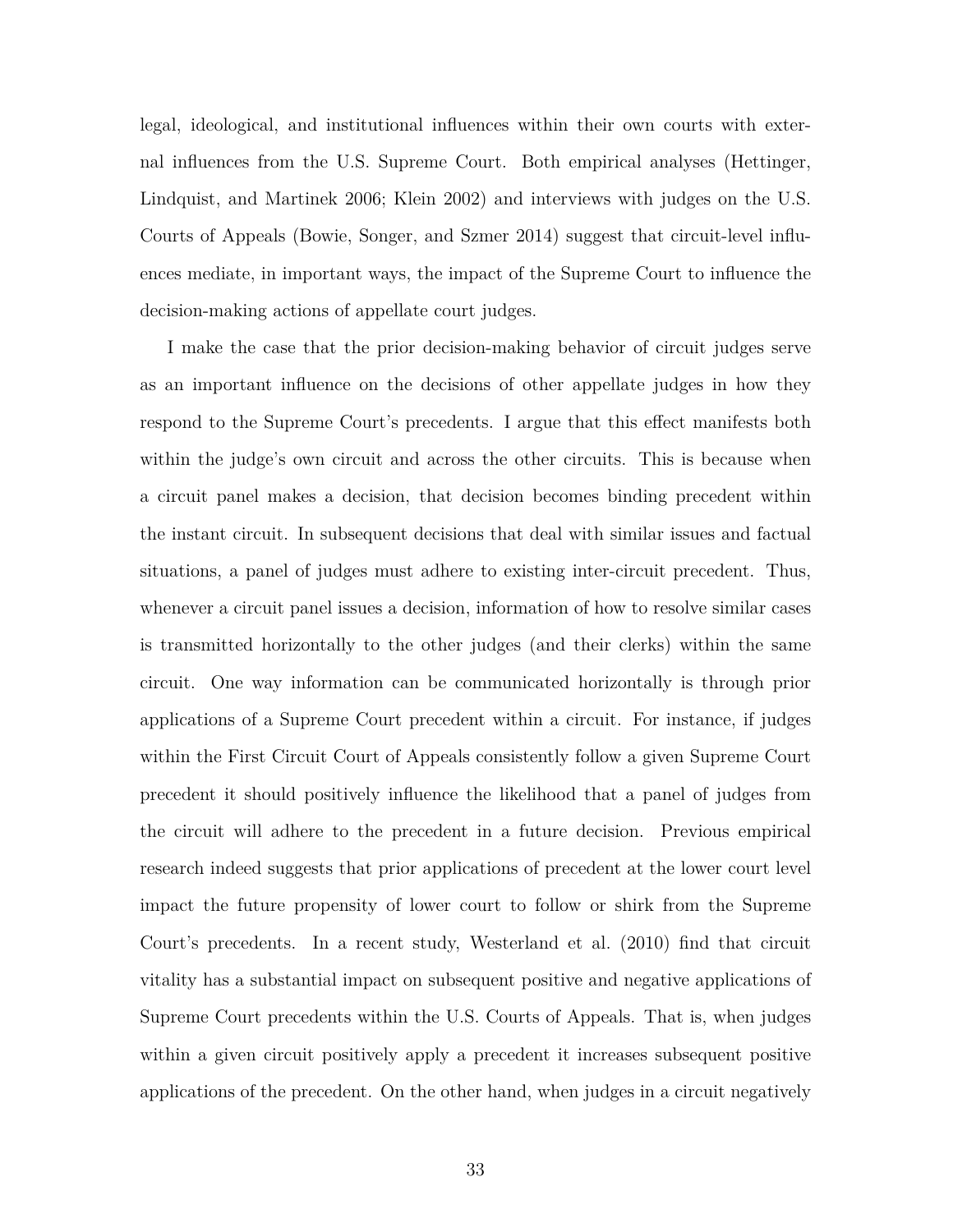interpret a precedent it increases the probability of negative application in future cases. I similarly expect that as the ratio of positive to negative applications of a Supreme Court's precedent within a circuit increase, the likelihood that the same circuit relies on the precedent in future decisions will increase. The intuition behind this expectation is that when circuit judges positively or negatively apply a Supreme Court precedent, their action impacts circuit law and circuit judges adhere to circuit form and follow circuit law.



Figure 2.3: Horizontal Transmission of Information

In addition to influencing applications of precedent within the same circuit, prior application of the Supreme Court's precedent in any of the circuits can also exert some influence on the actions of judges across the other circuits. This is because decisions within the U.S. Courts of Appeals are not made in isolation. Litigants frequently reference decisions by other circuit judges within their briefs and oral arguments to achieve a favorable outcome. Similarly, judges frequently cite, not only Supreme Court precedent and inter-circuit precedent, but all recent decisions by judges in other circuits within their opinions in justifying an outcome. In this sense, information often travels horizontally across the jurisdictional lines of the circuits. While a decision by another circuit is never binding, it is persuasive and circuit judges acknowledge relying on this information (see Bowie, Songer, and Szmer 2014; Klein 2002). Figure 2.3 offers an abbreviated depiction of how information can flow horizontally across two circuits. In this hypothetical scenario, judges in the Second Circuit Court of Appeals can learn from how a panel of judges in the First Circuit applied a precedent. While there is little concern about how information might be communicated within the same circuit,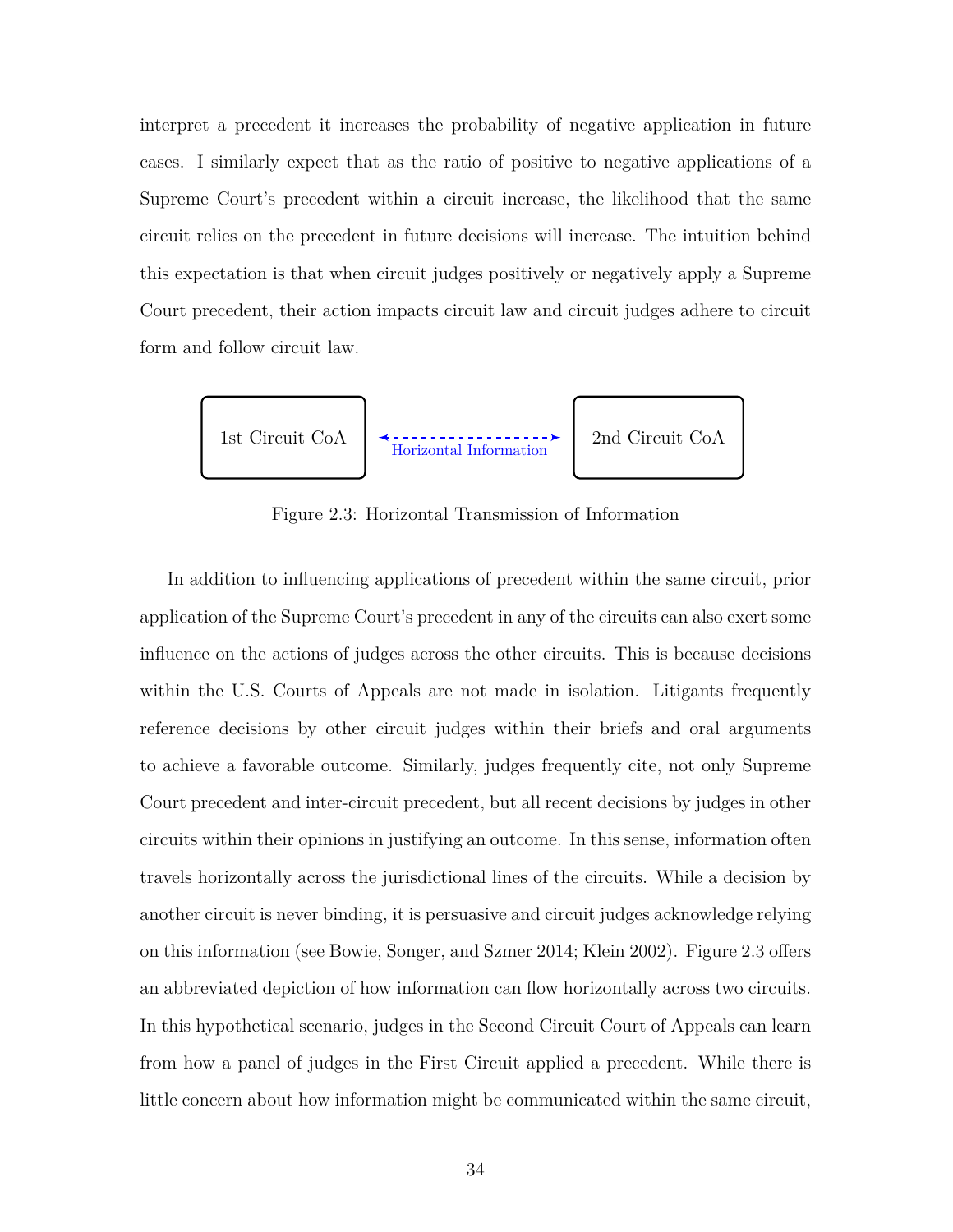as judges often circulate drafts of their opinions to other judges, some may question how information flows across the circuits. One vehicle through which information is quickly transmitted across the different circuits is through litigants. Litigants and lawyers will often highlight the decisions of other circuit courts within their written briefs and oral arguments. Moreover, judges and their clerks, will quickly learn of recent decisions by other circuit panels in the process of researching and writing their own opinions. I argue that such a horizontal transmission of information within the circuits serves a meaningful influence on the extent to which circuit judges comply with the Supreme Court's precedents.

Circuit-level factors can facilitate the horizontal flow of information in other ways. Specifically, when a Supreme Court precedent originates from the review of a particular circuit, the circuit the Supreme Court 'takes the case from,' in issuing the precedent, might feel especially compelled to address the precedent in future decisions. The intuition behind this expectation is that when the Supreme Court reviews a lower court's decision, the Supreme Court decides to either uphold or overturn the lower court's decision, which affects not only the instant case but also inter-circuit law within the circuit that is reviewed. When this happens, even if judges within a circuit that is reviewed ideologically at odds with the Supreme Court decision, that circuit will be compelled to address the new precedent because the Supreme Court's action altered inter-circuit precedent. Such positive responses to the Supreme Court should be particularly evident when the Supreme Court issues a decision and remands the case back to the lower court. Thus, I argue that the flow information with the 'circuit of origin' is particularly influential. I expect over time other circuits will learn about these decisions and apply them within their own decisions. As such, important informational cues can effectively flow horizontally within and across the circuits in the U.S. Courts of Appeals.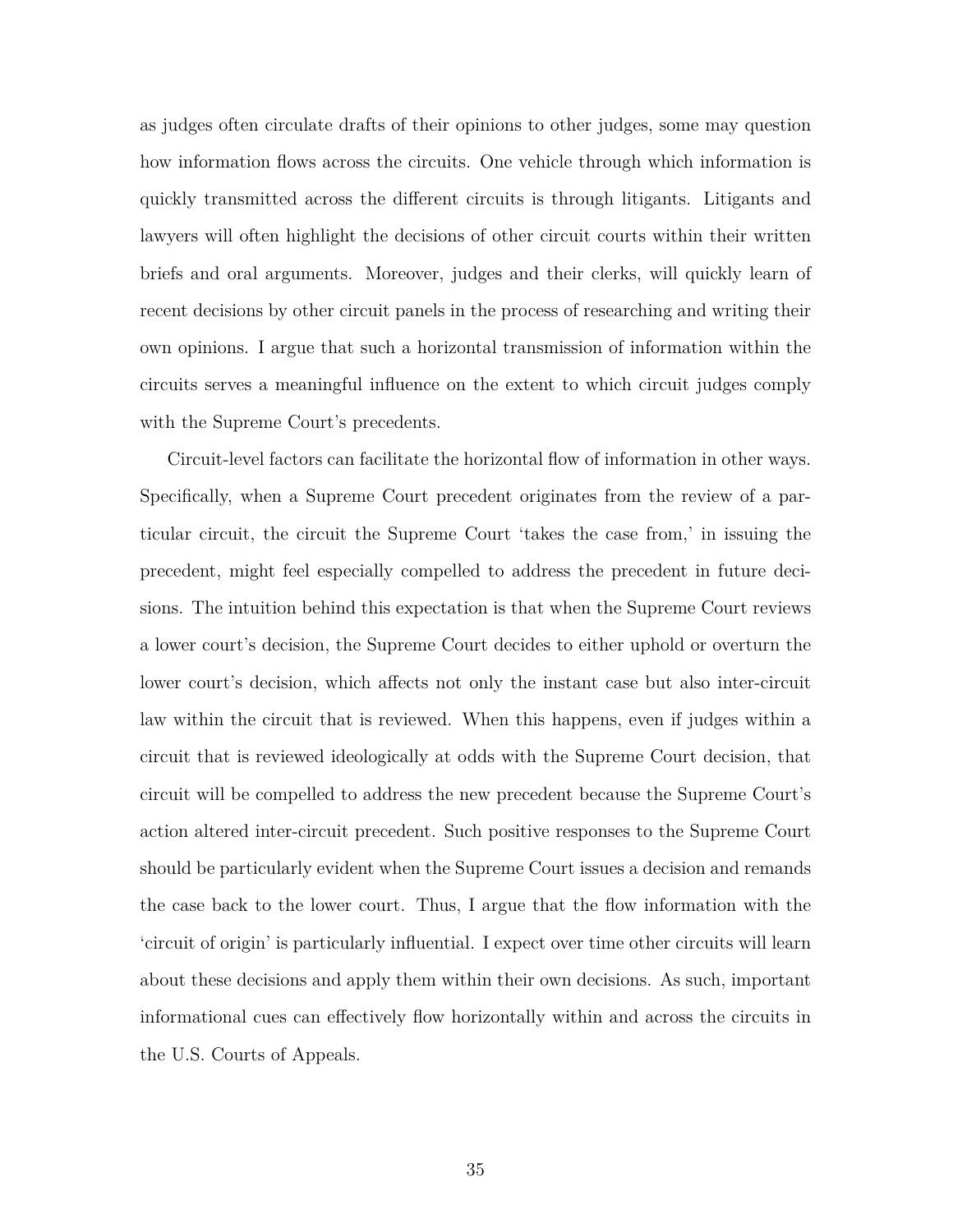### **Dynamic Influences in the Judicial Hierarchy**

I offer a unified framework in which informational cues flow in not one but several directions: top to bottom, from the bottom up, and horizontally within and across the circuits in the U.S. Courts of Appeals. I make the case that the U.S. Supreme Court provides judges on the U.S. Courts of Appeals with important signals on its legal and policy preferences regarding its precedents. Circuit judges process these informational cues and reconcile them with their own legal and ideological preferences, which ultimately guide their decision on how to interpret a given precedent of the U.S. Supreme Court. The lower court application of the Supreme Court's precedents, in turn, communicate information of the policy space of each precedent within contemporary disputes. In addition to these conventional channels of information, I argue that judges on the courts of appeals also convey vital information that is transmitted horizontally to other judges within the same circuit and to judges across the various circuits throughout the U.S. Courts of Appeals. I make the case that the information that flows across these three channels is dynamic. This forms a feedback loop and that this is how law develops and the scope of precedent ultimately takes shape. Figure 2.4 depicts this feedback loop. Below, I summarize how signals and informational cues from both the top and lower levels of the federal judiciary shape attentiveness to precedents within the judicial hierarchy.

As the extensive discussion above outlines, my theory is premised on the belief that important informational cues dynamically flow up, down, and horizontally within the judicial hierarchy. On top-down influences, I contend that a series of signals by justices of the Supreme Court communicate their preferences, which in turn influence the propensity of judges on the U.S. Courts of Appeals to adhere to the Supreme Court's precedents. My key theoretical contention is that the Supreme Court's use of summary decisions, which explicitly reference a recent plenary precedent in close proximity to the time the precedent is issued, signals the import of a precedent to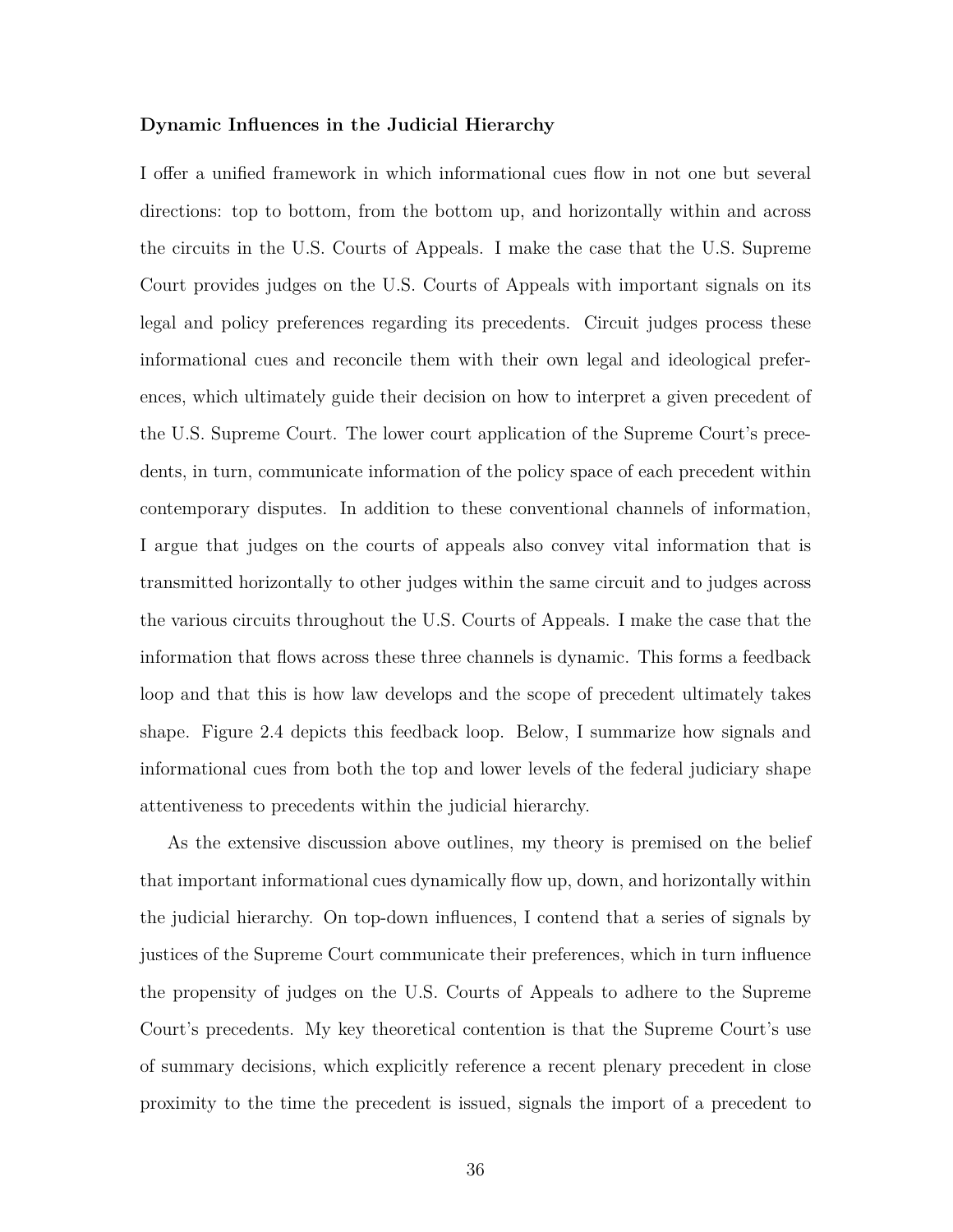judges on the courts of appeals. The intuition here is that when the Supreme Court is willing to grant *certiorari* to one or several additional petitions to issue summary decisions in conjunction with a formally argued decision, the Supreme Court not only overturns additional appeals court decisions, but demonstrates its willingness to grant review and overturn similar decisions by the courts of appeals in the future. I also expect other top-down cues such as Supreme Court precedent vitality, which is the net difference between positive and negative applications of a precedent by the Court itself, the size of the majority coalition that issues a precedent, and explicit Supreme Court reversals of a lower court decision to influence the extent to which judges on the U.S. Courts of Appeals follow the the precedents of the Supreme Court.



Figure 2.4: The Dynamic Transmission of Information in the American Judiciary

The subsequent decision of circuit judges to positively or negatively apply the Supreme Court's precedents will in turn communicate information up the judicial ladder from the lower courts. Based on aggregate trends of lower court interpretation of their precedents, the justices can choose to review decisions where they can (1) alter an existing precedent, (2) clarify the correct application of an existing precedent, or (3) explicitly sanction non-compliant behavior to induce greater adherence to their precedent. Moreover, I make the case that differences in ideological preferences at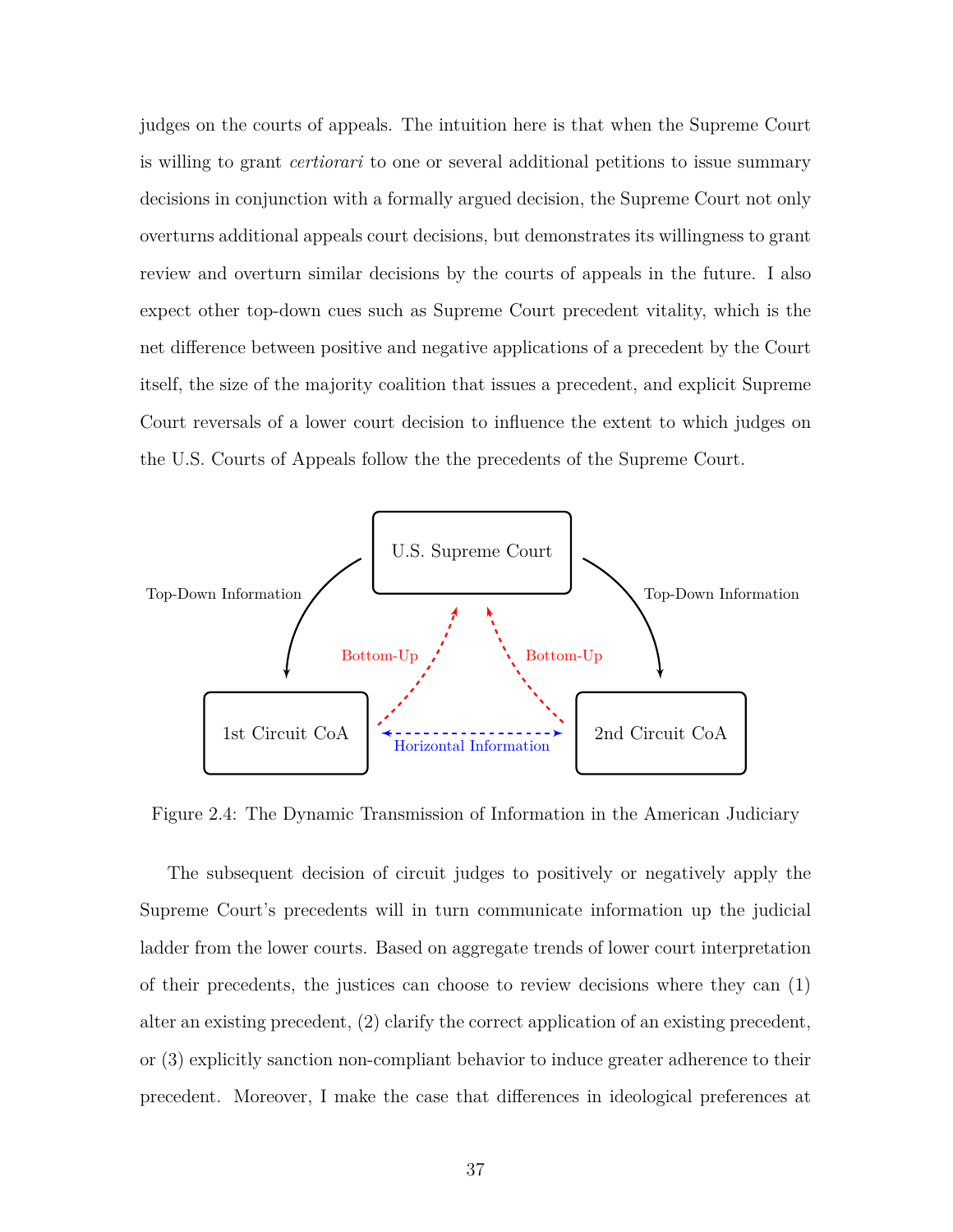the Supreme Court and circuit-level moderate the propensity of a circuit to rely on a precedent of the Supreme Court. Justices can review this information and reverse applications of their precedent that are at odds with their preferences.

The third component of my theoretical framework is the horizontal transmission of information. While various signals by the Supreme Court likely influence circuit adherence on the Supreme Court's precedents, I contend that the impact of such signals is moderated by influences at the circuit-level. My theory is premised on the belief that rather than a deference to the perceived preferences of the justices, judges in the Courts of Appeals take their roles as arbiters of law seriously. I argue that an important mechanism through which appeals court judges respond to the precedents of the Supreme Court is based on the norm of horizontal *stare decisis*. I make the case that a key factor in determining the likelihood that a circuit relies on a Supreme Court precedent is influenced by how previous panels within the Courts of Appeals have interpreted a given precedent. Previous research demonstrates that the 'vitality' of a precedent, consistently impacts how the lower courts respond to the Supreme Court's precedents in future decisions (see Hansford and Spriggs 2006; Westerland et al. 2010). I also theorize that circuits responding to a Supreme Court precedent that emerges from the review of the same circuit increases the probability of future reliance of a precedent. The intuition behind this expectation is that when the Supreme Court issues a precedent that is based on a review of an earlier decision by a circuit, in issuing the new precedent the Supreme Court not only sets broad national policy but its actions directly impact existing circuit-law within the circuit in question. Therefore, my expectation is that circuits responding to a precedent that originates from the same circuit have a greater propensity to rely on the new precedent compared to the other circuits. The final aspect of my theory is that informational cues from all directions are dynamic in nature and update continuously. This how legal doctrine develops. I test these propositions in the empirical chapters that follow.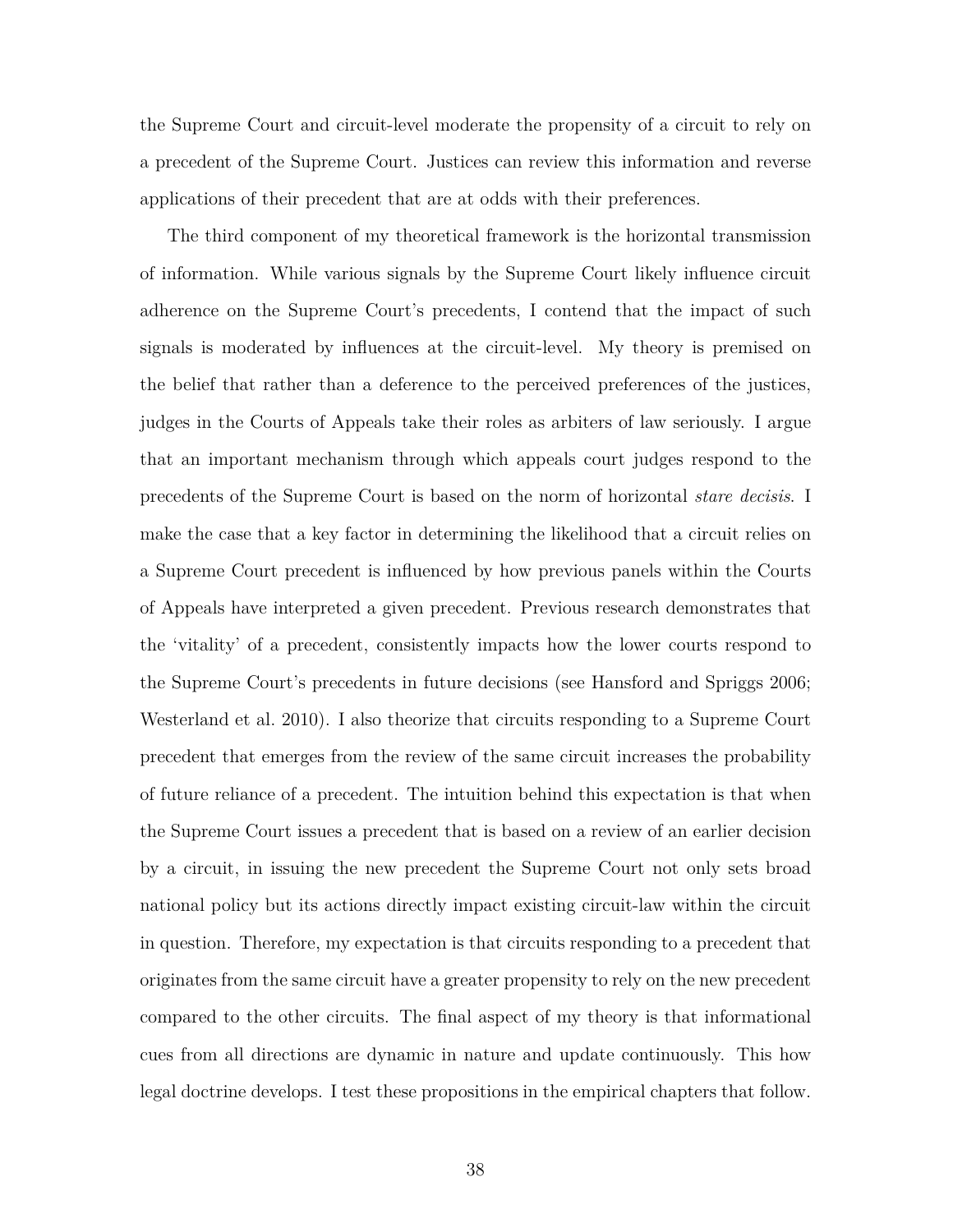# CHAPTER 3

# Supreme Court Monitoring, Reversals, and Compliance in the U.S. Courts of Appeals

Studies on the U.S. Supreme Court generally make the claim that Supreme Court justices are rational decision-makers who are strongly concerned with the policy impact of their decisions (Baum 2006; Maltzman, Spriggs, and Wahlbeck 2000; McAtee and McGuire 2007; Segal and Spaeth 2002; Songer, Segal, and Cameron 1994; Spaeth and Segal 1999; Zorn and Bowie 2010). Such policy oriented Supreme Court justices are often assumed to be particularly attentive to the impact of their decisions on the lower courts. Such an assumption is understandable given the large number of legal disputes that come before the lower courts and the unique position the U.S. Courts of Appeals occupy within the judiciary as the final arbiter of most judicial outcomes (Cross 2007; George 1999). As such, the lower federal courts are frequently confronted with the choice of implementing the policy pronouncements of the High Court (see Hansford and Spriggs 2006; Maltzman, Spriggs, and Wahlbeck 2000; Westerland et al. 2010). But in spite of the interest in the overall policy impact of their decisions, Supreme Court justices face two major constraints in their ability to effectively monitor the implementation of their policies by the courts below. First, the Supreme Court faces severe resource limitations in its ability to review the large number of decisions produced by the lower courts. For instance, in recent years the U.S. Courts of Appeals adjudicated over 60,000 cases each year, of which the Supreme Court reviews fewer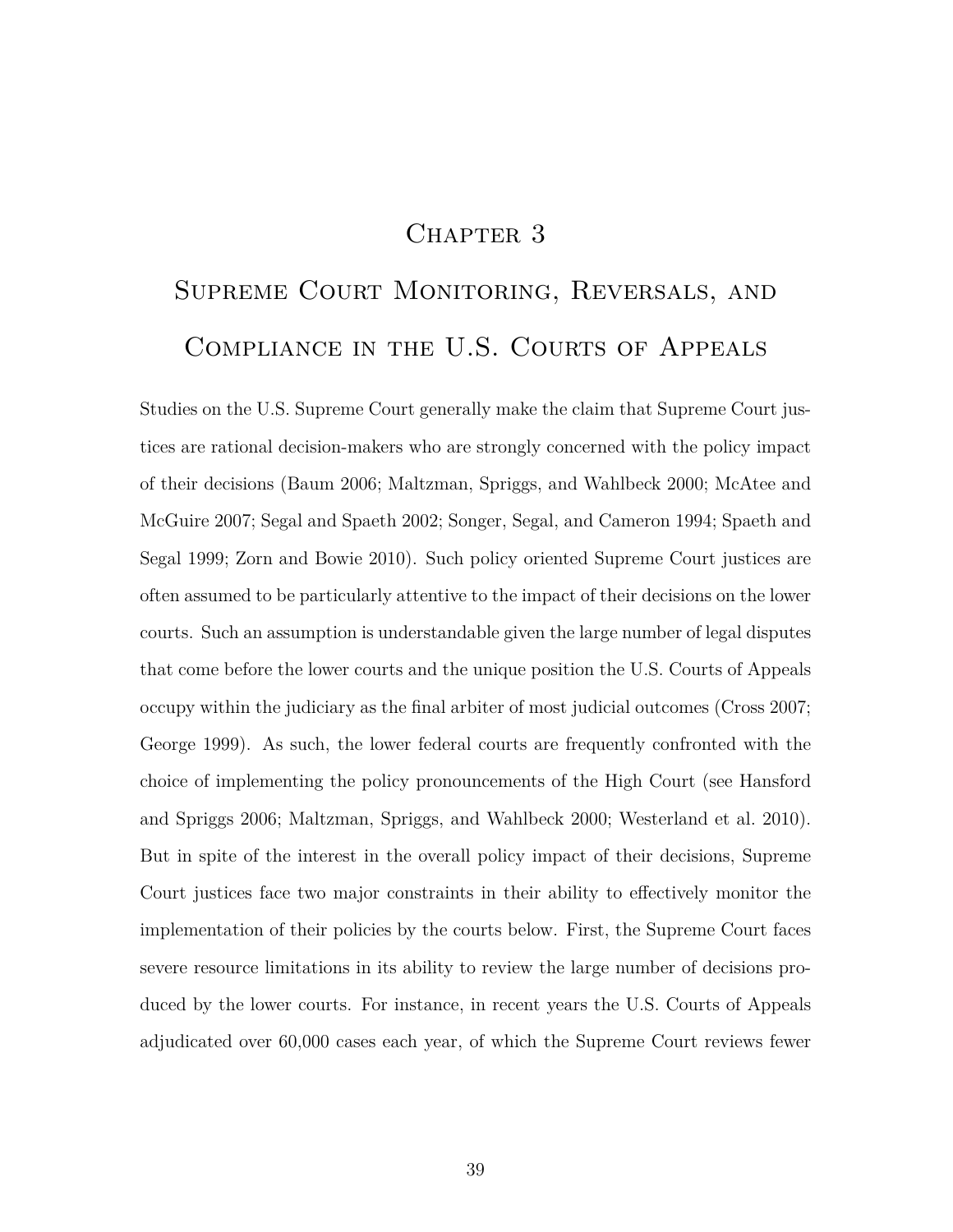than one half of one-percent.<sup>1</sup> Given the exceedingly low probability of a Supreme Court reversal of a decision produced by the intermediate appellate courts combined with the perception of Courts of Appeals judges that it is very difficult for them to accurately predict which cases will be reviewed and ultimately reversed by the High Court, recent research finds that there is little evidence to support the proposition that the decision-making behavior of lower court judges is motivated, in any meaningful way, by a fear of reversal by the U.S. Supreme Court (Bowie and Songer 2009; Klein 2002; Klein and Hume 2003; Hettinger, Lindquist, and Martinek 2006).<sup>2</sup>

The U.S. Supreme Court can only review a small number of decisions in any given term. Given significant constraints in the ability to monitor the actions of the lower courts, can Supreme Court justices, in any meaningful way, increase the policy impact of their decisions on the U.S. Courts of Appeals? One recent analysis suggests that in order to increase the impact of their policies on the courts below, the justices take an institutional approach, monitoring the responses of circuits as key organizational units rather than attempting to monitor all of the decisions of individual judges (see Lindquist, Haire, and Songer 2007). These scholars suggest that the Supreme Court then responds to circuits in the aggregate, allocating its limited institutional resources to review circuits that are least supportive of the Court's policy preferences by frequently reversing their decisions, while affirming or simply not reviewing the decisions of more ideologically congruent circuits. Missing from existing analyses is how the individual circuits are likely to respond to such strategic actions by the Supreme Court. That is, does the prior rate of reversal of each individual circuit by the U.S. Supreme Court in any meaningful way influence the extent to which judges within a given circuit adhere to the Supreme Court's precedents in subsequent terms?

<sup>&</sup>lt;sup>1</sup> Data obtained from the Administrative Office of the U.S. Courts, which is available at: http://www.uscourts.gov.

<sup>2</sup> Further reducing the fear of reversal rationale is the widespread perception among appeals court judges that even when they are reviewed and reversed by the Supreme Court, the actual cost of such reversal is very small (see Bowie, Songer, and Szmer 2014).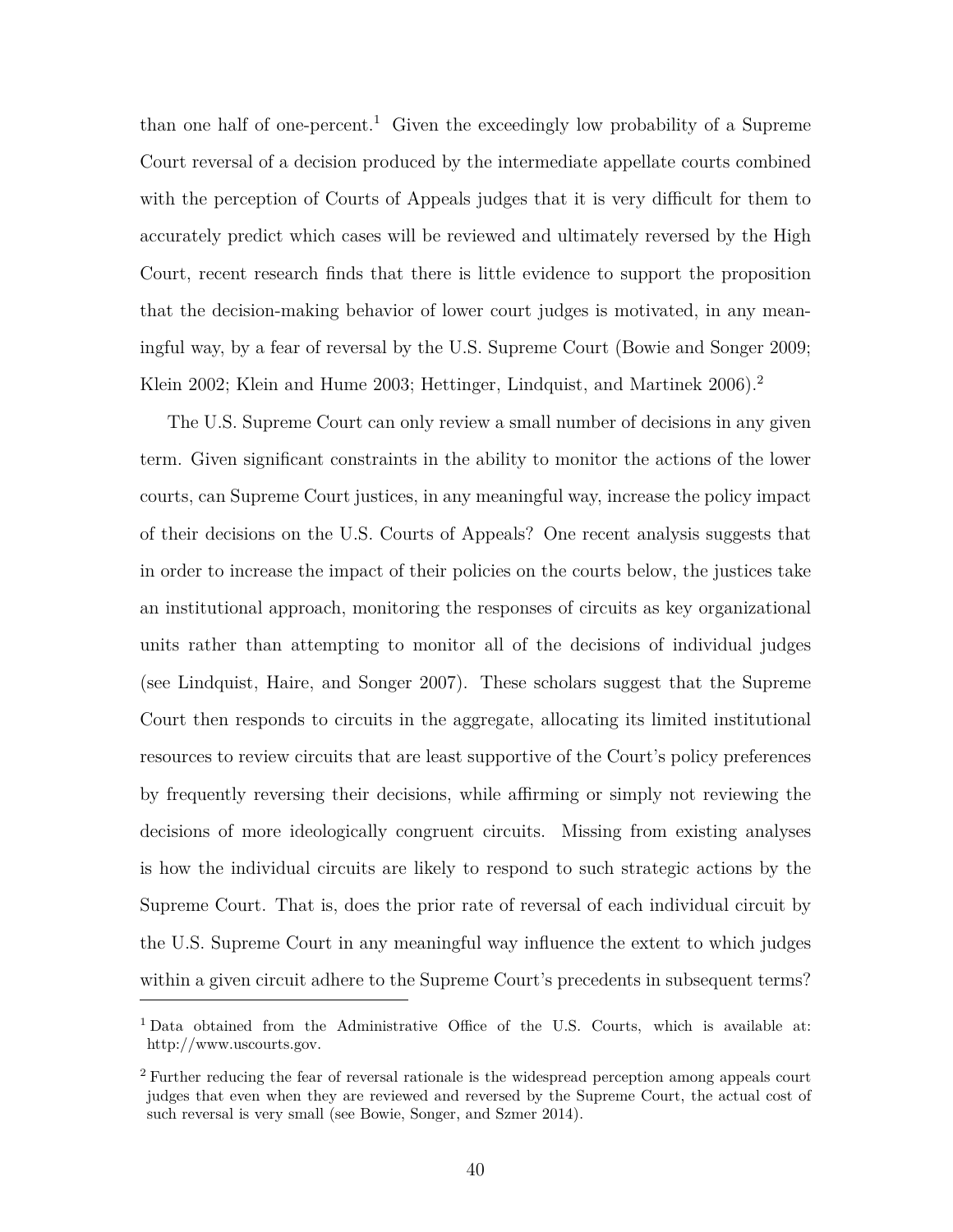I offer a framework in which Supreme Court justices monitor the circuits as organizational units given the feasibility in monitoring such centralized units instead of the large number of panels or individual judges within the U.S. Courts of Appeals. I argue that Supreme Court justices recognize the importance of circuits as units, understand the role of circuit-level precedents on future decisions within each circuit, and are familiar with the psychological identity of appeals court judges within each circuit. As such, I contend that aggregate circuit responses to Supreme Court precedents are influenced by the frequency with which the Supreme Court reviews and reverses the decision of a circuit in previous terms. Supreme Court reversal of a circuit is a consequential and highly visible action for all judges within the circuit. This is because Supreme Court reversals have a direct impact on circuit law and frequently require the circuit to respond to a new precedent when a case is remanded by the Supreme Court (Benesh et al. 2014; Pacelle and Baum 1992). I test the predictions by examining the extent to which the pattern of reversals by the Supreme Court at the aggregate circuit-level impact the tendency of a given circuit to adhere to the Supreme Court's precedents in subsequent terms. I find that the prior rate of reversal serves a positive influence on the future utility of a Supreme Court precedent by a given circuit. Notably, the empirical results also challenge the efficacy of previous findings on the import of ideological preferences in driving lower court attentiveness to the Supreme Court's precedents. This analysis helps improve our understanding of the factors that influence judges on the U.S. Courts of Appeals in how they respond to the precedents of the U.S. Supreme Court.

### **The Importance of Policy Preferences**

While debate continues over the extent to which the policy preferences of Supreme Court justices influence their behavior, even critics of the Attitudinal Model (e.g., Kritzer and Richards 2005; Masood and Songer 2013; Richards and Kritzer 2002;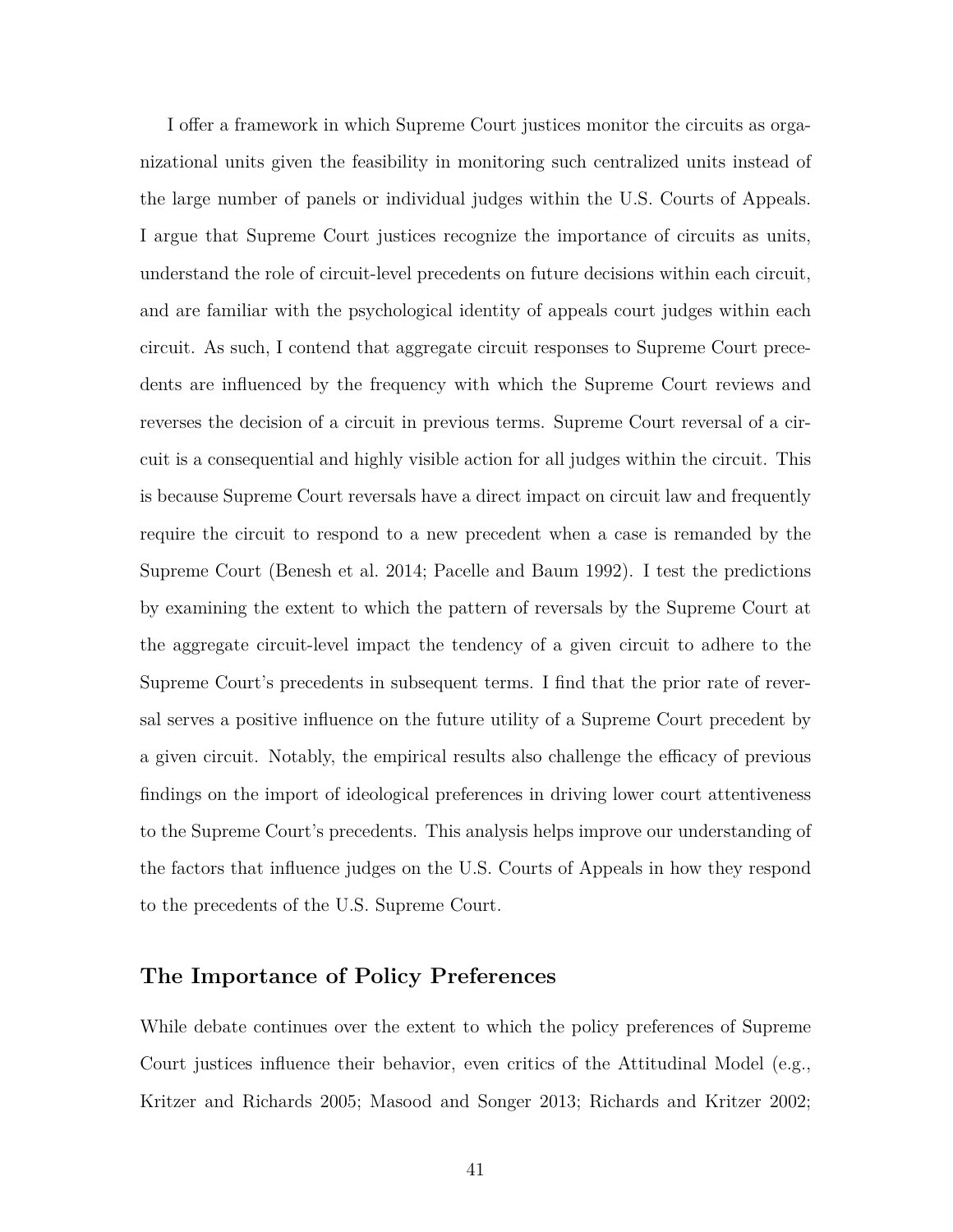Songer and Lindquist 1996) agree that such policy preferences exert an important influence on the votes of the justices in salient cases and that the justices are more concerned with the broad policy consequences of their decisions than with the outcome of most cases for the particular litigants in the case. Such a concern for policy implications suggests that Supreme Court justices can be assumed to be interested in maximizing the impact of their decisions within the judicial hierarchy. The ability of the justices to create precedents that reflect their policy preferences would be of little consequence if the lower courts refused to implement those policies throughout the judicial system.

Since the justices are assumed to care about the policy impact of their decisions as reflected in the precedents they create, it is important to understand both the extent of that impact and the factors that may increase or decrease that policy impact. A large body of research finds conclusively that the overall level of compliance by lower courts with Supreme Court precedent is high. Outright rejection of the authority of a precedent or the overt refusal of a lower court to follow precedent is, in fact, relatively rare (Benesh 2002; Benesh and Reddick 2002; Corley 2009; Hansford and Spriggs 2006; Kassow, Songer, and Fix 2012; Klein 2002; Songer and Haire 1992; Songer and Sheehan 1990; Wahlbeck 1998; Westerland et al. 2010). These empirical findings are reinforced by the statements of the judges themselves. A series of studies based on interviews with judges on the courts of appeals have repeatedly found that the judges are nearly unanimous in their assertions that they and their colleagues will "of course" follow the precedents announced by the Supreme Court when those precedents are clear (Bowie, Songer, and Szmer 2014; Howard 1981; Klein 2002). But precedents are not always clear and when they are not, there are a number of ways for judges to modify or restrict the practical impact of a broad policy announced in a precedent without overtly defying the precedent. The primary way in which a lower court can reduce the policy impact of a precedent is by "distinguishing" the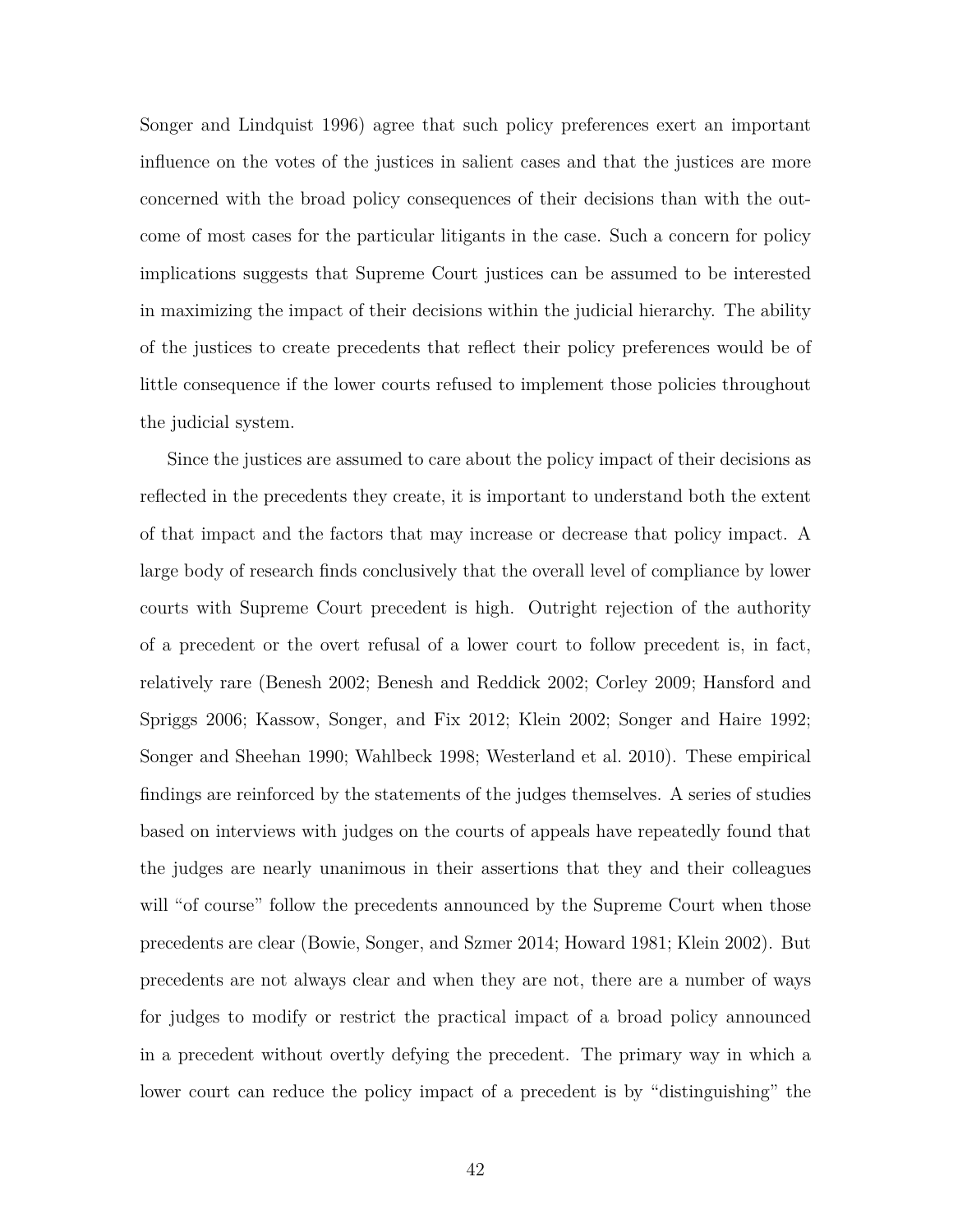precedent in their opinion explaining the way they resolved the legal issues in their case. When a judge distinguishes a precedent, he or she accepts the general authority of that precedent but then explains that because of differences in the facts of the case confronting the judge and the factual context of the precedent, the given precedent is not the appropriate legal rule to follow in the case. One judge interviewed for a recent study explained that there is usually a substantial amount of discretion in deciding which precedent controls a case and that "all of us are pretty good at being able to distinguish precedent" (Bowie, Songer, and Szmer 2014).

Consequently, Supreme Court justices who are concerned with the policy impact of their decisions should not worry very much about the possibility that the lower courts will overtly refuse to abide by the Court's precedents. Rather, policy oriented justices need to be concerned with how frequently their precedents will be relied upon by the lower courts in future decisions. That is, if a justice wants to see a given precedent have a major impact on the development of law and policy in the lower courts, the justice should be concerned that their precedent will be used as the essential basis for lower court opinions in a variety of diverse fact situations rather being modified or limited in opinions that distinguish the precedent or simply conclude that the precedent is not applicable, and thus need not be even cited in the lower court's opinion. Thus, in order to empirically assess the extent of the impact of the policies created in Supreme Court precedents on the policy output of the U.s. Courts of Appeals, one needs a more refined measure of policy impact than just counting the number of decisions below that were overtly non-compliant with the precedents. *Shepard's Citations* provides a suitable measure by categorizing the interpretation or "treatment" of every Supreme Court precedent in all subsequent decisions by the U.S. Courts of Appeals.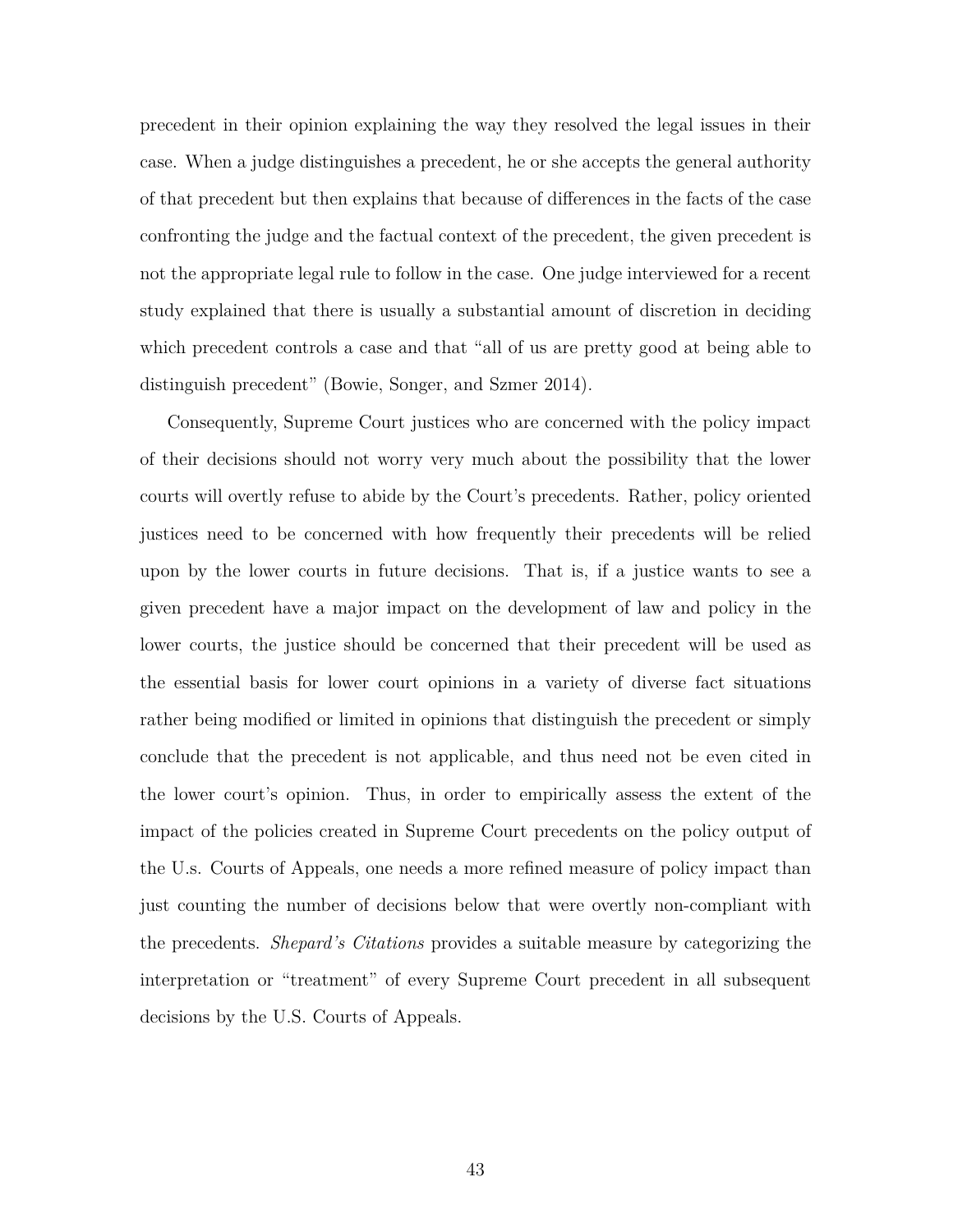# **The Role of Circuits in Theories of Judicial Hierarchy**

Theoretical accounts on the interactions between the upper and lower courts, within the federal judicial hierarchy, typically employ one of two approaches. Some scholars examine whether individual Supreme Court precedents are followed in individual decisions by the lower courts. The specific focus in these studies is often whether a given lower court decision is in 'compliance' with the Supreme Court precedent (Canon and Johnson 1998; Cross and Tiller 1998; Johnson 1979). Employing a compliance focus, these studies examine specific lower court decisions to see if those decisions overtly refused to accept the legal authority announced by the U.S. Supreme Court.

Quantitative analyses, on the other hand, often assess whether a pattern of lower court decisions is consistent with the expectations of a principal agent perspective (Benesh 2002; Hansford and Spriggs 2006; Songer, Segal, and Cameron 1994; Westerland et al. 2010). Principal agent studies typically assume that Supreme Court precedents are driven by the policy of the justices and then examine whether lower court outcomes reflect similar patterns of liberal or conservative decisions. In such principal agent studies it is expected that ideological preferences and rational expectations about the policy responses of other actors drive the behavior of judges at multiple levels of the judicial hierarchy (see Clark 2009; Kastellec 2011; Randazzo 2008; Zorn and Bowie 2010). While both approaches advance our understanding of the nature of relationships within the judicial hierarchy, they have several shortcomings which limit their insights into the factors that shape the influence of the policy preferences of the Supreme Court on the courts below. First, noncompliance is a small part of the problem. Thus, an exclusive focus on noncompliance does not tell us very much about the extent of lower court responsiveness to Supreme Court policy preferences or about the factors that may mitigate or enhance the impact of the policies announced by the Court.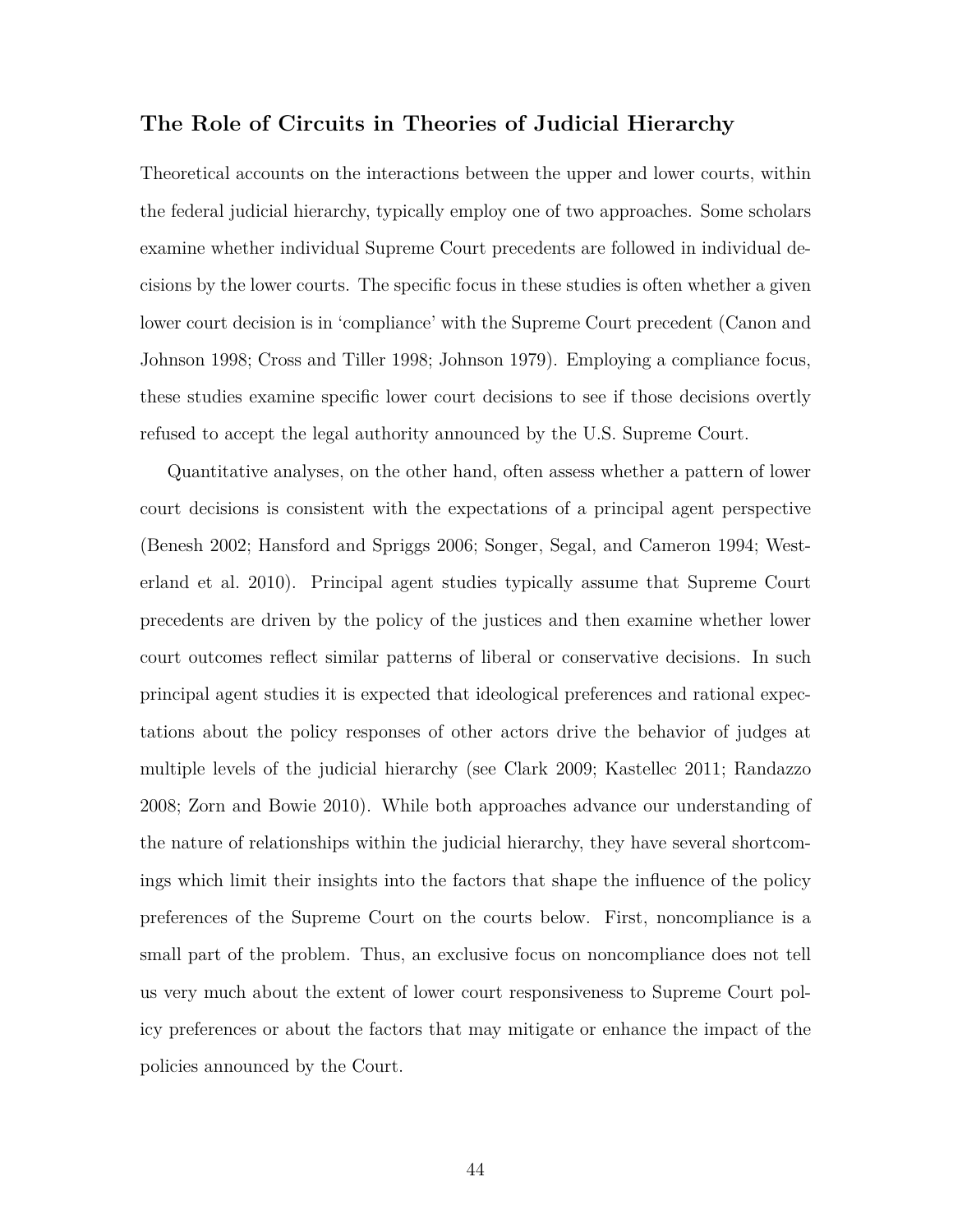Principal agent accounts typically make critical assumptions about the capability of the Supreme Court to successfully monitor the tens of thousands of decisions below every year. Moreover, they typically assume that a decision below whose outcome is coded as different from the ideology of the median member of the Supreme Court is a decision that does not support the policy preferences of the Court. But such an assumption is often in error because it does not take into account the extent to which other actors (e.g., trial court judges, police, and prosecutors) have modified their behavior to conform to new Supreme Court precedent. For example, although *Miranda v. Arizona* (384 U.S. 436, 1966) is traditionally considered a liberal decision, Songer and Sheehan (1990) discover that a large majority of subsequent decisions by the courts of appeals that interpreted and applied Miranda faithfully supported the policy announced in Miranda even though they made decisions whose outcomes were coded as conservative (i.e., pro-prosecution). This counter-intuitive, at least from a principal agent perspective, finding is perhaps due to the fact that many prosecutors stopped bringing cases involving confessions obtained under conditions that were inconsistent with *Miranda* but when such cases resulted in convictions the defendants still appealed and lost because the appeals court judges faithfully abided by the *Miranda* rules.

The challenge for the the U.S. Supreme Court in attempting to monitor individual decisions starts with the difficulty in being able to take cues from the judge who authored the opinion of the court. If the Supreme Court is continually reviewing decisions from a small number of judges, they might soon identify a group of judges that they trust as sharing their own policy preferences and another group of judges who they might assume do not support their preferences. But in fact the Supreme Court must review decisions from a very large group of judges. At any moment in time, there are about 160 regular appeals court judges, another 30 to 50 judges on senior status, and an even larger number of judges from other courts, especially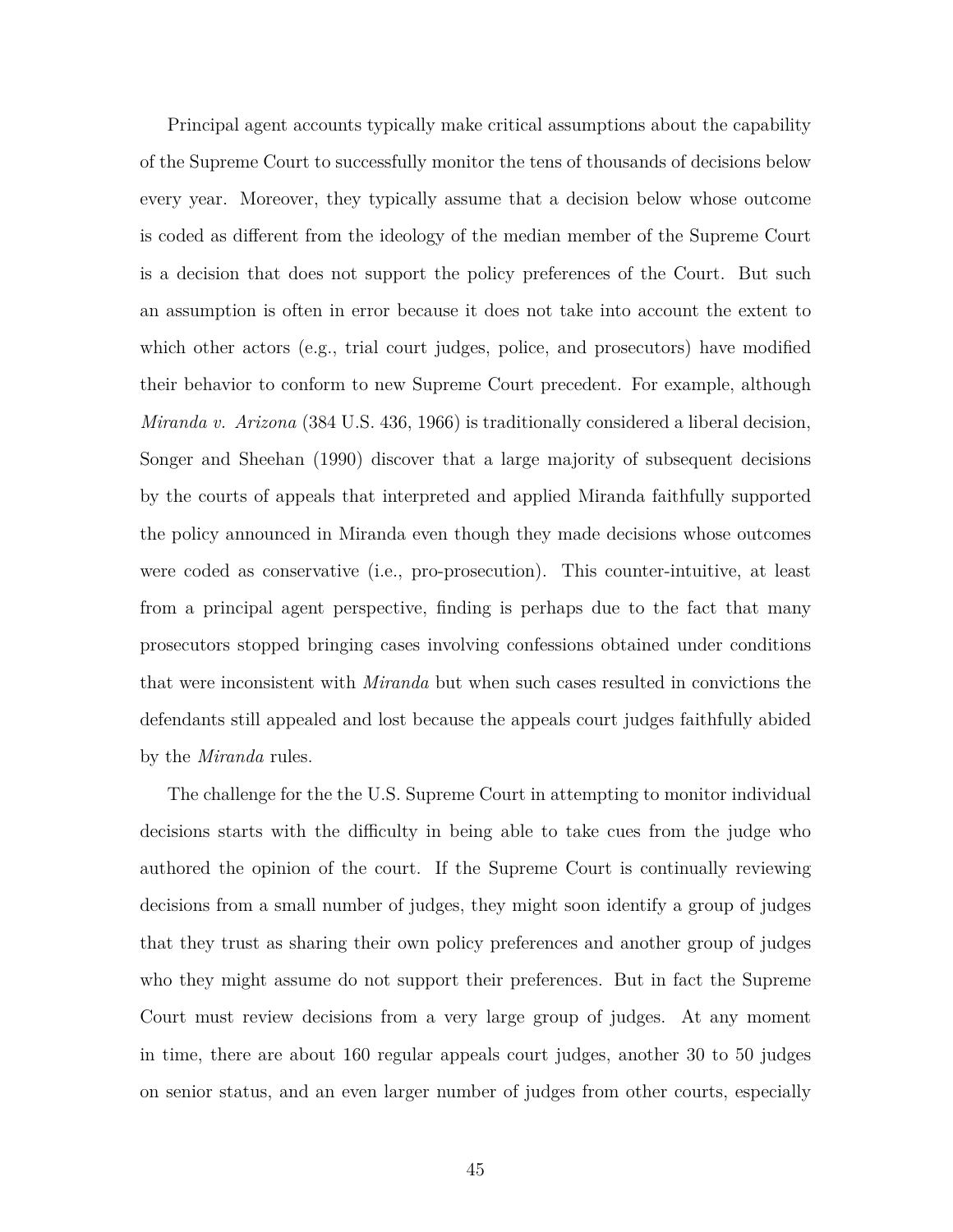federal district court judges, sitting by designation and any of these judges might be the opinion author whose decision is challenged in a cert petition. Supreme Court justices will only have an opportunity to gain knowledge about individual judges whose decisions are given full, formal review. Since the Supreme Court rarely grants formal review to more than 60 to 70 petitions per year from the courts of appeals, they will frequently only review a given appeals judge once every three or four years. Developing knowledge about individual appeals court judges that provides useful cues, which can be used in monitoring appeals court decisions is made more difficult by the fact that ideology has a smaller effect on the decisions of appeals court judges than it does on the decisions of Supreme Court justices (Zorn and Bowie 2010).

The difficulty in monitoring individual decisions is made more difficult by the nature of most decisions that do not fully support the policy preferences of the Supreme Court. As noted above, the lower courts rarely defy precedent, instead the policy preferences of the Supreme Court are most likely to be limited or modified by a lower court decision that distinguishes precedent. That is to say, the refusal to support the core policies of the Supreme Court is usually embedded in an extended discussion of facts and the Supreme Court is reluctant to review decisions that appear to be fact driven. As a result, it is difficult for the Supreme Court to effectively monitor cases that do not support the most important aspects of the Court's policy. Therefore, I argue that instead of undertaking the very difficult task of trying to monitor all individual lower court decisions that might be inconsistent with the Supreme Court's median policy preferences, the justices are better off in focusing on the overall patterns of response by each circuit, reviewing and reversing circuits that are the least supportive of the Court's policy goals. While it is easier for the Court to identify which circuits are least supportive of the overall preferences of the Court, a circuit oriented strategy is only be effective if circuits respond to increased monitoring by the Supreme Court by increasing their support for the policy of the Court. I contend that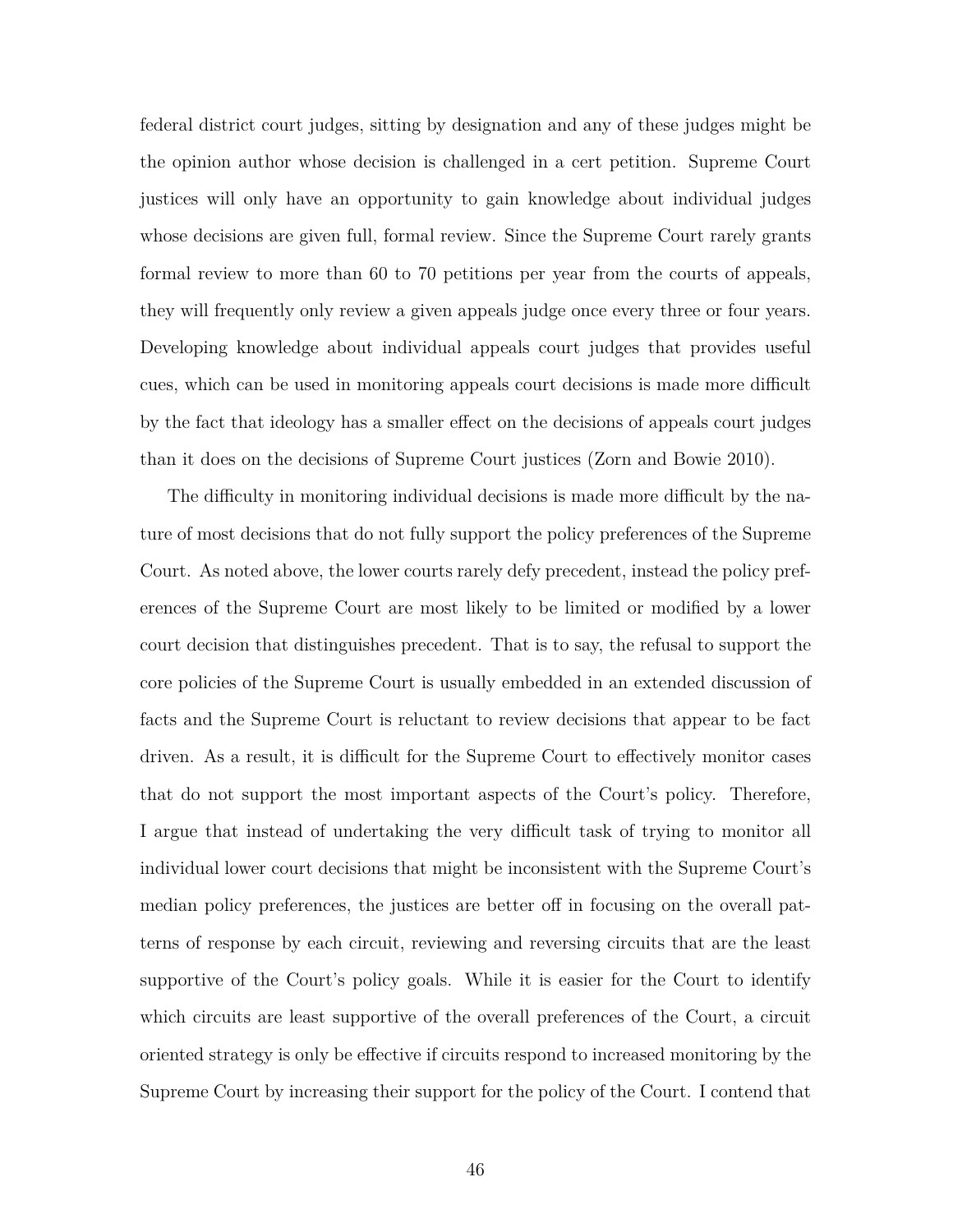judges within a circuit are likely respond more positively to the Court's precedents when the rate of reversal of the circuit is high.

Supreme Court reversal of a circuit is a highly visible action to all judges on the circuit as such reversals typically produce a change in inter-circuit precedent. It is reasonable to assume that judges on the courts of appeals monitor all Supreme Court decisions that either affirm or reverse a decision that emanates from their circuit. First, all Supreme Court decisions, both formally argued and summary decisions, that reverse or vacate appeals court decisions are legally consequential (see Masood and Songer 2013). Even a summary decision (e.g., a GVR that grants *certiorari*, vacates the lower court decision and remands the case to the appeals court for further action in light of a specified precedent) that overturns the precedent of a given circuit is an authoritative pronouncement that the previous circuit precedent is no longer good law. After interviewing 60 judges on the U.S. Courts of Appeals, Bowie, Songer, and Szmer (2014) note that the judges unanimously maintain that they take precedent very seriously when it is clearly relevant to any case before them. All of the judges indicate that circuit precedent is particularly important to them and that they routinely read the opinions of other panels in their circuit.<sup>3</sup> Given the relative infrequency that circuit precedent is overturned by the Supreme Court, it is reasonable to expect that any time one of their own circuit's precedents is struck down, even by a summary decision, the judges and their clerks will become aware of it and will expect to follow it in their own future decisions. A large majority of all Supreme Court decisions that overturn circuit precedent with either a reversal or vacating a decision of a lower court also include a remand to the circuit. By definition, a re-

<sup>&</sup>lt;sup>3</sup>It is worth noting that in approximately 50% of the circuits, each panel is expected to send to all other judges in the circuit all of their tentative opinions and then wait for comments from the judges for about two weeks before formally releasing their opinion. In this period, circuit judges not on the panel are asked to comment on any problems Thus, in at least these circuits, it is clear that any GVR of a circuit precedent would come to the attention of the other judges within the circuit.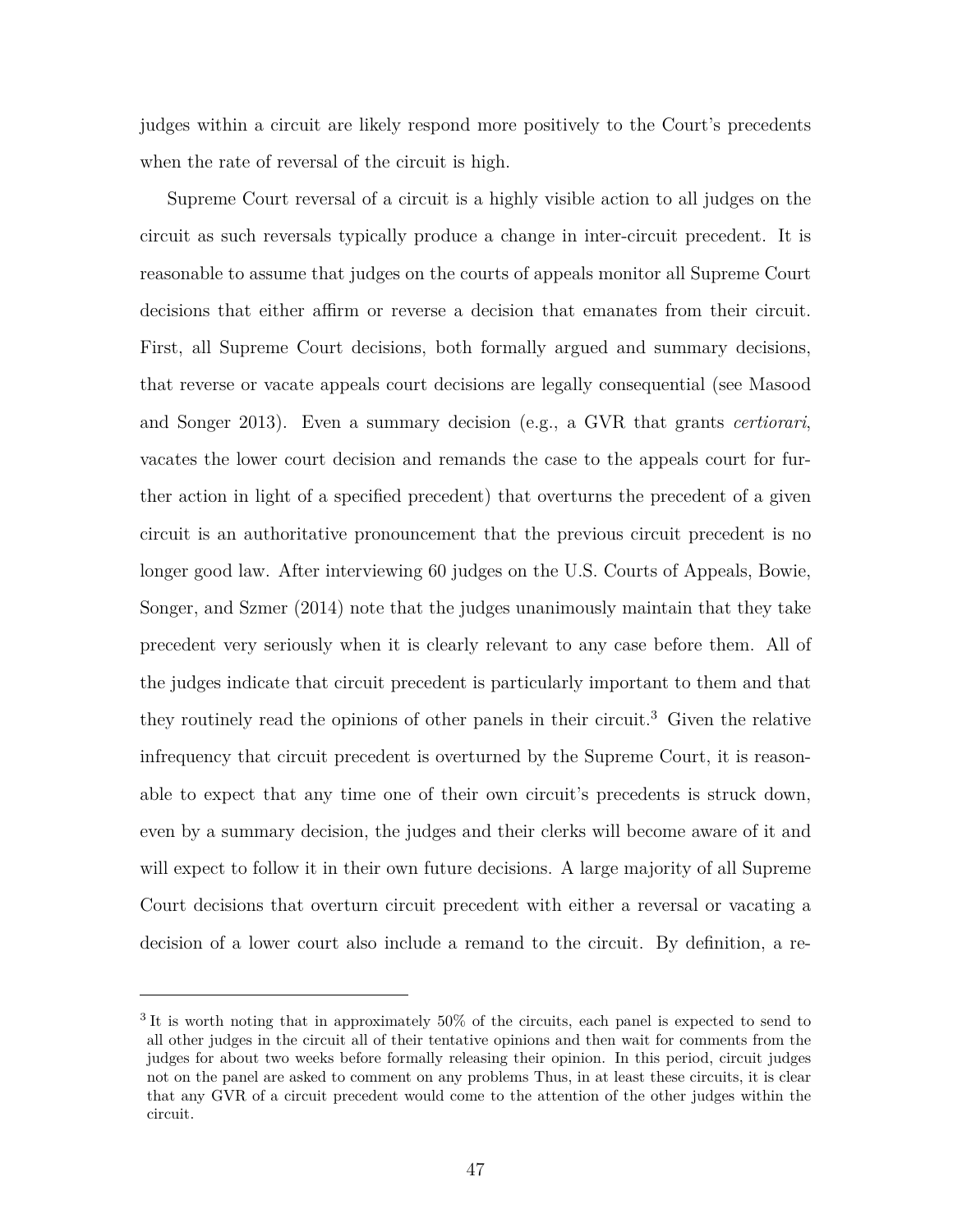mand directs the panel of the court of appeals whose decision is disturbed to issue a new decision where the majority opinion explicitly considers the meaning of the Supreme Court precedent cited in the remanded case. Thus, at a minimum, each remand produces one circuit court precedent that explicitly discusses the meaning of the Supreme Court precedent cited within the Court's summary decision.

In interviews, appeals court judges indicate that they depend to a substantial degree on the briefs of opposing counsel to bring to their attention the precedents that are most relevant for the case under consideration (Bowie, Songer, and Szmer 2014; Klein 2002). Knowing the importance of circuit law to appeals court judges, it is expected that when the law of the circuit is changed by a reversal from the Supreme Court, attorneys will be quick to argue that new circuit law in any subsequent case in which the new precedent might be relevant and such action by attorneys will increase the awareness of judges on the circuit to the implications of the Supreme Court action. As a result, one can expect that courts of appeals judges will quickly become aware of Supreme Court reversals of their own circuit precedent and that such reversals will then lead to the increased likelihood that judges in the circuit will more positively treat the new Supreme Court precedent.

Finally, I theorize that Supreme Court reversals of the circuit will lead to an increase in the positive treatment of the policy of the Supreme Court because judges tend to strongly identify with their circuit. Recent interviews with appeals court judges consistently indicated that the judges feel a strong emotional or psychological tie to their circuit as an institution that is central to their professional lives. When discussing the differences in procedures and practices across the circuits, almost all of the judges identified with the practices of their circuit and defended the way their circuit did things (Bowie, Songer, and Szmer 2014; Klein 2002). Consequently, a reasonable expectation is that judges are concerned with the standing of their circuit as an institution and that this institutional loyalty will incline the judges to attempt to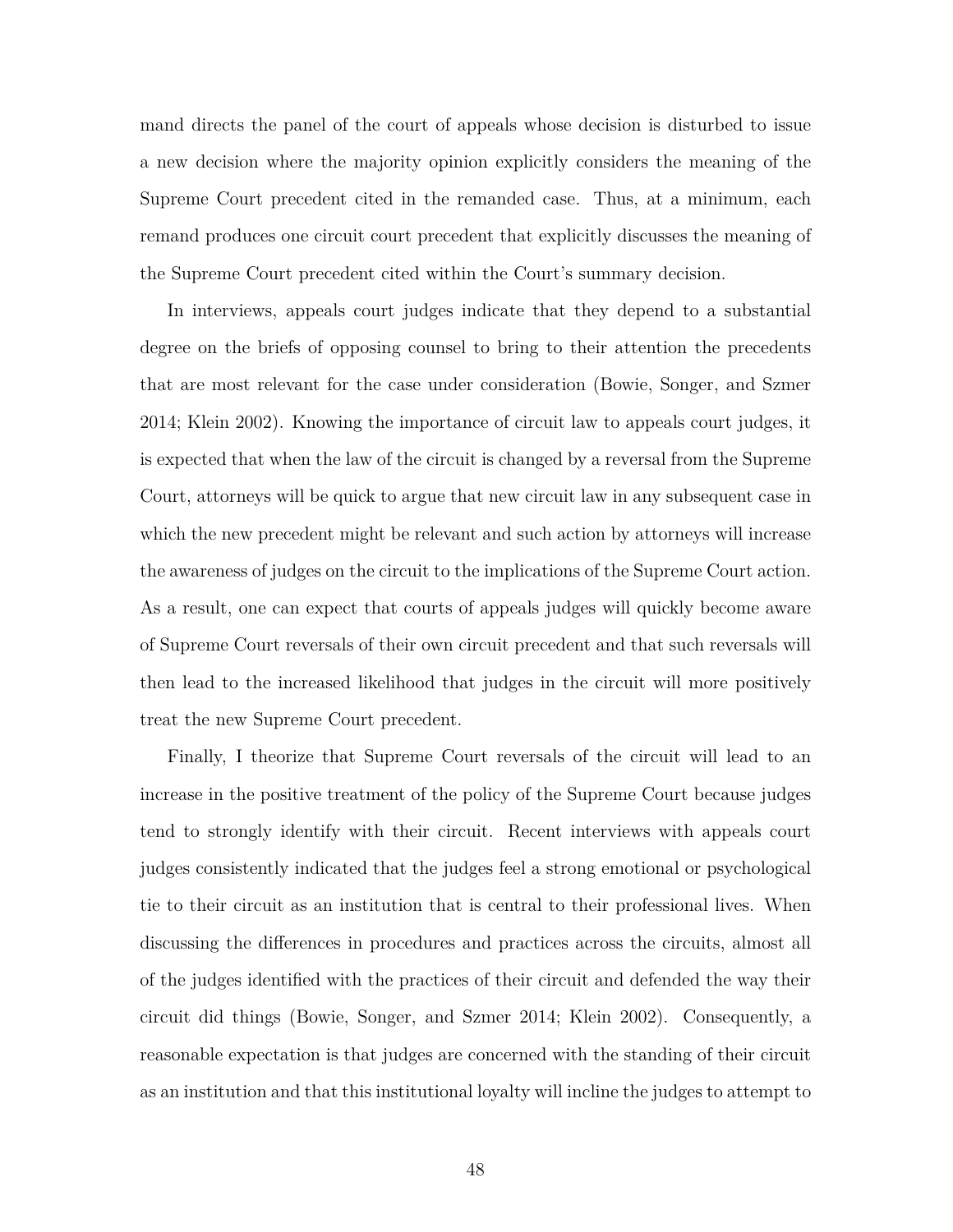protect the reputation of their circuit by avoiding frequent reversals by the Supreme Court. My expectation is that the prior rate of reversal of a given circuit by the Supreme Court has the potential to influence the future decision-making behavior of appeals court judges. Specifically, I believe that a higher rate of reversal should produce more supportive decisions by a given circuit in future decisions. Thus, an arguably effective strategy for increasing circuit-level utility of Supreme Court policies is to more frequently reverse decisions by those circuits that least frequently cite and follow the policy pronouncements of Supreme Court justices. Moreover, I argue, that since the effects of reversals are related to institutional characteristics of the circuits, they can be expected to have an effect that is independent of other factors previously found to influence the response of appeals court judges to Supreme Court policy. In particular, the concern for circuit law and the reputation of the circuit appear to be factors that will operate independently of the ideological preferences of individual judges and thus should affect the tendency of judges in a given circuit to support Supreme Court policy regardless of how close or distant the preferences of the median appeals court judge are to the policy preferences of the Supreme Court.

### **Research Design**

I examine the universe of U.S. Courts of Appeals responses to the precedents of the U.S Supreme Court to the test the propositions. I examine courts of appeals responses from a stratified random sample of U.S. Supreme Court precedents issued between 1994 and 2005. I stratify the sample of Supreme Court precedents to assess lower court responses to precedents with and without associated summary decisions. Specifically, I examine courts of appeals responses to a sample of 150 Supreme Court precedents with no associated summary decisions and a second sample of 150 Supreme Court precedents. The data for the formally argued decisions of the Court are obtained from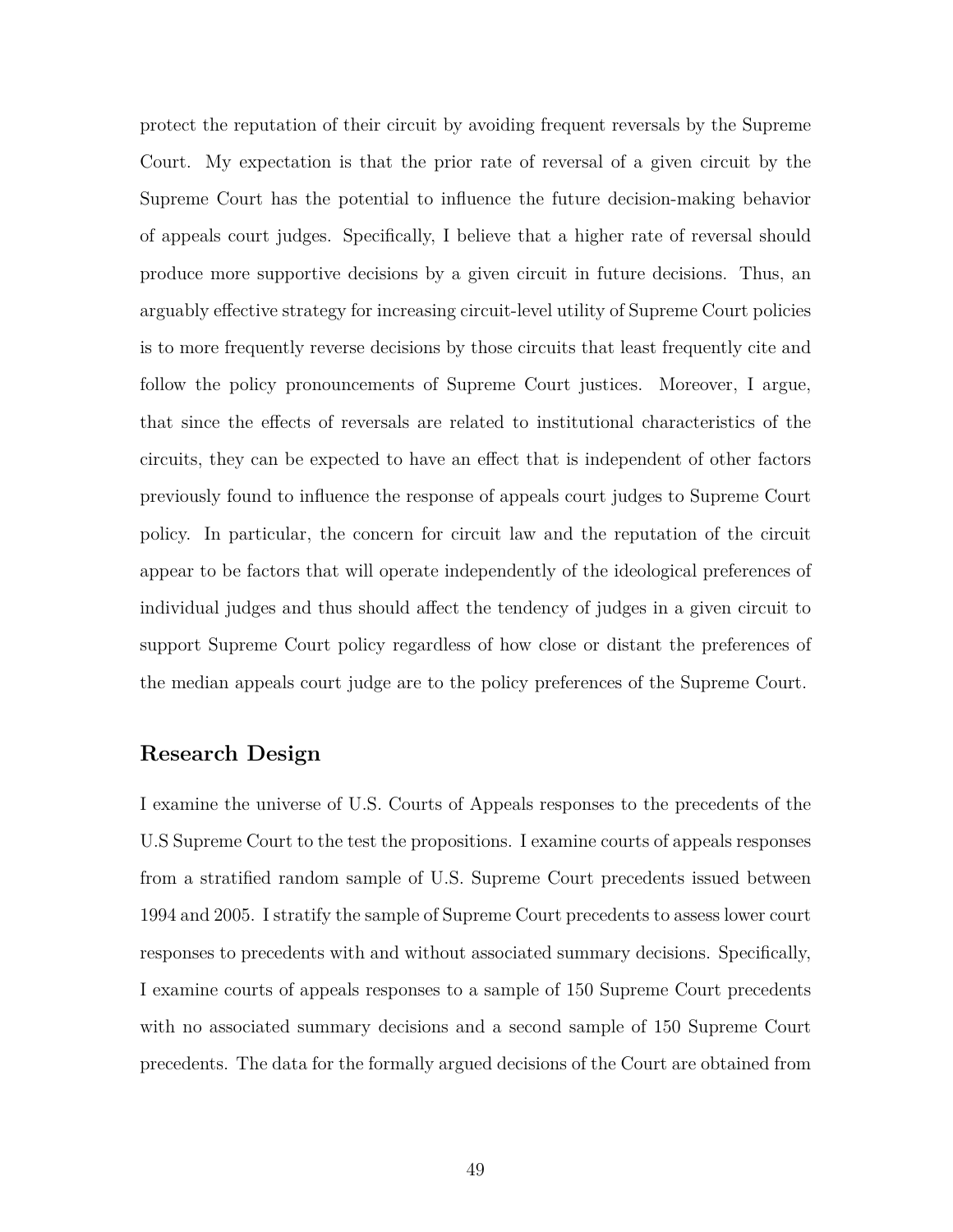the expanded U.S. Supreme Court database (Spaeth et al. 2013).<sup>4</sup> The summary decisions data is original data collected on the universe of Supreme Court summary decisions issued during the period of the analysis. In collecting this data, I identify the formally argued precedent each Supreme Court summary decision is issued "in light of." I then randomly select 150 formally argued Court precedents, from the same time period, with at least one associated Supreme Court summary decision. Since the proportion of Supreme Court decisions with an associated summary decision is relatively small I over-sample Supreme Court precedents with associated summary decisions. To account for the oversampling, I assign weights based on the proportion of cases that are in the dataset compared to the actual proportion of decisions by the Supreme Court. To create the weights, I calculate the number of observations for the two samples and then take the inverse (reciprocal) of the proportion.

To examine courts of appeals responses to the Supreme Court's precedents, I examine court of appeals citations and positive interpretations from the twelve "regular" circuits of the U.S. Courts of Appeals courts of appeals responses from 1995 to 2008.<sup>5</sup> These years allow me to assess courts of appeals responses to the Supreme Court's precedents from the time each Supreme Court decision is issued to a minimum of three years for the latest appearing Supreme Court precedent in the sample. My unit of analysis is the 'Supreme Court Precedent-Circuit-Year.' This means that there is a single observation for a lower court response from each circuit for every year a precedent is available for every Supreme Court precedent in the sample.<sup>6</sup> The

<sup>4</sup> The current version of the U.S. Supreme Court database is maintained by the Center for Empirical Research in the Law at Washington University in St. Louis and is available at: http://www.scdb.wustl.edu.

<sup>5</sup> Decisions of the Federal Circuit are not included in the analysis, because the Federal Circuit only hears cases in specific issue areas (i.e., patent and trademarks) and its inclusion would likely bias the results (c.f., Hansford and Spriggs 2006).

<sup>6</sup> For example, there is a single observation for the Courts of Appeals of the First Circuit for 1995 for *Bailey v. United States* (516 U.S. 137), which is one of the Supreme Court precedents in my sample. There is also an observation for the First Circuit for *Bailey* in 1996 and additional observations for each year until 2008. Similarly, there is an observation for *Bailey* for each year between 1995 and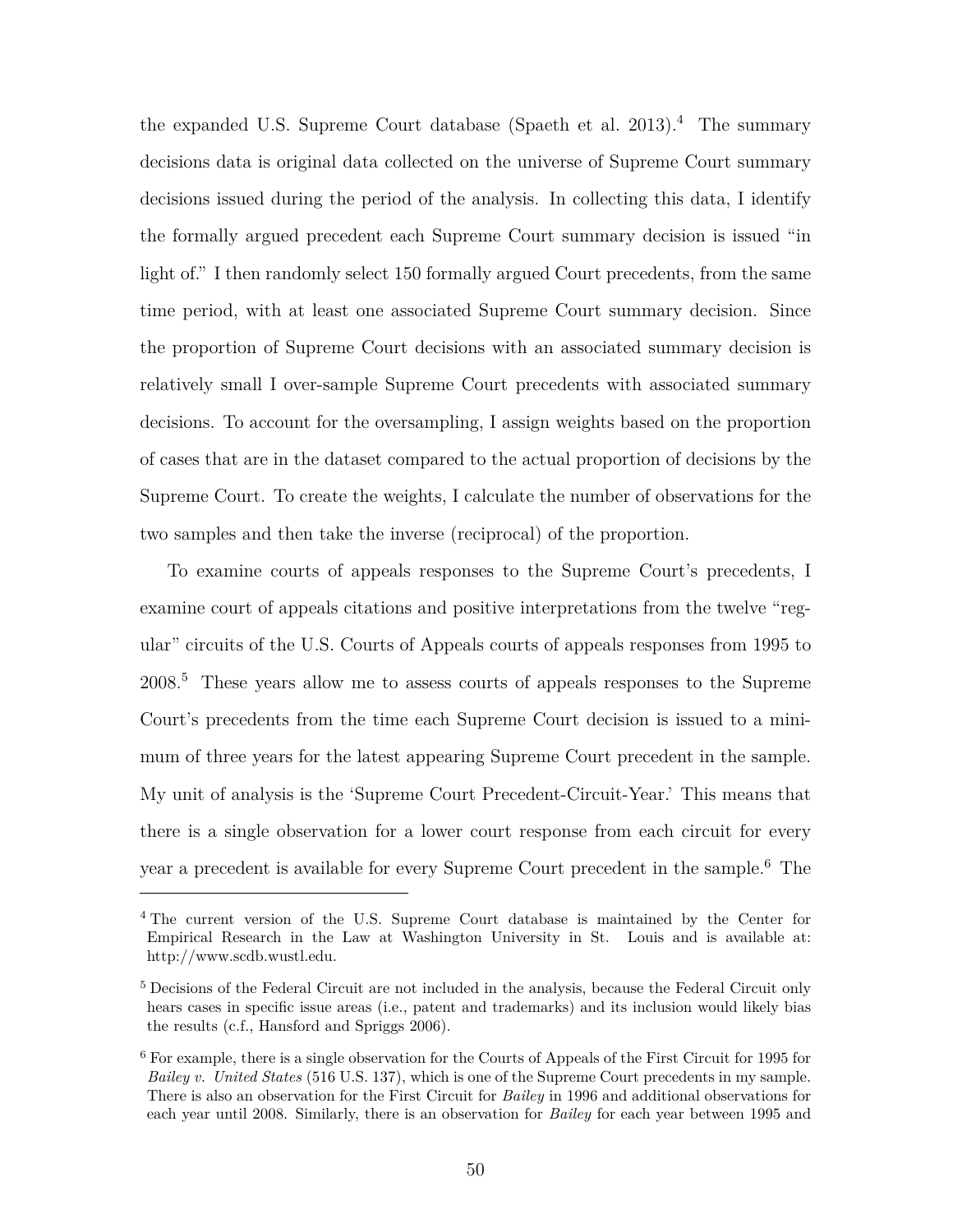resulting dataset yields approximately 15,000 observations.

I test my predictions over two outcome variables. The first variable captures the number of courts of appeals citations of a Supreme Court precedent. The second outcome variable captures the number of positive interpretations of a Supreme Court decision by the courts of appeals. I obtain information for the outcome variables from *Shepard's Citations* via Lexis-Nexis for both citations and positive interpretations of Supreme Court precedents by the courts of appeals.<sup>7</sup> Following the conventions in *Shepard's*, I count the designation "Cited," "Explained," or "Harmonized," and any explicit positive interpretation of the Supreme Court's majority opinion as an appeals court citation of a Supreme Court precedent, coded as 1, and 0 otherwise.<sup>8</sup> I count the designation that a circuit "Followed" the Supreme Court's majority opinion as a positive interpretation of the precedent, coded as 1, and 0 otherwise.<sup>9</sup>

My key theoretical expectation is that the individual circuits respond differently to Supreme Court precedents, in their propensity to reference and follow Supreme Court precedents, based on the prior rate of reversal of the individual circuit by the Supreme Court. Therefore, my first explanatory variable captures the rate of the reversal of each circuit. This variable is based on the total number of reversals for

<sup>2008</sup> for each of the remaining eleven circuits.

<sup>7</sup> *Shepard's Citations* is a service that collects information on all citations and interpretations of U.S. Supreme Court precedents. *Shepard's* includes a typology of interpretations, with specific categories within each part of the typology. A courts of appeals citation of a Supreme Court's decision that does not include any type of substantive interpretation is simply categorized as "Cited." A circuit decision that substantially applies a particular Supreme Court decision, is categorized as "Following" the precedent, in that a lower court decision is relying on the Supreme Court decision to reach a similar legal conclusion in a subsequent case.

<sup>&</sup>lt;sup>8</sup> I am careful in excluding Supreme Court citations that result from explicit negative interpretation of a Supreme Court precedent, because such negative citations capture something fundamentally different from my central theoretical claims. For the sake of robustness, I estimate models with all citations neutral, positive, and negative. Given the very small number of negative interpretations, it is not surprising that the results of the full citations model are consistent with estimates of the empirical model I report.

 $9$  The values of the outcome variables do not include citations from dissenting or concurring opinions, as these do not directly relate to the Supreme Court's majority opinion (c.f., Hansford and Spriggs 2006).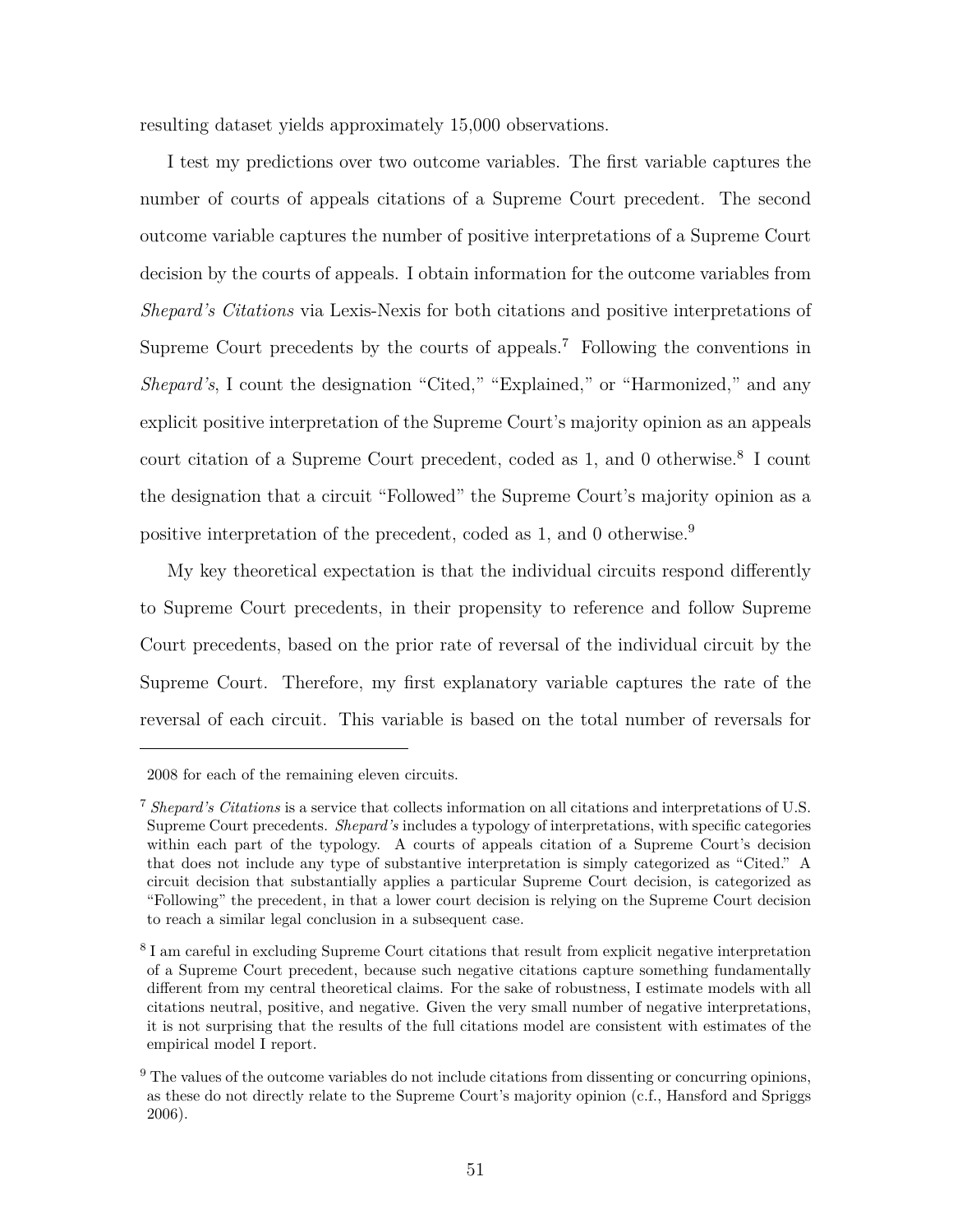each individual circuit for all cases granted *certiorari* by the Supreme Court. Thus, this variable is a count of the number of formally argued and summary reversals for each circuit for each year.<sup>10</sup> To account for the extreme range of this variable, and because I expect non-linearity in the data, I take the natural logarithm of the number of Supreme Court reversals.<sup>11</sup> In addition, since it is not possible to take the logarithm of zero, I add one to each value of the number of reversals. Finally, to prevent any issues of simultaneity I lag this variable by one year.<sup>12</sup>

The next variable of interest is whether or not the Supreme Court precedent has any associated summary decisions, which the Supreme Court issues "in light" of a given Supreme Court precedent. In previous co-authored analyses, I find that when a Supreme Court precedent is accompanied by at least one summary decision, this is the strongest predictor of future lower court utility of Supreme Court precedent. Thus, I include an indicator variable that captures whether or not a Supreme Court precedent is accompanied by a Supreme Court summary decision. I also include a variable that captures the vote margin by which justices decide a Supreme Court precedent. While the preponderance of evidence suggests that the size of the winning coalition should increase future reliance on a precedent, this finding is not unequivocal, as some studies find that even upon controlling for precedent vitality Supreme Court vote margin no longer exerts a substantively meaningful effect (Corley 2009; Johnson 1979; Kassow, Songer, and Fix 2012; but see Hansford and Spriggs 2006; Wedeking 2012).<sup>13</sup> The values for the 'vote margin' variable are obtained from the U.S. Supreme

 $12$  I also run models using three year and five year lags and find very similar results.

<sup>&</sup>lt;sup>10</sup> I count as reversals, any decision of the Supreme Court that "reversed," "vacated," "reversed and remanded," or "vacated and remanded" the decision of the courts of appeals.

<sup>&</sup>lt;sup>11</sup> I also run models using a non-transformed variable of the raw number of circuit reversals by the Supreme Court, the results are extremely similar to the models report in the paper.

<sup>&</sup>lt;sup>13</sup> I estimate models where I alternatively use an indicator variable that captures whether the justices decide a precedent unanimously rather than the vote margin. The results are similar; I ultimately settle on 'vote margin' rather than the dichotomous indicator variable, because of the added degrees of freedom the vote margin variable provides.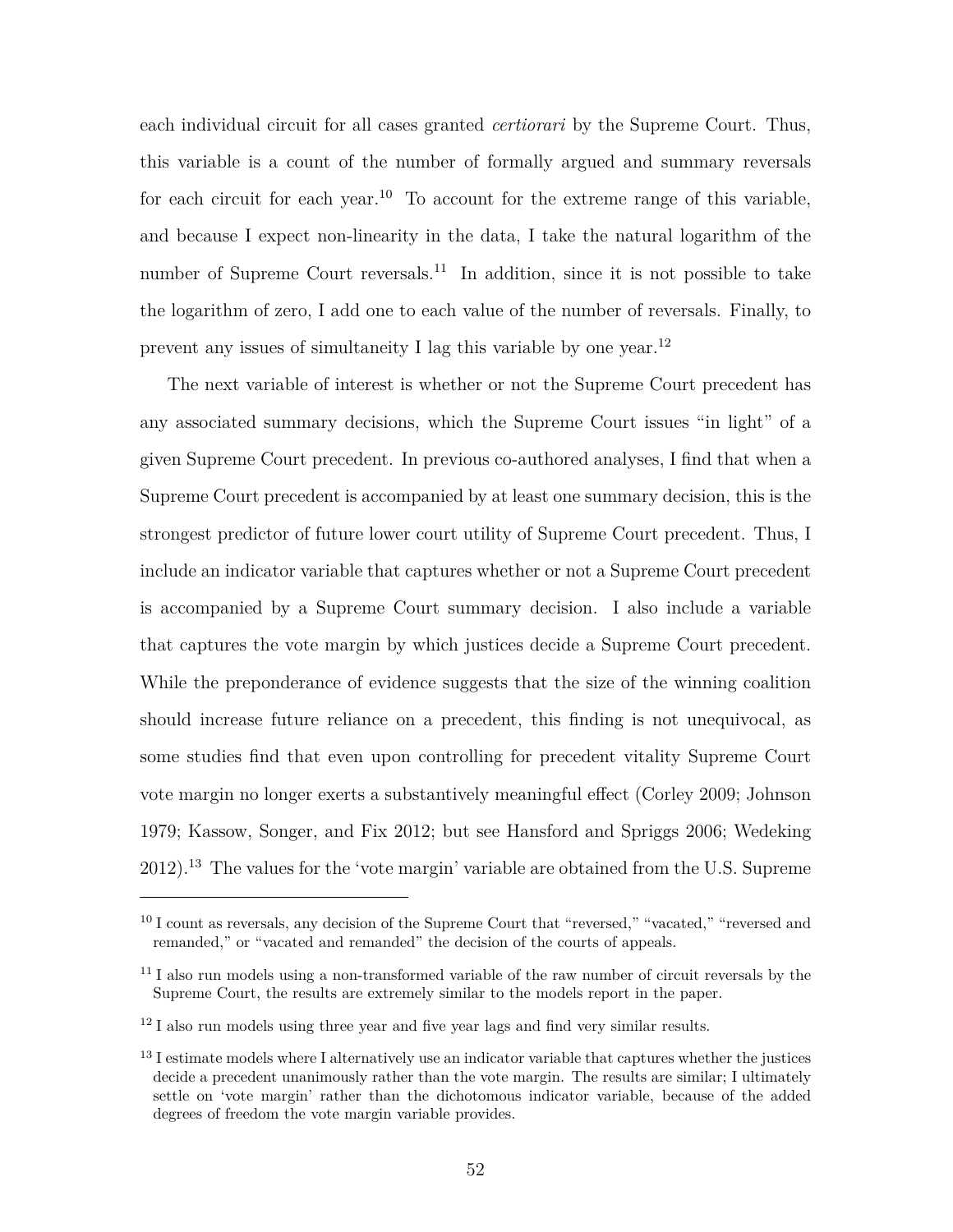Court database.

I include a variable that captures the 'vitality' of a Supreme Court precedent. Previous research on the utility of Supreme Court precedents consistently find that precedent vitality significantly influences citation and treatment patterns (Hansford and Spriggs 2006; Wedeking 2012; Westerland et al. 2010). The Supreme Court vitality variable is based on the number of positive Supreme Court treatments of its own precedents minus the negative treatments by the Court (Hansford and Spriggs 2006). Positive values of the vitality variable indicate that the Supreme Court has interpreted a precedent more positively than negatively. Negative values of this variable indicate that the Supreme Court has interpreted a precedent more negatively than positively. Data for this variable are obtained via *Shepard's Citations*. I follow Spriggs and Hansford (2000) where "Followed" Supreme Court interpretations are coded as positive, whereas "Criticized," "Distinguished," "Limited," "Overruled," and "Questioned," are coded as negative interpretations. I additionally code "Superseded" designations as negative interpretations of precedent, because such interpretations are inherently negative.<sup>14</sup> I lag the Supreme Court vitality variable by one year to prevent issues of simultaneity.

To assess the impact of circuit-level influences and horizontal *stare decisis*, I include a variable for circuit vitality that captures the difference between prior positive and negative Courts of Appeals interpretations of the Supreme Court's precedents (Westerland et al. 2010).<sup>15</sup> This variable is based on the total number of prior positive interpretations in a given circuit minus the total number of prior negative interpretations within the same circuit for circuit and year in the sample. This variable is

<sup>&</sup>lt;sup>14</sup> While "Superseded" interpretations are not included in Spriggs and Hansford's analysis, I construct vitality variables with and without the "Superseded" designation and find that the results do not change. Additionally, I estimate models using a vitality variable that excludes "Distinguished" interpretations and again find the results to be highly robust.

<sup>&</sup>lt;sup>15</sup> A potential concern may be that the Supreme Court vitality and circuit vitality Supreme Court and circuit vitality variables correlate at 0.112.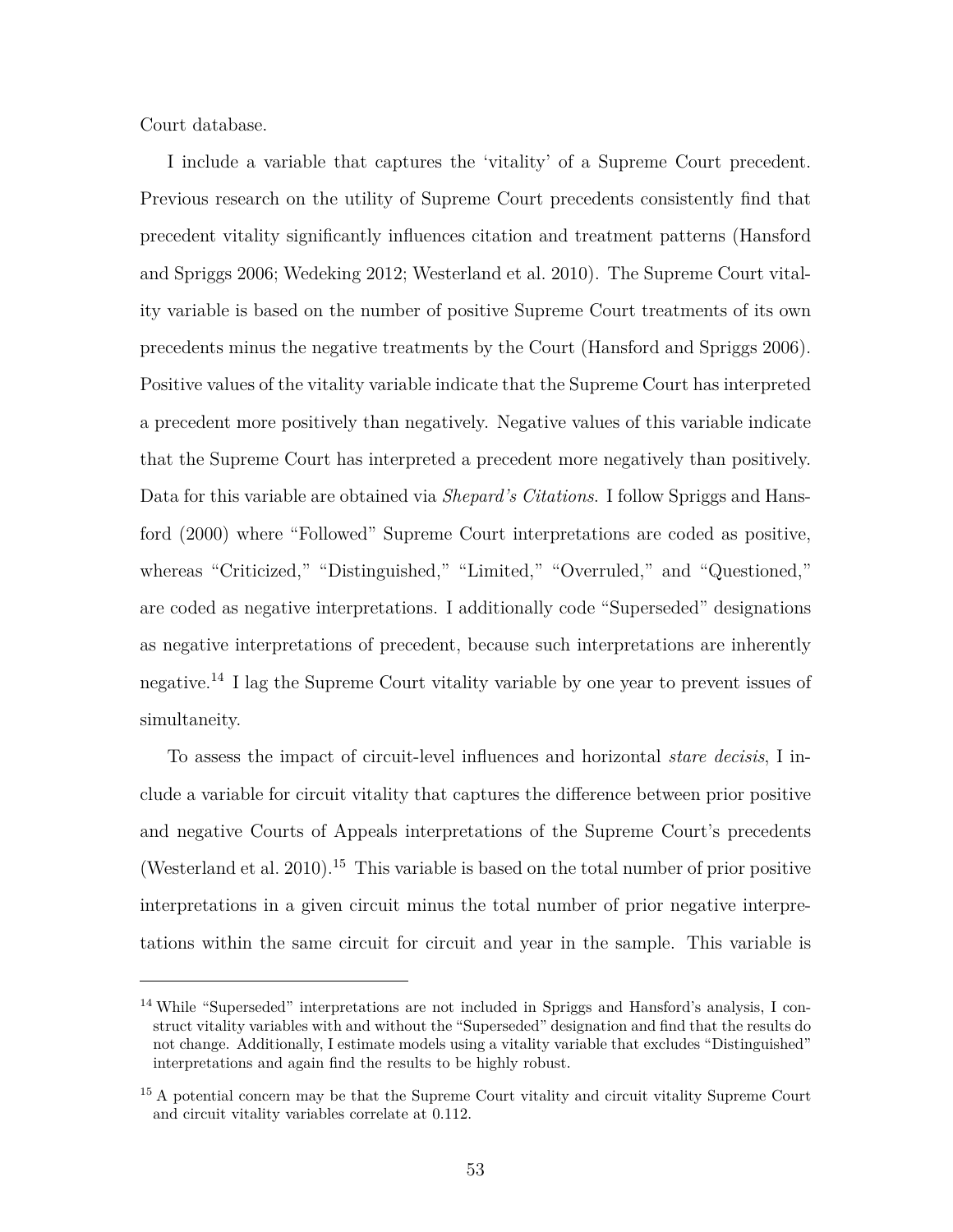constructed the same way as the variable for Supreme Court vitality where "Followed" Supreme Court interpretations are coded as positive, whereas "Criticized," "Distinguished," "Limited," "Overruled," "Questioned," and "Superseded" are coded as negative interpretations.<sup>16</sup> I lag this variable by one year to avoid issues of simultaneity. The data for the circuit vitality variable are obtained from *Shepard's Citations*. Like Supreme Court vitality, the circuit vitality variable is lagged by one year to mitigate issues of simultaneity.

My next circuit-level variable is a dichotomous indicator that accounts for whether the circuit responding to a precedent is the circuit of origin. This variable captures whether the circuit responding to a Supreme Court precedent is the same circuit which the Supreme Court reviewed in using its precedent. An as example, if a formally argued Supreme Court decision is the product of the justices reviewing a decision from the First Circuit Courts of Appeals and in a future term the responding lower court is a panel from the same First Circuit then the variable is coded 1. If the circuit responding to the same precedent that emerged via review of the First Circuit is one of the eleven circuits, the variable is coded 0. Data for this variable are obtained from the U.S. Supreme Court database. I also include an indicator variable for whether a circuit responding to a given Supreme Court precedent is the recipient of Supreme Court summary decision remand "in light of" of the same Supreme Court precedent. If the responding circuit receives one or more Supreme Court summary decisions issued "in light of" the same precedent it is responding to the variable is coded 1, and 0 otherwise. Data for this variable are obtained via the *United States Reports* and the U.S. Supreme Court Database.

I also include a number of control variables. First, I include a variable to account for the salience of a Supreme Precedent. I obtain data for this variable from Collins

<sup>&</sup>lt;sup>16</sup> Again, I estimate models with and without "Superseded" and "Distinguished" treatments for the circuit vitality variable and find that the results remain robust.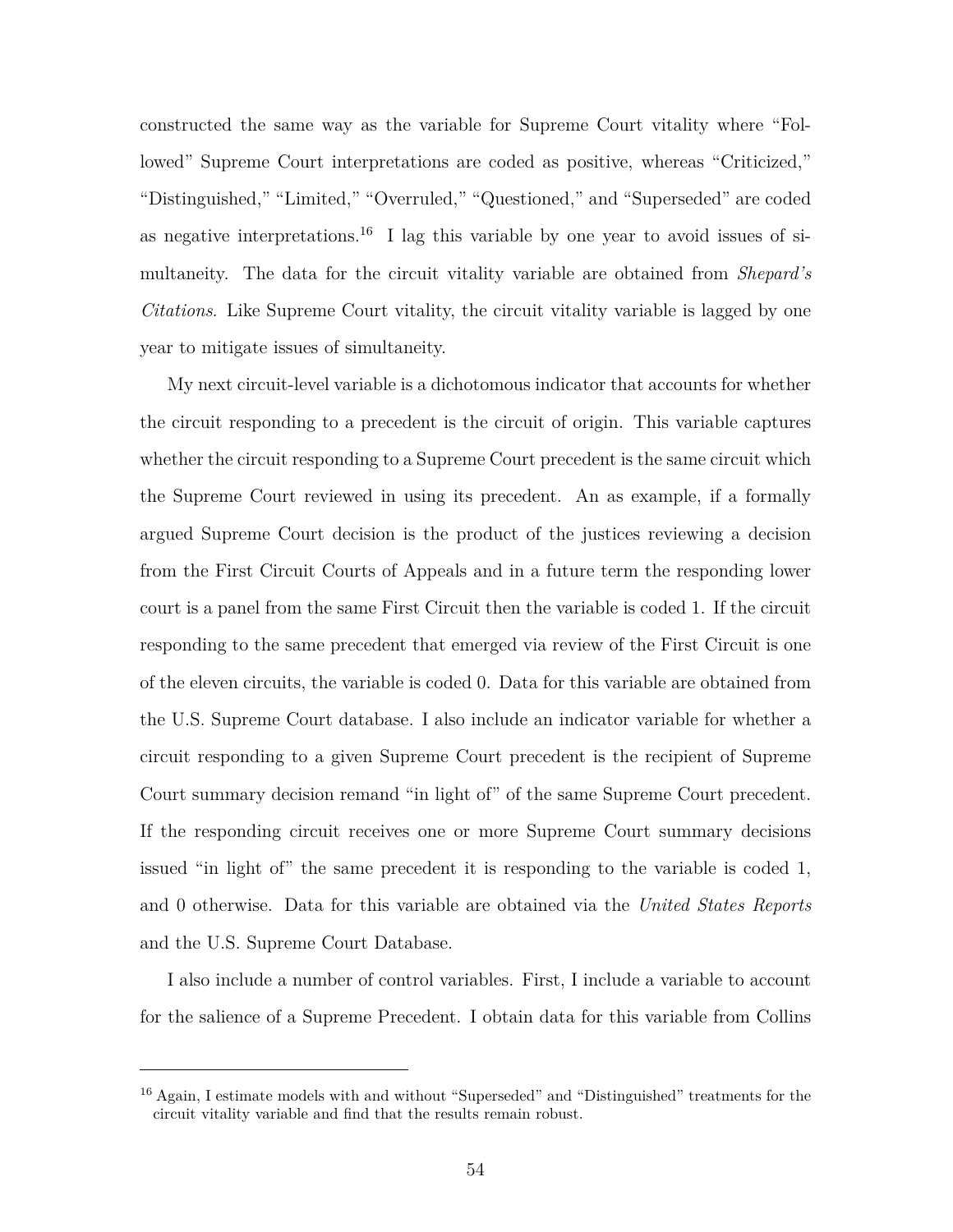and Cooper (2012), which captures whether a Supreme Court decision is cited on the front page, or any subsequent pages, of one of the four leading newspapers in the country. This measure expands on the indicator initially developed by Epstein and Segal (2000) to include whether a Supreme Court decision appears on the front page of the *Chicago Tribune*, the *Los Angeles Times*, or the *Washington Post* in addition to the *New York Times*. Next, I include an indicator variable to account for the large number of criminal cases in the data. I also control for the caseload of each circuit by including a variable that accounts for the number of merit terminations within each circuit by year. Finally, I include a count variable to account for the age of the Supreme Court precedent. This variable is coded as the number of years a precedent is in the dataset from the time the Supreme Court establishes a precedent to correspond with each observation for the full duration of the data.<sup>17</sup> The data for these control variables come from the U.S. Supreme Court database.

Since both dependent variables are count outcomes any linear model specification is likely to produce inefficient, inconsistent, and biased estimates (King 1988, 1989; Long and Freese 2006). In addition, a common issue with most count data is that the conditional variance often exceeds the conditional mean (i.e., over-dispersion), which violates the assumption of equidispersion of the most parsimonious count model, the Poisson regression. This concern can be addressed by adding an additional parameter, α, to the equation which can be modeled through a negative binomial regression (Cameron and Trivedi 2013; Kennedy 2008). A second issue with count outcomes is that the number of zero values in the sample often exceeds the number predicted by a standard count (i.e., Poisson or negative binomial) model. By modeling two latent groups, one which always takes a zero value and the other that takes on count values (i.e., 0,1,2,3 and is not in the "always zero" group) from the count density, I can

<sup>&</sup>lt;sup>17</sup> I also run additional models with squared, quadratic, and cubic polynomials of age. Compared to the linear age variable inclusion of the transformation of these variables do not substantially improve the model.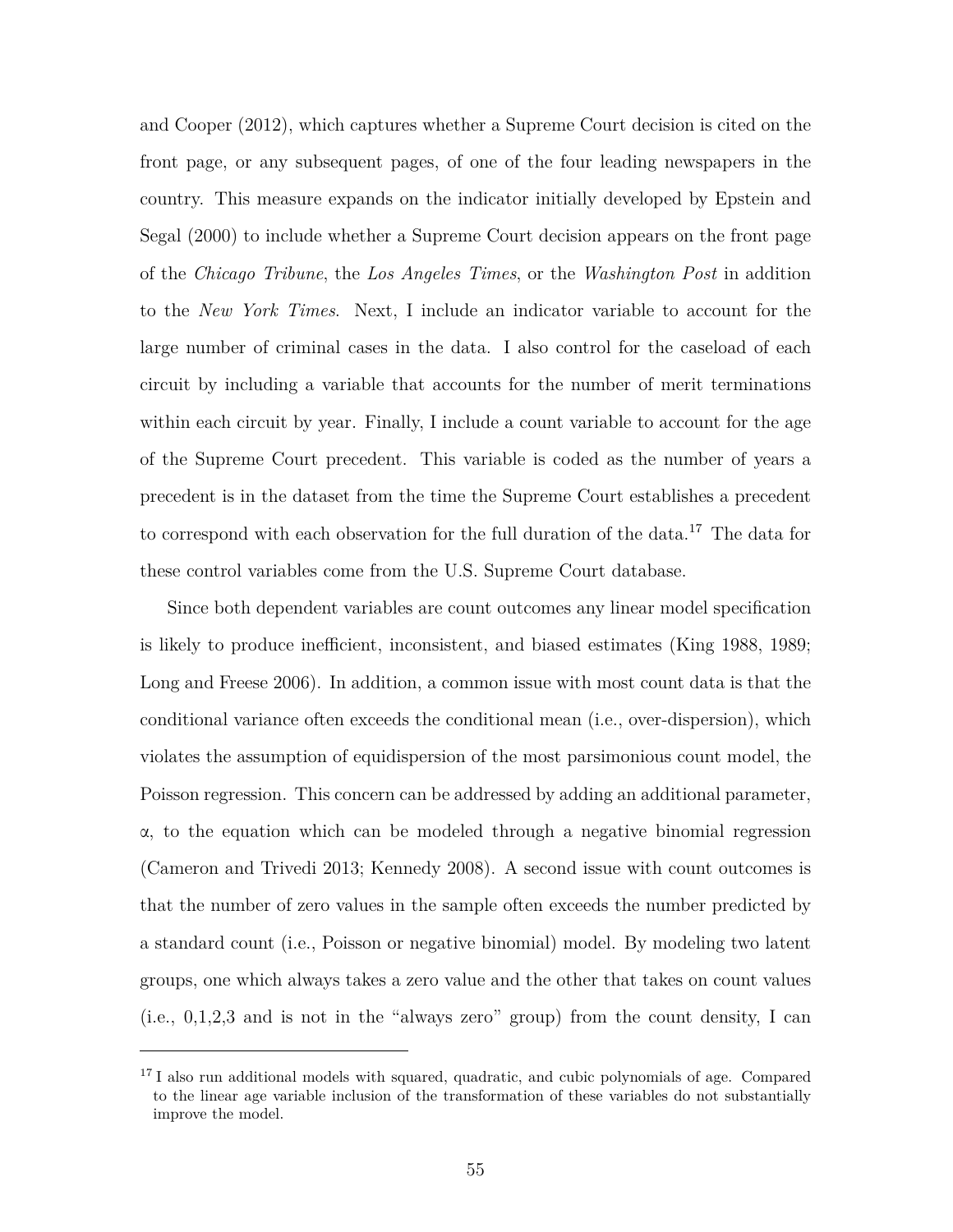compute the overall probabilities as a mixture of the probabilities of the two groups to confidently predict the count outcomes Long (1997); Long and Freese (2006). To account for any potential issues of serial correlation or heteroskedasticity, I cluster the standard errors on each circuit by each Supreme Court precedent. I cluster the standard errors on 'Circuit-Precedent' because I expect variation between the individual circuits and between Supreme Court precedents.<sup>18</sup>

# **Empirical Results**

I begin with a brief discussion of the descriptive statistics. I note here that a large proportion of the values of both outcome variables take zero values. The excess in zero values suggests that a zero-inflated model is more appropriate than a standard negative binomial model. I therefore estimate zero-inflated models. However, assessments of model fit and close inspection of the substantive results indicate that the standard negative binomial and zero-inflated models, for both outcome variables, produce very similar results.<sup>19</sup> This is not particularly surprising given that several studies that model either citation or treatment of Supreme Court precedent find that the more parsimonious negative binomial model produces very similar results to the zero-inflated model (see Black and Spriggs 2013; Cross and Spriggs 2010; Cross et al. 2010; Fowler et al. 2007; Fowler and Jeon 2008; Hansford and Spriggs 2006). Given

<sup>&</sup>lt;sup>18</sup> A unique aspect of the empirical assessment is that I model the influences on lower court citation and treatment of Supreme Court precedent at two different levels of analysis. While the primary unit-of-analysis is the 'Supreme Court precedent-Circuit-Year,' that is how a given circuit responds to a Supreme Court precedent within a given year, I also analyze lower court responsiveness to Supreme Court precedents by aggregating all the circuits. This approach allows me assess not only individual circuits respond to Supreme Court precedents, but also how all the circuits cumulatively respond to the precedents of the Supreme Court. Both sets of results tell a similar story.

<sup>&</sup>lt;sup>19</sup> To determine model fit, I follow Long and Freese  $(2006)$  by plotting the mean predicted probability for each count model, the standard negative binomial and the zero-inflated negative binomial model against the observed values. The models perform very similarly. An additional instrument to determine model fit is the Vuong (1989) statistic, but the Vuong statistic is not tractable when the standard errors are clustered. It is necessary to cluster the errors so as not to not to underestimate the inherent uncertainty around the quantities of interest.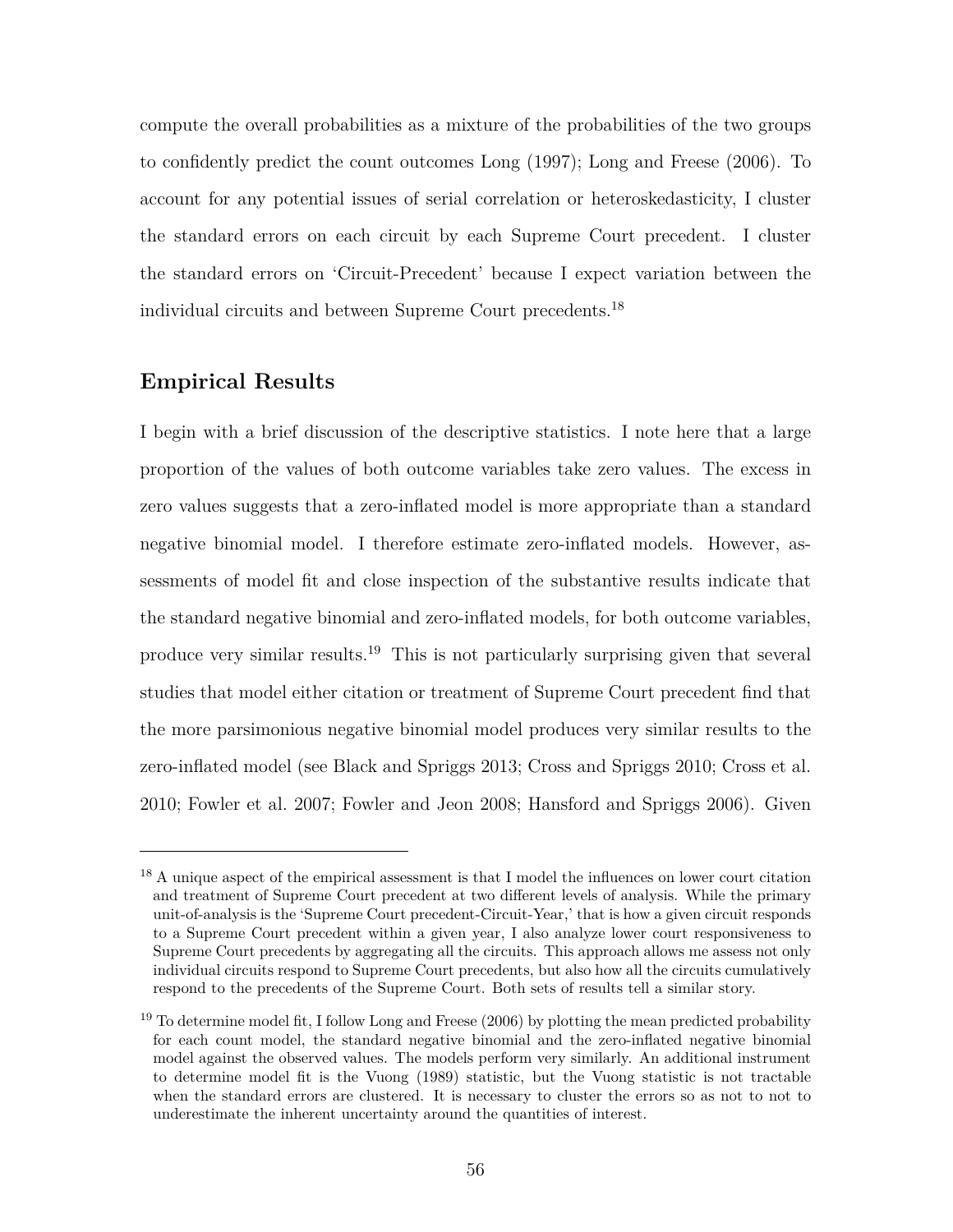the similarity between the models, I report the estimates of the more parsimonious negative binomial model (see Cameron and Trivedi 2013).

| Variable                    | Coefficient | S.E.  |
|-----------------------------|-------------|-------|
|                             |             |       |
| Supreme Court Reversal      | $0.065*$    | 0.020 |
| <b>Summary Decision</b>     | $0.802*$    | 0.072 |
| Vote Margin                 | 0.018       | 0.011 |
| Supreme Court Vitality      | $0.268*$    | 0.072 |
| Court of Appeals Vitality   | $0.099*$    | 0.033 |
| Circuit of Origin           | $0.600*$    | 0.126 |
| Ideological Distance        | 0.051       | 0.191 |
| Case Salience               | $0.164*$    | 0.015 |
| Criminal Case               | $1.203*$    | 0.085 |
| Merit Terminations          | $0.068*$    | 0.015 |
| Age of Precedent            | $-0.098*$   | 0.014 |
| Constant                    | $-1.513*$   | 0.129 |
| <b>Model Fit Statistics</b> |             |       |
| Observations                | 15,914      |       |
| $X^2$ Statistic             | 603.94      |       |
| Probability > $X^2$         | $0.000*$    |       |

Table 3.1: Negative Binomial Model of Influences on U.S. Courts of Appeals Citation of U.S. Supreme Court Precedent

Note: The outcome variable is citations of Supreme Court precedent. The standard errors are clustered on the Circuit-Supreme Court Precedent combination. All p-values reflect two-tailed tests unless directionality is hypothesized. \*p *<* 0.05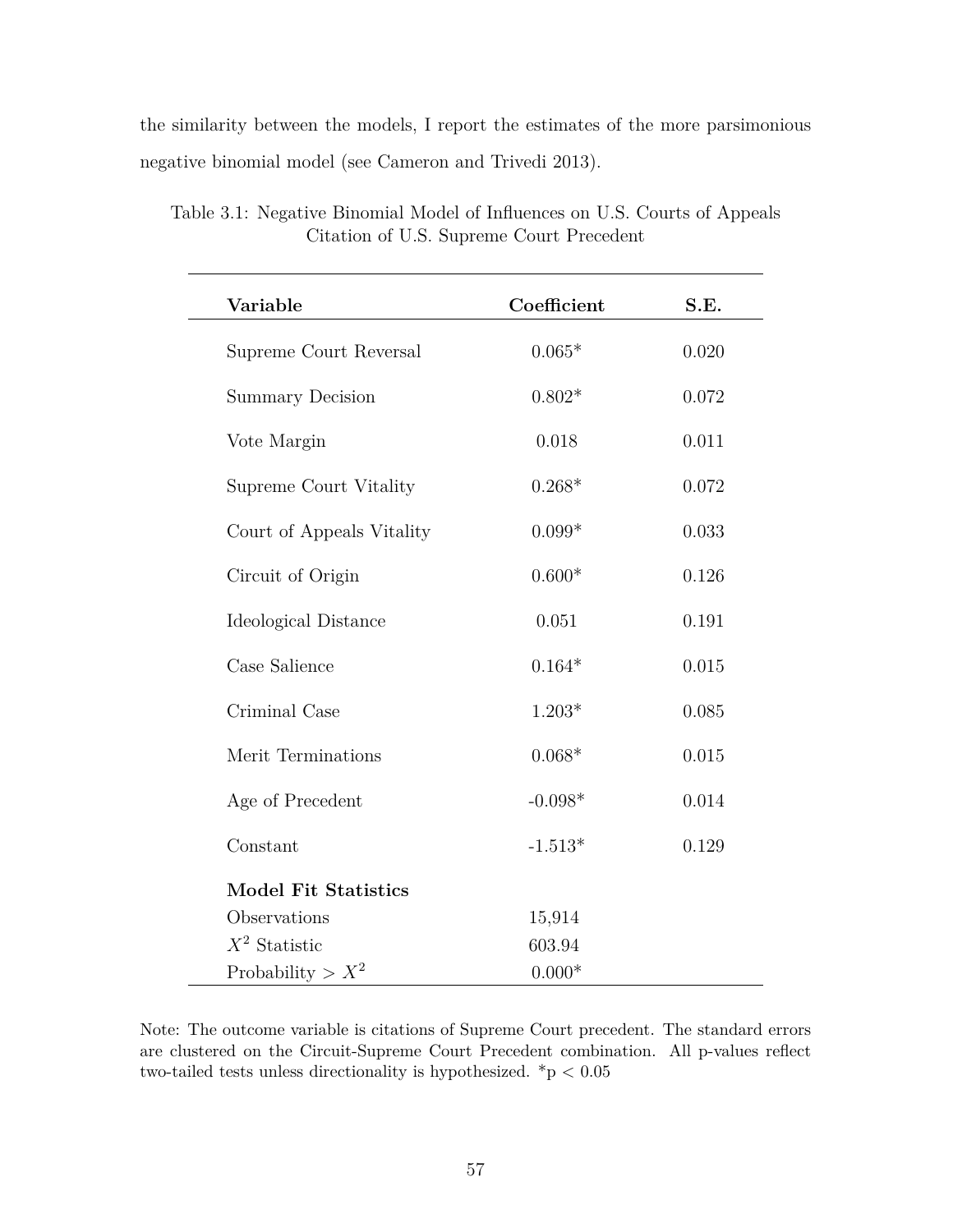Table 3.1 presents the model estimates of the influences on citations to Supreme Court precedent per circuit-year.<sup>20</sup> My primary expectation is that as the number of Supreme Court reversals increases, the number of lower court citations are expected to increase per circuit-year. The empirical results support this expectation. The effect of the logged number of Supreme Court reversals of the circuits is positive and statistically significant at conventional levels of significance. A number of additional covariates exert a statistically significant effect; however, the margin by which the Court decides a precedent and the ideological distance between the lower court panel and the Supreme Court, notably, does not exert a substantively meaningful effect.

Since the model coefficients are not directly interpretable, I calculate predicted counts for each of the continuous and interval variable of interest. For the indicator variables I compute the discrete change in the expected count going from 0 to 1. In computing the substantive effect for each covariate of interest, I hold all continuous and interval variables constant at their means and the indicator variables constant at their modal values. The substantive results demonstrate that the logged number of Supreme Court reversals of each circuit, going from its minimum to its maximum value produces approximately .3 additional citations per precedent per circuit per year. Figure 3.1 illustrates this effect. The figure demonstrates that an increased in the logged number of Supreme Court reversals positively corresponds with an increase in the number of lower court citations of a Supreme Court precedent. While the substantive effect seems modest on the surface, recall that the unit-of-analysis is citations circuit-year-precedent. Since the average of a precedent in the data is approximately five years and there are twelve circuits below, this means that going from the minimum to the maximum value of Supreme Court reversals results in ap-

 $20$  I also estimate models where the standard errors are clustered on the Supreme Court majority opinion writer, on the Supreme Court term, and the circuit. The results are highly robust. The concern with employing these alternative clusters is the small number of clustering units each of these variables offers. For instance, the Supreme Court majority opinion writer variable offers only 9 units, whereas the combination cluster unit I use provides over a thousand units.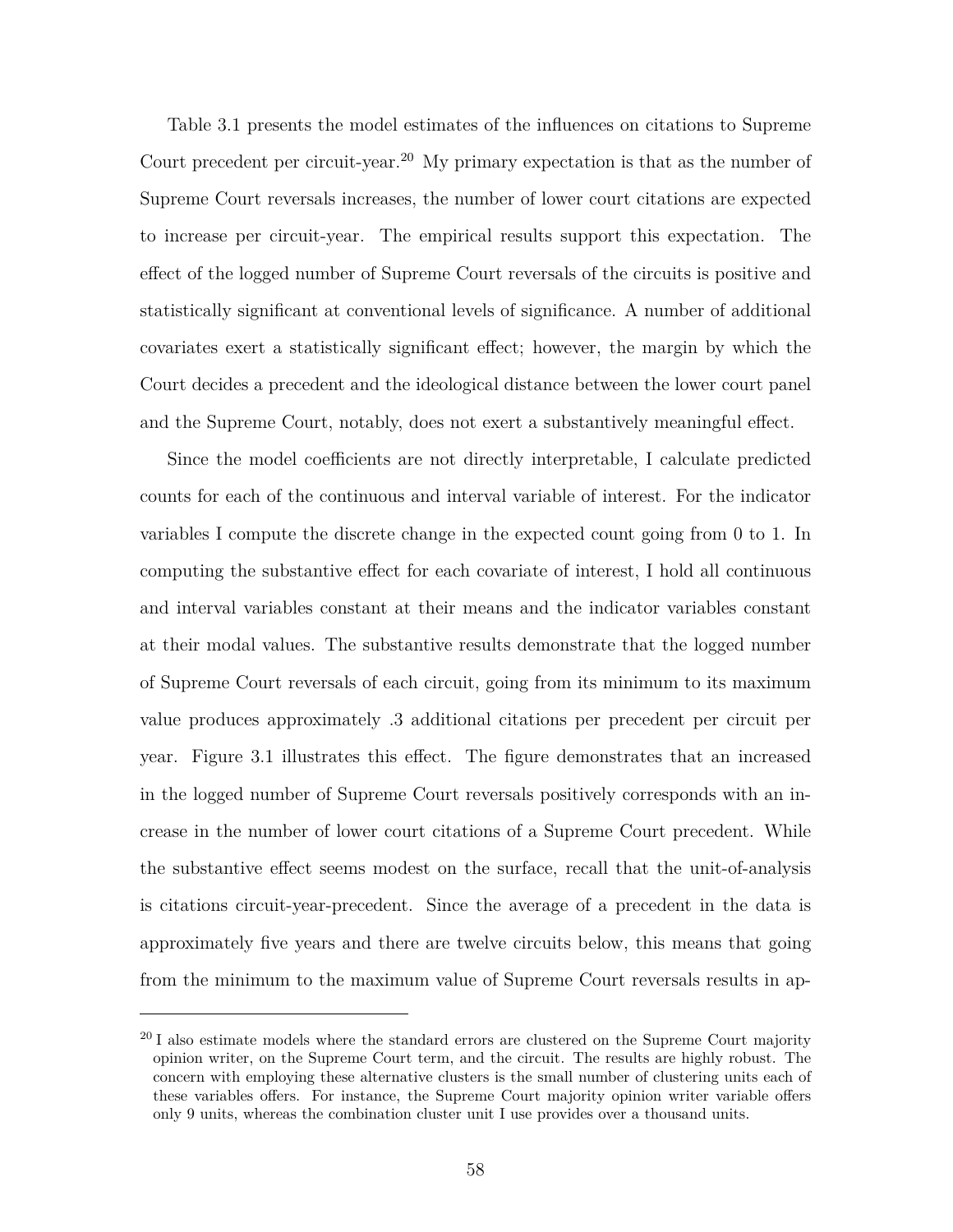

Figure 3.1: Impact of Supreme Court Reversals on Citations of Supreme Court

Note: To plot these effects, I generate the predicted counts based on the average of the predicted counts across all real values in the data. The solid line represents the predicted number of citations of Supreme Court precedent per circuit-year. The shaded area represents the 95% confidence intervals.

proximately 18 additional citations by the lower courts to a Supreme Court precedent over the average time a precedent is in existence. This finding suggests that the prior rate of reversal of the individual circuits by the Supreme Court does in fact influence the circuits to more frequently cite their precedents in subsequent terms.

The results in Table 3.1 also demonstrate that a Supreme Court precedent accompanied by a Supreme Court summary decision results in an increase of approximately .75 citations per circuit-year-precedent. This represents an increase of approximately 45 additional citations to a Supreme Court precedent by all the circuits combined over the average of a precedent. This represents a very large effect. Supreme Court vitality also exerts a positive effect. Holding all else constant, going from the minimum to the maximal value represents an increase of approximately .73 citations per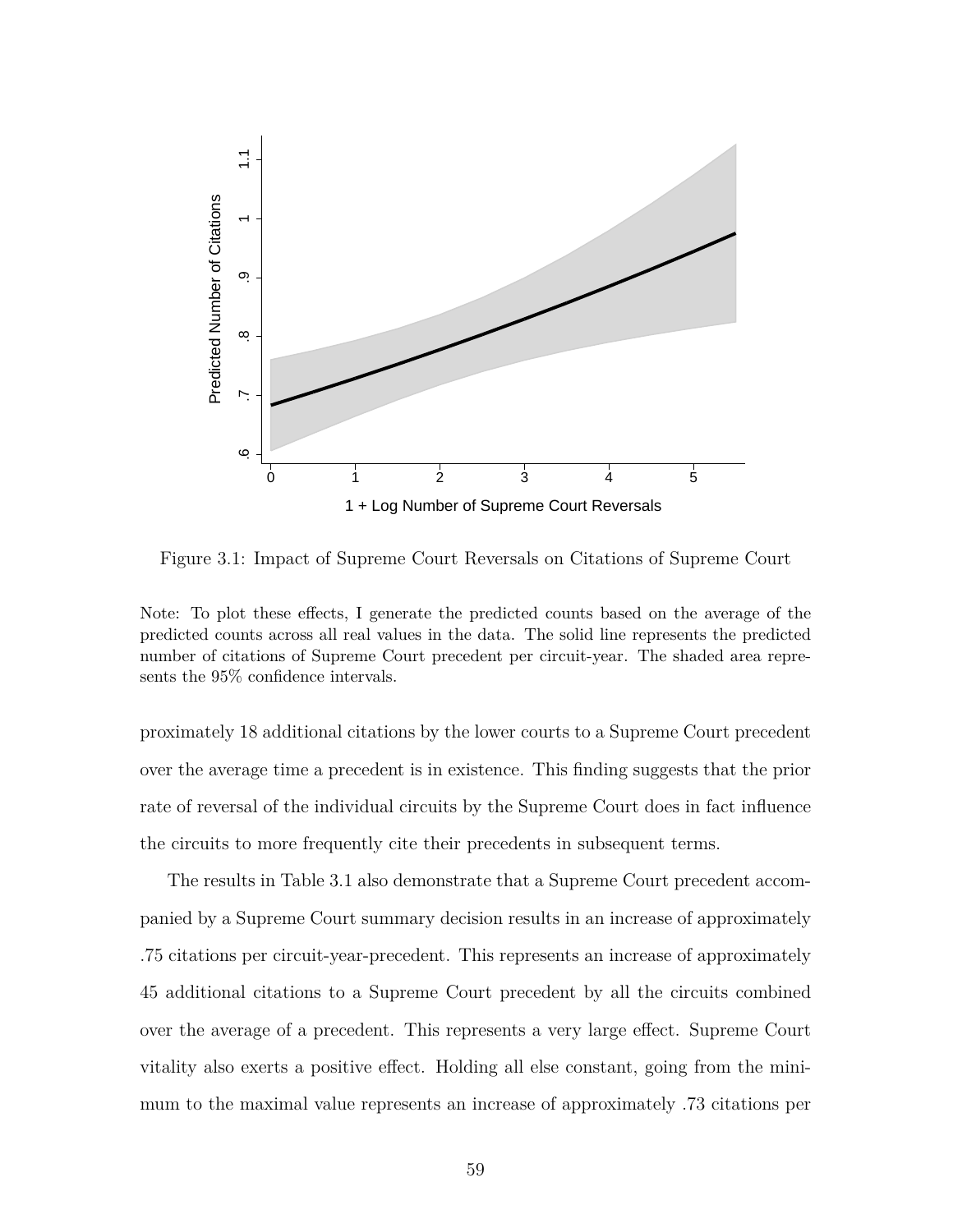

Figure 3.2: Impact of Supreme Court Vitality on Citations of Supreme Court

circuit-year-precedent. Figure 3.2 illustrates this effect. This represents an increase of approximately 44 additional citations to a Supreme Court precedent by all the circuits over the time a precedent is in existence.

Court of appeals vitality also exerts a substantively meaningful effect. The courts of appeals vitality variable has a very large range from a minimum of .22 to a maximum of 102. However, very little of the data are observed at the extreme ranges. In fact, 99% of the data range between a vitality score of -2 and 6. To interpret the results for the full range of the Court of Appeals vitality variable would mean to significantly overstate is effect. Going from a vitality score of -2 to 6, which represents 99% of the data, results in increase of approximately .75 citations per circuit-year-

Note: To plot these effects, I generate the predicted counts based on the average of the predicted counts across all real values in the data. The solid line represents the predicted number of citations of Supreme Court precedent per circuit-year. The shaded area represents the 95% confidence intervals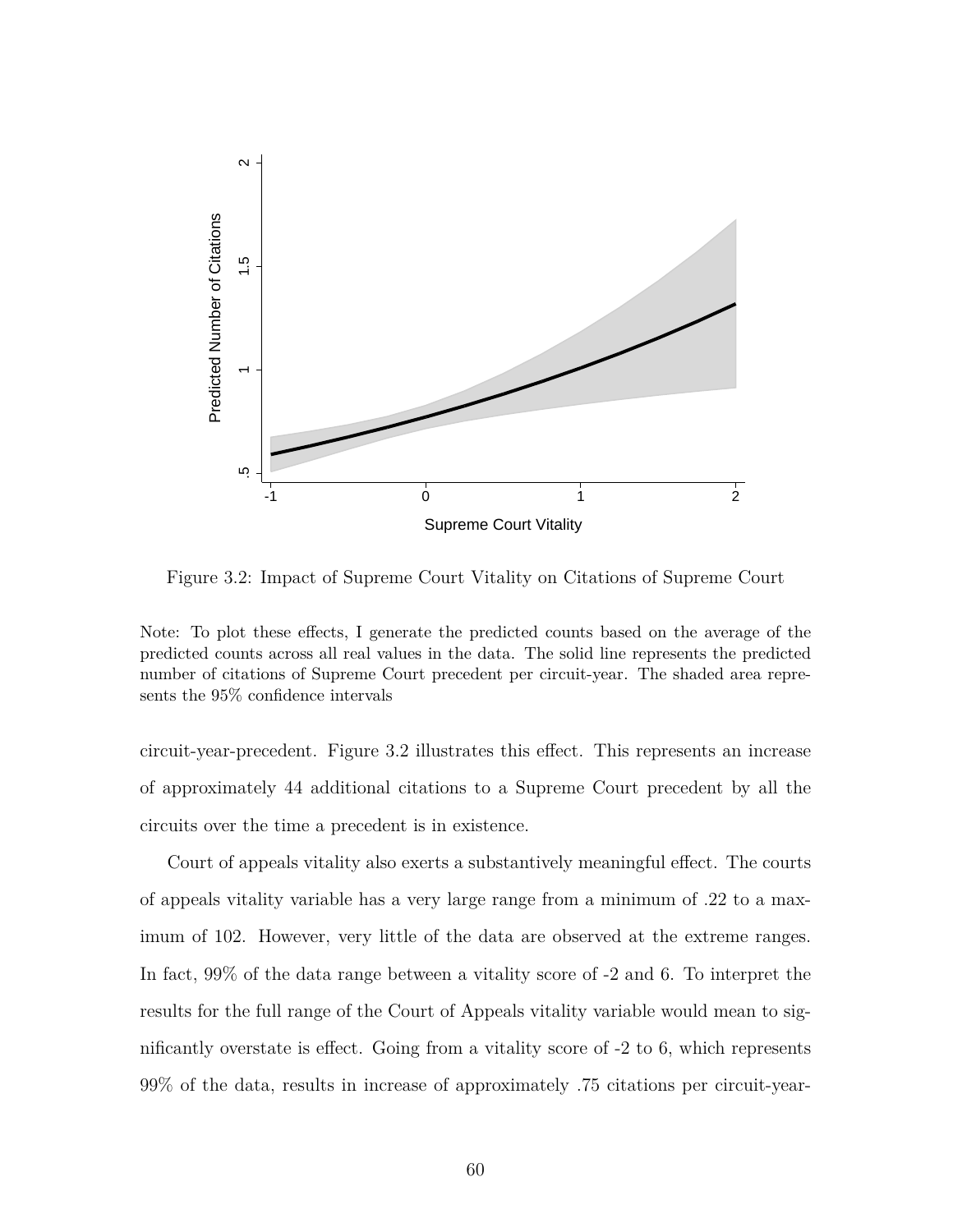

Figure 3.3: Impact of Court of Appeals Vitality on Citations of Supreme Court

Note: To plot these effects, I generate the predicted counts based on the average of the predicted counts across all real values in the data. The solid line represents the predicted number of citations of Supreme Court precedent per circuit-year. The shaded area represents the 95% confidence intervals

precedent. I graph this effect in Figure 3.3. This means that over the average age of a precedent the combined effect of Court of Appeals vitality, going from a vitality score of -2 to 6, results in an increase of approximately 45 lower court citations of Supreme Court precedent. In addition, a circuit that addresses a precedent that originates from a Supreme Court review of the same circuit results in a discrete change of approximately .63 additional circuit-year citations or compared with circuits addressing precedents that originate from a Supreme Court review of a different circuit. That is, whether or not the originating circuit addresses a precedent results in a difference of approximately of 38 citations to a given precedent over time. Finally, all of the control variables also exert a meaningful effect.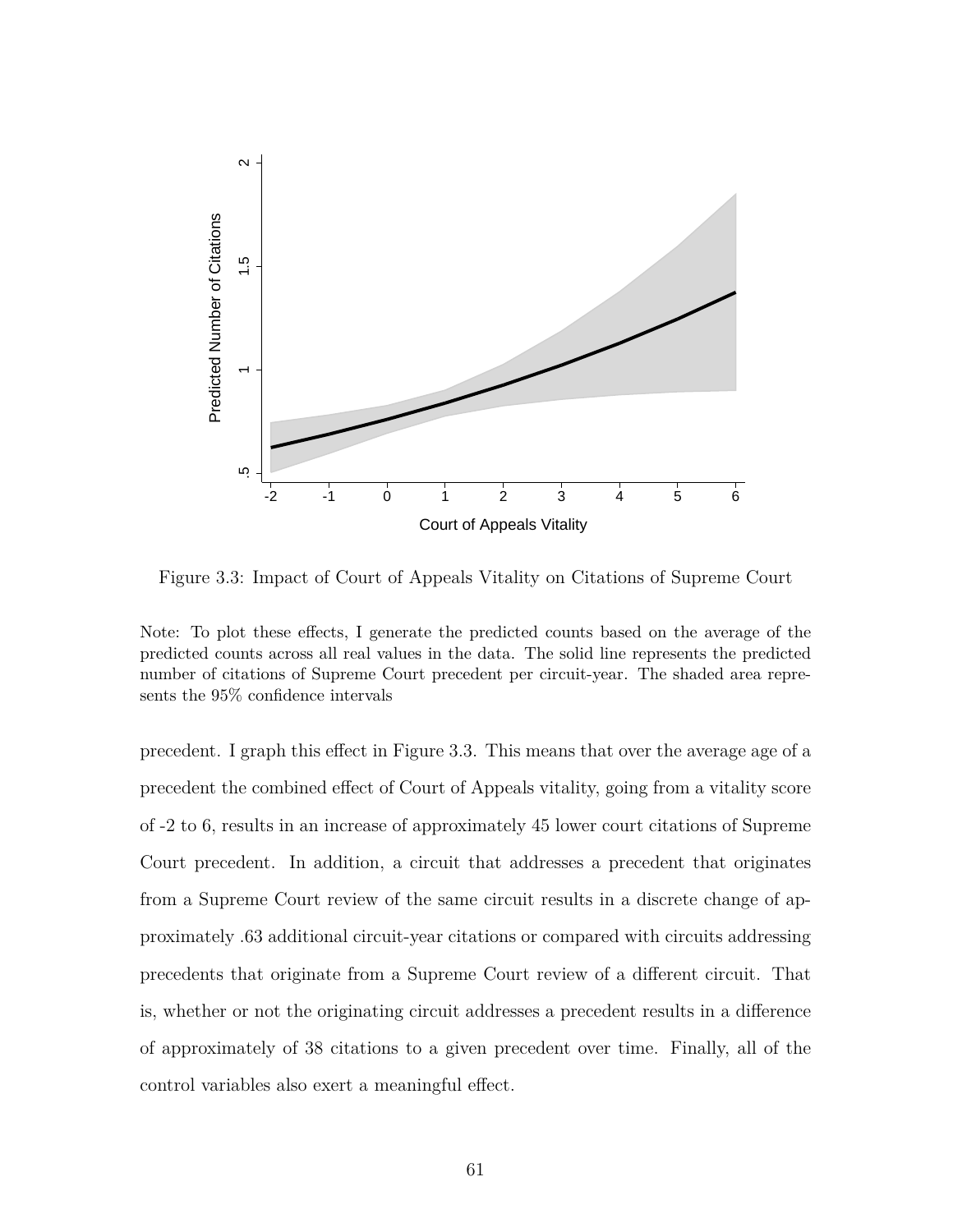| Variable                    | Coefficient | S.E.  |  |
|-----------------------------|-------------|-------|--|
| Supreme Court Reversal      | $0.087*$    | 0.032 |  |
| <b>Summary Decision</b>     | $0.769*$    | 0.086 |  |
| Vote Margin                 | 0.002       | 0.012 |  |
| Supreme Court Vitality      | $0.208*$    | 0.104 |  |
| Court of Appeals Vitality   | $0.210*$    | 0.041 |  |
| Circuit of Origin           | $0.468*$    | 0.121 |  |
| Ideological Distance        | $-0.170$    | 0.206 |  |
| Case Salience               | $0.138*$    | 0.015 |  |
| Criminal Case               | $0.764*$    | 0.088 |  |
| Merit Terminations          | $0.064*$    | 0.015 |  |
| Age of Precedent            | $-0.102*$   | 0.019 |  |
| Constant                    | $-3.209*$   | 0.150 |  |
| <b>Model Fit Statistics</b> |             |       |  |
| Observations                | 15,914      |       |  |
| $X^2$ Statistic             | 661.04      |       |  |
| Probability > $X^2$         | $0.000*$    |       |  |

Table 3.2: Negative Binomial Model of Influences on U.S. Courts of Appeals Positive Interpretation of U.S. Supreme Court Precedent

Note: The outcome variable is positive interpretation of Supreme Court precedent per circuit-year. The standard errors are clustered on the Circuit-Supreme Court Precedent combination. All p-values reflect two-tailed tests unless directionality is hypothesized. \*p  $<\,0.05$ 

Table 3.2 presents the results of positive treatment model of Supreme Court precedent per circuit-year. The model results are similar to the citation model. The same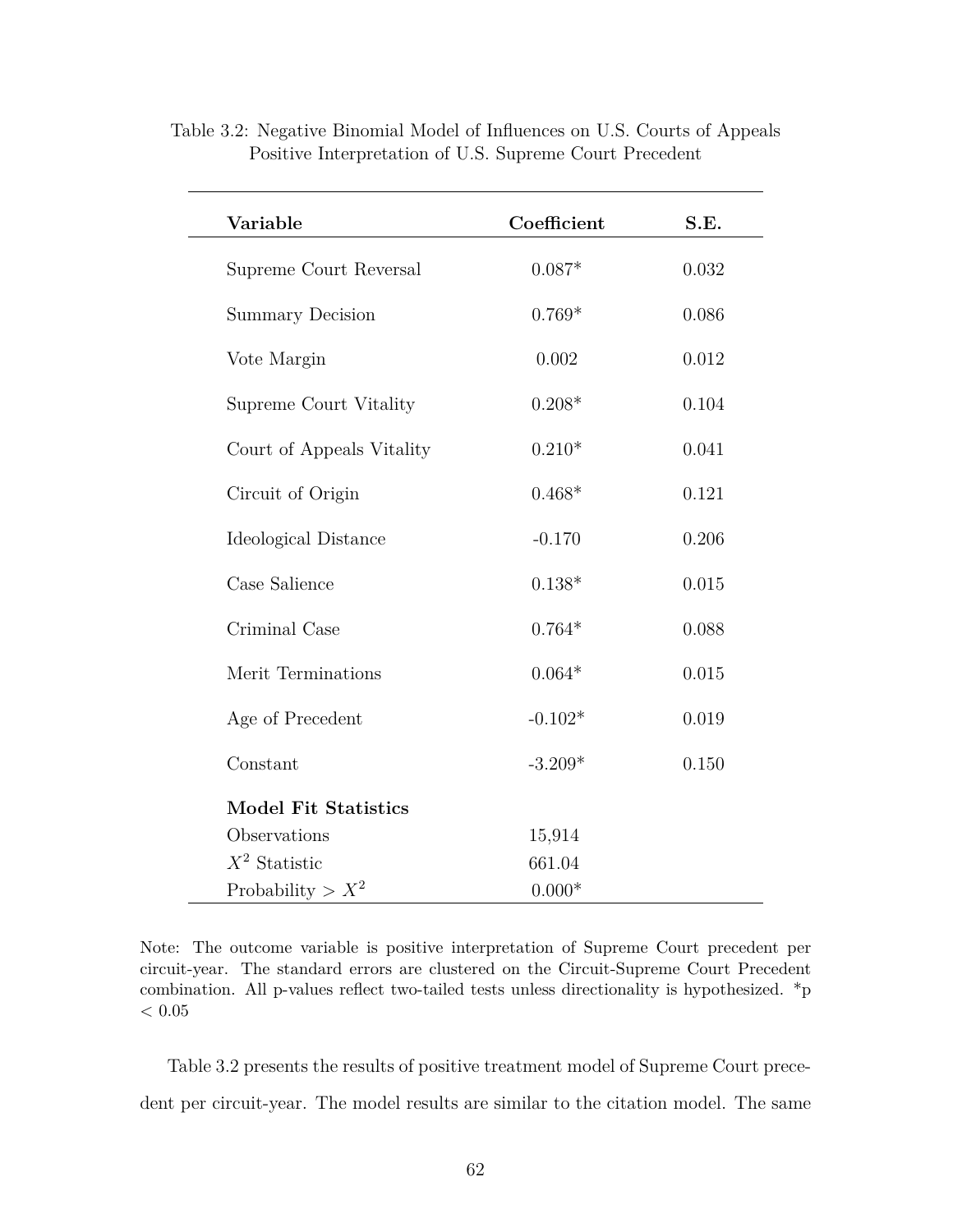

Figure 3.4: Impact of Supreme Court Reversals on Positive Treatment of Supreme Court

Note: To plot these effects, I generate the predicted counts based on the average of the predicted counts across all real values in the data. The solid line represents the predicted number of positive interpretations of Supreme Court precedent per circuit-year. The shaded area represents the 95% confidence intervals

covariates, as in the citation model, are statistically significant and in the same direction. Supreme Court vote margin and ideological distance again do not exert a statistically significant or substantively meaningful effect. Going from the minimum to the maximal value of the logged number of Supreme Court reversals, results in an increase of .06 additional positive treatments to Supreme Court precedent per circuit-year. Figure 3.4 presents this effect. This represents an effective increase of approximately 4 additional positive treatments of Supreme Court precedent for the lower courts over time. This result suggests that the prior rate of reversal of the individual circuits by the Supreme Court influences the lower courts to more frequently follow Supreme Court precedents in subsequent terms.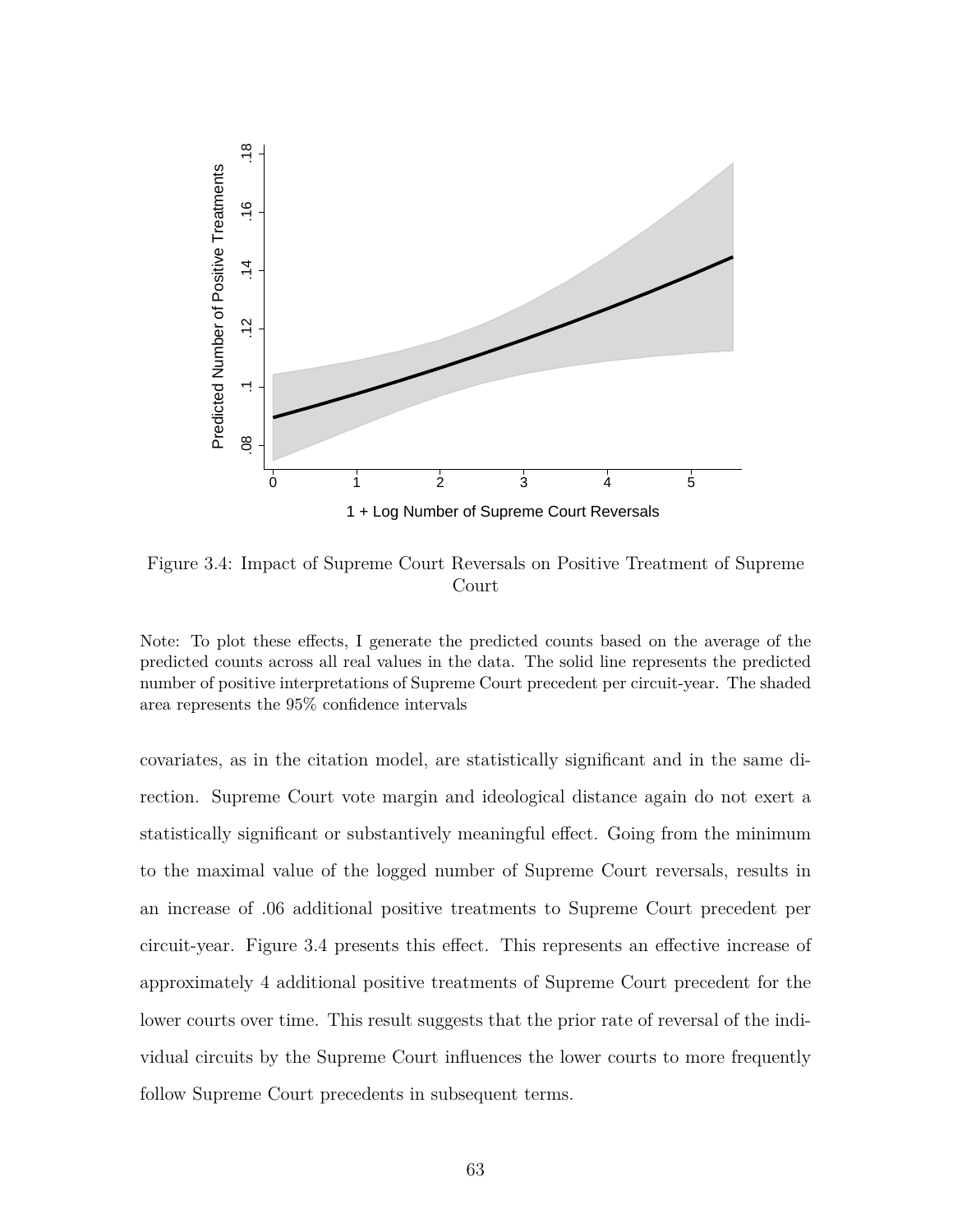

Figure 3.5: Impact of Supreme Court Vitality on Positive Treatment of Supreme Court

Note: To plot these effects, I generate the predicted counts based on the average of the predicted counts across all real values in the data. The solid line represents the predicted number of positive interpretations of Supreme Court precedent per circuit-year. The shaded area represents the 95% confidence intervals

A Supreme Court precedent with at least one summary decision increases positive treatment of the precedent by approximately .11 per circuit-year-precedent compared to precedents that have no associated summary decisions. Effectively, this represents an increase of approximately 7 additional positive treatments of a Supreme Court precedent by the lower courts over the average age of a precedent. Similarly, Supreme Court vitality exerts a positive influence on the propensity of a lower court to follow a Supreme Court precedent. I graph this effect in Figure 3.5. Going from a vitality score of -1 to 2 increases positive treatment of precedent by .07 per circuit-year. This represents an increase of approximately 4 positive treatments by the circuits over the age of a precedent. Court of Appeals vitality also exerts an important effect.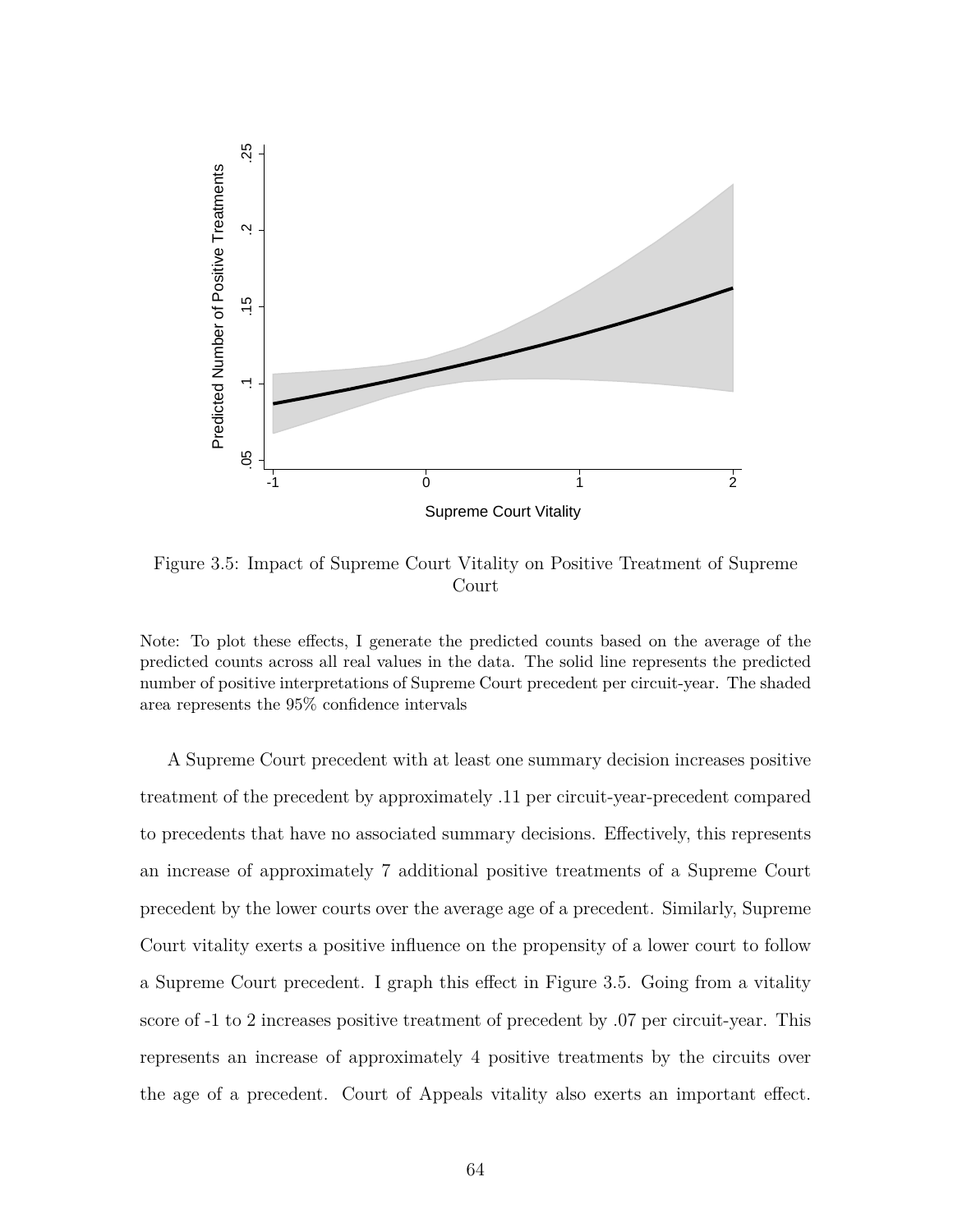

Figure 3.6: Impact of Court of Appeals Vitality on Positive Treatment of Supreme Court

Note: To plot these effects, I generate the predicted counts based on the average of the predicted counts across all real values in the data. The solid line represents the predicted number of positive interpretations of Supreme Court precedent per circuit-year. The shaded area represents the 95% confidence intervals

This effect is illustrated in Figure 3.6. Going from a vitality score of -2 to 6 results in an increase of approximately .28 positive treatments; this represents an effective increase of 16 additional positive treatments of Supreme Court precedent by the circuits over the average time a precedent is in existence. The impact of the circuit of origin responding to a Supreme Court precedent increases positive treatment by .06 per circuit-year. This represents an increase of approximately 4 additional positive treatments of Supreme Court precedent by the circuits combined over time. Similar to the citation model, all of the control variables also reach conventional levels of statistical significance.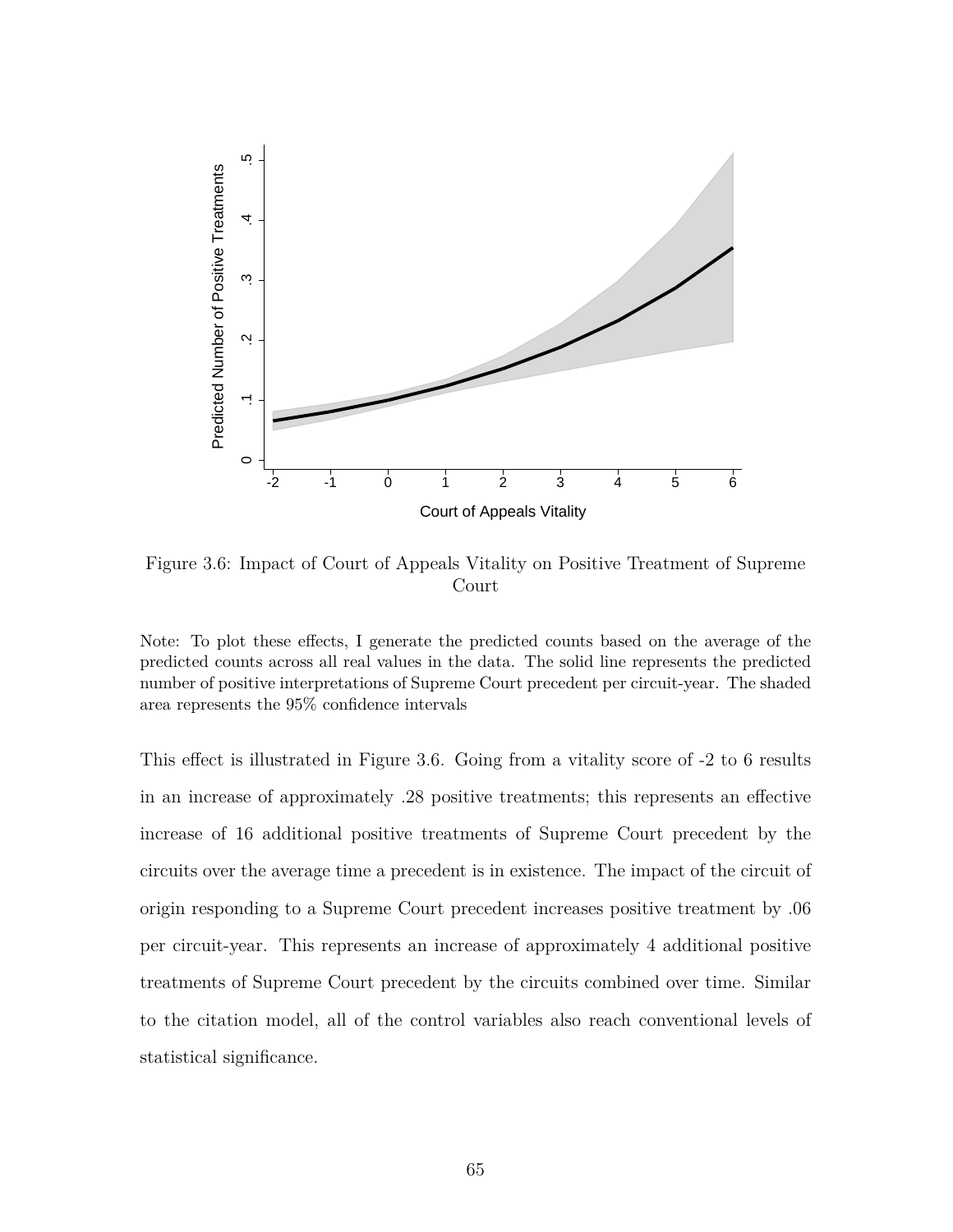# **Discussion and Implications**

I began this paper with a seemingly straightforward question. Does the rate of reversal of each individual circuit by the U.S. Supreme Court influence the extent to which judges within a circuit adhere to the Supreme Court's precedents in subsequent terms? The short answer is yes. Previous examinations of the Court suggest that a variety of Supreme Court and circuit attributes affect the number of exposures it takes for lower courts to comply (Hansford and Spriggs 2006; Westerland et al. 2010). Despite substantial theoretical and empirical progress previous studies largely focus on the impact of the Supreme Court's overruled decisions on how lower courts may alter their responses to High Court's precedents (Benesh and Reddick 2002). Decisions that overrule precedent are not representative of the majority of the Court's decisions. Moreover, we should expect to see different lower court reactions to alterations and affirmations of precedent. What the Supreme Court does most often when it grants a petition *certiorari* is to reverse a decision by the lower court. When the justices reverse a lower court decision, the action is not only consequential for the parties involved, in terms of who wins and who loses, but it is also significant for the circuit from which the justices draw the case. This is because when the Supreme Court affirms or reverses an appeals court decision, the justices are also affirming or overturning inter-circuit precedent in the lower court.

I offer a new, more refined, framework for circuit-level responses to Supreme Court precedent. I argue that given the finite ability of the Supreme Court to review the large number of lower court decisions, justices should primarily be interested in aggregate patterns of compliance in the form of citations and positive interpretations to their precedents by the individual circuits, rather than individual panels or individual judges. I make the case that Supreme Court justices can influence circuit responses to their precedents in a number of ways including positively interpreting their own precedents and by issuing summary decisions that explicitly reference a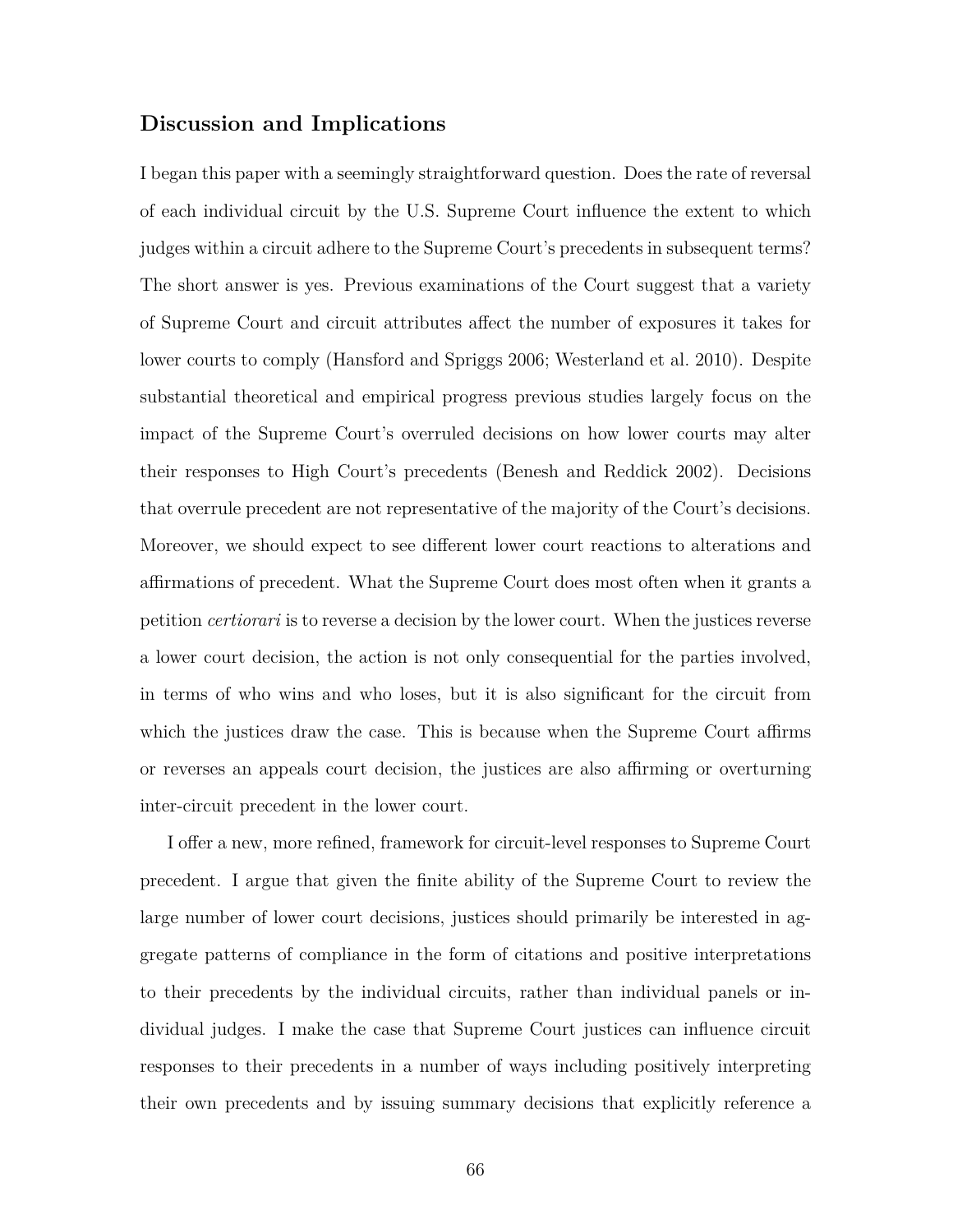given formally argued precedent of the Court. I also theorize that given the inability of the Court to monitor, much less correct all instances of negative interpretations of their precedents, the justices can selectively review and reverse the least supportive circuits. By doing so the Supreme Court can effectively increase reliance on its precedents by both ideologically proximate and ideologically distant circuits. While such a strategy by the Supreme Court is likely to be ineffective at the individual judge level given the low prospect of review and reversal, a series of reversals for a given circuit are likely to be noticed by the judges that reside within the circuit and likely alter the extent to which they overtly the Court.

My central claim is that circuits that are more frequently reversed by the Supreme Court, compared to circuits that are less frequently reversed, are likely to more frequently rely on vital precedents of the Court in the following year. I contend that such a 'reversal' effect is not conditioned by the ideological disposition of the circuit relative to the policy preferences of the median member of the U.S. Supreme Court. Using data on Supreme Court reversals and data on the application of Supreme Court precedent by the U.S. Courts of Appeals, my analysis demonstrates that the prior rate of reversal serves a positive and substantively meaningful influence on the extent to which a given circuit within the U.S. Courts of Appeals relies on a Supreme Court precedent. My results empirically corroborate prior interviews with judges on the U.S. Courts of Appeals where circuit judges collectively claim to faithfully implement the High Court's precedents (see Bowie, Songer, and Szmer 2014; Klein 2002). Finally, my analysis challenges previous findings on the prominence of ideological preferences in driving future lower court compliance to the Supreme Court's precedents. The implication of this important (lack of) finding on the influence of ideology merits further exploration to disentangle the conditions under which judges on inferior courts, both federal and state, are most likely to comply with the decisions of the U.S. Supreme Court.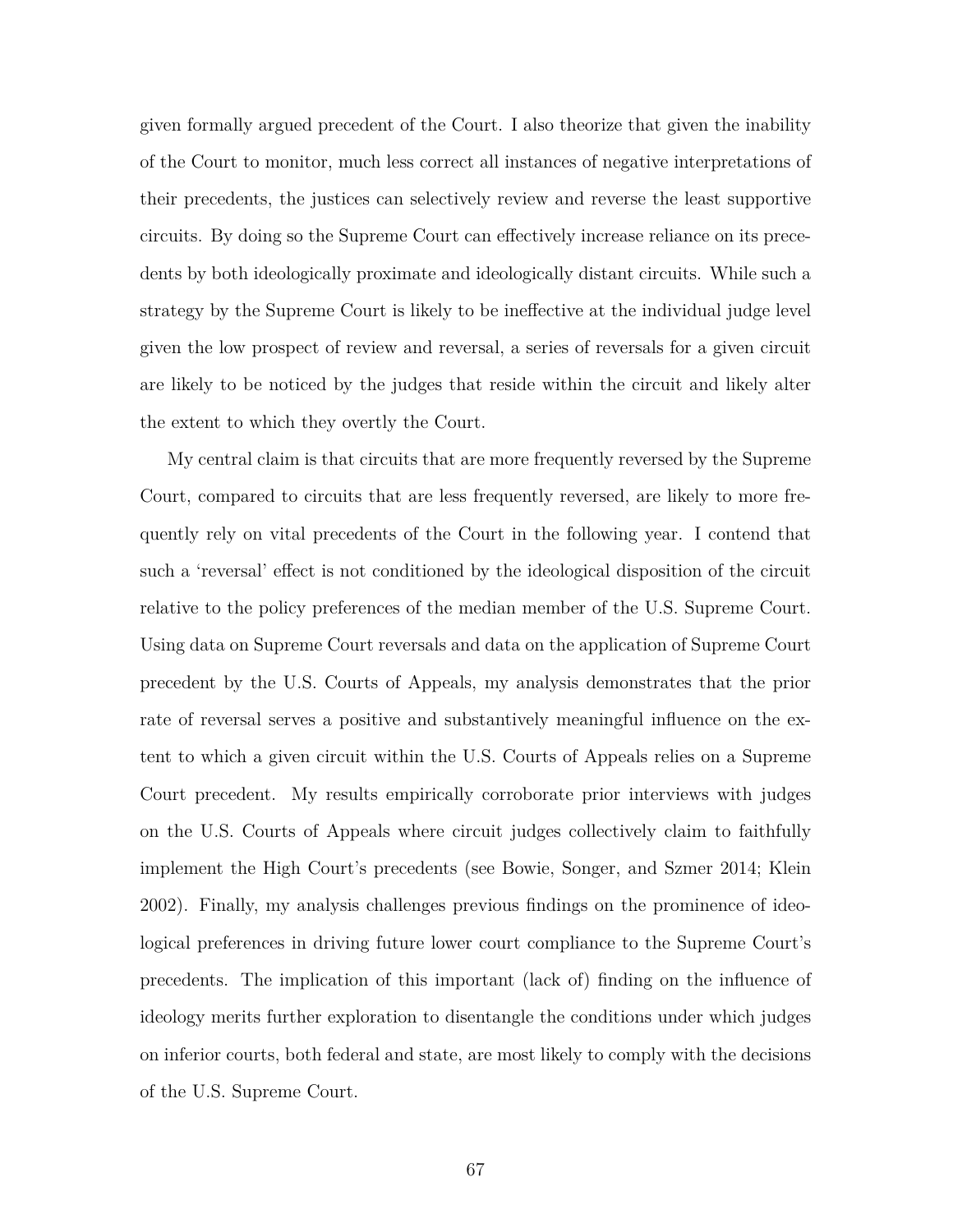# CHAPTER 4

# THE IMPACT OF SUPREME COURT PRECEDENT ON THE U.S. COURTS OF APPEALS

The policy implications of the U.S. Supreme Court's decision in *Brown v. Board of Education* and more recently in *Citizens United v. Federal Election Commission* are difficult to ignore. In *Brown* and *Citizens United*, the justices, respectively, ordered the desegregation of public schools and removed restrictions on corporate contributions to independent political expenditures that play a major role in both state and federal elections. These decisions highlight the critical role the U.S. Supreme Court often plays within the American political landscape. The empirical literature corroborates this view and suggests that Supreme Court justices are policy oriented individuals who are strongly concerned with the broader impact of their decisions (Caldeira, Wright, and Zorn 1999; Maltzman, Spriggs, and Wahlbeck 2000; Segal and Spaeth 2002; Songer, Segal, and Cameron 1994; Spaeth and Segal 1999; Zorn and Bowie 2010). An important assumption within previous research is that such policy-seeking justices pay particular attention to the impact of their decisions within the judiciary (Cameron, Segal, and Songer 2000; Corley 2008; Hansford and Spriggs 2006). This proposition is understandable given that if the lower courts regularly defy the pronouncements of the justices, such actions would significantly undermine the legitimacy of the Supreme Court. As a practical matter, the ability of the justices to establish precedents that reflect their policy preferences would be of little consequence if the lower courts refused to implement those policies throughout the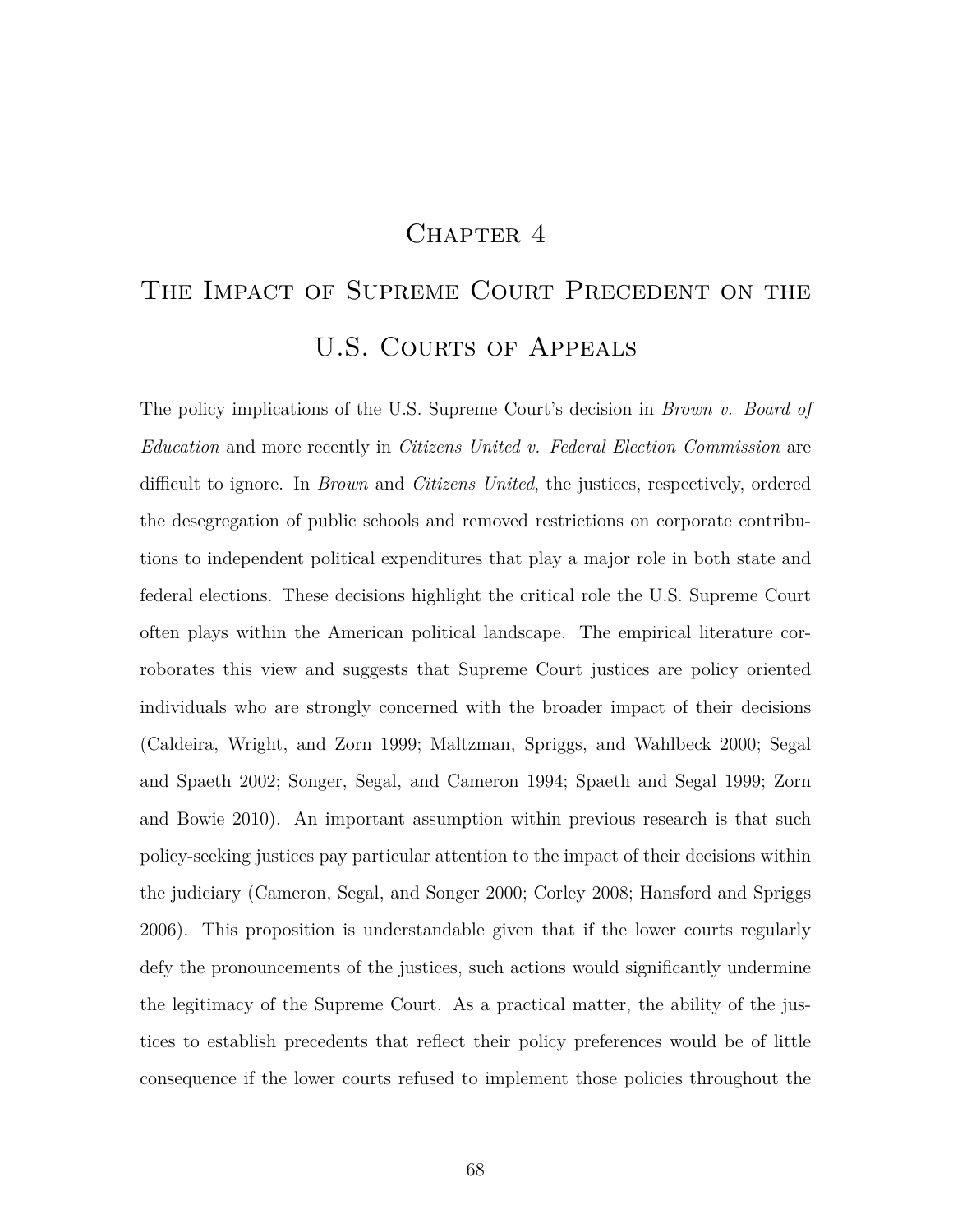judicial system. This concern is particularly germane given that the vast majority of legal disputes, ultimately, never reach the U.S. Supreme Court. It is, thus, within the lower courts, where the Supreme Court's decisions matter most and legal doctrine most substantially takes shape.

If Supreme Court justices are policy oriented individuals, then within the judiciary, such policy seeking justices should desire that lower court judges largely adhere to their precedents and policy pronouncements. Yet, the legal and policy preferences of Supreme Court justices and judges on the lower courts do not always converge. For instance, a panel of judges on the U.S. Courts of Appeals that is ideologically distant from the Supreme Court's median member is likely to prefer not following a precedent of the contemporary Supreme Court. Since the Supreme Court exerts no influence on the ideological composition of the lower courts, the main recourse available to the justices to ensure that the lower courts follow their preferences is to strategically audit lower court decisions that shirk from the preferences of the justices on the Supreme Court. Supreme Court justices cannot, however, conceivably monitor all the decisions of the judges on the lower courts. In recent years, the federal circuits adjudicate over 60,000 cases each term, of which the Supreme Court reviews fewer than one half of one-percent. The inability of the justices to review the large number of lower court decisions provides these lower courts with agency to shirk from the policy preferences of the Supreme Court. As with many other hierarchical organizations, the U.S. Supreme Court faces a significant moral hazard dilemma. Given significant resource constraints in the ability to review the large number of lower court decisions, I make the case that policy oriented Supreme Court justices should principally be concerned with the aggregate impact of their precedents within the judicial hierarchy.

Previous work on lower court interactions with the U.S. Supreme Court almost exclusively rely on principal-agent approaches to explain the behavior of lower court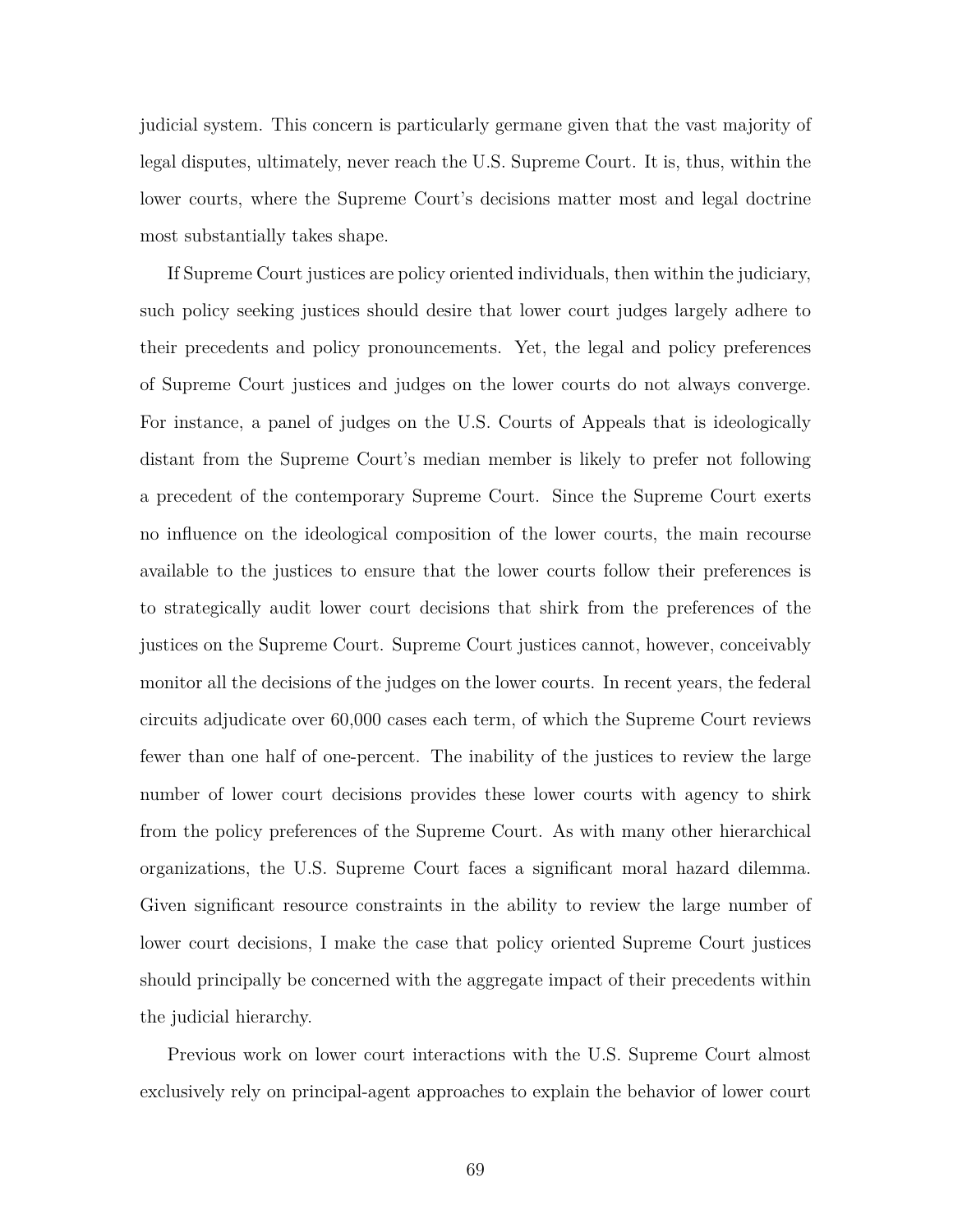judges to follow or shirk from the preferences of the Supreme Court. While existing accounts are important and informative, in that they convey important information about the frequency with which judges on the lower courts adhere to the policy pronouncements of the U.S. Supreme Court, by comparison, relatively little is known about the conditions under which lower court judges are more (or less) likely to rely on the precedents of the U.S. Supreme Court. Since all Supreme Court decisions are binding on the lower courts, why do lower court judges rely on Supreme Court decisions but not others? Related to this query is perhaps a more intriguing puzzle, can Supreme Court justices in any meaningful way influence lower court utility of its precedents? Studies on lower court interactions with the U.S. Supreme Court, in fact, demonstrate that lower court judges largely adhere to the legal and policy preferences of Supreme Court justices (Benesh and Reddick 2002; Hansford and Spriggs 2006; Songer and Sheehan 1990; Wahlbeck 1998). Often the theoretical account associated with such empirical examinations is some variant of a principal-agent model or more broadly a strategic action framework. The central challenge in maintaining the efficacy of the principal-agent approach within the American judiciary is that the rate of review and reversal of lower court decisions by the Supreme Court is consistently lower than 1% of all decisions issued by the lower courts in any given term. How do we reconcile this discrepancy? Herein lies the purpose of this paper, which is two-fold. First, I offer a new theory on hierarchical interactions between the U.S. Supreme Court and the U.S. Courts of Appeals that provides new insights not available from principal-agent theory. Second, I evaluate empirically whether it is top-down or horizontal (lower court-level) factors that most meaningfully influence the actions of judges on the lower courts *vis-á-vis* their decision to rely on the Supreme Court's precedents.

I offer a framework in which both Supreme Court and circuit-level influences drive lower court attentiveness to the Supreme Court's precedents. I make the case that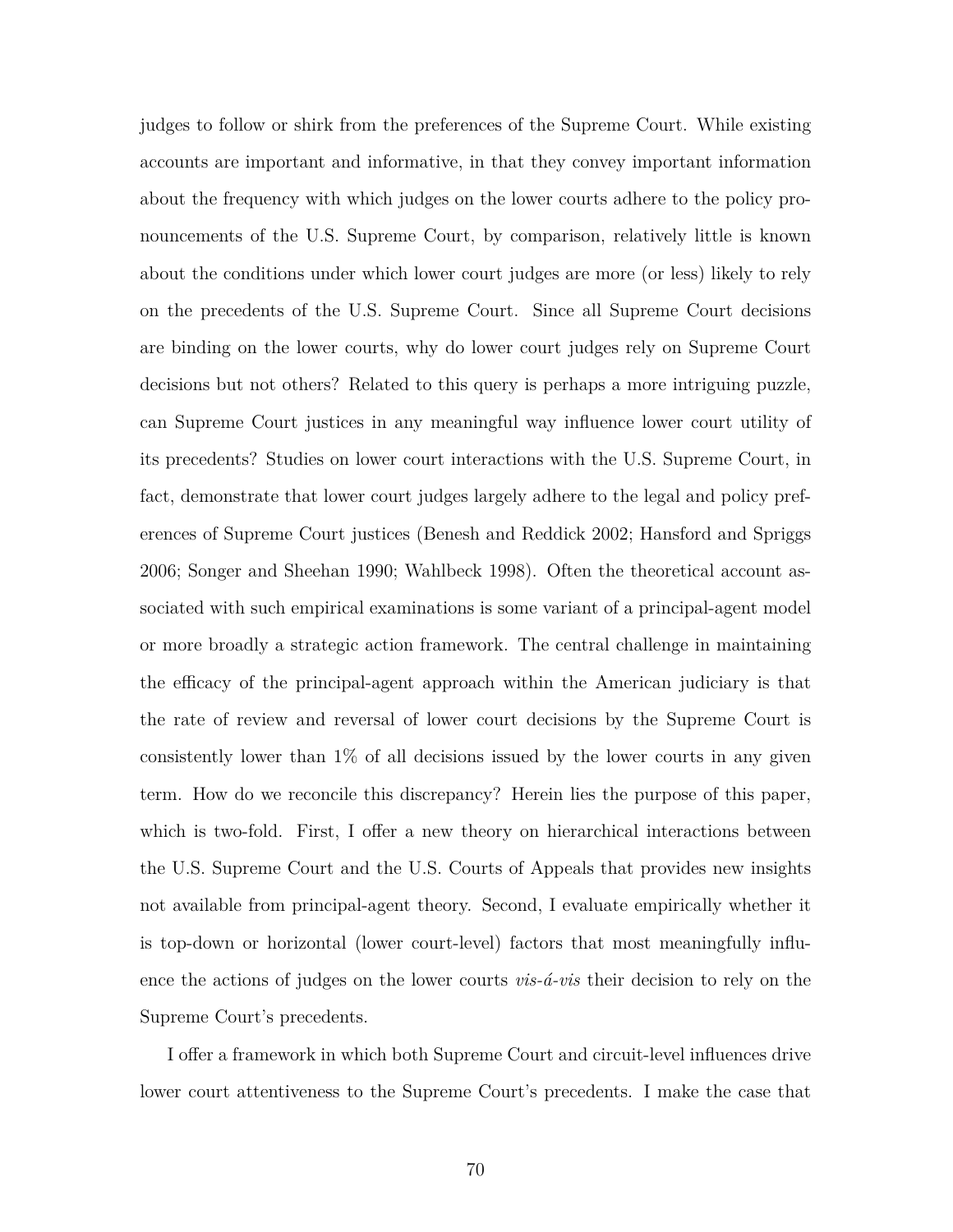in addition to the conventional findings on the importance of ideological preferences and the strength of a precedent, other, previously overlooked, Supreme Court and circuit-level influences affect courts of appeal responsiveness to precedents of the U.S. Supreme Court. Using original data with over 29,000 observations, my analysis sheds new light on the decision-making relationship between the U.S. Supreme Court and the U.S. Courts of Appeals. I find that Supreme Court's use of its summary decision that explicitly reference its formally argued precedents, the prior history of positive interpretations of a precedent by appeals court judges within each circuit, and the circuit from which a Supreme Court case originates are the strongest predictors of the courts of appeals relying on the Supreme Court's precedents. My results notably depart from previous findings in that they demonstrate that the vitality of a precedent does not substantially influence lower court citations nor positive interpretations of Supreme Court precedent. I also find that ideological differences between the different levels of the judicial hierarchy to have a more nuanced effect on the adoption of the Supreme Court's precedents. The theoretical implications of my analysis offer an important way forward for empirical inquiries modeling the impact of Supreme Court precedent and future examinations that explore hierarchical interactions within the American judiciary.

### **Theoretical Framework**

Central to the study of judicial politics is analysis of judicial decision-making behavior. Most frequently the focus of such analyses are decisions by the U.S. Supreme Court (e.g., Maltzman, Spriggs, and Wahlbeck 2000; Pacelle, Curry, and Marshall 2011; Pritchett 1948; Schubert 1965, 1974). An extensive literature examines the factors that influence the behavior of the justices of the U.S. Supreme Court. These studies find that several factors influence the decisions of Supreme Court justices, which include ideological preferences, legal and precedential stimuli, institutional con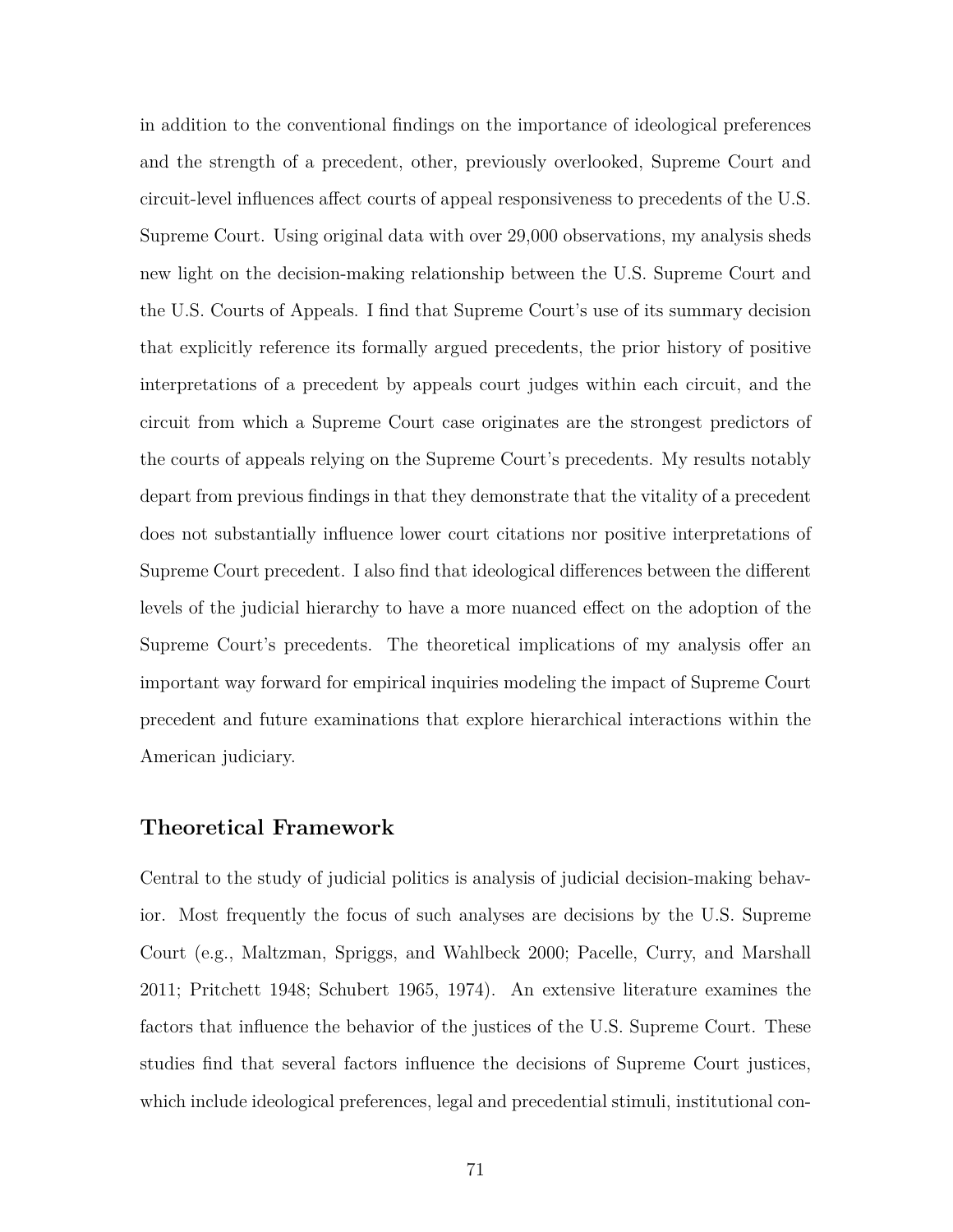straints, and strategic considerations. A large number of studies suggest that ideologically driven, policy-oriented preferences strongly influence on the decision-making behavior of Supreme Court justices (see Rohde and Spaeth 1976; Segal 1997; Segal and Spaeth 1993, 1996, 2002; Spaeth 1979; Spaeth and Segal 1999). More recent work demonstrates that law and precedent exert an important influence on the decisions of the justices (see Bailey and Maltzman 2008; Bartels 2009; Hansford and Spriggs 2006; Richards and Kritzer 2002; Wedeking 2012). Yet other studies suggest that strategic and institutional influences drive the behavior of Supreme Court justices (see Epstein and Knight 1998; Hammond, Bonneau, and Sheehan 2005; Maltzman, Spriggs, and Wahlbeck 2000; Murphy 1964; Randazzo and Waterman 2011; Wahlbeck, Spriggs, and Maltzman 1998).

Even though the U.S. Supreme Court receives the preponderance of attention within the literature, the vast majority of federal case law is adjudicated by the intermediate courts below (Cross 2007; George 1999; Hettinger, Lindquist, and Martinek 2006; Klein 2002; Howard 1981). The past two decades represent a paradigmatic shift in the scholarship through a rising and equally rigorous attentiveness to the decision making process of other courts within the judicial hierarchy. Of particular note is the growing body of work on the nature of decision making within the U.S. Courts of Appeals. Empirical assessments of decision-making behavior within the U.S. Courts of Appeals indicate that ideological preferences have some effect on the behavior of appeals court judges (Boyd, Epstein, and Martin 2010; Songer 1982; Songer and Haire 1992). Other studies find that circuit judges face a greater number of institutional constraints, which includes an adherence to collegial norms (Hettinger, Lindquist, and Martinek 2006; Kastellec 2011), large caseloads (Bowie, Songer, and Szmer 2014; Klein 2002; Songer, Sheehan, and Haire 2000) and, albeit a very low probability, some likelihood of review, either en banc (Clark 2009; Giles et al. 2007; Giles, Walker, and Zorn 2006) or by the U.S. Supreme Court (Black and Owens 2012; Haire, Songer, and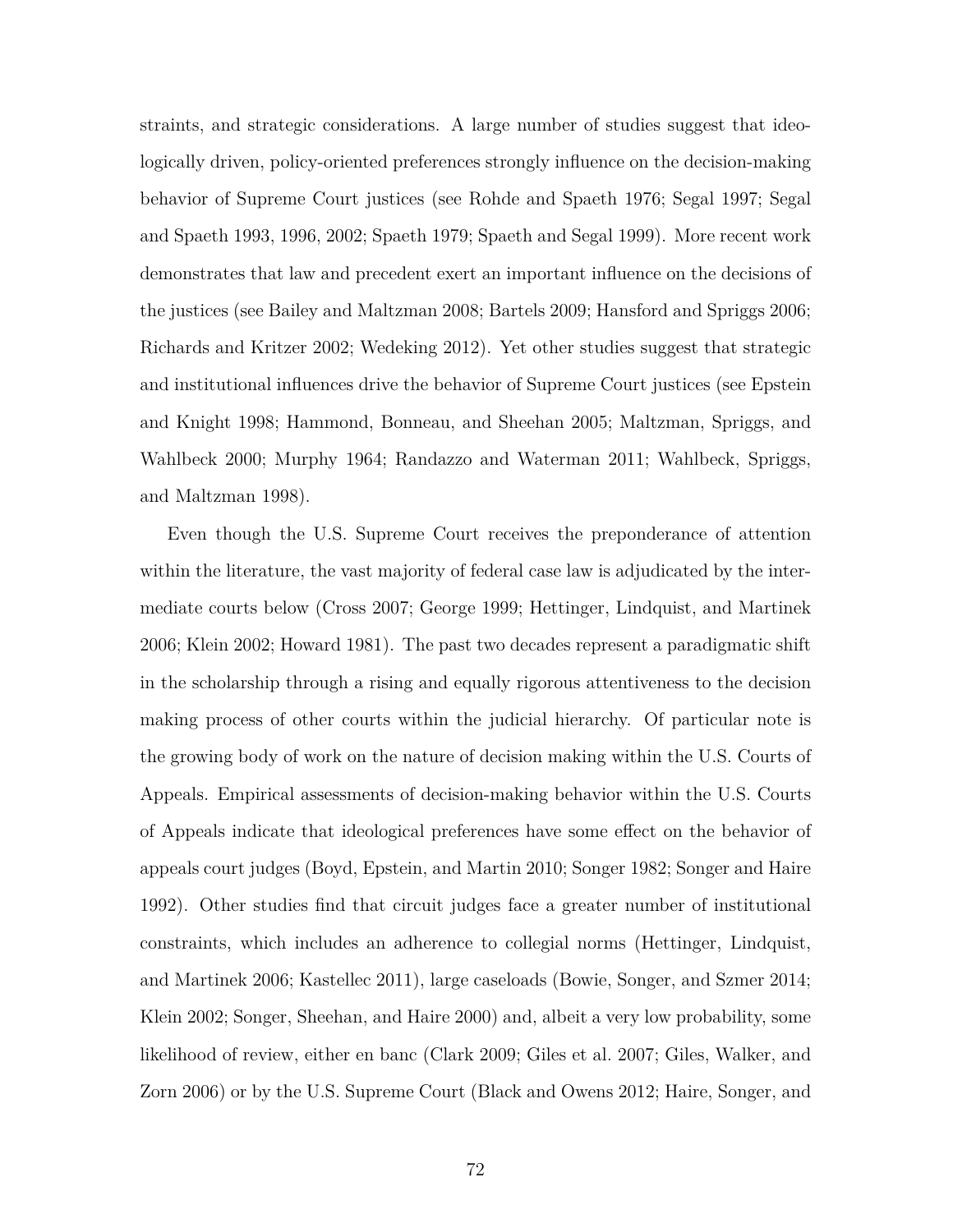Lindquist 2003; Lindquist, Haire, and Songer 2007; Songer, Ginn, and Sarver 2003; Songer, Segal, and Cameron 1994).

While scholars regularly examine decision-making behavior within the U.S. Supreme Court and the U.S. Courts of Appeals, independently, recent research sheds new light on the interactions among these courts. Studies of lower court interactions with the U.S. Supreme Court suggest that the lower federal appellate courts are highly responsive to the policy pronouncements of the U.S. Supreme Court (Clark 2009; Fowler et al. 2007; Songer, Segal, and Cameron 1994; Westerland et al. 2010). Hansford and Spriggs (2006) notably find that the U.S. Supreme Court's preferred policy positions and treatment of its own precedents largely influence future lower court responses to precedent. Other empirical work on judicial impact also demonstrates that the lower federal courts frequently follow, and rarely defy the Supreme Court in terms of explicitly challenging the broader authority and legitimacy of a Supreme Court precedent (Benesh and Reddick 2002; Johnson 1979; Canon and Johnson 1998; Songer 1988; Songer and Haire 1992; Songer and Sheehan 1992; Wahlbeck 1998). Thus, the general conclusion derived from these studies, collectively, is that a principal-agent relationship is in effect within the American judiciary. These studies are important and informative, but how do Supreme Court justices communicate their preferences to judges on the lower courts? Additionally, are potential signals by the justices capable of increasing lower court compliance with the Supreme Court's decisions?

#### **The Policy Preferences of Supreme Court Justices**

Although there are disagreements among scholars on the extent to which the policy preferences of Supreme Court justices influence their behavior, by now, there is ample empirical evidence that such policy preferences exert an important influence on the votes of the justices in salient cases and that the justices are more concerned with the broad policy consequences of their decisions than with the outcome of most cases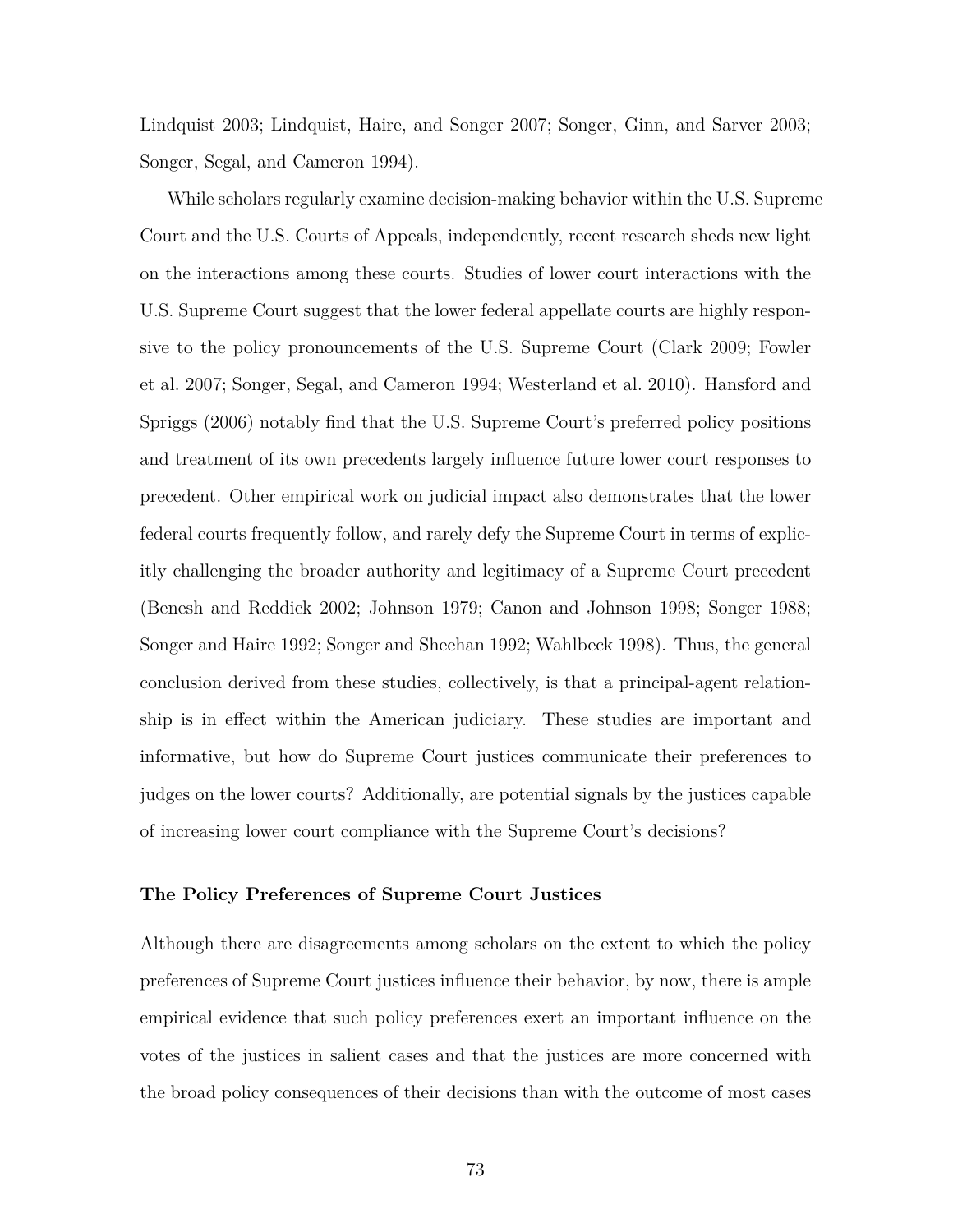for the particular litigants in the case Rohde and Spaeth (1976); Segal and Spaeth (2002) (but see Kritzer and Richards 2005; Masood and Songer 2013; Richards and Kritzer 2002; Songer and Lindquist 1996). Such a concern for policy implications suggests that Supreme Court justices can be assumed to be interested in maximizing the impact of their decisions particularly within the judicial hierarchy. The ability of the justices to create precedents that reflect their policy preferences would be of little consequence if the lower courts refused to implement those policies throughout the judicial system.

An extensive literature provides compelling empirical evidence lower court adherence to the Supreme Court's decisions is high. Outright rejection of the authority of a precedent or the overt refusal of a lower court to follow precedent is, in fact, relatively rare (see Benesh and Reddick 2002; Hansford and Spriggs 2006; Kassow, Songer, and Fix 2012; Klein 2002; Songer 1988; Songer and Haire 1992; Songer and Sheehan 1990; Wahlbeck 1998; Westerland et al. 2010). The empirical findings in these important studies are reinforced by the statements of the judges themselves. A series of studies based on interviews with judges on the courts of appeals repeatedly find that the judges are nearly unanimous in their assertions that they and their colleagues will "of course" follow the precedents announced by the Supreme Court when those precedents are clear (Howard 1981; Klein 2002). But precedents are not always clear and when they are not, there are a number of ways for judges to modify or restrict the practical impact of a broad policy announced in a precedent without overtly defying the precedent. The primary way in which a lower court can reduce the policy impact of a precedent is by "distinguishing" the precedent in their opinion explaining the way they resolved the legal issues in their case. When a judge distinguishes a precedent, he or she accepts the general authority of that precedent but then explains that because of differences in the facts of the case confronting the judge and the factual context of the precedent, the given precedent is not the appropriate legal rule to follow in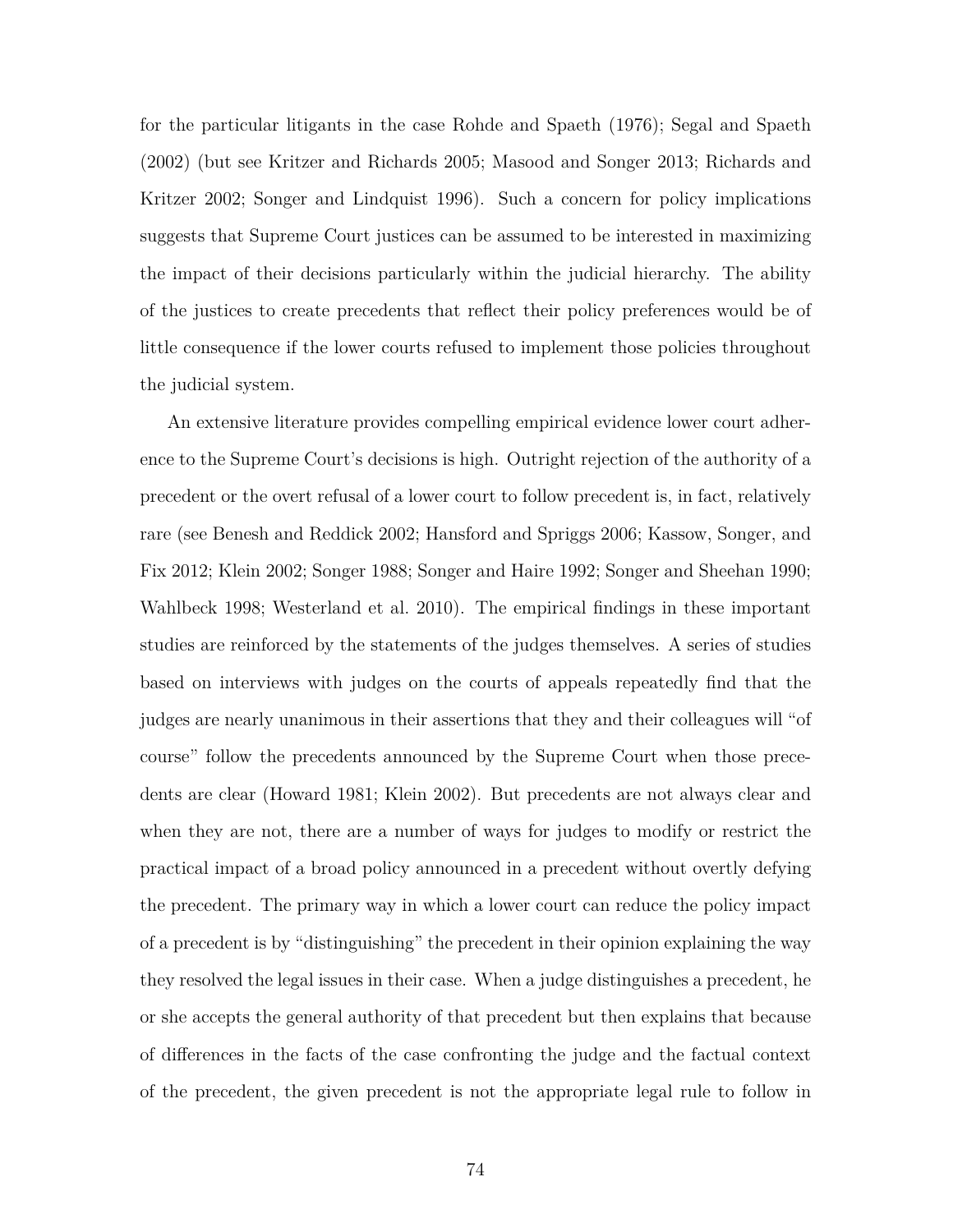the case. One judge interviewed for a recent study explained that there is usually a substantial amount of discretion in deciding which precedent controls a case and that "all of us are pretty good at being able to distinguish precedent" (Bowie, Songer, and Szmer 2014).

A key problem the justices face is their inability to monitor the actions of all of its subordinates. How then can policy oriented justices ensure that their preferences are adhered to by the courts below? My theoretical starting point is the assumption that policy maximizing justices should be particularly interested in having their precedents frequently cited and followed by the courts directly below. Given the very large number of decisions produced by the lower courts and finite resources to monitor these decisions, I argue that Supreme Court justices are interested in aggregate responses to their precedents. That is, the justices should be attentive to the fact that any given decision of the Court is frequently relied on by the lower courts collectively. I offer a framework in which Supreme Court signals are able to influence aggregate lower court responses to its precedents. In the sub-sections that follow I first highlight the importance of the Supreme Court's summary decisions, which I contend provide the Court an important utility in signaling its preferences regarding its precedents to the lower federal courts. I then provide a broader framework in which I argue that information regarding legal precedents flows both top-down, from the U.S. Supreme Court to the U.S. Courts of Appeals, and horizontally both within and across the circuits, which together influences the propensity of lower court judges to rely or ignore Supreme Court precedent.

I argue that a series of signals by justices of the Supreme Court provide important informational cues that influence the propensity of judges on the U.S. Courts of Appeals to rely on a given precedent of the High Court. Specifically, I theorize that the Supreme Court's use of summary decisions, which explicitly reference a recent plenary precedent in close proximity to the time the precedent is issued signals the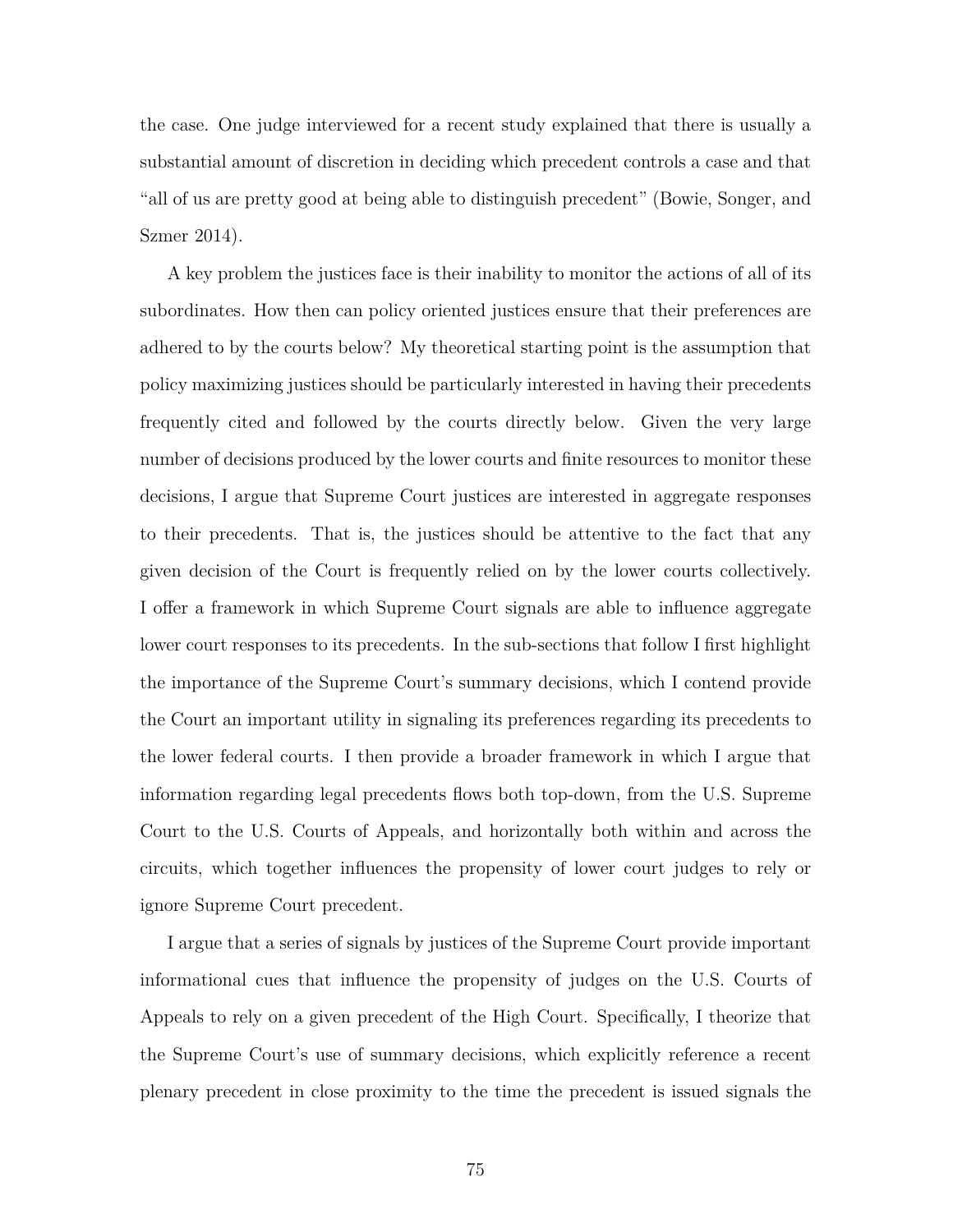import of a precedent to judges on the courts of appeals. The intuition behind this expectation is that when the Supreme Court is willing to grant *certiorari* to one or several additional petitions to issue summary decisions in conjunction with a plenary ruling, the Supreme Court not only overturns additional appeals court decisions, but demonstrates its willingness to grant review and overturn similar decisions by the courts of appeals in the future.

Given the nature of the Supreme Court's summary decisions, I argue that these decisions by the Court communicate to the lower courts that a formally argued precedent of the Supreme Court is applicable to a diverse fact patterns and issue areas. When the Supreme Court receives multiple *certiorari* petitions that raise similar issues, the Court can resolve these appeals a few different ways. The most common way of handling similar, multiple petitions is to grant *certiorari* to one and schedule it for oral argument and then deny *certiorari* to the other petitions (Perry 1991). Alternatively, the Court may consolidate several of the petitions and schedule an oral argument for the combined cases (e.g., as it did in *Brown v. Board of Education*). But on occasion, the Court will grant *certiorari* to several of the petitions but only schedule one of the cases for oral argument. In such an instance, when the Supreme Court issues a decision and a formally argued opinion, the justices then issue orders to "Grant, Vacate, and Remand" (GVR) the other cases. Since the cases receiving a GVR typically have different fact patterns than the case that receive oral arguments, I contend that by issuing summary decisions rather than denying *certiorari* the Supreme Court intends to communicate that a given precedent should be considered and applied to many disputes involving diverse factual patterns in cases that come before the lower courts. Therefore I expect that as the number of Supreme Court summary decisions associated with a formally argued precedent increases, there is a greater probability the lower courts will rely on the given Supreme Court precedent.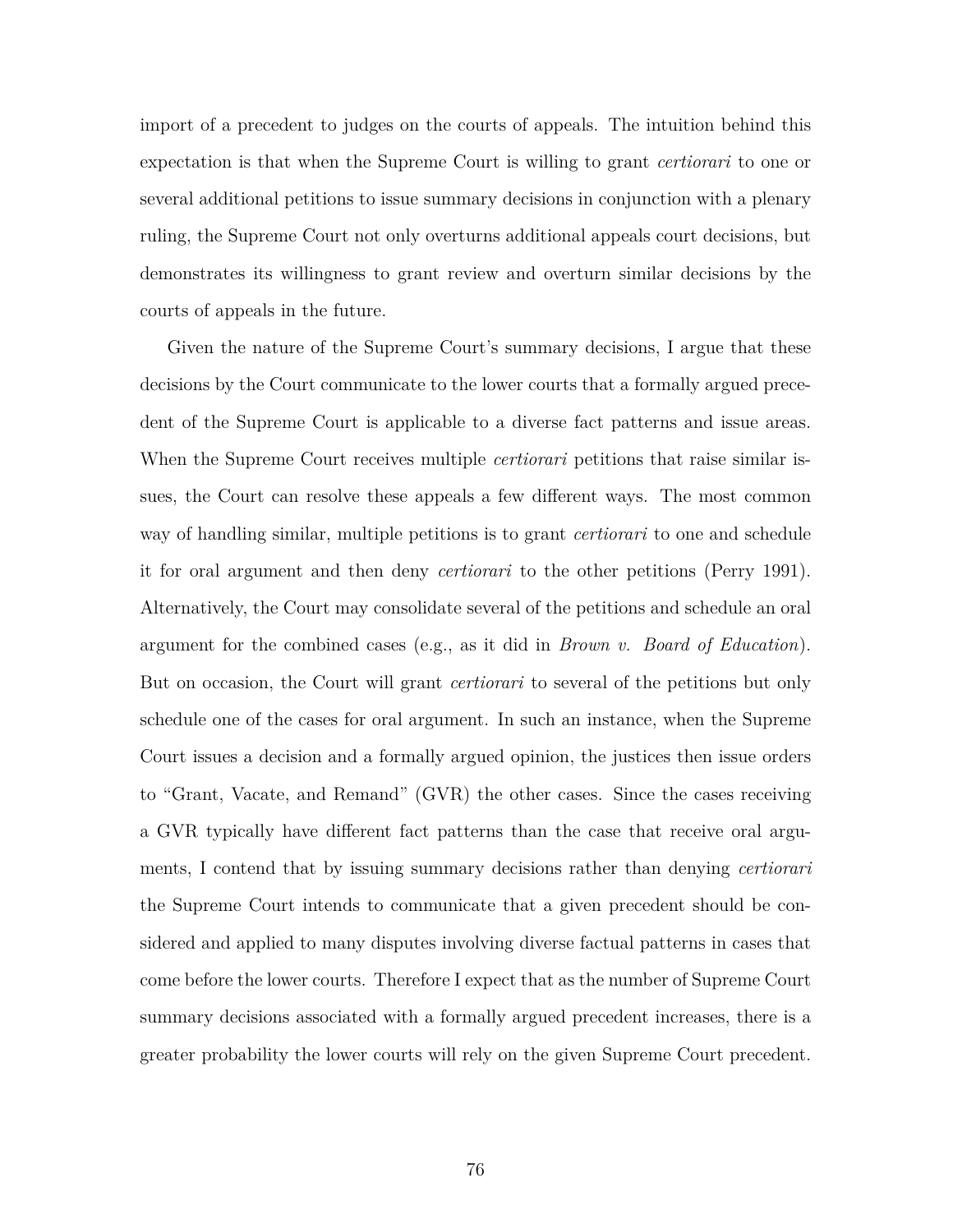**Vertical Hypothesis 1:** As the number of summary decisions issued "in light of" a formally argued Supreme Court decision increases, the propensity with which the courts of appeals cite and follow a Supreme Court precedent increases.

Previous research on the utility of Supreme Court precedents consistently find that prior Supreme Court interpretations influences future citation and interpretations in both the Supreme Court and the lower courts (Corley and Wedeking 2014; Hansford and Spriggs 2006; Wedeking 2012; Westerland et al. 2010). Hansford and Spriggs find that positive Supreme Court interpretations of a precedent increases the likelihood that a precedent is cited and followed in subsequent decisions by both the Supreme Court and the lower courts (Hansford and Spriggs 2006). These scholars argue that the Court enhances the strength, or 'vitality,' of a precedent by explicitly reaffirming the precedent in subsequent decisions (see also Corley 2009; Westerland et al. 2010; Wedeking 2012). An important indication of the policy preferences of the Supreme Court is how the justices themselves interpret their precedents within their subsequent decisions. Thus, positive application of a given precedent by the justices may serve as an important signal to lower court judges that a given precedent is still relevant, important, and good law.

**Vertical Hypothesis 2:** As the vitality of a Supreme Court decision increases, the propensity of the courts of appeals to cite and follow a Supreme Court precedent increases.

Maltzman, Spriggs, and Wahlbeck (2000) find that as the size of the Supreme Court's majority coalition decreases, the majority opinion writer is more likely to accommodate requests by wavering justices to alter the content of the majority opinion to minimize dissent. In addition, recent work by Corley, Steigerwalt, and Ward (2013) demonstrates that cases with a high degree of legal certainty are most likely to exhibit a high degree of consensus or unanimity. An expectation that flows from these insightful findings is that Supreme Court decisions with larger winning coalitions accommodate a broader spectrum of legal and ideological perspectives. The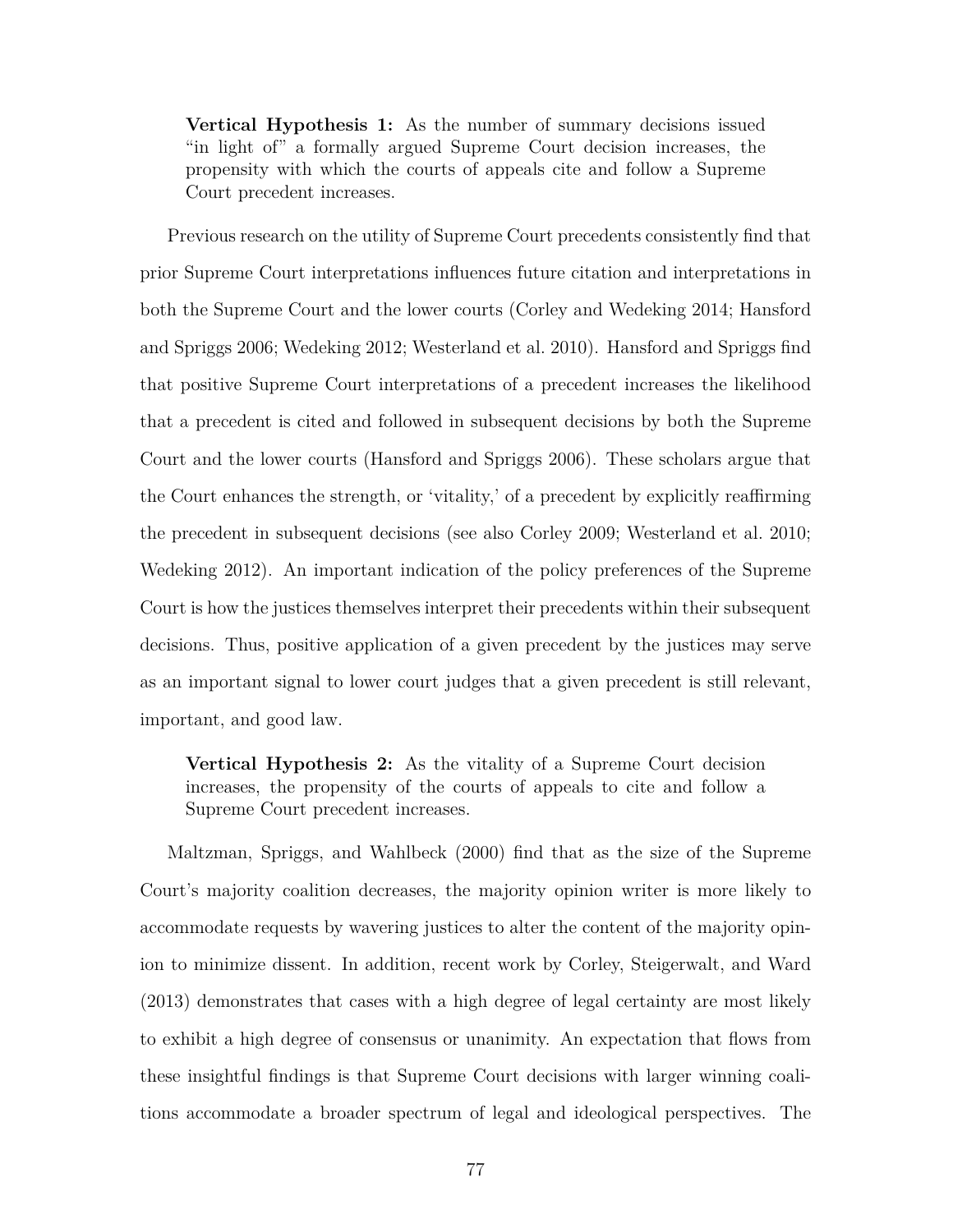incorporation of such broad perspectives in Supreme Court decisions with larger winning coalitions arguably provide lower court judges with opportunities that are more malleable to apply the Court's precedent in future decisions. Cases with smaller winning coalitions may be seen by lower court judges as more controversial, unsound, or divisive decisions compared to decisions that are unanimous, which may reduce lower court reliance on such divided precedents. Indeed, previous work by Benesh and Reddick (2002) provides empirical evidence that consensus among the voting behavior of justices is related to higher levels of lower court compliance with precedent, whereas precedents decided by a minimum winning coalition does not induce higher levels of lower court adherence. While most studies suggest that the size of the winning coalition that issues a precedent should increase future reliance of a precedent, this finding is not unequivocal, as some studies find that upon accounting for the vitality of a precedent, the margin by which justices issue a precedent no longer exerts a substantively meaningful effect (Corley 2009; Johnson 1979; Kassow, Songer, and Fix 2012) (but see Corley and Wedeking 2014; Hansford and Spriggs 2006; Wedeking 2012). Given the belief that strategic lower court decision-makers may be more inclined to rely on Supreme Court precedents issued by a wider margin, I assess the potential influence of the size of the majority coalition that issues a formally argued precedent. Thus, I test the theoretical expectation that a Supreme Court precedent issued with a larger winning coalition is likely to induce greater levels of reliance by judges on the courts of appeals compared to precedents that result from a decision in which the justices are divided.

**Vertical Hypothesis 3:** As the size of the majority coalition that issues a Supreme Court decision increases, the propensity of the courts of appeals to cite and follow Supreme Court precedent increases.

A cornerstone of the principal-agent framework in studies of the American courts centers around the belief that judges on the lower courts are attentive to the policy preferences of the contemporary Supreme Court that may review their decision. As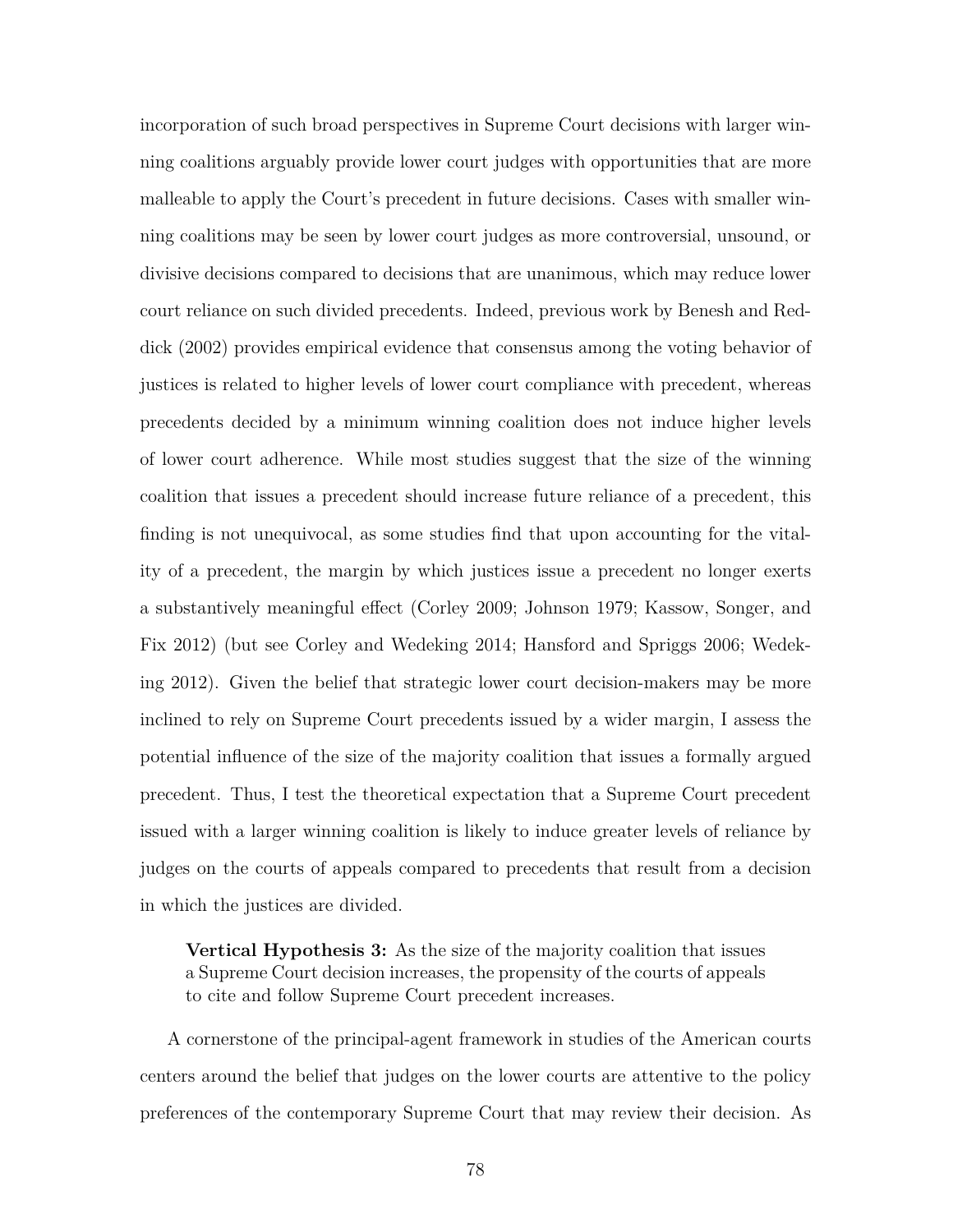such, previous work demonstrates that the ideological distance between the enacting and contemporary Supreme Court is an important factor that conditions the behavior of lower court judges. Westerland et al. argue that such a distance is an important consideration for lower court judges, and ultimately guides their behavior (Westerland et al. 2010). These scholars conclude that lower court judges respond to Supreme Court precedents in accordance with the preferences of the contemporary court. Thus, I test the expectation that the courts of appeals should be less likely to rely on a Supreme precedent when the Supreme Court is ideologically distant from the lower court.

**Vertical Hypothesis 4:** As the ideological distance between the courts of appeals and the median Supreme Court justice increases, the probability of the courts of appeals to cite and follow Supreme Court precedent decreases.

#### **Impact of Circuit-Level Influences on Responses to Precedent**

While the various signals by the Supreme Court likely influence circuit reliance on the Supreme Court's precedents, I argue that the impact of such signals is moderated, to some extent, by influences at the circuit-level. My theory is premised on the belief that rather than a deference to the perceived preferences of the justices, judges in the Courts of Appeals take their roles as arbiters of law seriously. I argue that an important mechanism through which appeals court judges respond to the precedents of the Supreme Court is based on norm of horizontal *stare decisis*. That is, a seemingly important factor in determining the likelihood that a circuit relies on a Supreme Court precedent is influenced by how previous panels within the Courts of Appeals have interpreted a given precedent. Previous research demonstrates that the 'vitality,' or strength of a precedent, consistently impacts how the lower federal appellate courts respond to the Supreme Court's precedents in future decisions (see Hansford and Spriggs 2006; Westerland et al. 2010).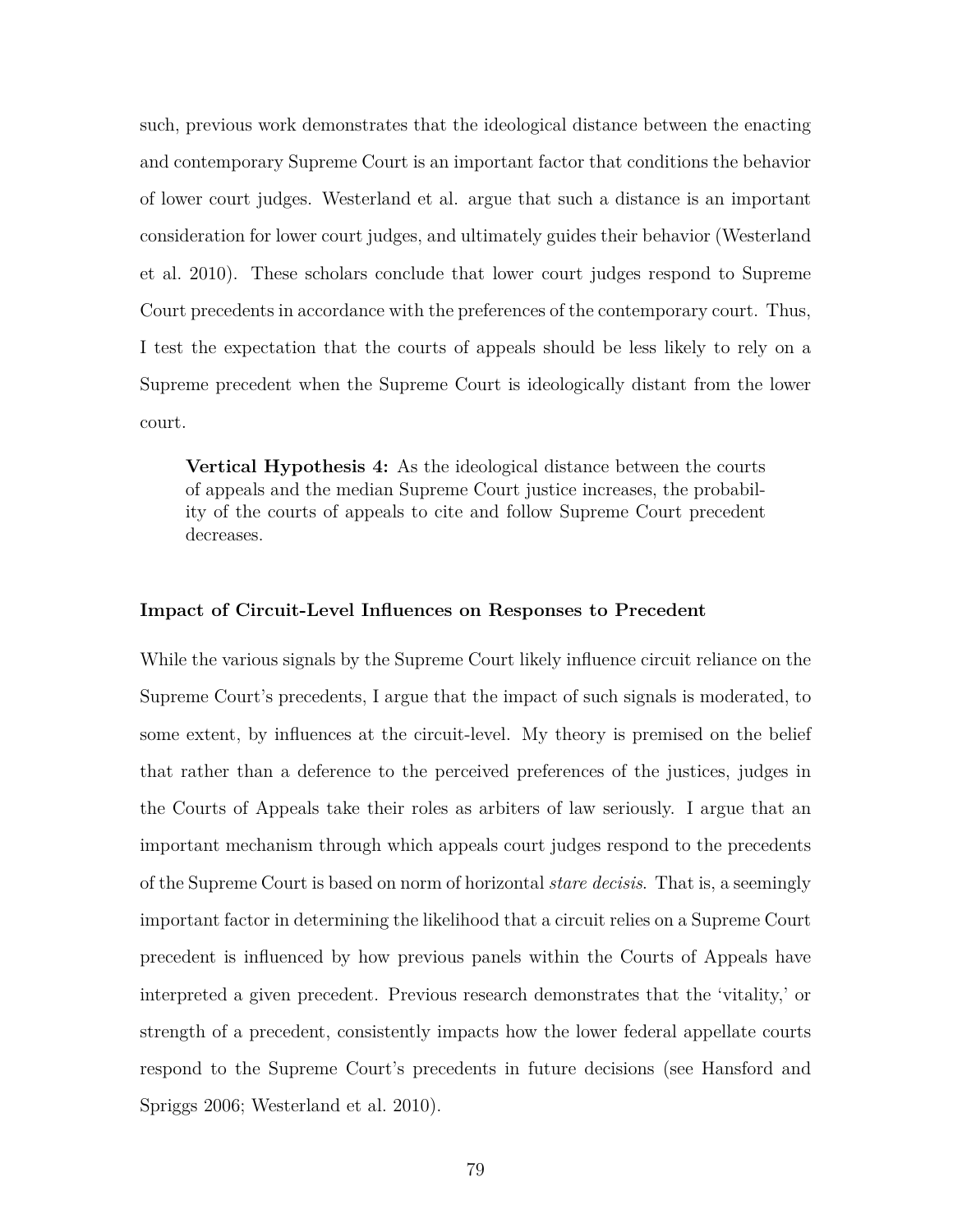Precedents that have been interpreted positively compared to the frequency of negative treatments impact the 'legal strength' of a precedent. I similarly hypothesize that as the ratio of previous positive to negative interpretations of a Supreme Court's precedent by the circuits increase, the likelihood that a circuit will rely on a precedent increases. I believe that such 'vital' precedents are more likely to be cited and followed by subsequent panels of judges in cases that come before the U.S. Courts of Appeals. The intuition behind this expectation is based on the fact that when appeals court judges either positively or negatively apply a Supreme Court precedent, their action impacts circuit law.

**Horizontal Hypothesis 1:** As the circuit vitality of a Supreme Court decision increases, the propensity with which the courts of appeals cite and follow a Supreme Court precedent increases.

A further implication of the importance of circuit law is that circuits responding to a Supreme Court precedent that emerges from the review of the same circuit should increase the probability of relying on a given precedent. The intuition behind this expectation is that when the Supreme Court issues a precedent that is based on a review of an earlier decision by a circuit, in issuing the new precedent the Supreme Court not only sets broad national policy but its actions directly impact existing circuit-law within the circuit in question. For instance, if the Supreme Court announces a new precedent by reviewing an earlier decision of the Fifth Circuit, then the Supreme Court not only sets a new national precedent for all circuits, but directly alters the existing law within the Fifth Circuit. A precedent established from a case originating from a given circuit thus simultaneously carries the weight of new circuit law as well as national law. Moreover, judges on the circuit of origin, even those that were not on the original panel whose decision the Court reviewed, are likely to pay particular attention to the new Court precedent given that the Supreme Court made a decision that directly affected their circuit precedent. Moreover, these judges may conclude that the Supreme Court is specifically sending a message to their circuit that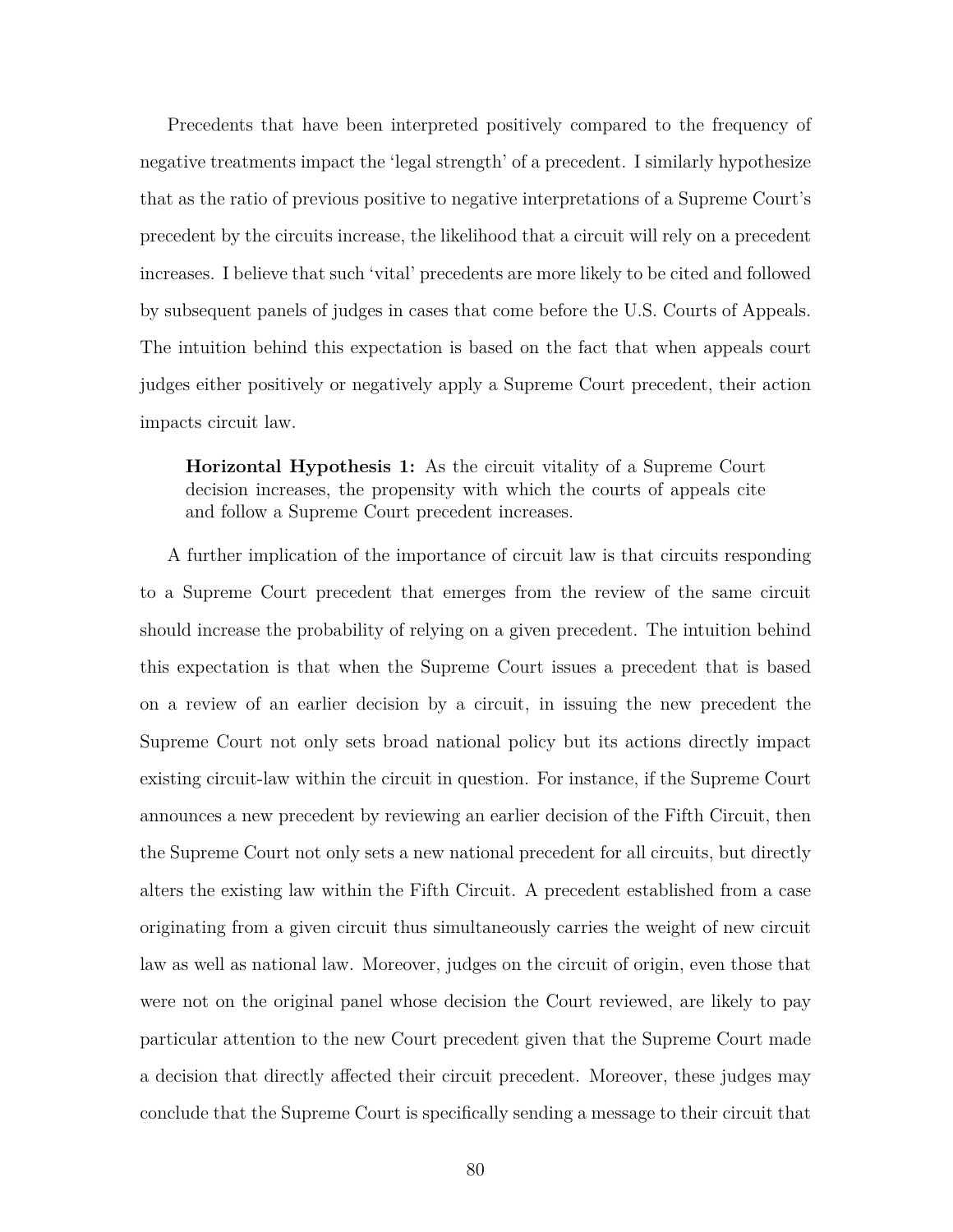such non-compliant application of Court precedent is subject to review and reversal – in the form of additional summary or formally argued decisions of the Court. As such, I expect that circuits responding a Supreme Court precedent that originates from the same circuit to have a higher likelihood to rely on a new precedent compared to the other circuits.

**Horizontal Hypothesis 2:** A circuit is more likely to cite and follow a Supreme Court precedent if the precedent originates from the Supreme Court's review of a decision from the same circuit.

In addition, I expect that a circuit that directly receives a Supreme Court's summary decision is likely to increase the propensity of the judges within the circuit to rely on a given Supreme Court precedent. When the Supreme Court issues a formally argued precedent it draws a case from a lower court. The lower court from which the Supreme Court takes has direct implications as the Supreme Court's decision impacts both national and circuit law. However, the other circuits may not feel as compelled to rely on the precedent especially if it conflicts with their existing circuit law. However, if the Supreme Court issues a summary decision referencing a new formally argued precedent to a different circuit, the Court instantaneously alters the law within the circuit that receives the summary decision. Thus, I expect such an action to increase the likelihood that circuit judges will rely on the Supreme Court's precedents.

**Horizontal Hypothesis 3:** A circuit is more likely to cite and follow a Supreme Court precedent if the Supreme Court directs a summary decision associated with the precedent to a circuit.

Thus far, I have made the case that policy oriented justices are able to communicate the applicability of their precedents towards future decisions in cases that come before the courts of appeals through both explicit and implicit signals. In addition, I argue that certain important factors at the circuit-level condition the actions of judges on the courts of appeals in their decision to rely on a given precedent of the Supreme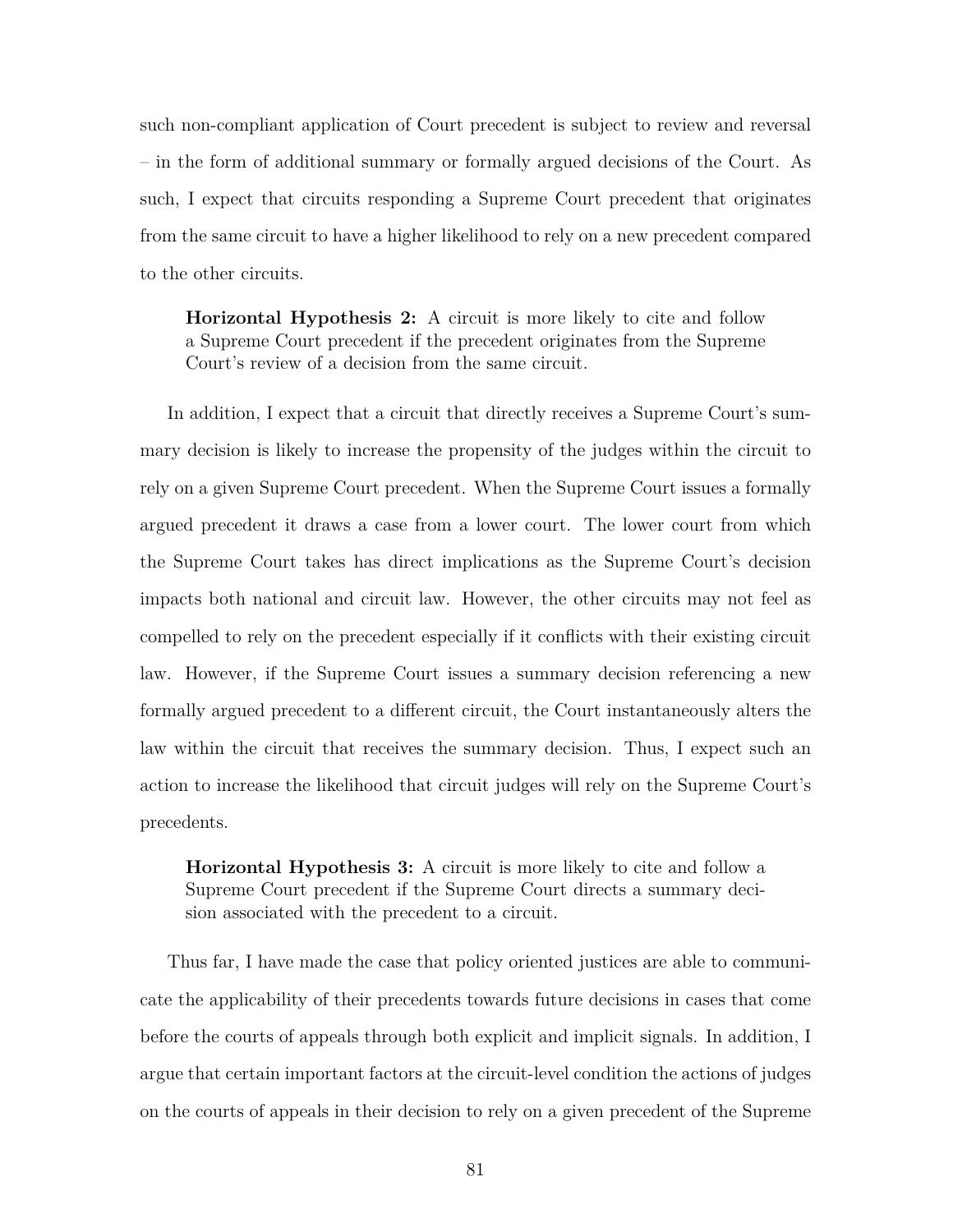Court. With respect to signaling by the Supreme Court, my principal argument is that the Supreme Court's use of its summary decisions, which explicitly reference a recent formally precedent signals the import of the precedent to judges on the courts of appeals. That is, all else being equal, my theoretical expectation is that when the Supreme Court issues one or more summary decisions "in light of" of a given formally argued precedent, the likelihood that the circuits will rely on the formally argued precedent will be greater compared to a precedent with which such a summary decision signal is absent. One may, however, take issue with such an expectation in that any increase in lower court adoption of a formally argued precedent may be attributed to a direct order by the justices to the judges on the courts of appeals. That is, when Supreme Court justices issue a summary decision, they vacate the previous circuit decision and order the lower court judges to issue a new decision "in light of" of a specific formally argument precedent. As such, there is little discretion available to the judges on the courts of appeal panel in that they must issue a new decision and do so only upon thoroughly considering the referenced Supreme Court precedent. In order for the Supreme Court's summary decision(s) to be an effective signal it is essential that there is an increase in the probability of adoption of the precedent beyond the panel of judges that directly receives the summary decision. This means that in order for the Supreme Court's action to be an effective signal not only must there be a higher likelihood of reliance on the formally argued precedent by the judges that directly receives the summary decision but there must also be an increase in the probability to rely on the precedent by the other judges within the courts of appeals.

Following the argument outlined in the theory above, I argue that when Supreme Court justices issue one or more summary decisions "in light of" of one of its formally argued precedents the Court is able to effectively communicate the added import and broad applicability of its precedent to all judges on the courts of appeals. For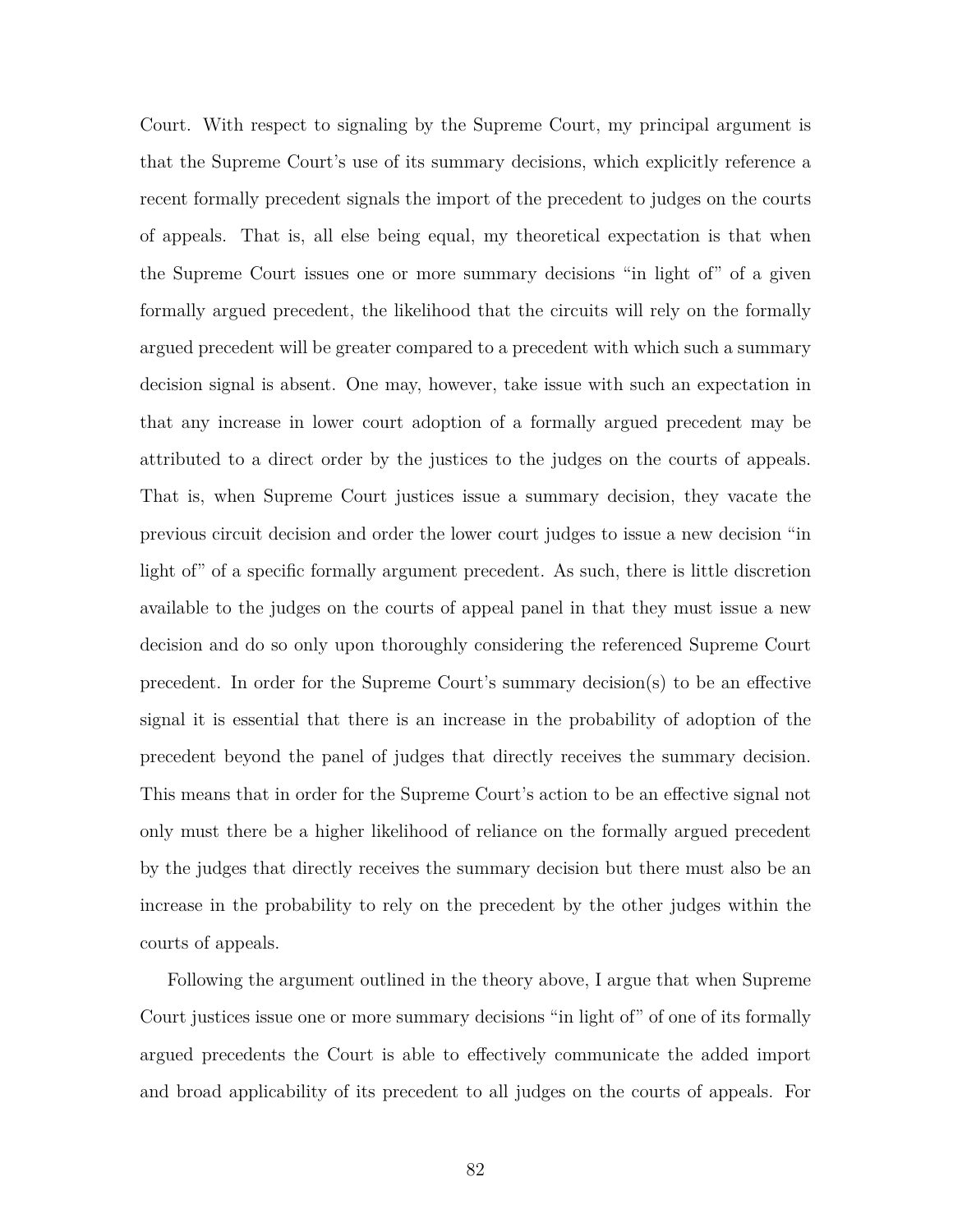judges that directly receive the summary decision the directive by the Supreme Court is clear. The previous decision by the courts of appeal panel is nullified, and these judge must issue a new ruling upon considering the merits of the formally argued precedent referenced in the summary decision. As such, the action of the justices to directly issue a summary decision to a panel of judges produces a direct effect. I posit that when the justices issue a summary decision the impact of this action also has an indirect effect on the remaining judges within the courts of appeal. That is, even if a panel of judges do not directly receive a Supreme Court remand via a summary decision, judges on the courts of appeal take notice of the fact that the Supreme Court has issued a summary decision that directs other circuit judges to consider a specific formally argued precedent of the Court. The intuition behind this expectation is that even if a judge on the courts of appeals does not directly receive a summary decision, the action by the justices to grant an additional petition *certiorari*, vacate the ruling, and issue a remand is consequential. I argue that at the very least this conveys to circuit judges that similar cases that are petitioned to the Supreme Court have a higher likelihood to receive *certiorari* and that this can be done at a relatively low cost to the justices. The decision by the Supreme Court to issue a summary decision "in light of" a formally argued precedent also sends a signal to lower court judges that the justices believe that certain precedents may be particularly relevant to certain to certain issues and factual situations. Thus, even if circuit judges are not motivated by a fear of reversal by the Court, circuit judges may interpret the action of the justices to highlight the potential applicability of a given precedent within a summary decision as an important cue to consider the precedent in future cases with similar factual situations. Moreover, since the decision of each courts of appeal panel is binding within its circuit, one may reasonably expect other panels within the same circuit that receives a summary decision by the Supreme Court to rely on a formally argued precedent with greater propensity. However, since my expectation is that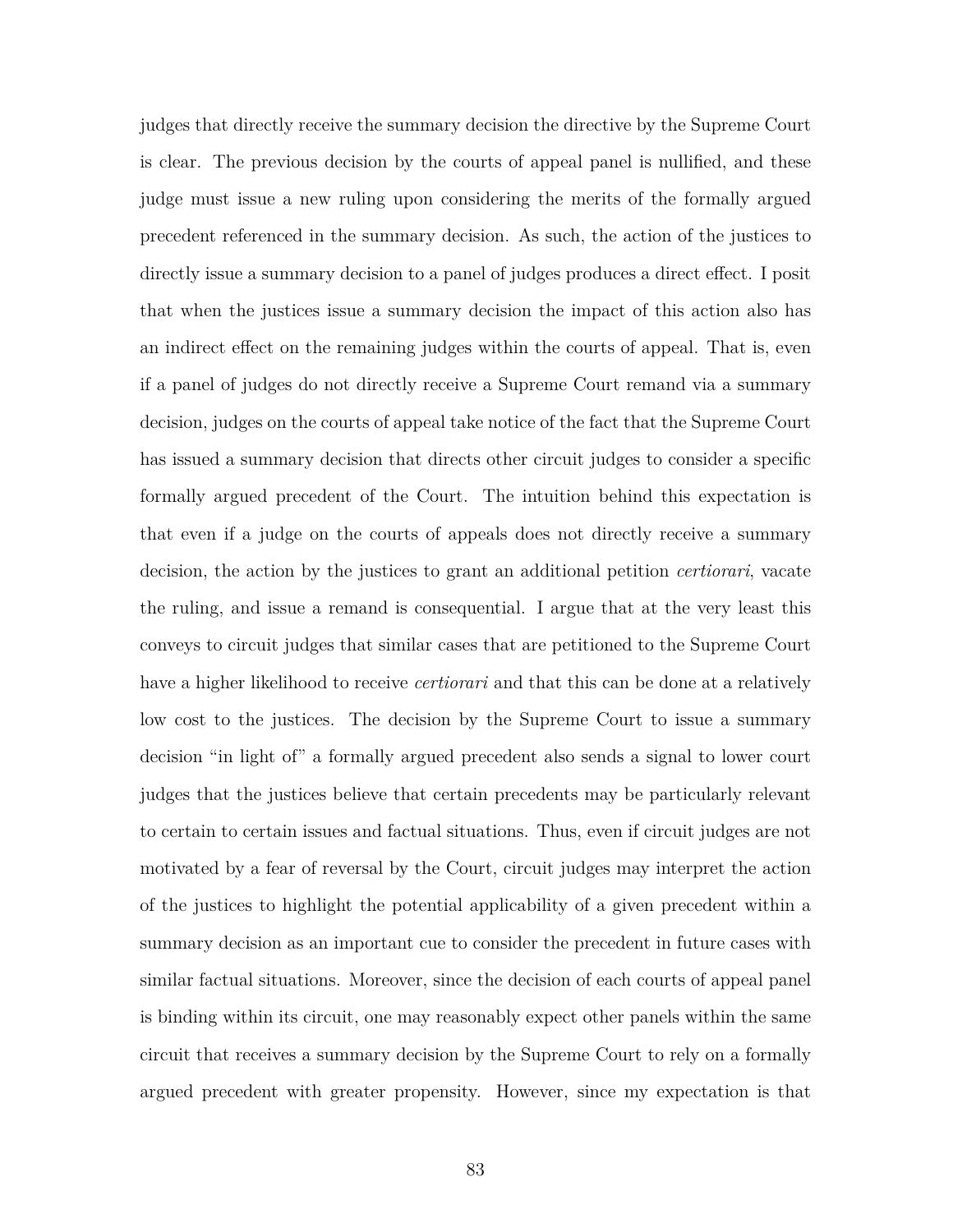judges within all circuits are attentive to the Supreme Court's summary decision, I expect that even circuits that do not directly receive a summary decision will be more likely to rely on a Supreme Court precedent when the justices issue a summary decision "in light of" its formally argued precedent.

**Horizontal Hypothesis 4:** A sister circuit that does not directly receive a summary decision is more likely to cite and follow a Supreme Court precedent with one or more associated summary decisions compared to a precedent with no associated summary decisions.

# **Research Design**

I analyze the universe of U.S. Courts of Appeals responses to a sample of precedents from the U.S. Supreme Court to test my predictions. I examine courts of appeals responses to a stratified random sample of Supreme Court decisions issued between the 1994 to 2005 terms. I draw these cases from the longest natural Court in the modern history of the U.S. Supreme Court. Since a key aspect of my theory is that the courts of appeals respond differently to Supreme Court precedents with and without associated summary decisions, I take two samples of Supreme Court decisions.<sup>1</sup> I analyze courts of appeals responses to a sample of 150 formally argued Supreme Court decisions with no associated summary decisions and a second sample of 150 Supreme Court precedents with at least one associated summary decision. The data for the Supreme Court's formally argued decisions are obtained from the U.S. Supreme Court  $database$  (Spaeth et al. 2013).<sup>2</sup> The summary decisions data are original data I collect on the universe of the Supreme Court's summary decisions issued between 1994 and

<sup>&</sup>lt;sup>1</sup> The concern with taking a purely random sample of all Supreme Court cases is whether enough precedents with summary decisions are included in the analysis to be confident in the inferences from the empirical estimation (see Campbell, Julious, and Altman 1995). Such a concern is especially germane as cases with summary decisions comprise a smaller portion of the Supreme Court's overall docket. Ultimately, the two seed sample allows me to obtain reduced sampling errors compared with a truly random sample.

<sup>&</sup>lt;sup>2</sup> The U.S. Supreme Court Database is maintained by the Center for Empirical Research in the Law at the Washington University in St. Louis and is available at: http://www.scdb.wustl.edu.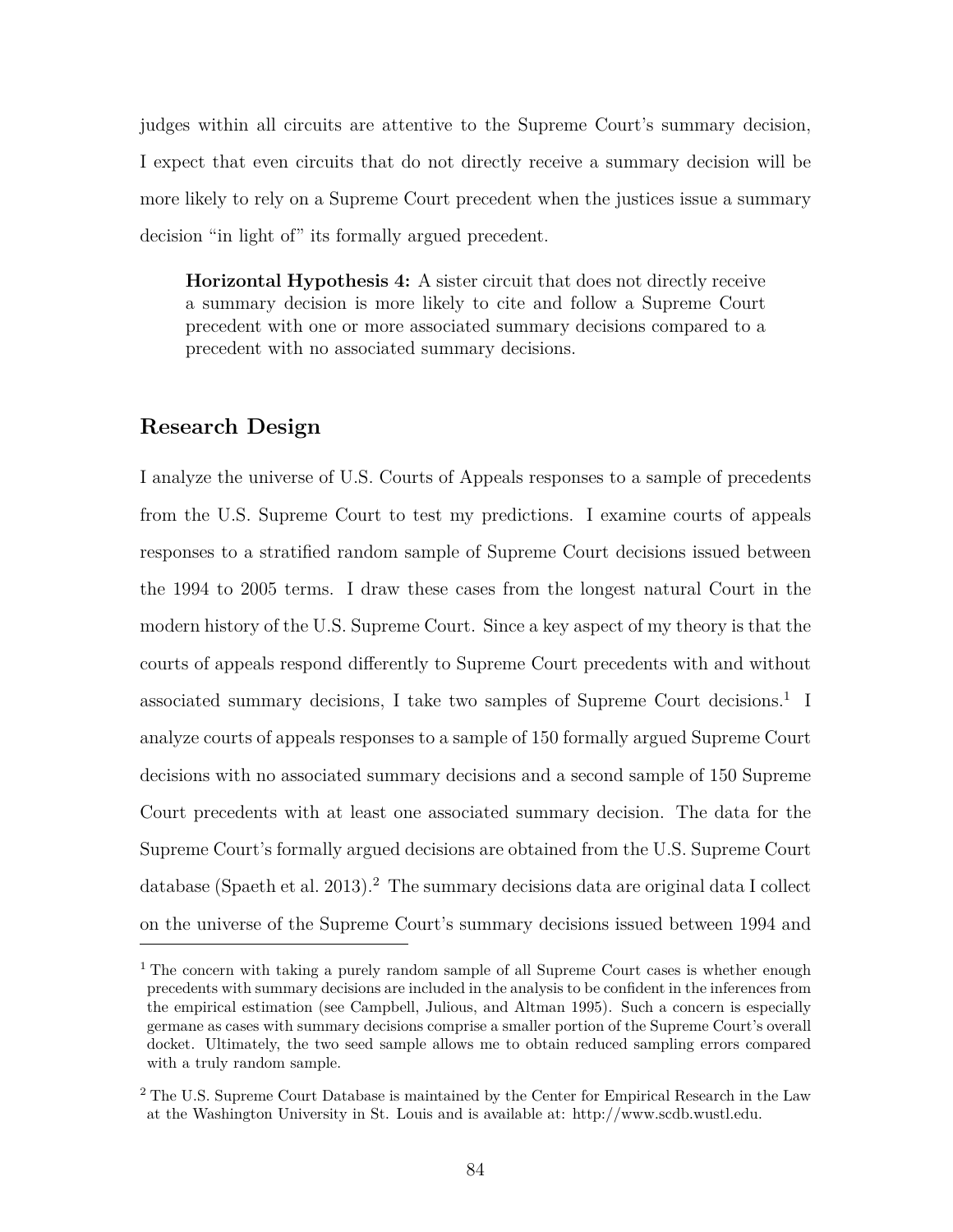2005 from the *United States Reports*. 3 In assembling the summary decisions dataset, I identify the formally argued precedent each Supreme Court summary decision is issued "in light of," the Supreme Court term in which the summary decision is issued, and the identify of the circuit to which each summary decision is directed. I then randomly select 150 Supreme Court precedents with at least one summary decision directed to the courts of appeals from the full population of cases between 1994 and 2005. Since the proportion of Supreme Court decisions with an associated summary decision is relatively small, I over-sample Supreme Court precedents with summary decisions. To account for the oversampling, I assign sampling weights to account for the true frequency with which these cases occur in the Supreme Court.<sup>4</sup>

To examine courts of appeals responses to the Supreme Court's precedents, I examine court of appeals citations and positive interpretations from the twelve "regular" circuits of the U.S. Courts of Appeals courts of appeals responses from 1995 to 2008.<sup>5</sup> These years allow me to assess courts of appeals responses to the Supreme Court's precedents from the time each Supreme Court decision is issued to a minimum of three years for the latest appearing Supreme Court precedent in the sample. My unit of analysis is the 'Supreme Court Precedent-Circuit-Year.' This means that there is a single observation for a lower court response from each circuit for every year a precedent is available for every Supreme Court precedent in the sample.<sup>6</sup> The

<sup>&</sup>lt;sup>3</sup> A very small number of summary decisions direct the lower courts to rely on precedents announced before the 1995 term and some were based on other authority (e.g., Solicitor General). These decisions are not included in the analysis as they may potentially bias the results.

<sup>&</sup>lt;sup>4</sup> In generating the sampling weights, I calculate the number of observations for the two samples and then take the multiplicative inverse (reciprocal) of the proportion.

<sup>&</sup>lt;sup>5</sup> Decisions of the Federal Circuit are not included in the analysis, because the Federal Circuit only hears cases in specific issue areas (i.e., patent and trademarks) and its inclusion would likely bias the results (c.f., Hansford and Spriggs 2006).

<sup>6</sup> For example, there is a single observation for the Courts of Appeals of the First Circuit for 1995 for *Bailey v. United States* (516 U.S. 137), which is one of the Supreme Court precedents in my sample. There is also an observation for the First Circuit for *Bailey* in 1996 and additional observations for each year until 2008. Similarly, there is an observation for *Bailey* for each year between 1995 and 2008 for each of the remaining eleven circuits.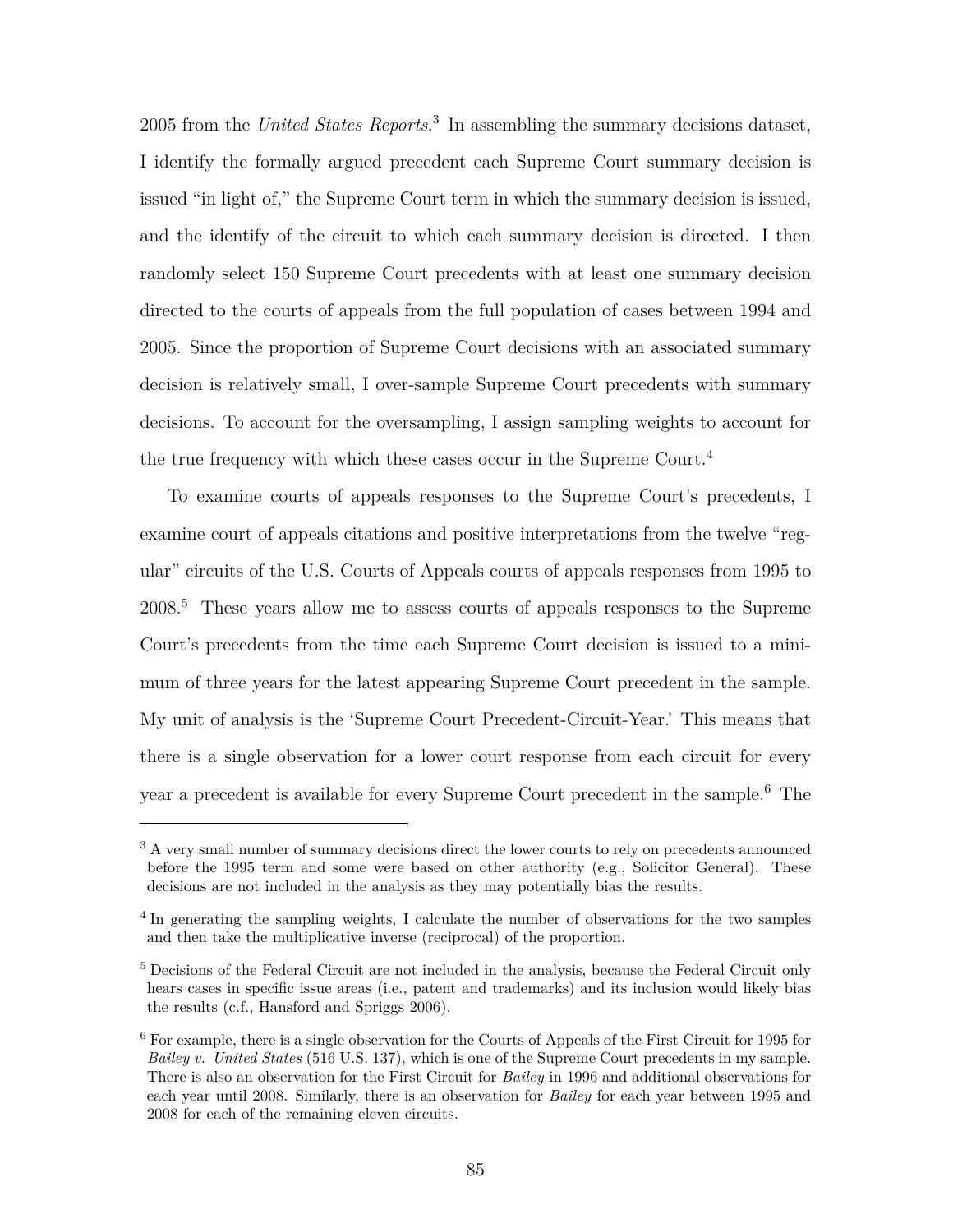resulting dataset yields approximately 32,000 observations.

I test my predictions over two outcome variables. The first variable captures the likelihood of a courts of appeals citation of a Supreme Court precedent. The second outcome variable captures the probability of a positive interpretation a Supreme Court decision by the courts of appeals. I obtain information for the outcome variables from *Shepard's Citations* via Lexis-Nexis for both citations and positive interpretations of Supreme Court precedents by the courts of appeals.<sup>7</sup> Following the conventions in *Shepard's*, I count the designation "Cited," "Explained," or "Harmonized," and any explicit positive interpretation of the Supreme Court's majority opinion as an appeals court citation of a Supreme Court precedent, coded as 1, and 0 otherwise.<sup>8</sup> I count the designation that a circuit "Followed" the Supreme Court's majority opinion as a positive interpretation of the precedent, coded as 1, and 0 otherwise.<sup>9</sup>

My key theoretical expectation is that the courts of appeals respond differently to a Supreme Court precedent when a formally argued precedent is accompanied by one more Supreme Court summary decisions compared to a precedent with no associated summary decisions. There are several ways to appropriately operationalize the summary decisions variable. For instance, I can construct an indicator variable denoting the presence or absence of a summary decision. Even though an indicator

<sup>7</sup> *Shepard's Citations* is a service that collects information on all citations and interpretations of U.S. Supreme Court precedents. *Shepard's* includes a typology of interpretations, with specific categories within each part of the typology. A lower court citation of a Supreme Court's decision that does not include any type of substantive interpretation is simply categorized as "Cited." A lower court decision that substantially applies a particular Supreme Court decision, is categorized as "Following" the precedent, in that a lower court decision is relying on the Supreme Court decision to reach a similar legal conclusion in a subsequent case.

<sup>&</sup>lt;sup>8</sup> I am careful in excluding Supreme Court citations that result from explicit negative interpretation of a Supreme Court precedent, because such negative citations capture something fundamentally different from my central theoretical claims. For the sake of robustness, I estimate models with all citations neutral, positive, and negative. Given the very small number of negative interpretations, it is not surprising that the results of the full citations model are consistent with estimates of the empirical model I report.

 $9$  The values of the outcome variables do not include citations from dissenting or concurring opinions, as these do not directly relate to the Supreme Court's majority opinion (c.f., Hansford and Spriggs 2006).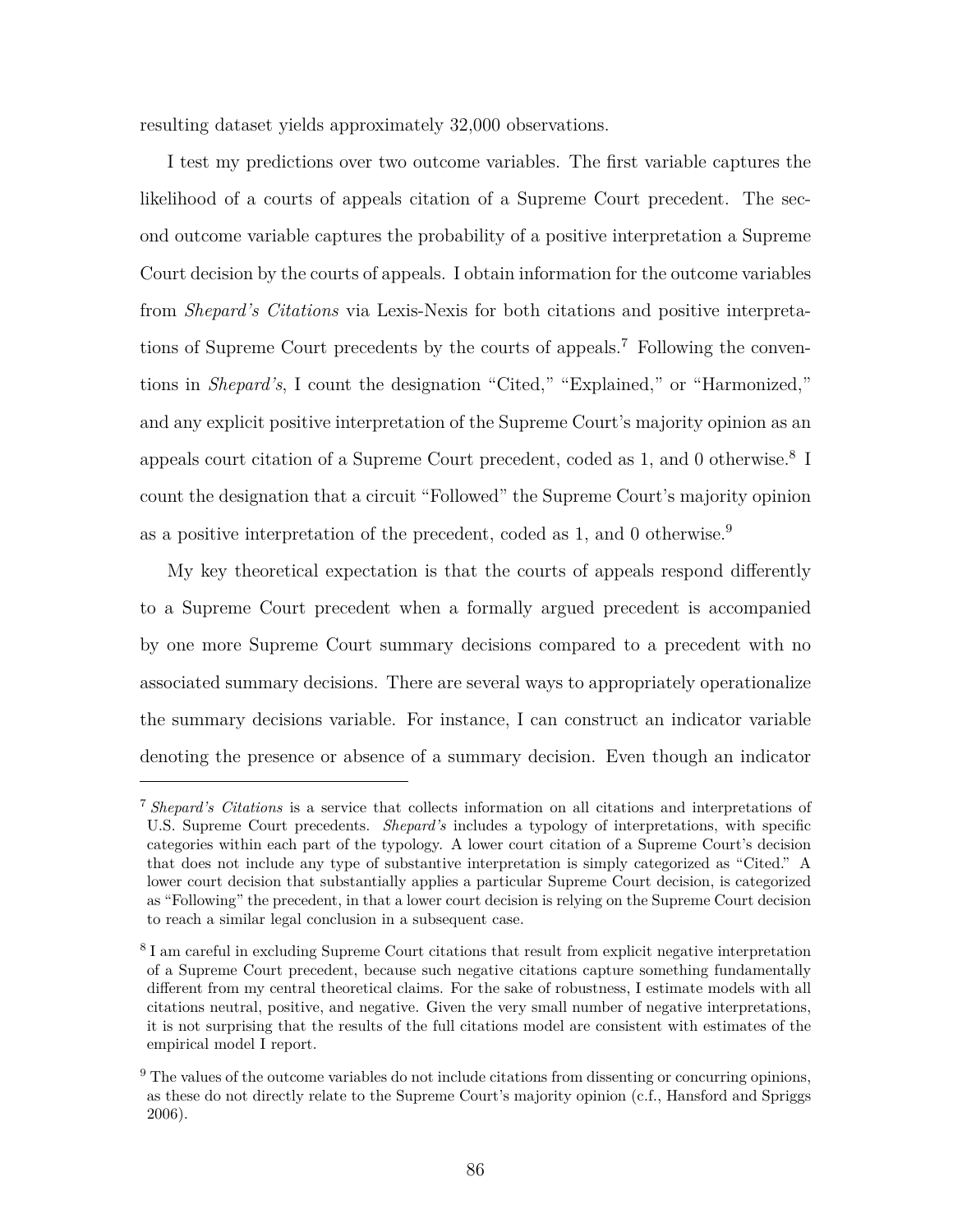variable allows me assess my prediction on the influence of summary decisions, it does not allow me to leverage the data to delineate the impact between a single summary decision versus multiple summary decisions on the propensity of the courts of appeals to rely on a Supreme Court precedent. A binary variable is also less fine-grained than a measure that is not dichotomously collapsed. Therefore, my first explanatory variable captures the number of summary decisions issued "in light of" each formally argued precedent of the Supreme Court. The values of this variable are a count of the raw number of summary decisions associated with each formally argued Supreme Court precedent.

My second explanatory variable is a variable for Supreme Court vitality that captures the effect of prior Supreme Court interpretations of a given precedent on future court of appeals interpretations of the same precedent. This variable is based on the difference between the number of positive Supreme Court interpretations of its own precedents minus the negative interpretations by the Court (Hansford and Spriggs 2006). Positive values of the vitality variable indicate that the Supreme Court has interpreted a precedent more positively than negatively. Negative values of this variable indicate that the Supreme Court has interpreted a precedent more negatively than positively. Data for this variable are obtained via *Shepard's Citations*. I follow Spriggs and Hansford (2000) where "Followed" Supreme Court interpretations are coded as positive, whereas "Criticized," "Distinguished," "Limited," "Overruled," and "Questioned," are coded as negative interpretations. I additionally code "Superseded" designations as negative interpretations of precedent, because such interpretations are inherently negative.<sup>10</sup> I lag the Supreme Court vitality variable by one year to prevent issues of simultaneity.

<sup>&</sup>lt;sup>10</sup> While "Superseded" interpretations are not included in Spriggs and Hansford's analysis, I construct vitality variables with and without the "Superseded" designation and find that the results do not change. Additionally, I estimate models using a vitality variable that excludes "Distinguished" interpretations and again find the results to be highly robust.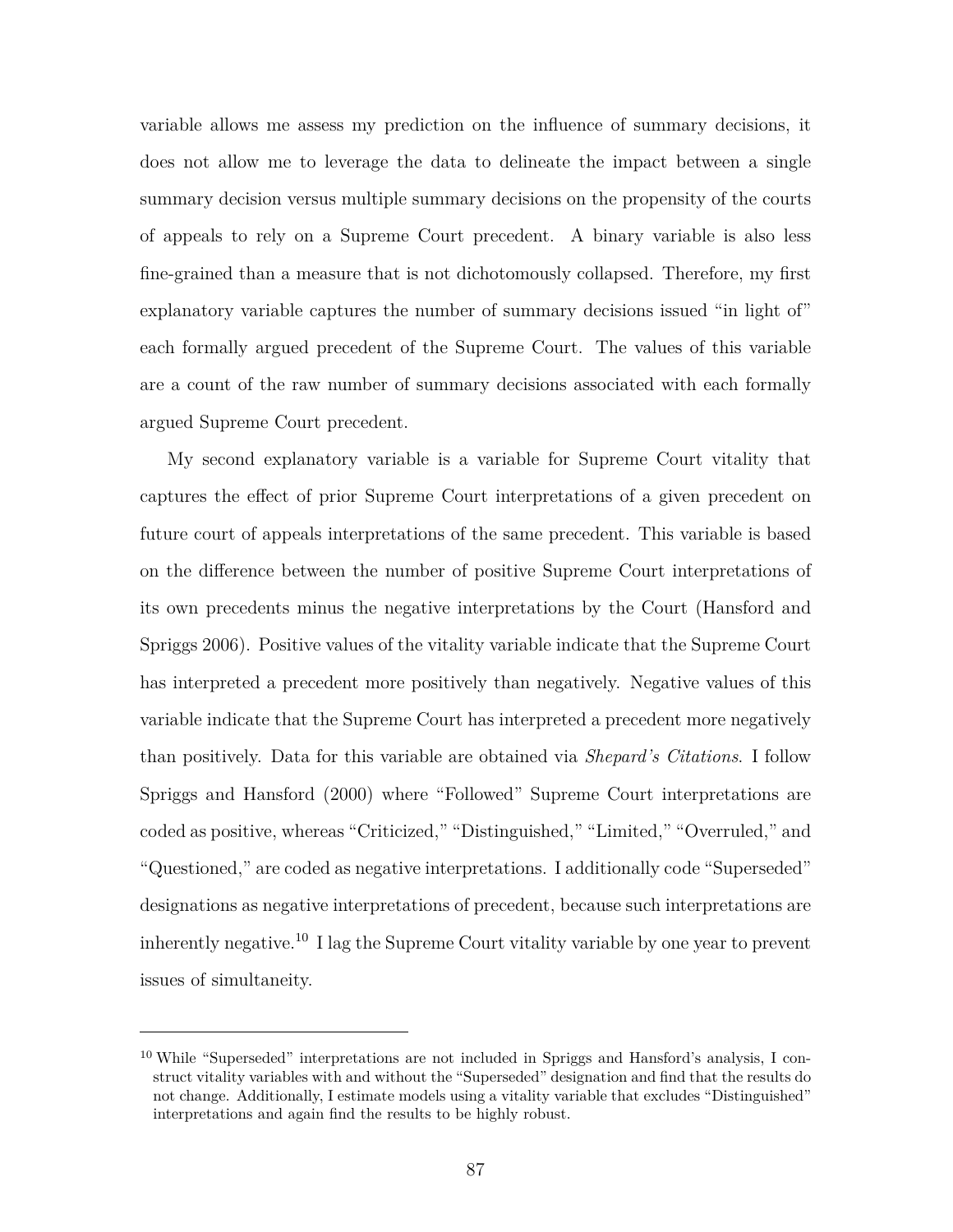A number of studies suggest that the size of the Supreme Court's majority coalition may influence the propensity of lower court judges or the Supreme Court, itself, to rely on a given precedent in future cases (see Corley 2009; Corley, Steigerwalt, and Ward 2013; Corley and Wedeking 2014; Hansford and Spriggs 2006; Kassow, Songer, and Fix 2012; Wedeking 2012). To test this expectation, I include a variable that captures the size of the majority coalition that issues a formally argued precedent. This variable is computed by subtracting the number of dissents from the number of majority votes.<sup>11</sup> I obtain data for this variable via the U.S. Supreme Court database. Additionally, to account for the case salience of a precedent, I include a variable using data from Collins and Cooper (2012) to gauge whether a Supreme Court decision is cited on the front page, or any subsequent pages, of one of the four leading newspapers in the country. This measure expands the binary measure initially developed by Epstein and Segal (2000) to include whether a Supreme Court decision appears on the front page of the *Chicago Tribune*, the *Los Angeles Times*, or the *Washington Post* in addition to the *New York Times*. I obtain data for this variable from Collins and Cooper.

I include two variables to capture the impact of ideology on the propensity of the courts of appeals to cite and follow Supreme Court precedent. The first variable accounts for the ideological distance between the Supreme Court's majority opinion author and the median member of the Court. The underlying ideology measure for each judges ranges from -1 (liberal) to 1 (conservative) and is based on the Judicial Common Space (JCS) (Epstein et al. 2007).<sup>12</sup> In order to calculate the distance

 $11$  I also estimate models where I alternatively include a dichotomous variable that captures whether a Supreme Court precedent is issued by a unanimous or non-unanimous vote. The results remain highly robust. Therefore, I report the model estimates with the vote margin variable as it provides additional degrees of freedom compared to the indicator variable.

 $12$  It is worth noting that while the Judicial Common Space (JCS) is frequently employed in hierarchical assessments of judicial decision-making behavior, the measure assumes that presidents have no influence on the selection of courts of appeals judges when there is a home senator from the same party as the president. In reality, when a home senator and the president are from the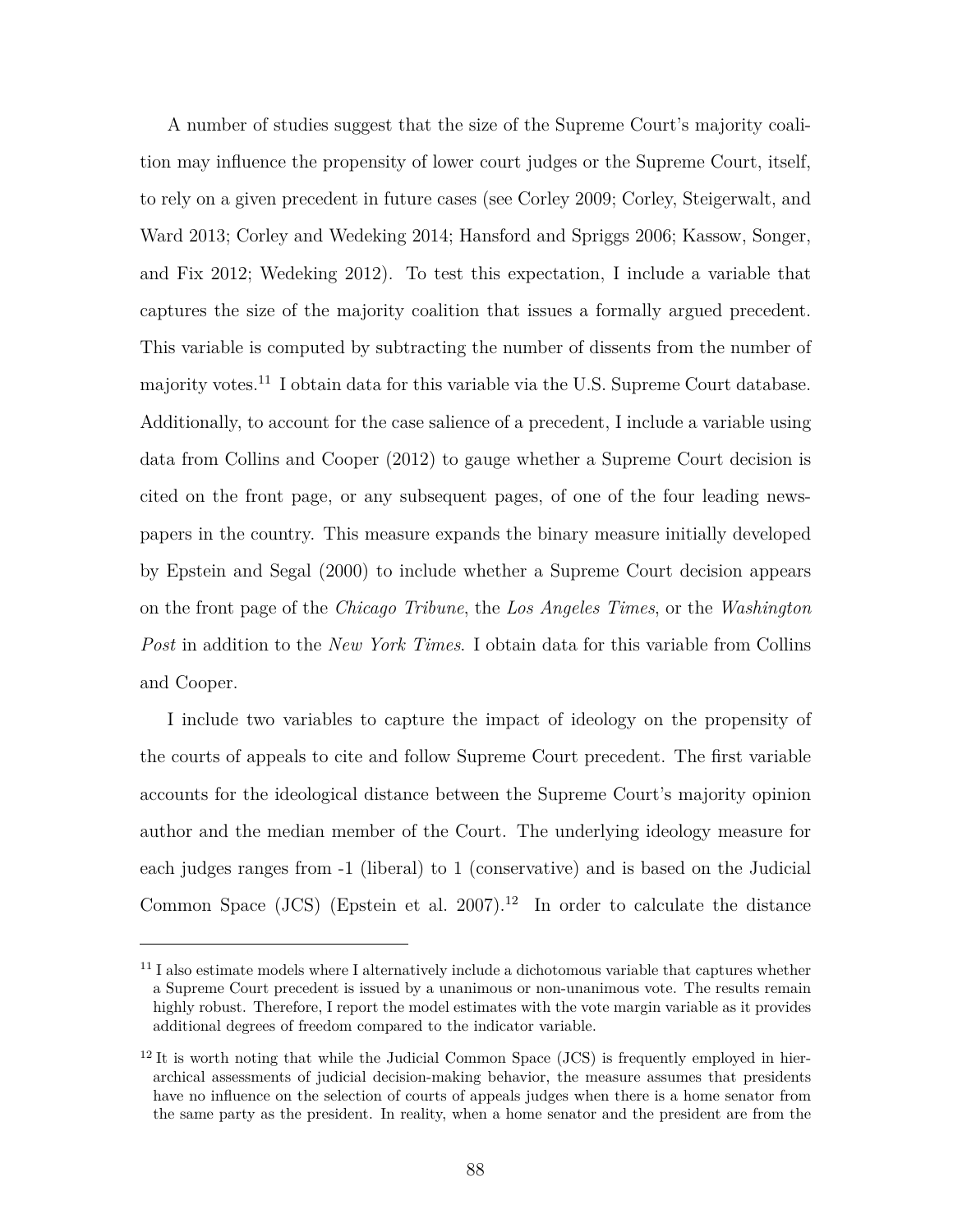between the majority opinon writer and the median member I take the absolute value of the difference in JCS scores. This variable is, therefore, negatively bounded at zero with higher values denoting greater levels of ideological incongruity. I include a second variable to capture the difference between ideological preferences at the Supreme Court and the circuit-level. More specifically, this variable accounts for the ideological distance between the median member of the enacting Supreme Court and the median of the responding circuit panel. The variable for the ideological distance between the Supreme Court median and responding circuit panel median is the absolute value of the difference in JCS scores between the Supreme Court and panel medians.<sup>13</sup>

To assess the impact of circuit-level influences and horizontal *stare decisis*, I include a variable for circuit vitality that captures the difference between prior positive and negative Courts of Appeals interpretations of the Supreme Court's precedents

same political party both are involved in the selection of the judicial nominee. To account for this reality, it is necessary to take the median of the original JCS score along with the president's DW-NOMINATE score. I employ this strategy but find no substantial differences in the impact of ideological distance when comparing the original JCS score to the modified score. Therefore, I use the original JCS score to gauge the impact of ideological preferences to make the results more directly comparable to previous assessments on judicial impact.

<sup>&</sup>lt;sup>13</sup> Recent studies provide strong evidence that appeals court judges do not respond strategically to the possibility of threat of reversal by the Supreme Court. The judges also consistently report in interviews that they do not possess the information needed to determine the likelihood of review in a large majority of their cases and that there are few costs associated with reversal. Additionally, game-theoretic analyses indicate that a rational judge concerned with the policy consequences of their decisions will consistently vote sincerely rather than strategically, and statistical analyses of voting patterns indicate that court of appeals judges frequently vote their sincere policy preferences in cases most likely to be reviewed by the Court (see Bowie and Songer 2009; Hettinger, Lindquist, and Martinek 2006). There is, therefore, no compelling theoretical reason to include a variable to account for the distance between the enacting Supreme Court and the contemporary Supreme Court in a model for aggregate citation and treatment patterns. Nevertheless, given the findings reported by Westerland et al. (2010) that the distance between the enacting Supreme Court and the contemporary Supreme Court is related to individual judge decisions to cite or positively treat precedents, we ran additional models that include the ideological distance between the enacting and contemporary Supreme Court (lagged one year). Consistent with my expectations, I find no evidence that increasing ideological distance impacts the propensity of the circuits to rely on the Supreme Court's precedents. Yet further, I also consider models that account for the ideological distance between the contemporary Supreme Court and contemporary responding court of appeal, and find very similar results to the included measure of ideological distance. I cannot include both of these distance variables in the same model due to concerns of multicollinearity as they correlate at over 90%.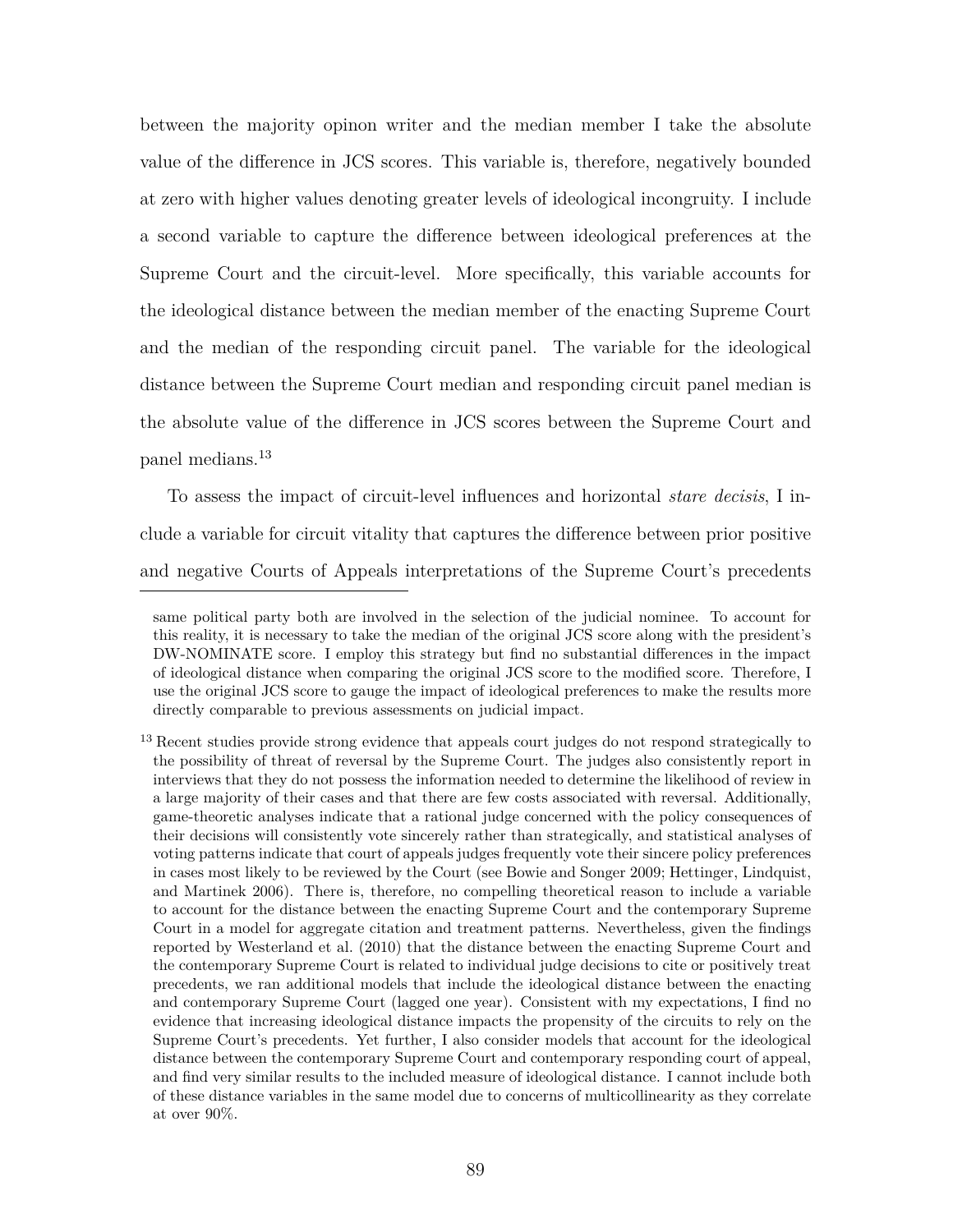(Westerland et al. 2010).<sup>14</sup> This variable is based on the total number of prior positive interpretations in a given circuit minus the total number of prior negative interpretations within the same circuit for circuit and year in the sample. This variable is constructed the same way as the variable for Supreme Court vitality where "Followed" Supreme Court interpretations are coded as positive, whereas "Criticized," "Distinguished," "Limited," "Overruled," "Questioned," and "Superseded" are coded as negative interpretations.<sup>15</sup> I lag this variable by one year to avoid issues of simultaneity. The data for the circuit vitality variable are obtained from *Shepard's Citations*. Like Supreme Court vitality, the circuit vitality variable is lagged by one year to mitigate issues of simultaneity.

My next circuit-level variable is a dichotomous indicator that accounts for whether the circuit responding to a precedent is the circuit of origin. This variable captures whether the circuit responding to a Supreme Court precedent is the same circuit which the Supreme Court reviewed in using its precedent. An as example, if a formally argued Supreme Court decision is the product of the justices reviewing a decision from the First Circuit Courts of Appeals and in a future term the responding lower court is a panel from the same First Circuit then the variable is coded 1. If the circuit responding to the same precedent that emerged via review of the First Circuit is one of the eleven circuits, the variable is coded 0. Data for this variable are obtained from the U.S. Supreme Court database. I also include an indicator variable for whether a circuit responding to a given Supreme Court precedent is the recipient of Supreme Court summary decision remand "in light of" of the same Supreme Court precedent. If the responding circuit receives one or more Supreme Court summary decisions issued "in light of" the same precedent it is responding to the variable is coded 1,

<sup>&</sup>lt;sup>14</sup> A potential concern may be that the Supreme Court vitality and circuit vitality Supreme Court and circuit vitality variables correlate at 0.112.

<sup>&</sup>lt;sup>15</sup> Again, I estimate models with and without "Superseded" and "Distinguished" treatments for the circuit vitality variable and find that the results remain robust.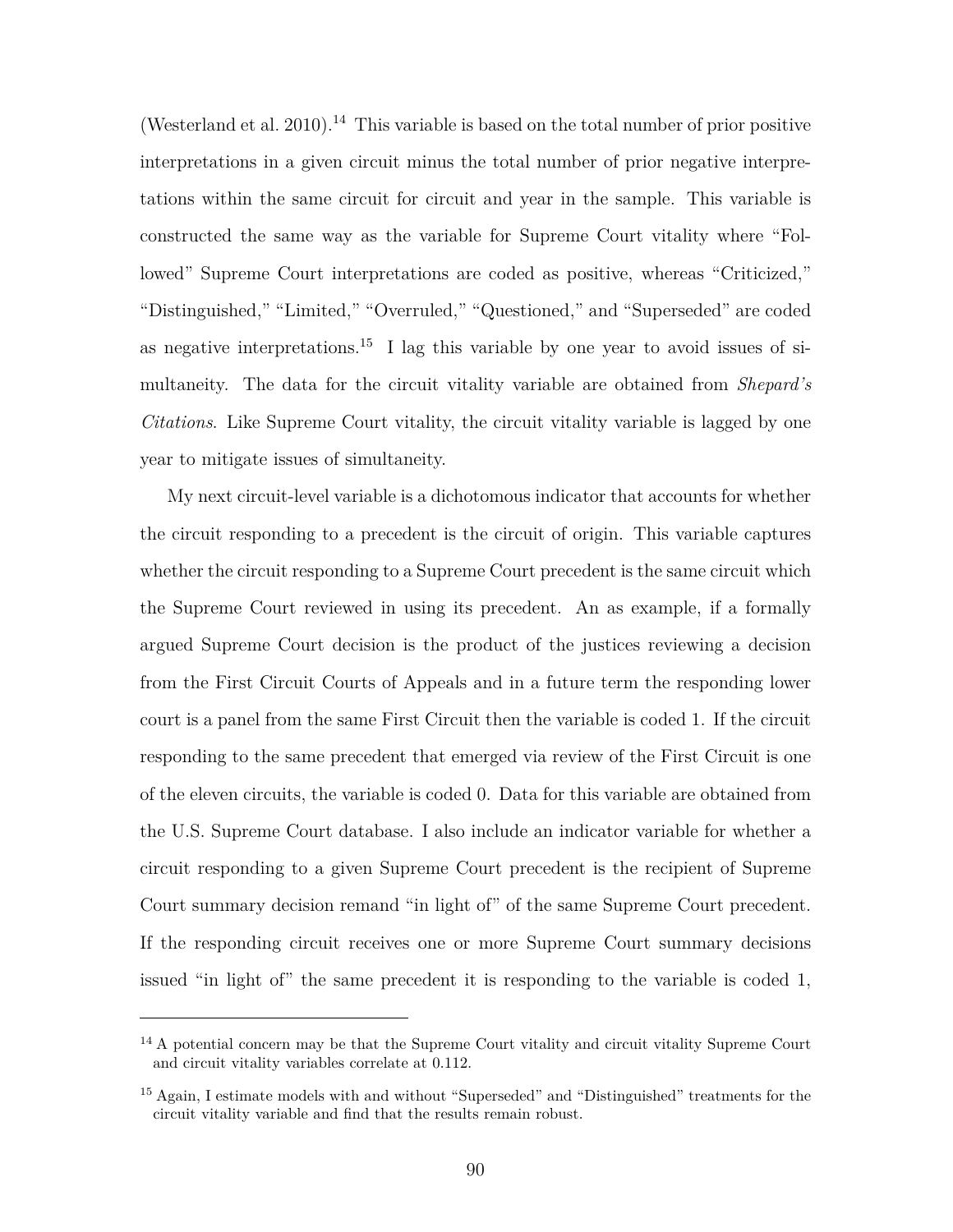and 0 otherwise. Data for this variable are obtained via the *United States Reports* and the U.S. Supreme Court Database.

In addition to the variables of interest, I include several controls to account for any potential confounding effects. To control for the case complexity or the breadth of a precedent, I include a variable that captures the number of legal provisions raised in a case. Next, I include a variable to control for *per curium* formally argued decisions. This control variable is necessary to account for the fact that not all formally argued Supreme Court decisions are signed by a particular justice. The variable for ideological distance between the Supreme Court's majority opinion writer and the Court's median includes a small number of majority opinions that are per curium. This control variable allows me to adequately account for *per curium* decisions without dropping them from the empirical models lowering the total observations.<sup>16</sup> To mitigate any bias from the relatively large number of criminal cases that are litigated in the courts, I include a control variable for Supreme Court precedents that address a criminal issue. I also control for the caseload of each circuit by including a variable that accounts for the number of merit terminations within each circuit by year. Due to the extreme range of the 'Circuit Caseload' variable, I divide the values of the variable by 1000. Finally, I include a variable to account for the age of the Supreme Court precedent (Black and Spriggs 2013; Hansford and Spriggs 2006; Reddick and Benesh 1999). This variable is count of the number of years a precedent is in the dataset from the time the Supreme Court establishes a precedent to correspond with each observation for the full duration of the circuit response data.<sup>17</sup>

Given that both outcome variables, the likelihood of lower court citation and

<sup>&</sup>lt;sup>16</sup> I note here that models excluding the *per curium* opinions from the distance variable does not alter the results. This is not surprising given that per curium opinions account for a very small number of the overall sample.

<sup>&</sup>lt;sup>17</sup> I estimate additional models with squared, cubic polynomials, and quadratic functions of age. Compared to the linear age variable, the inclusion of these transformations of age of precedent variable do not substantially improve the model.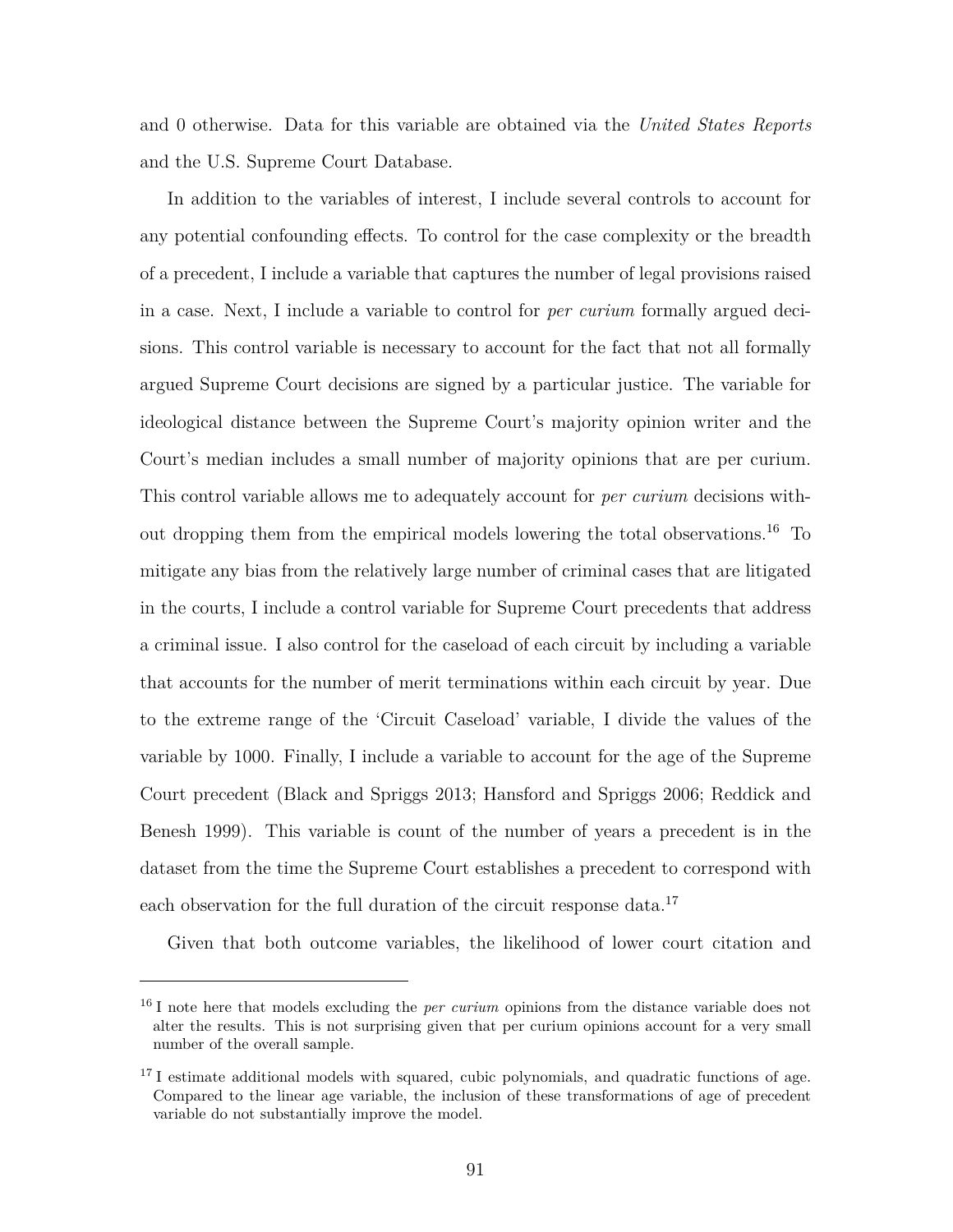positive interpretation of Supreme Court precedent, are dichotomous in nature, I estimate probit regression models. The structure of these data are such that the observations are nested – in fact, Supreme Court citation and interpretation data almost always have a clustered or hierarchical structure. In order to make sound inferences, it is necessary for me to account for the clustered nature of these data (Zorn 2006). Not accounting for the hierarchical structure is likely to result in overstating the precision and understating the uncertainty around the quantities of interest. One consequence of underestimating the degree of uncertainty around the estimates is an increased probability of committing a Type I error (Arceneaux and Nickerson 2009). Recall, that my unit of analysis is the 'Supreme Court Precedent-Circuit-Year' triad. This means that each courts of appeals response to a Supreme Court precedent is nested within each circuit for each response year.<sup>18</sup> One potential approach to account for the hierarchical structure of the data is to cluster the standard errors on each Supreme Court precedent by each circuit using the 'Supreme Court precedent-Circuit' combination cluster. However, a multilevel model is likely to result in slightly more precise estimates.<sup>19</sup> Therefore, I estimate the influences on the outcome variables by estimating multilevel probit regression models where lower citations and positive interpretations (level 1) are nested within each 'Supreme Court precedent-Circuit' combination (level  $2$ ).<sup>20</sup> I estimate the multilevel models with random intercepts.

<sup>&</sup>lt;sup>18</sup> Not accounting for the nested structure of the data requires making the assumption that there are no differences across circuits for every lower court response to a Supreme Court precedent. Such an assumption is untenable.

<sup>&</sup>lt;sup>19</sup> Either clustering the standard errors or estimating a multilevel model mitigates potential concerns of serial autocorrelation and heteroskedasticity (see Arellano 2003; Stock and Watson 2008; Wooldridge 2012).

<sup>&</sup>lt;sup>20</sup> I can, in theory, estimate three-level models where lower court responses to the Supreme Court (level 1) are nested within each circuit (level 2) for each Supreme Court precedent (level 3). I do not report three-level model estimates for three practical reasons. First, models beyond twolevels provide little gains in precision at the cost of significantly higher computational complexity. Second, the level-two (circuits) units, individually, do not have a sufficiently large number of clusters (12), to be confident in the estimates (see Arceneaux and Nickerson 2009). Finally, the results of the two-level models are nearly identical to three-level models, therefore, I side with convention and employ the more parsimonious approach.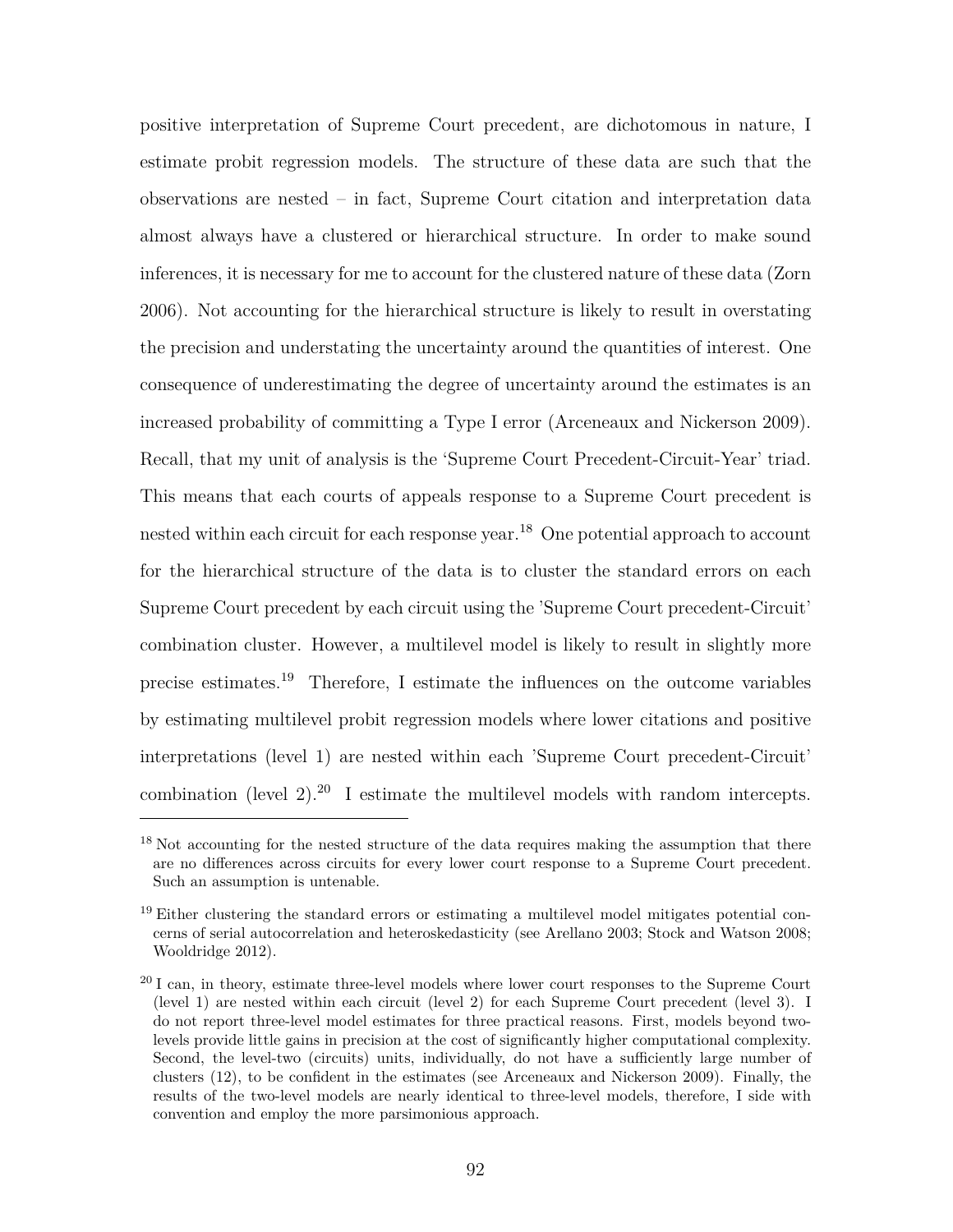This decision is theoretically premised in that I expect that the initial probability of citation and positive interpretation to vary between the circuits and Supreme Court precedents, however, I have no theoretical expectation, *a priori*, that the explanatory variables will produce differences in coefficients across the units.

# **Empirical Results**

Does the U.S. Supreme Court influence the likelihood that judges on the U.S. Courts of Appeals rely on the Supreme Court's precedents? The short answer is yes. Table 4.1 presents the coefficient estimates on the influences on the likelihood of courts of appeals citation of Supreme Court precedent. Three sets of models are reported within Table 4.1, the 'Principal Circuit' model provides estimates for the circuit that directly receives a Supreme Court summary decision "in light of" of each Supreme Court precedent within the sample. The 'Sister Circuits' model reports estimates for all other circuits that do not receive a summary decision by the Supreme Court. The 'All Circuits' model provides estimates on the influences on citation to Supreme Court precedent for the entire courts of appeals. The primary discussion of results is based on the 'All Circuits' model because the predictions are for entire full courts of appeals. The purpose of the 'Principal Circuit' and 'Sister Circuits' models is to shed light on the direct and indirect impact of the Court's summary decisions, which I discuss later in this section. My main expectation is that as the number of Supreme Court summary decisions issued relating to a formally argued precedent increase, I expect a higher probability of a court of appeals citation to a Supreme Court precedent. The empirical results strongly support this expectation. The variable that captures the effect of the number of summary decisions associated with each Supreme Court precedent on the likelihood of citation is positive and statistically significant at conventional levels of significance. In fact, most of the covariates in the model exert a statistically significant effect on the probability of citation to a Supreme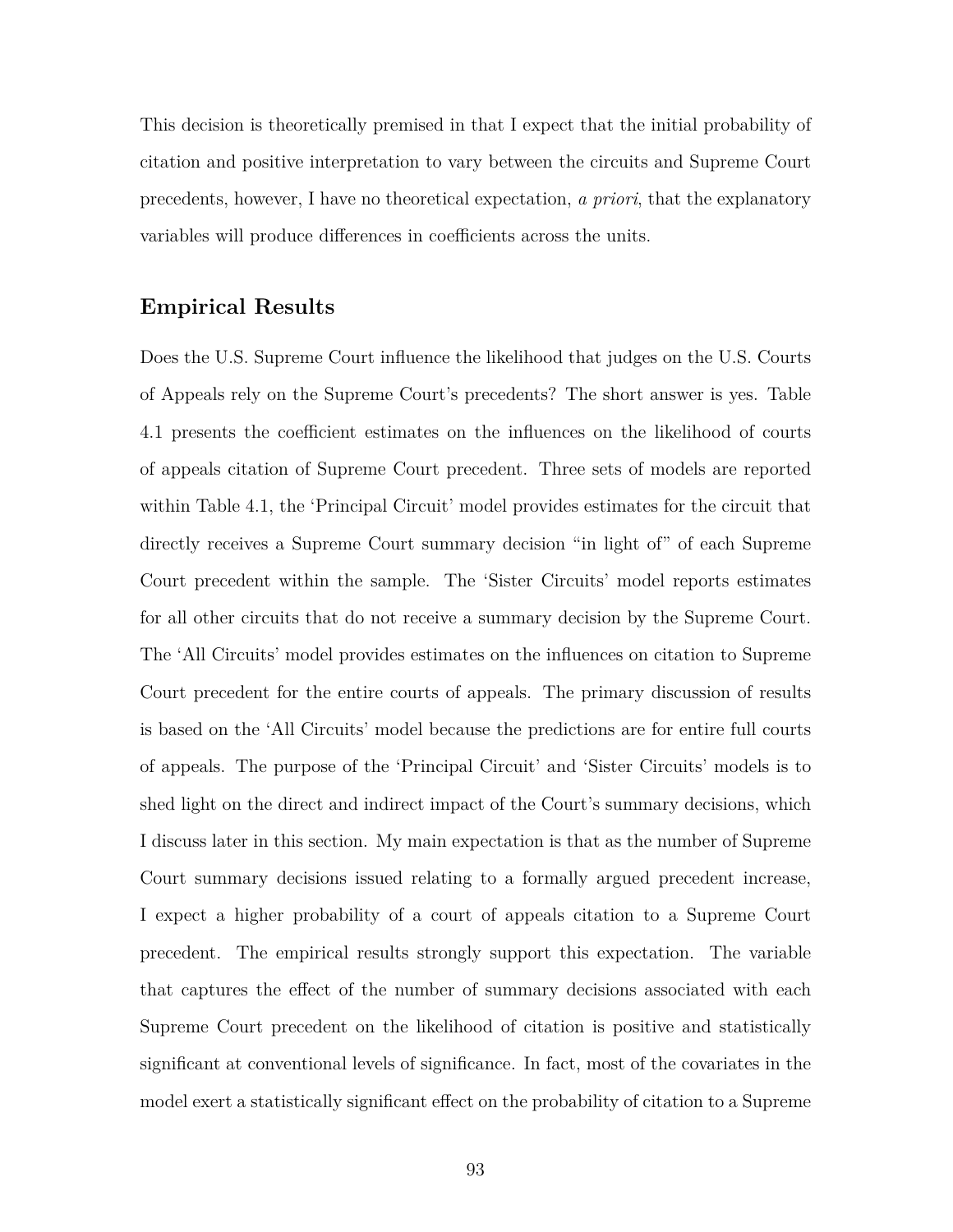Court precedent. The notable exception is the covariate that captures the impact of Supreme Court vitality, which does not reach conventional levels of statistical significance. I discuss the implications of this new finding in the conclusion.

Since maximum likelihood estimates are not directly interpretable, I estimate predicted probabilities for each variable of the continuous and interval variables of interest. I compute the discrete change change in the outcome probability going from 0 to 1 for all indicator variables.<sup>21</sup> The substantive results demonstrate that as the count of summary decisions goes from a minimum of 0 to a maximum value of 13, the probability of citation increases from approximately 0.20 to approximately 0.90. This change represents a substantial increase in the likelihood of a Supreme Court citation by the courts of appeals. However, such an interpretation may slightly exaggerate the true substantive effect as less than one percent of the observations occur at the maximum value of the summary decisions variable. Since 99% of the observations occur at or below eleven summary decisions, the impact of the absence of a summary decisions versus the true maximum value (11 summary decisions) results in an increase from a 0.20 probability to approximately 0.85 probability of citation. This approximates to an improvement of 325%, which represents a very large substantive effect. I plot this effect in Figure 4.1. From a practical perspective, this result demonstrates that in the absence of a Supreme Court summary decision, *ceteris paribus*, judges on the courts of appeals are unlikely to cite a Supreme Court precedent within a given circuit in any given year. However, as the justices issue one or more summary decisions associated with their formally argued decisions, the probability of citation by the courts of appeals increases substantially. The key result here is that when the Supreme Court issues multiple summary decisions, the probability of lower court citation to a Supreme Court precedent changes from a statistical improbability

 $21$  In computing the substantive effects, I hold all continuous and interval variables constant at their mean, while all indicator variables are held constant at their modal values.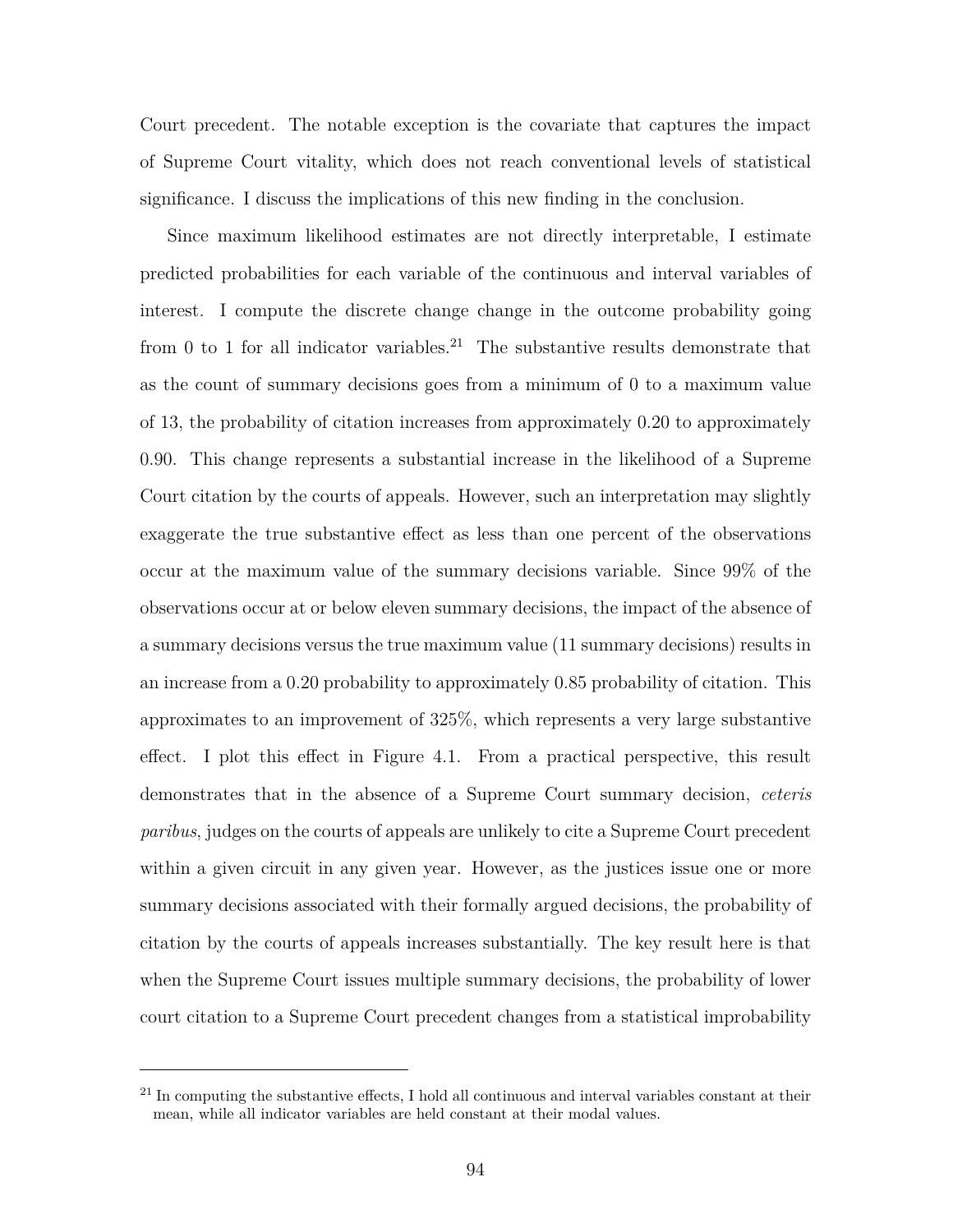|                                                      | All                 | Principal          | <b>Sister</b>       |
|------------------------------------------------------|---------------------|--------------------|---------------------|
| Variable                                             | Circuits            | Circuit            | Circuits            |
| <b>Summary Decision</b>                              | $0.164*(0.011)$     | $0.080*$ $(0.021)$ | $0.167*$ $(0.012)$  |
| Supreme Court Vitality                               | $-0.010$ $(0.031)$  | $0.147$ $(0.101)$  | $-0.017$ $(0.032)$  |
| Supreme Court Vote Margin                            | $0.012$ $(0.006)$   | $0.046$ $(0.023)$  | $0.011$ $(0.007)$   |
| Ideol Dist - SC Author to SC Median $-0.060*(0.017)$ |                     | $-0.041$ $(0.061)$ | $-0.060*(0.017)$    |
| Ideol Dist - CoA Panel to SC Median $-0.332*(0.120)$ |                     | $-0.691$ $(0.503)$ | $-0.327*$ $(0.122)$ |
| Circuit Vitality                                     | $0.111*(0.013)$     | $0.117*$ $(0.022)$ | $0.113*(0.014)$     |
| Circuit of Origin                                    | $0.690*(0.081)$     | $0.473*$ $(0.181)$ | $0.680*$ (0.086)    |
| Case Salience Index                                  | $0.113*(0.009)$     | $0.081*$ (0.031)   | $0.114*(0.009)$     |
| Case Complexity                                      | $-0.263*$ (0.056)   | $-0.007$ $(0.257)$ | $-0.270*(0.057)$    |
| Per Curium Decision                                  | $-0.712*(0.102)$    | $0.985*$ $(0.453)$ | $-0.718*(0.103)$    |
| Criminal Decision                                    | $0.613*$ (0.048)    | $0.505*$ $(0.170)$ | $0.609*$ (0.049)    |
| Circuit Caseload                                     | $0.043*$ (0.006)    | $0.019$ $(0.021)$  | $0.042*$ (0.007)    |
| Age of Precedent                                     | $-0.040*(0.004)$    | $-0.101*$ (0.016)  | $-0.039*(0.004)$    |
| Constant                                             | $-0.958*$ $(0.076)$ | $-0.047$ $(0.336)$ | $-0.962*(0.077)$    |
| <b>Model Fit Statistics</b>                          |                     |                    |                     |
| Observations                                         | 29,055              | 1,495              | 27,560              |
| Cluster Units                                        | 3,589               | 181                | 3,408               |
| $\chi^2$ Statistic                                   | 1273.74             | 127.25             | 1100.82             |
| Probability > $\chi^2$                               | $0.000\text{*}$     | $0.000*$           | $0.000*$            |

Table 4.1: Multilevel Probit Regression of U.S. Courts of Appeals Citation of U.S. Supreme Court Precedent

*Note:* The outcome variable is the probability of U.S. Courts of Appeals citation of Supreme Court precedent per circuit-year. The 'All Circuits' model includes all circuits of the U.S. Courts of Appeals. The 'Principal Circuit' model presents results for the circuit that directly receives a Supreme Court summary decision, whereas, the 'Sister Circuits' model presents the results for all circuits that do not receive an explicit summary decision by the U.S. Supreme Court. The estimates of the multilevel models are based on random intercepts for each circuit and each Supreme Court precedent with the standard errors reported in parentheses.  $*<sub>p</sub> < 0.05$ 

 $(0.20)$  to a near statistical certainty  $(0.85)$ . Yet further, recall that the unit of analysis is the 'Supreme Court Precedent-Circuit-Year' triad. This means that rather than an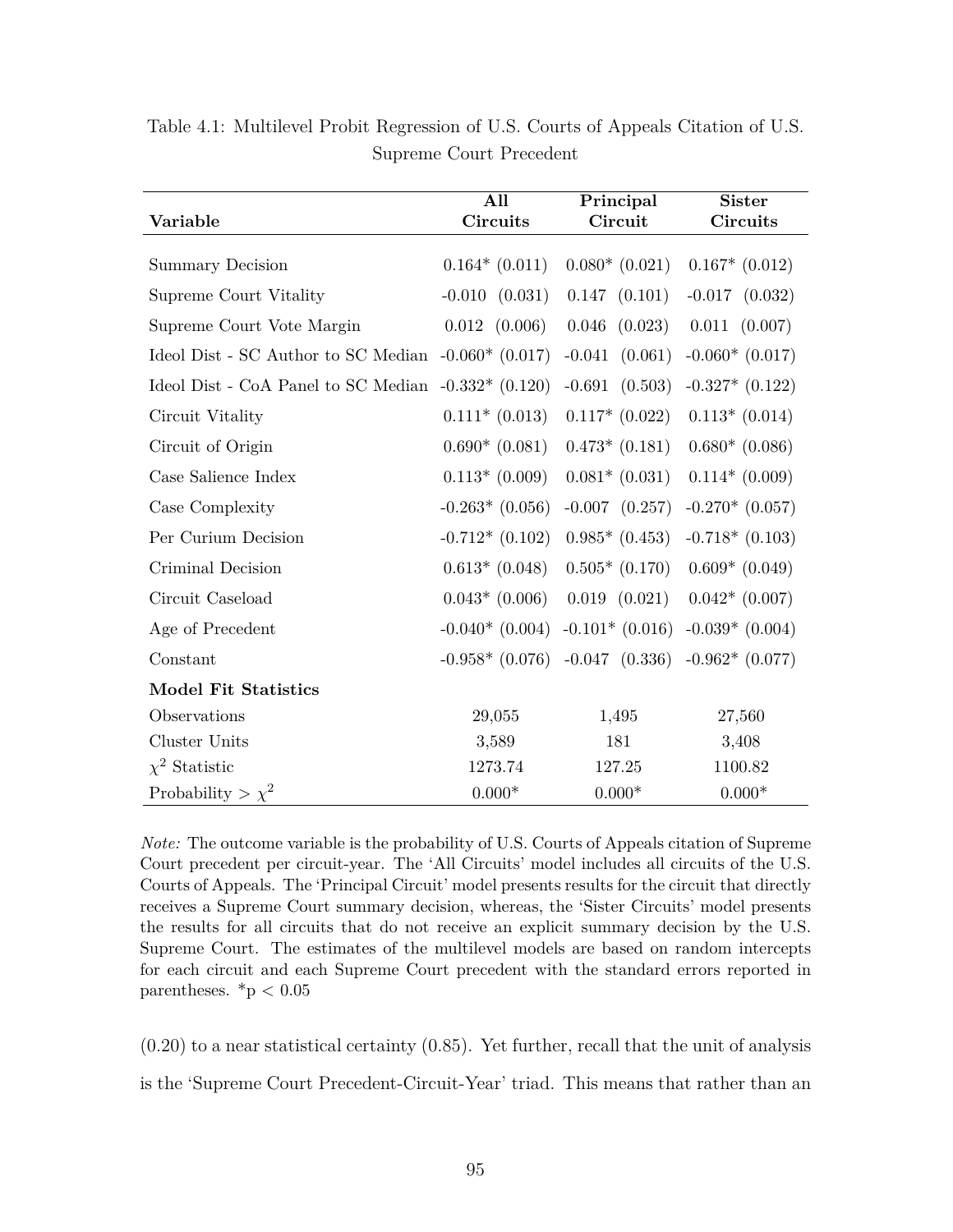aggregate increase in the probability of citation to the Supreme Court's precedents by the courts of appeals collectively, the substantive results represent an increase in the probability for an individual circuit to cite a Supreme Court precedent within a given year. This finding has important implications for the empirical literature given the sheer size of the effect of the covariate in increasing the likelihood of citation to the Supreme Court's precedents.



Figure 4.1: Impact of Summary Decision on U.S. Courts of Appeals Citation to Precedent

Note: To plot this effect, I generate the predicted probabilities. Continuous and indicator variables are held constant at their mean and modal values, respectively. The solid line represents the likelihood of citation to a Supreme Court Precedent in each circuit within each year. The shaded area represent the 95% confidence intervals.

The estimates of the citation model notably demonstrate that the variable for Supreme Court vitality does not exert exert a statistically meaningful effect  $(P =$ .74) on the probability of the courts of appeals to cite a Supreme Court precedent. The variable for vote margin or the size of the Supreme Court's majority coalition that issues a decision also does not exert a statistically meaningful effect on the propensity of the courts of appeals to cite the Supreme Court's precedents. While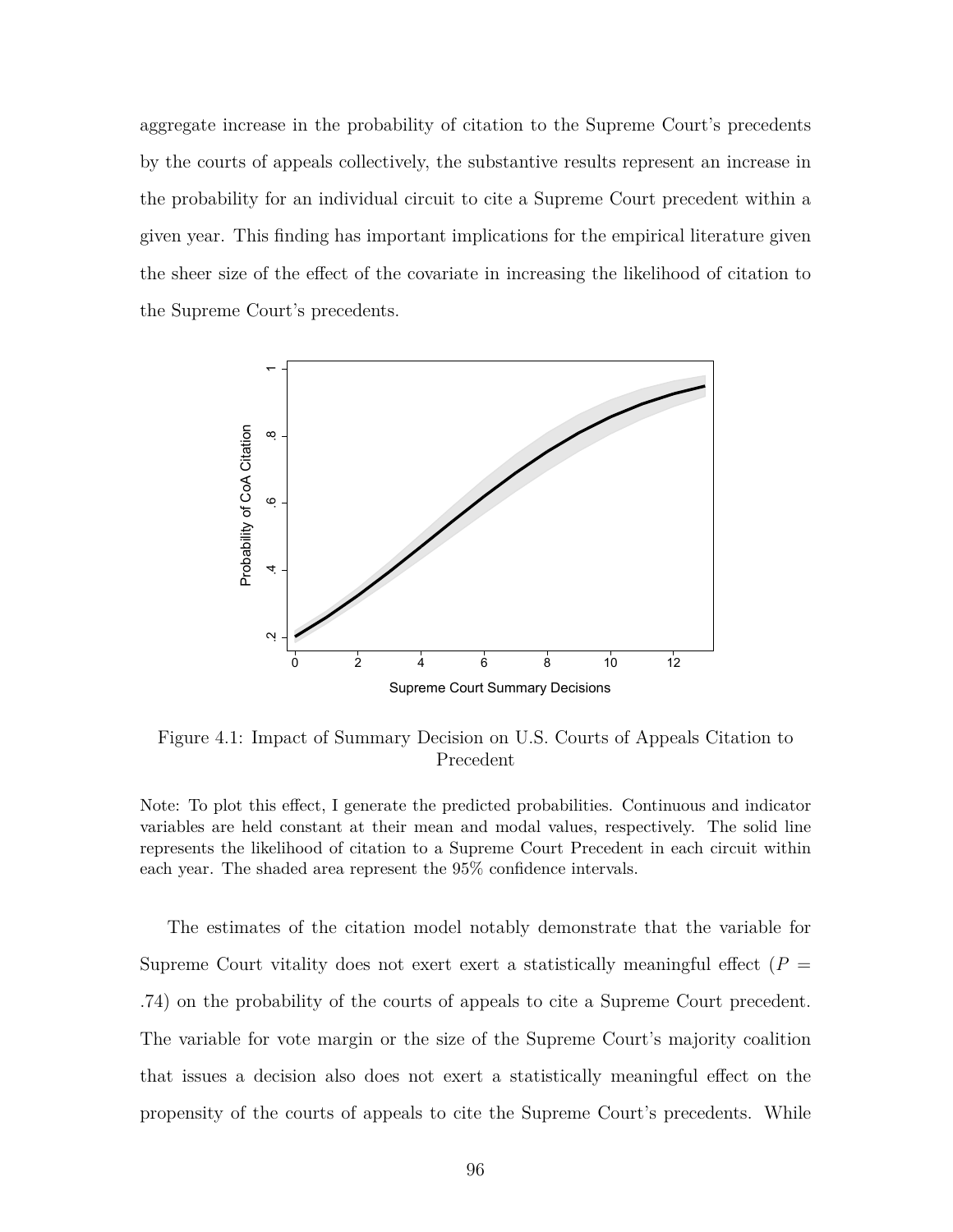the result for the vote margin variable is not overly surprising given mixed support in previous studies, the statistical and substantive results for the Supreme Court vitality variable conflict with many previous empirical studies that consistently demonstrate that the Supreme Court's own patterns of positive versus negative interpretations of its precedents strongly influence the propensity of the lower courts to rely on the High Court's precedents (see Black and Spriggs 2013; Corley 2009; Corley and Wedeking 2014; Cross and Spriggs 2010; Fowler et al. 2007; Fowler and Jeon 2008; Hansford and Spriggs 2006). The results here suggest that judges on the courts of appeals either pay little attention or are not substantially moved by the Supreme Court's own repeated positive or negative interpretations of its decisions. I discuss both the theoretical implications of this important new finding in the conclusion.

Both ideological distance variables exert a statistically meaningful effect on the probability of lower court citation of the Supreme Court's precedents and as expected are negatively signed. Substantively, the first variable that is the distance between the Supreme Court's majority opinion author and the median member of the Court results in a decrease in the probability of citation from approximately .34 to .33. This result suggests that as the distance between the majority opinion writer and the median member increases there is an extremely modest decrease in the likelihood of lower court citation. Of greater interest is the distance between the median member of the responding lower court panel and the median member of the Supreme Court. As Figure 4.2 demonstrates, that as the distance between the panel and Supreme Court medians increase there is a lower probability of citation to a precedent by the circuits. Going from the maximum to the minimum value results in a change of probability from .34 to .28. In context to the influence of the Supreme Court's summary decisions and previous analyses of lower and higher court distance, this is a very modest effect. While an increase in ideological distance between the circuit panel and the Supreme Court correspond with a lower probability of citation, the raw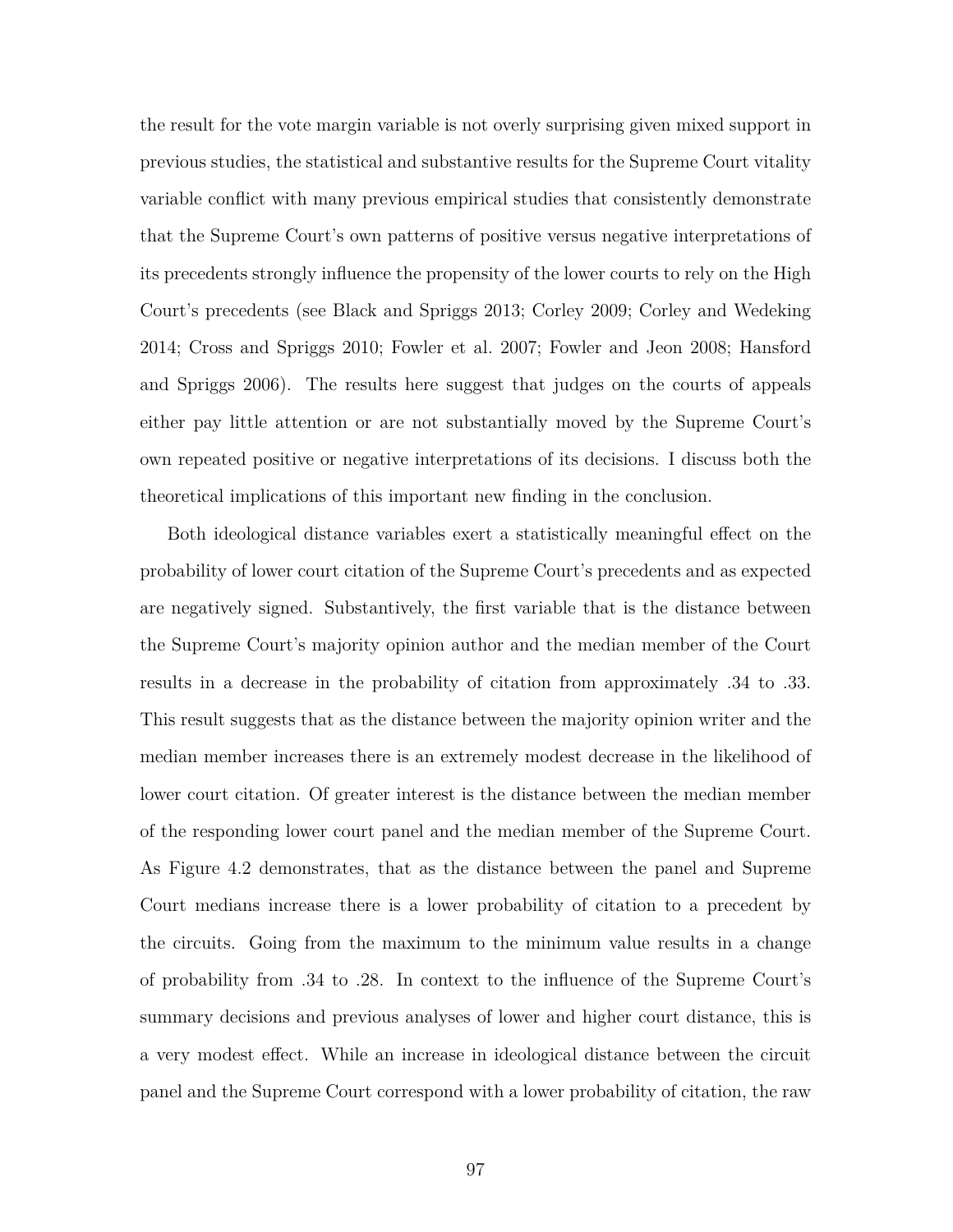change in probability is only .06. This result suggests that the impact of ideological differences on the propensity of the circuits to cite the Supreme Court's precedent is perhaps more nuanced than previously understood.



Figure 4.2: Impact of Ideological Distance on U.S. Courts of Appeals Citation to Precedent

Note: The solid line represents the likelihood of citation to a Supreme Court Precedent in each circuit within each year. The shaded area represent the 95% confidence intervals.

Next, I turn to the to the predictions on the impact of horizontal stare decisis and circuit-level factors on the probability of citation to the Supreme Court's precedents. As hypothesized, the variable for circuit vitality exerts a statistically significant and positive effect on the propensity of the courts of appeals to cite the Supreme Court's precedents. The circuit vitality variable has a very large range from a minimum of -22 to a maximum of 102. However, very little of the data are observed at the extreme ranges. In fact, 99% of the data range between a vitality score of -2 and 8. To interpret the results for the full range of the Court of Appeals vitality variable would mean to significantly overstate is effect. Substantively, going from a circuit vitality score of -2 to 8, which represents 99% of the data, results in a positive change in prob-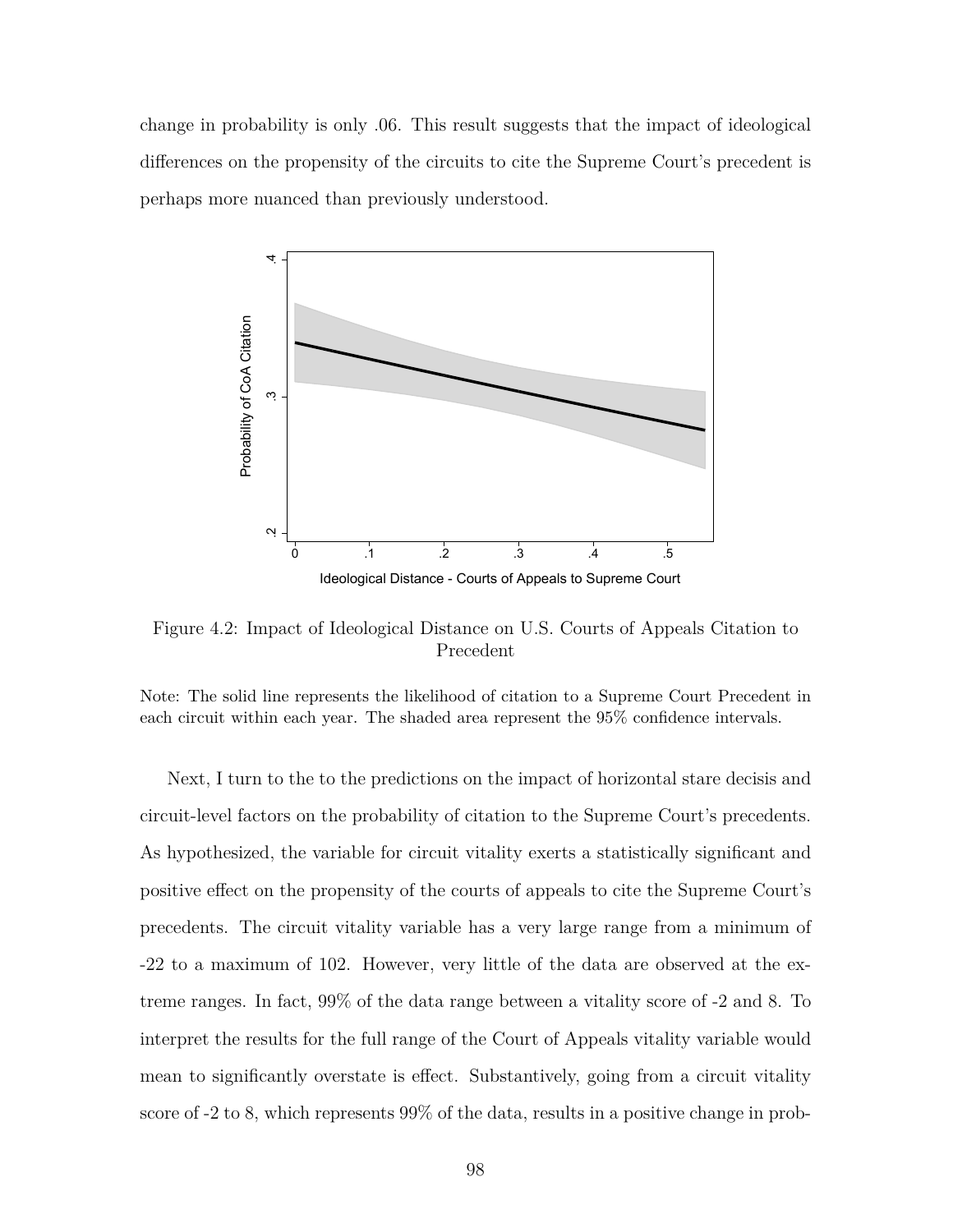

Figure 4.3: Impact of Circuit Vitality on U.S. Courts of Appeals Citation to Precedent

Note: The solid line represents the likelihood of citation to a Supreme Court Precedent in each circuit within each year. The shaded area represent the 95% confidence intervals.

ability from approximately .20 to .61. This result corroborates, in principal, previous work by (Westerland et al. 2010) on the importance of prior circuit interpretations in influencing future responses to precedent. The results in my analysis add to Westerland et al.'s work in two ways. First, Westerland et al. do not analyze the impact of prior lower court interpretations on the probability of lower court citation, instead, their analysis models the probability of explicit positive, neutral, or negative interpretation by the lower courts. Second, Westerland et al. do not assess the impact of the difference between positive and negative circuit interpretations of Supreme Court precedents. Instead, these scholars include separate count variables for the number of positive and negative interpretations and find that higher values of positive lower court interpretations correspond with a higher probability of positive interpretation, whereas higher negative values of prior negative interpretations increase the prospect of future negative interpretation by the lower courts. My results demonstrate that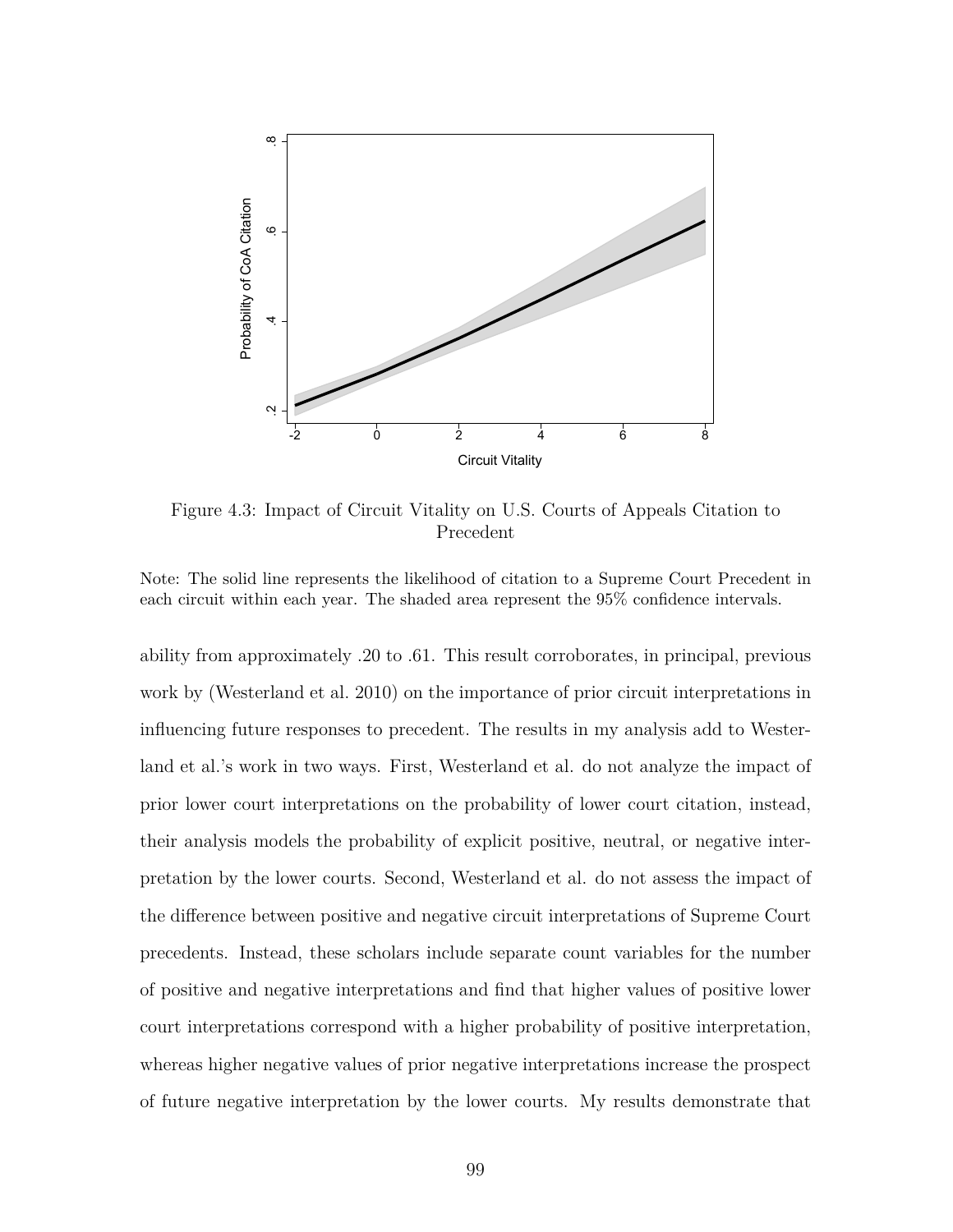the net difference between prior positive and negative interpretations also impacts the probability of citation to the Supreme Court's precedents and that the force of prior circuit interpretations is such that they substantively alter the probability of citation even when the analysis is dis-aggregated by circuit and year, as Figure 4.3 illustrates.

The variable for a circuit addressing a precedent that originates from the Supreme Court's review of the same circuit exerts a significant and positive effect on the likelihood of citation precedent. Put differently, the likelihood of citation to a Supreme Court precedent is greater for the circuit of origin than a circuit addressing a precedent that emerges from the review of a different circuit. The probability of citation originating from the review of a different circuit is approximately .31, whereas, the probability of citation increases to .58 if a precedent originates from the same circuit. This represents a discrete change of a .27 higher probability in citation of Supreme Court precedent, which represents a large effect. This result provides support to the notion that horizontal *stare decisis*, and, more specifically, the law within each circuit strongly influences the decision-making behavior of circuit judges (see Bowie, Songer, and Szmer 2014; Hettinger, Lindquist, and Martinek 2003*a*,*b*, 2006; Klein 2002). The new, but intuitive, finding here is that judges within each circuit are significantly more likely to consider a formally argued Supreme Court precedent if the precedent emerges from the review of panel's own circuit than a precedent emerging from the review of another circuit within the courts of appeals. This result is easy to reconcile from a practical standpoint given that when the Supreme Court affirms or reverses a lower court decision, the Supreme Court is simultaneously affirming or overturning circuit law within the circuit whose decision is reviewed.

The citation model includes a series of control variables all of which are statistically significant. Most notably, the variable for case salience is positively signed. Supreme Court decisions with higher levels of salience correspond with a higher probability of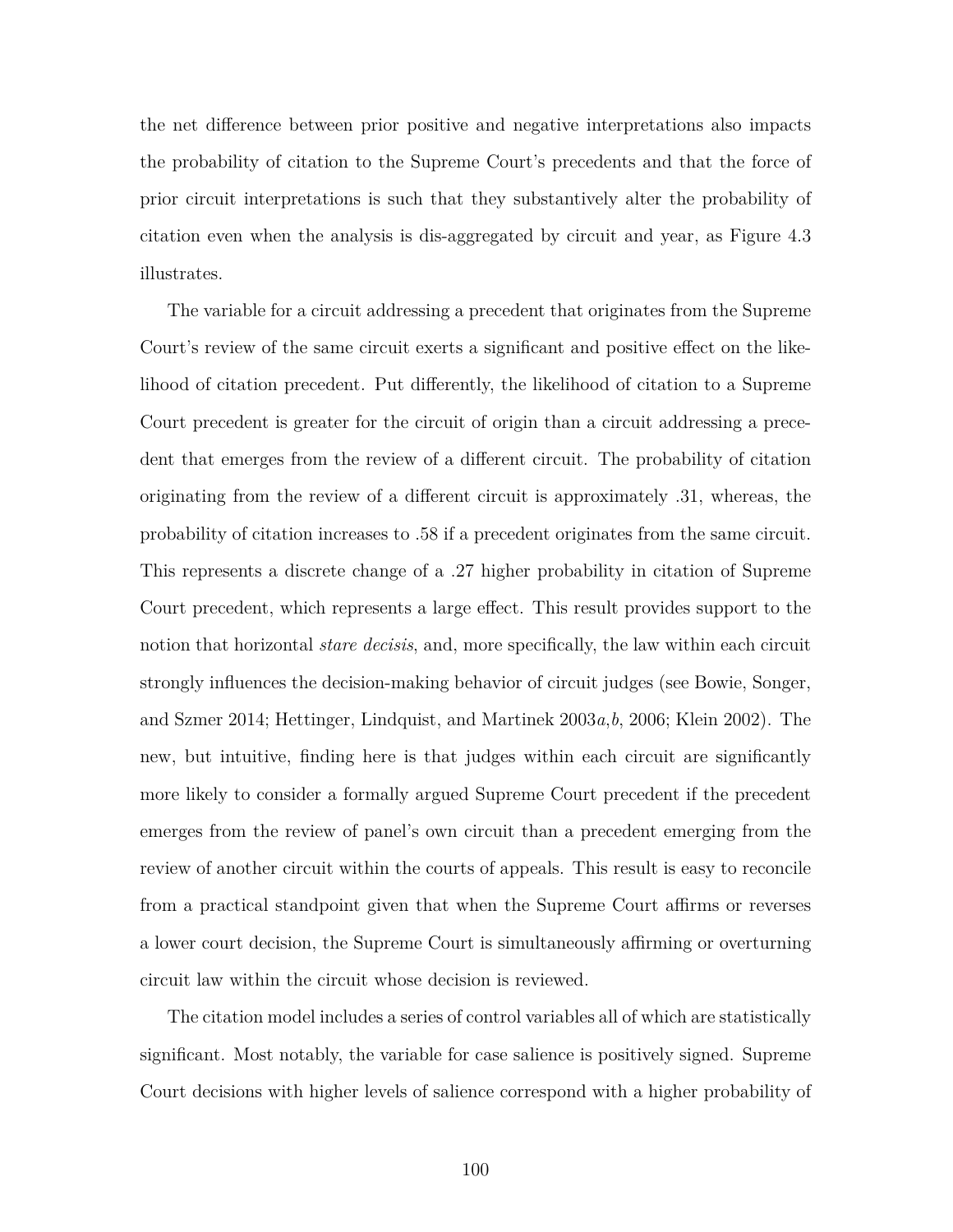citation by the courts of appeals. Going from the minimum to the maximum value of the salience variable results in an increase in probability from approximately .20 to .55. This results suggest that Supreme Court precedents that are not salient are unlikely to be cited per circuit-year, while precedents that are highly salient are significantly more likely to be cited. The variables for case complexity and per curium decisions are both negatively signed, meaning that complex cases and Supreme Court decisions without an identified majority opinion writer are less likely to be cited when the analysis is dis-aggregated by circuit and year. Supreme Court precedents that relate to criminal cases are significantly more likely to be cited than non-criminal precedents. The control for circuit caseload is significant and positive, which indicates that as the caseload in each circuit and each year increases, the likelihood of citation also increases. Finally, the variable for the age of precedent is significant and negatively signed as one would expect, because as Supreme Court decisions age over time, they are often replaced with new and more prevalent Supreme Court decisions.

Table 4.2 presents the coefficient estimates of the positive interpretation model. The results for the positive interpretation model are very similar to the citation model. The variable for the Supreme Court's summary decisions is again significant and positive. As Figure 4.4 illustrates, the probability that the courts of appeals will positively interpret a Supreme Court precedent is  $.04$  if no summary decision is associated with a precedent. Going to the maximum value of the summary decisions variable for 99% of the observations increases the probability of positive interpretation to .40. A number of studies elucidate the reality that explicit positive interpretation of precedent is relatively infrequent. For instance, Fowler et al. (2007, 328) note that, "positive or negative interpretation of precedent is a rare event as compared to the string citation of precedent. Given that positive interpretations of Supreme Court precedents by the lower courts are a rare event, the net increase in probability of .36 represents a very large effect, as Figure 4.4 illustrates.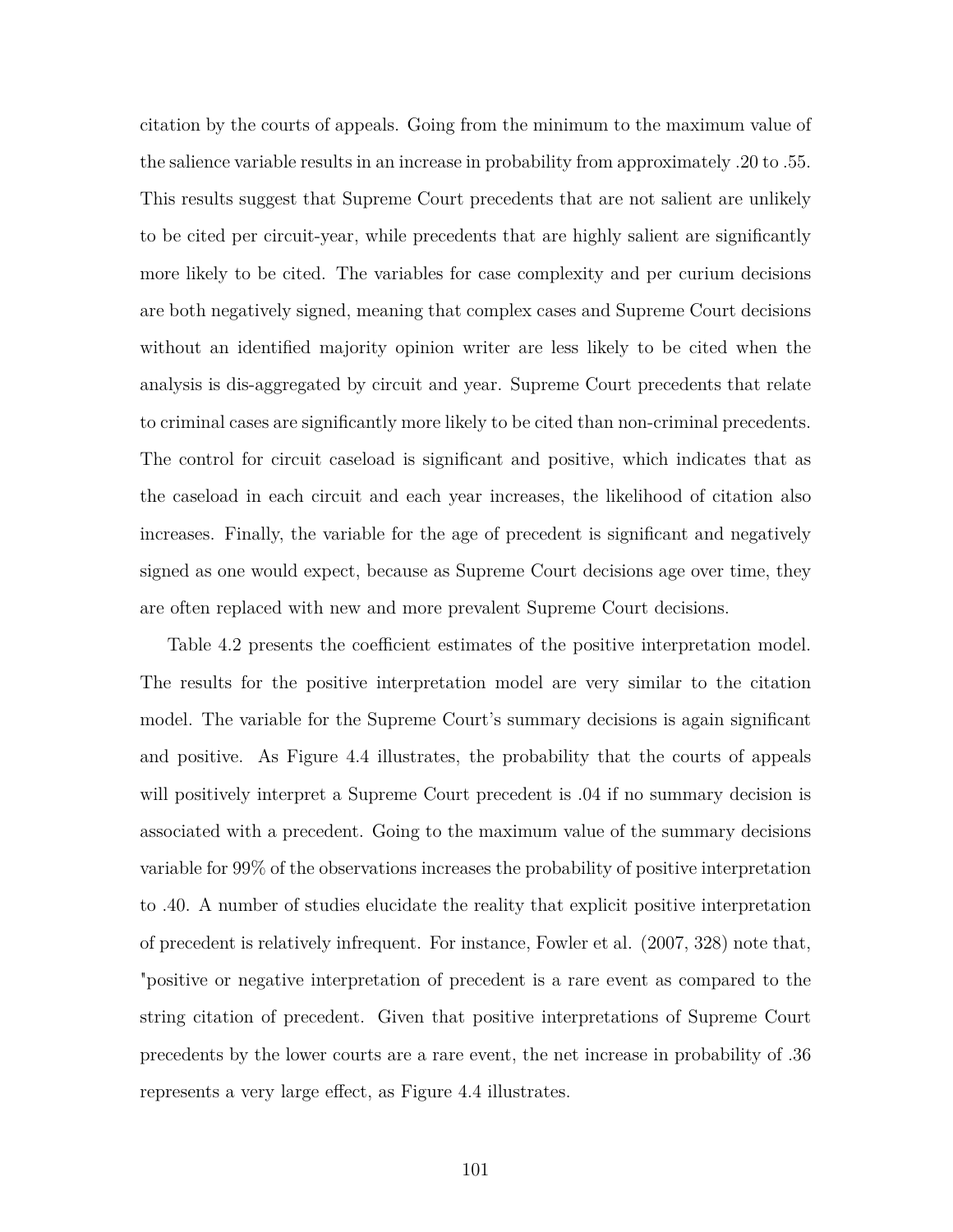|                                                       | All                | Principal                                             | <b>Sister</b>      |
|-------------------------------------------------------|--------------------|-------------------------------------------------------|--------------------|
| Variable                                              | <b>Circuits</b>    | Circuit                                               | Circuits           |
| <b>Summary Decision</b>                               | $0.140*(0.009)$    | $0.043*$ (0.015)                                      | $0.144*(0.010)$    |
| Supreme Court Vitality                                | $-0.014$ $(0.034)$ | $0.021$ $(0.077)$                                     | $-0.012$ $(0.036)$ |
| Supreme Court Vote Margin                             | $0.006$ $(0.007)$  | $0.032$ $(0.017)$                                     | $0.005$ $(0.007)$  |
| Ideol Dist - SC Author to SC Median $-0.044*$ (0.017) |                    | $-0.000$<br>(0.043)                                   | $-0.046*$ (0.018)  |
| Ideol Dist - CoA Panel to SC Median $-0.435*(0.138)$  |                    | $-0.209$ $(0.355)$                                    | $-0.432*(0.143)$   |
| Circuit Vitality                                      | $0.038*$ $(0.008)$ | $0.063*$ (0.012)                                      | $0.043*$ (0.010)   |
| Circuit of Origin                                     | $0.491*$ (0.085)   | $0.135$ $(0.137)$                                     | $0.487*$ $(0.092)$ |
| Case Salience Index                                   | $0.077*$ (0.009)   | $0.093*$ (0.027)                                      | $0.075*$ (0.010)   |
| Case Complexity                                       | $-0.197*$ (0.056)  | 0.160 (0.196)                                         | $-0.210*(0.058)$   |
| Per Curium Decision                                   | $-0.300*$ (0.102)  | $-0.998*(0.462)$                                      | $-0.321*(0.104)$   |
| Criminal Decision                                     | $0.367*$ $(0.048)$ | $0.178$ $(0.137)$                                     | $0.371*$ (0.049)   |
| Circuit Caseload                                      | $0.046*(0.007)$    | $0.027$ $(0.015)$                                     | $0.045*$ (0.007)   |
| Age of Precedent                                      | $-0.008*$ (0.005)  | $-0.103*(0.017)$                                      | $-0.004*(0.006)$   |
| Constant                                              |                    | $-2.067*$ (0.088) $-1.115*$ (0.267) $-2.076*$ (0.091) |                    |
| <b>Model Fit Statistics</b>                           |                    |                                                       |                    |
| Observations                                          | 29,055             | 1,495                                                 | 27,560             |
| Cluster Units                                         | 3,589              | 181                                                   | 3,408              |
| $\chi^2$ Statistic                                    | 760.53             | 112.00                                                | 648.66             |
| Probability > $\chi^2$                                | $0.000*$           | $0.000*$                                              | $0.000*$           |

Table 4.2: Multilevel Probit Regression of U.S. Courts of Appeals Positive Interpretation of U.S. Supreme Court Precedent

*Note:* The outcome variable is the probability of U.S. Courts of Appeals citation of Supreme Court precedent per circuit-year. The 'All Circuits' model includes all circuits of the U.S. Courts of Appeals. The 'Principal Circuit' model presents results for the circuit that directly receives a Supreme Court summary decision, whereas, the 'Sister Circuits' model presents the results for all circuits that do not receive an explicit summary decision by the U.S. Supreme Court. The estimates of the multilevel models are based on random intercepts for each circuit and each Supreme Court precedent with the standard errors reported in parentheses.  $*<sub>p</sub> < 0.05$ 

The variables for Supreme Court vitality and vote margin are again not statistically significant in the positive interpretation model. The finding that Supreme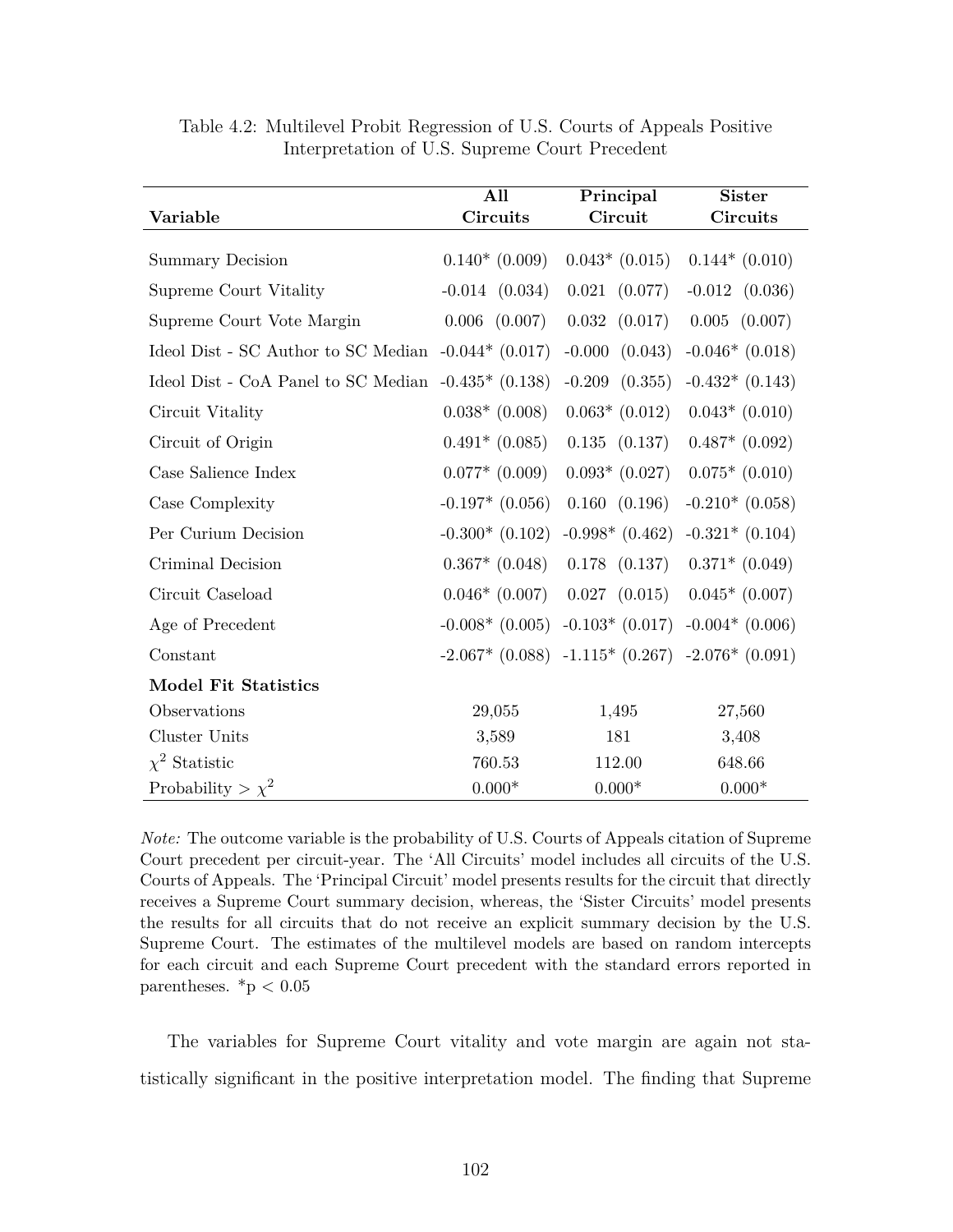

Figure 4.4: Impact of Summary Decisions on Positive Interpretation of Supreme Court Precedent

Note: The solid line represents the likelihood of positive interpretation of a Supreme Court Precedent in each circuit within each year. The shaded area represent the 95% confidence intervals.

Court vitality does not substantively influence the propensity of the courts of appeals to follow the High Court's precedents stands in contrast to previous analyses that demonstrate that prior positive and negative interpretations by the Supreme Court itself strongly influences the extent to which the lower courts follow the High Court's precedents (see Black and Spriggs 2013; Corley 2009; Corley and Wedeking 2014; Cross and Spriggs 2010; Fowler et al. 2007; Hansford and Spriggs 2006; Westerland et al. 2010).

Supreme Court case salience is significant and positive. Figure 4.5 illustrates the effect of Supreme Court case salience on the propensity of the courts of appeals to follow a Supreme Court precedent. Going from the minimum to the maximum value of the salience variable results in an increase from .08 probability to approximately .17. For positive interpretations, this represents a fairly sizable effect. The ideological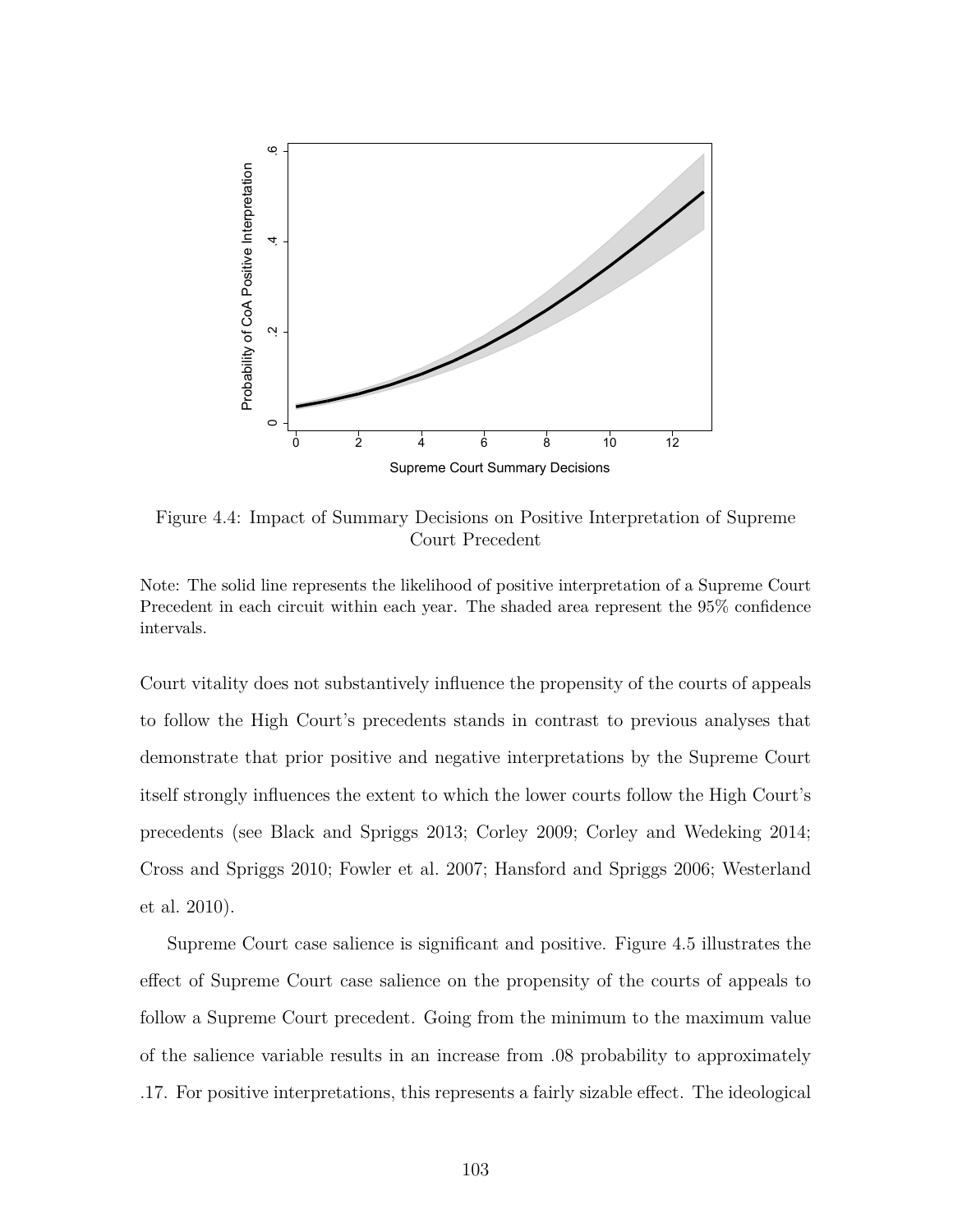

Figure 4.5: Impact of Case Salience and Ideological Distance on Positive Interpretation of Supreme Court Precedent

Note: The solid line represents the likelihood of positive interpretation of a Supreme Court Precedent in each circuit within each year. The shaded area represent the 95% confidence intervals.

distance between the Supreme Court's majority opinion writer and the median member of the Court does not influence lower court positive interpretations of Supreme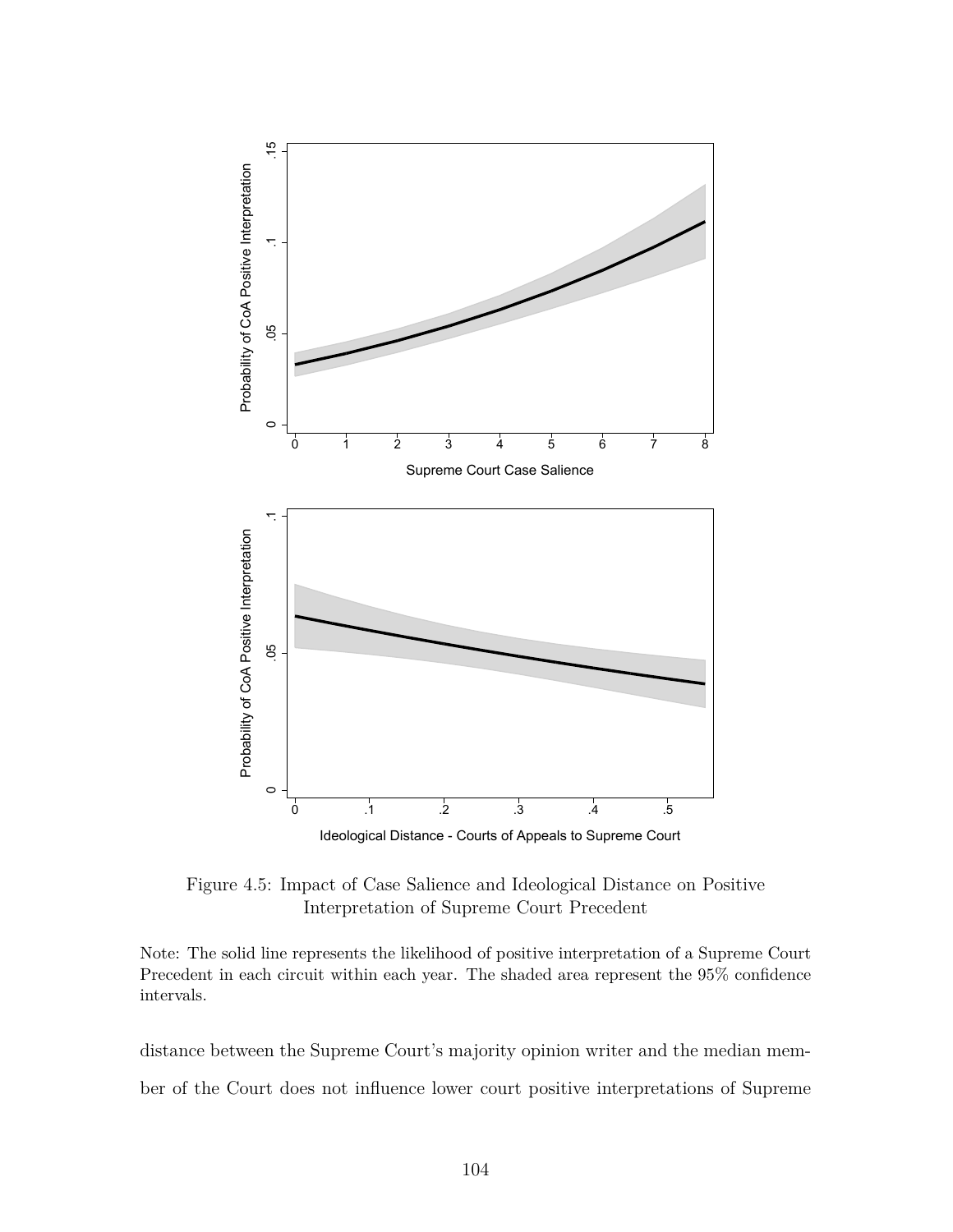Court decisions. However, the ideological distance between the median members of the lower court panel and the Supreme Court exerts a statistically significant effect. Figure 4.5 also presents the effect of ideological distance between the lower court and Supreme Court medians on the likelihood to positively interpret precedent. The effect of the distance variable is small. When ideological distance between the lower court panel and the Supreme Court is at its minimum, the probability of positive interpretation is approximately .06, whereas, when ideological distance is at its maximum, the probability of positive interpretation decreases to approximately .04.

Circuit vitality exerts a meaningful effect on the propensity of a lower courts to follow Supreme Court precedent. This effect is plotted in Figure 4.6. Going from a vitality score of -2 to 6 increases the probability of positive interpretation of Supreme Court precedent from .05 to .27. Going from the minimum to the maximum value for 99% of the observations results in is a raw increase in probability of .22. This is a very large substantive effect. The impact of the circuit of origin responding to a Supreme Court precedent increases the probability to approximately .16 from .10, which is the probability of positive interpretation for the peer circuits. Similar to the citation model, all of the control variables also reach conventional levels of statistical significance. The circuit of summary decision is also significant in the positive interpretation model, however, substantively the variable's impact is very modest changing from .10 to .11 when a circuit directly receives a Supreme Court summary decision. Finally, among the control variables, criminal cases, circuit caseload, and the age of precedent reach conventional levels of statistical significance, whereas, case complexity and per curium decisions do not exert a statistically meaningful effect.

An important aspect of my theoretical argument is the idea that in order for any action by the justices to be an effective Supreme Court signal we must observe both direct and indirect effects in increases in the probability of the circuits to cite and follow a formally precedent. Therefore, it is necessary to empirically assess the impact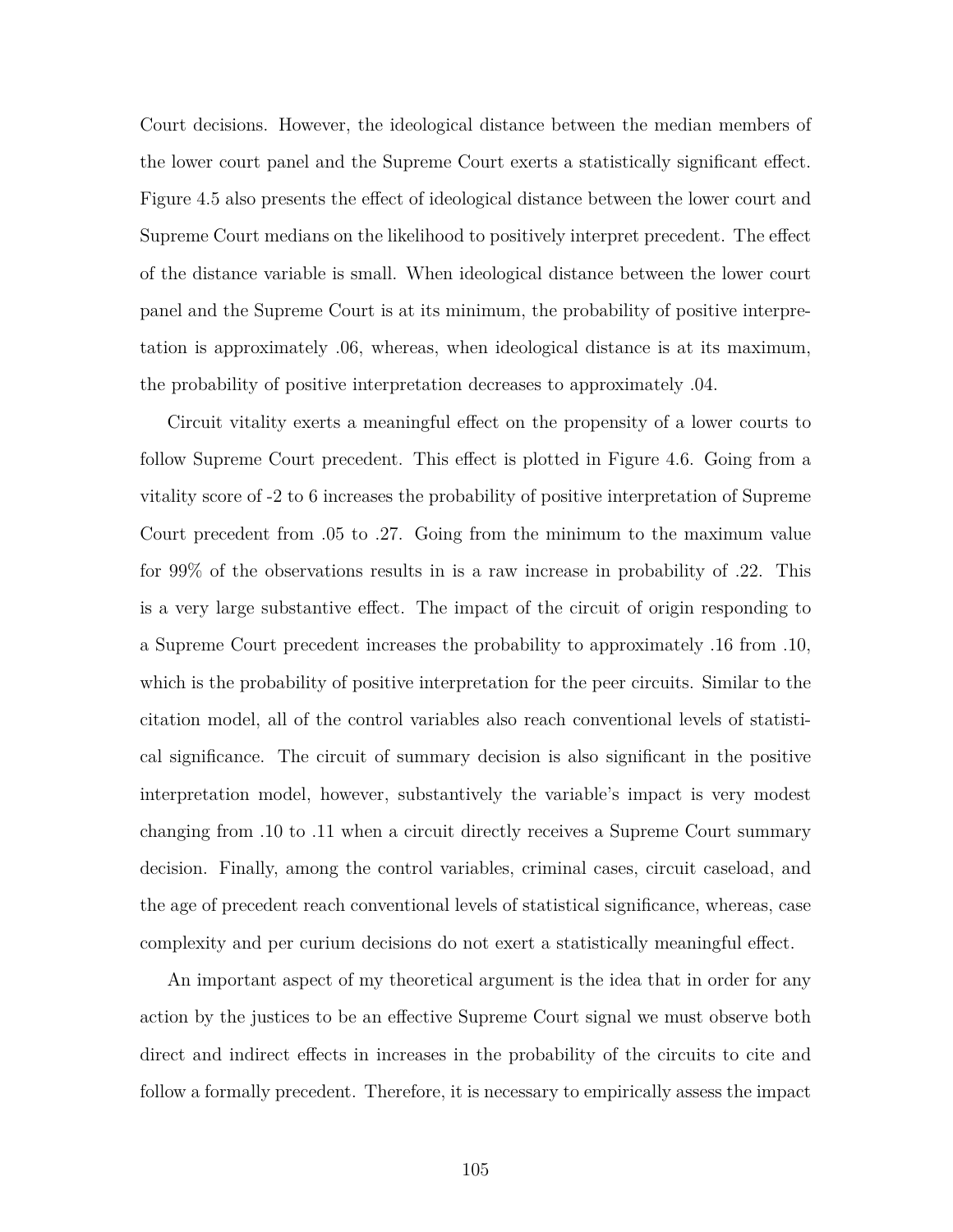

Figure 4.6: Impact of Circuit Vitality on Positive Interpretation of Supreme Court Precedent

Note: The solid line represents the likelihood of positive interpretation of a Supreme Court Precedent in each circuit within each year. The shaded area represent the 95% confidence intervals.

of the Supreme Court's summary decision signal on both the circuit that directly receives a summary decision as well assessing the impact on the remaining circuits that do not directly receive a summary decision. If the impact of the Supreme Court's action is realized by the circuit that directly receives a summary decision but not the sister circuits, then the Supreme Court's action is not an effective signal, because in such a scenario the Court's actions have no practical effect in increasing reliance to their precedents. However, if the Supreme Court's summary decision increases the probability of citation and positive interpretation in the circuit that directly receives a summary decision and the sister circuit only then can the Supreme Court's action be characterized as effective signals. To evaluate such an effect empirically, I estimate models for the 'Principal Circuit' that directly receives a Supreme Court summary decision. I also estimate models for the 'Sister Circuit,' which are the remaining circuits that do not receive the Court's summary decision.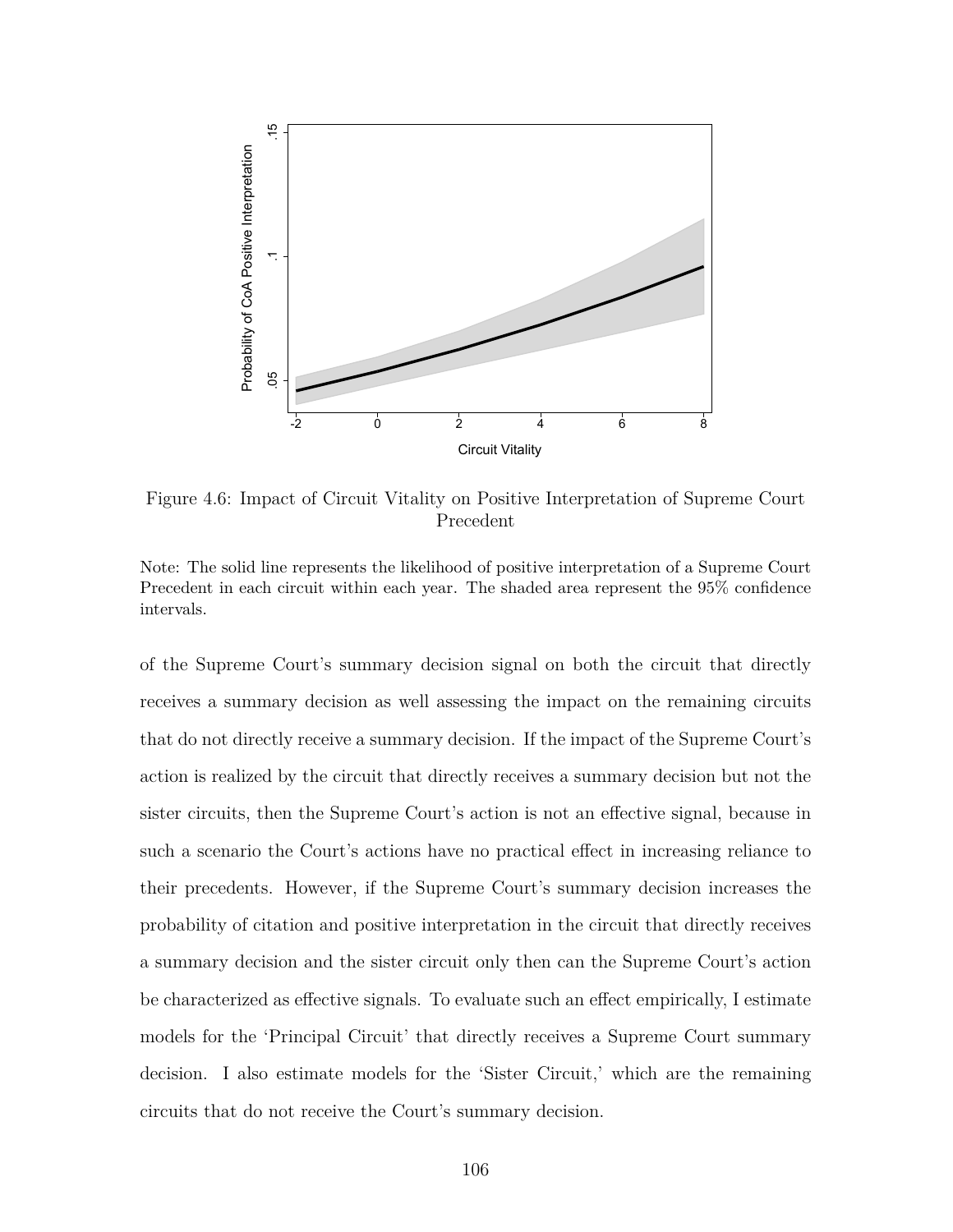![](_page_117_Figure_0.jpeg)

Figure 4.7: Impact of Summary Decisions on Citation and Positive Interpretation of Supreme Court Precedent in 'Sister Circuits'

Note: The solid lines represent the likelihood of citation and positive interpretation to a precedent in each circuit within each year that is not the circuit that directly receives a summary decision. The shaded area represent the 95% confidence intervals.

Recall that Table 4.1 also presents the influences on citations to the Supreme Court's precedents. On the surface, the coefficient estimates demonstrate that the Supreme Court's summary decisions exert a statistically significant and positive effect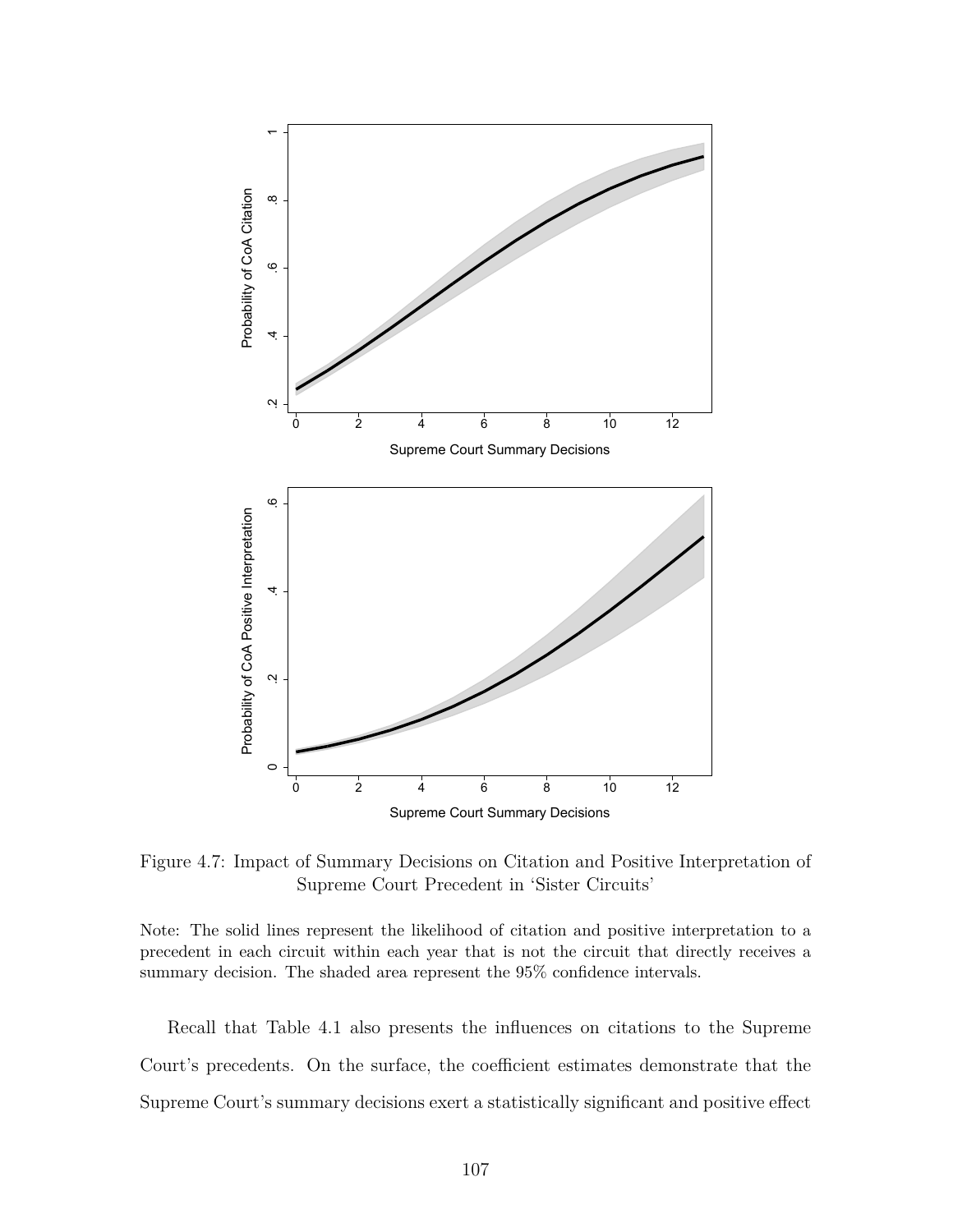on both the "Principal" and the "Sister Circuits." Thus, if the Supreme Court issues a formally argued precedent with a summary decision to any one of the circuits, the remaining circuits that do not directly receive a summary decision are statistically more likely to cite the precedent of the Court compared to when such a summary decision signal is absent. Interestingly, the substantive impact of the Summary decisions signal is stronger within the 'Sister Circuits.' That is, going from the minimum to the maximum value of the summary decisions variable in the 'Principal Circuit' model results in a positive change in probability from approximately .44 to .77. The substantive impact of the summary decisions variable in the 'Sister Circuits' model results in a positive change in probability from approximately .24 to .87. This means that for the 'Sister Circuits' when other circuits receive summary decisions, the non affected circuits go from a statistical improbability to a near statistical certainty in the probability of citing a precedent of the Court. This effect is plotted in Figure 4.7.

The results for the influences on positive interpretations to precedent corroborate the results of the citation models. As Table 4.2 reports, in both the 'Principal Circuit' and 'Sister Circuits' models the impact of the Supreme Court's summary decisions is significant and positively signed. The substantive impact of the summary decisions variable in the 'Principal Circuit' model results in a positive change in probability from approximately .14 to .27, whereas, the substantive impact of the summary decisions variable in the 'Sister Circuits' model results in a positive change in probability from approximately .14 to .41. Once again, the impact of the Supreme Court's actions is stronger in the non-affected circuits than the circuit that directly receives a summary decision. These results suggest that not only is the Supreme Court able to meaningfully influence the propensity of the courts of appeals to rely on its precedents, but when the Court send such signals there is significant learning within the circuits that results in both direct and indirect increases in lower court utility of the High Court's precedents.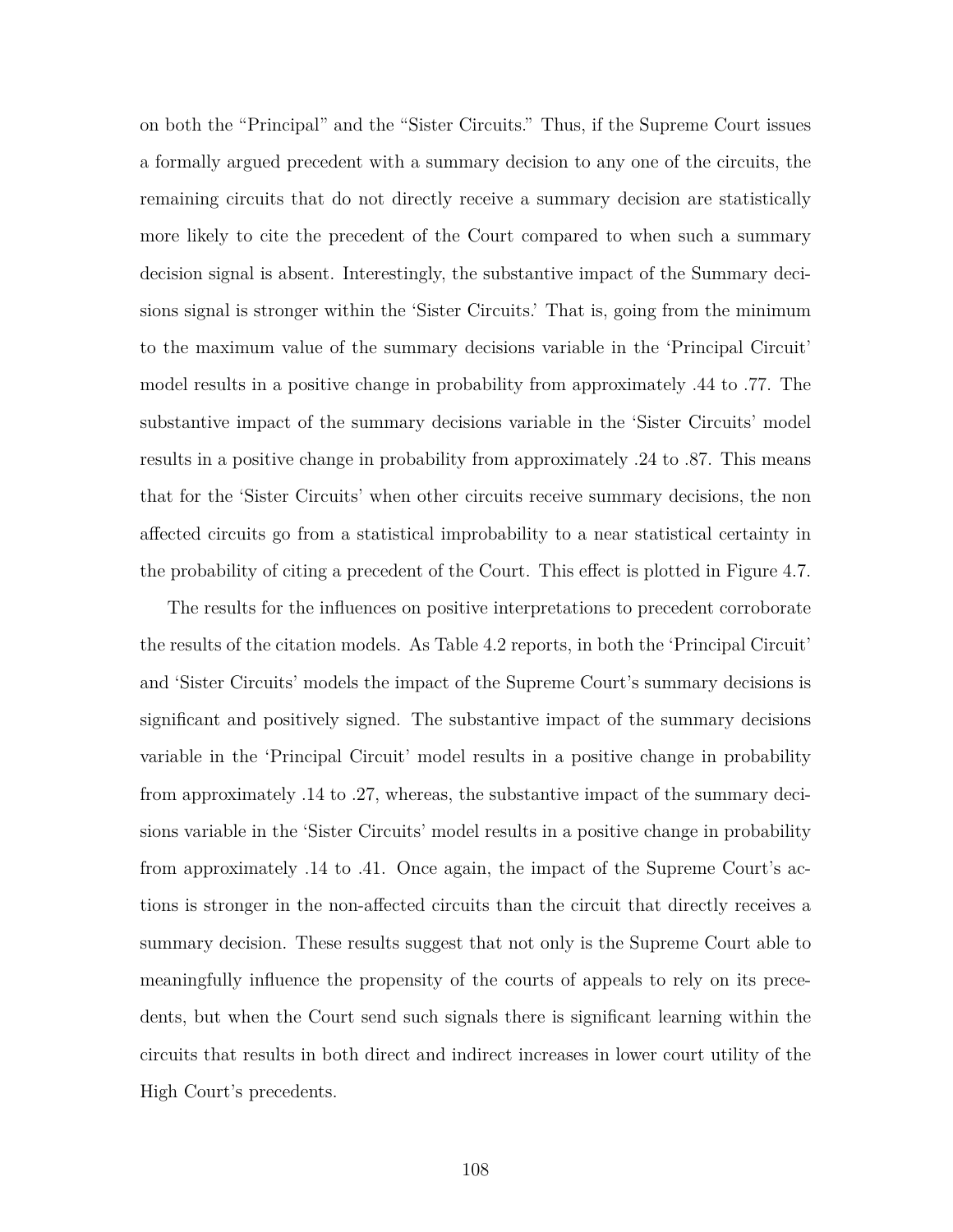## **Conclusion and Implications**

Judicial scholars give regular attention to hierarchical interactions among the courts. Of particular interest to students of the judiciary are theoretical accounts that inform how the lower federal courts respond to the policy pronouncements of the U.S. Supreme Court. Often the theoretical account associated with such research inquiries is some variant of a principal-agent framework. However, the studies on the interactions between the U.S. Supreme Court and the lower courts produce conflicting accounts on the existence of a principal-agent relationship in the American courts. Where existing studies fall short is in providing an explanation of how information regarding preferences for policy and precedents is communicated between judicial actors up and down the judicial hierarchy.

My analysis addresses this void and offers several new contributions to the literature. First, I offer a theory on the factors that influence lower court responses to the Supreme Court's precedents that incorporates both Supreme Court signals and circuit-level influences. Specifically, I argue that policy-oriented justices seek that the lower courts adhere to their policy preferences in the form of citations and positive interpretations to their precedents. My analysis demonstrates that, in fact, the Supreme Court is capable of not only communicating information regarding their preferences but to also substantially increase the probability of lower court adherence to its decisions. Thus, even if it is difficult for the Court to monitor all of the specific individual treatments of its precedents by the myriad of lower courts, it is possible for the Court to influence the aggregate impact of its precedents. The Supreme Court can increase lower court utility of its precedents by taking one of several actions. The justices can announce one or more summary dispositions that direct a lower court to re-consider its earlier decision "in light of" a formally argued precedent of the Supreme Court. The more summary decisions the Supreme Court issues associated with a precedent, in a given area of law, the more the justices demonstrate their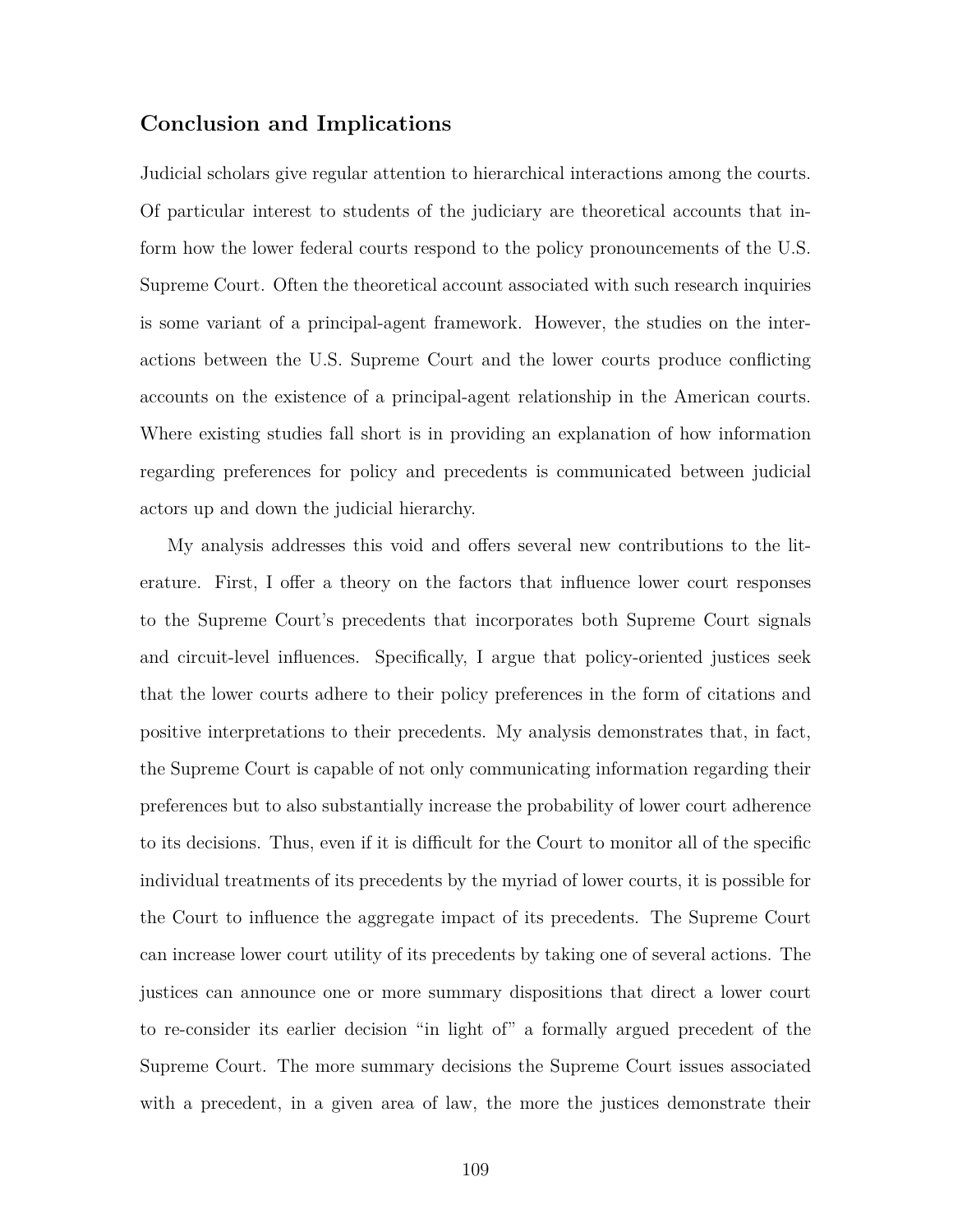willingness to grant similar petitions *certiorari* that are likely to emerge from the decisions of judges on the lower courts. Additionally, as previous studies argue, the Supreme Court can also increase the vitality of its precedents by positively interpreting its precedents in its own future decisions. My analysis, however, provides evidence against this important expectation. The results suggest that the lower courts are not substantially motivated by how the Supreme Court tends to interpret its own precedents. The Supreme Court may also demonstrate wide-support among the justices by adopting a precedent by a large margin. A precedent issued by a large majority coalition potentially sends the signal that a given precedent is particularly unlikely to be overturned given the level of support among the justices.

While my analysis demonstrates that these are effective strategies that are available to the Court, the Court's impact is also constrained to some degree by circuit level factors. First, circuits that are ideologically at odds with the Supreme Court may be less likely to cite and positively interpret its precedents. However, my analysis demonstrates that the impact of this ideological constraint is of less substantive significance than the impact of the positive steps that the Court can take to increase the impact of its precedents. Similarly, whether a given circuit takes prior action to reinforce the vitality of a precedent and whether the precedent generating case arose in a given circuit will independently affect the prospect of lower court reliance on precedent regardless of the actions taken by the Supreme Court. But these circuit actions also tend to have less substantive impact on the overall impact of a precedent than the actions taken by the Supreme Court itself, namely the justices decision to issue one ore more summary decisions that explicitly reference its formally argued precedents. I believe that this is a significant finding with important implications for future research that examine hierarchical interactions in the courts. Yet further, even though the constraining effect of ideology has been noted before, the finding that the originating circuit from which a Supreme Court precedent eventually emerges will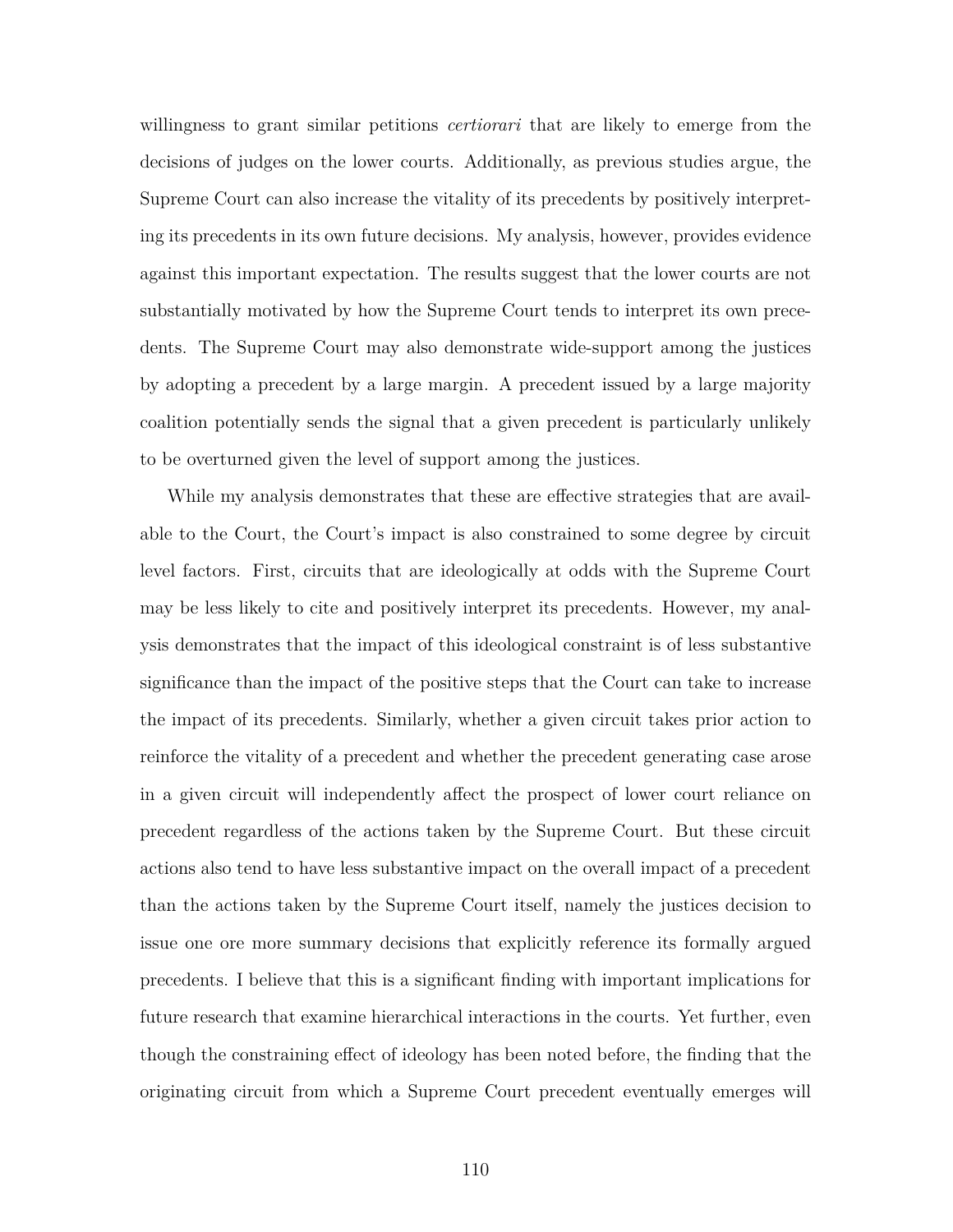more frequently cite and positively interpret that precedent than precedents originating in other circuits is new. I argue that the decision of the Court to review a decision from a particular circuit has important implications for a circuit's law in that the Supreme Court's review either affirms or overturns existing circuit law. Such a direct treatment of a circuit's decision by the Supreme Court serves an important signal to members of the circuit, which is likely to increase the likelihood that judges within such a circuit cite and follow the Supreme Court's precedent.

My results contribute to a broad literature on the circumstances under which judicial decision-makers lower down the hierarchical ladder choose to rely on the precedents and policy preferences of the U.S. Supreme Court. Many scholars have argued that various factors at the Supreme Court-level influence the decisions actions of judges on the lower courts. Importantly, I find that upon accounting for the Supreme Court's summary decisions and prior interpretations of the Supreme Court precedents within each circuit, Supreme Court vitality no longer exerts a meaningful effect on the propensity of the lower courts to cite or follow the precedents of the Supreme Court. My findings challenge a prevailing theoretical account that the Supreme Court can increase lower court reliance on its precedents by frequently interpreting its precedents positively. My study contributes to the literature by providing an important update to our understanding of the mechanisms that influence the decisions of judges on the lower courts to rely on the Supreme Court's precedents. The analysis presented in this paper confirm the import of some substantive findings while notably challenging the efficacy of others. My framework additionally contributes by suggesting new, previously unconsidered theoretical factors that impact the interactions between U.S. Supreme Court and the U.S. Courts of Appeals. This analysis, thus, allows for stronger conclusions and a more nuanced understanding of the mechanisms at work within the American judiciary.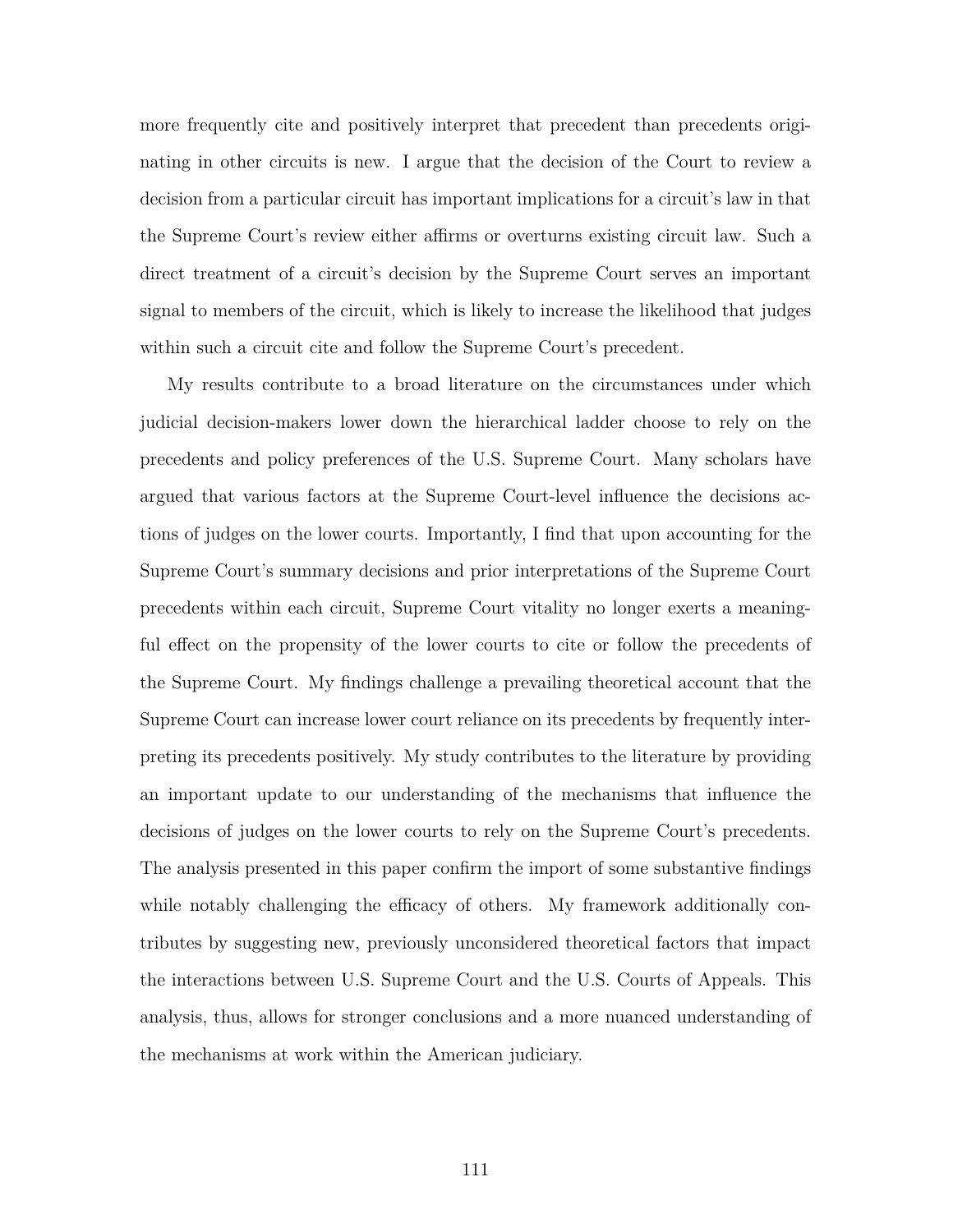# CHAPTER 5

# Exploring the Causal Mechanisms of U.S. Courts of Appeals Attentiveness to the SUPREME COURT'S PRECEDENTS

A persistent theme in judicial scholarship is examination of the extent to which that lower courts comply with the U.S. Supreme Court. Central to these examinations is the principal-agent interaction between the Supreme Court as a principal and the lower court as agents. Indeed, a large body of work examines the hierarchical dynamic in the American judiciary. To understand hierarchical interactions, scholars focus their examination in two areas. One line of research examines the Supreme Court's supervision of the lower courts (Haire, Songer, and Lindquist 2003; Songer, Segal, and Cameron 1994). This includes the principal's strategic auditing of the lower courts when there is non-compliant behavior (Black and Owens 2012; Boucher and Segal 1995; Cameron, Segal, and Songer 2000; Lindquist, Haire, and Songer 2007). Another line of research investigates the extent that lower courts follow Supreme Court precedent (Benesh 2002; Benesh and Reddick 2002; Songer and Sheehan 1990). Judicial scholars find conflicting support for motivations for the lower courts to comply (or defy) Supreme Court precedent. Some scholars find empirical support for the idea that lower courts consider the likelihood of review by the Court (Baum 1997; Songer, Segal, and Cameron 1994). In contrast, other studies conclude that the prospect of review and reversal, is so unlikely that fear of reversal does not factor in to lower court considerations of treatment of Court precedent (Bowie and Songer 2009; Klein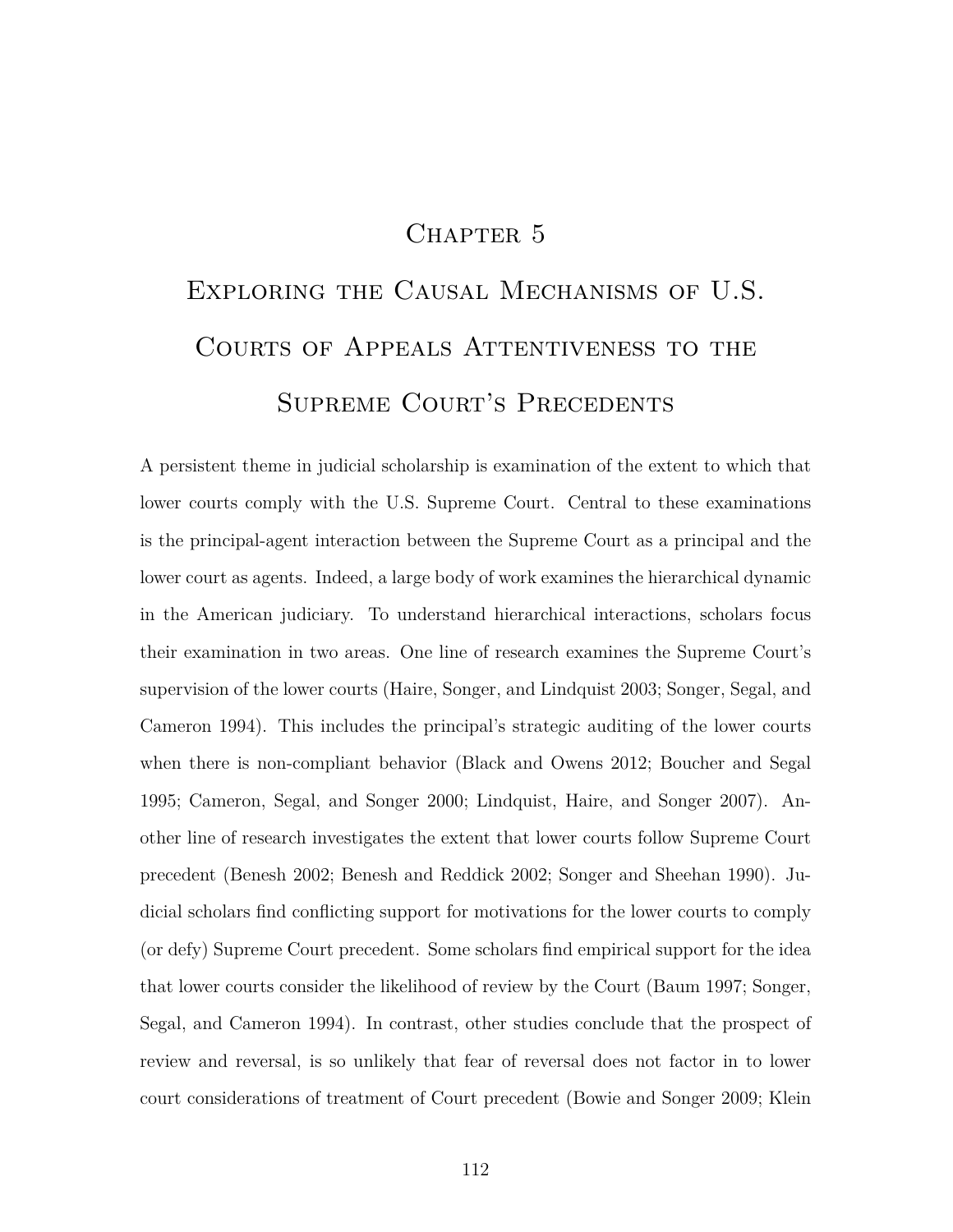and Hume 2003; Songer, Ginn, and Sarver 2003). These studies suggest that instead of a fear of reversal, ideological (Westerland et al. 2010), legal (Hansford and Spriggs 2006; Klein 2002), and institutional considerations (Hettinger, Lindquist, and Martinek 2006) influence lower court judges and how lower courts apply the Supreme Court's precedent. Overall, the compliance literature provides multiple theoretical accounts on the motivations for lower court behavior in responding to the preferences of the Supreme Court. While these studies improve our understanding of the hierarchical dynamic within the courts, many important questions remain.

I contend that given finite resources and the inability of the U.S. Supreme Court to examine each instance of lower court defiance or misapplication of precedent, Supreme Court justices should primarily be attentive to aggregate patterns of lower court interpretations of their precedents. As I allude to throughout this dissertation, the studies that examine lower court responses to precedents of the Supreme Court find that the lower courts generally follow the authority of the Supreme Court's precedent (Benesh and Reddick 2002; Hansford and Spriggs 2006; Klein 2002; Kassow, Songer, and Fix 2012; Songer 1988; Songer and Haire 1992; Songer and Sheehan 1990; Wahlbeck 1998; Westerland et al. 2010). Yet, my analysis suggests that substantial variance exists among the circuit courts in yearly circuit citation and treatment patterns. In some instances, a Supreme Court precedent may have over 100 lower court citations and dozens of positive treatments.<sup>1</sup> Yet other Supreme Court precedents may not be cited or followed at all, within the same circuit-year. Given the increasing import of precedent for contemporary judicial research the large variance in citation and treatment patterns raise an important puzzle, 'why?'

In the previous chapter, I find that the Supreme Court's summary decisions, prior circuit interpretations of precedent, and the circuit from which the Supreme Court draws a case are the factors that most strongly influence judges on the courts of ap-

<sup>1</sup> For instance, see *Bailey v. United States*, 516 U.S. 137 (1995).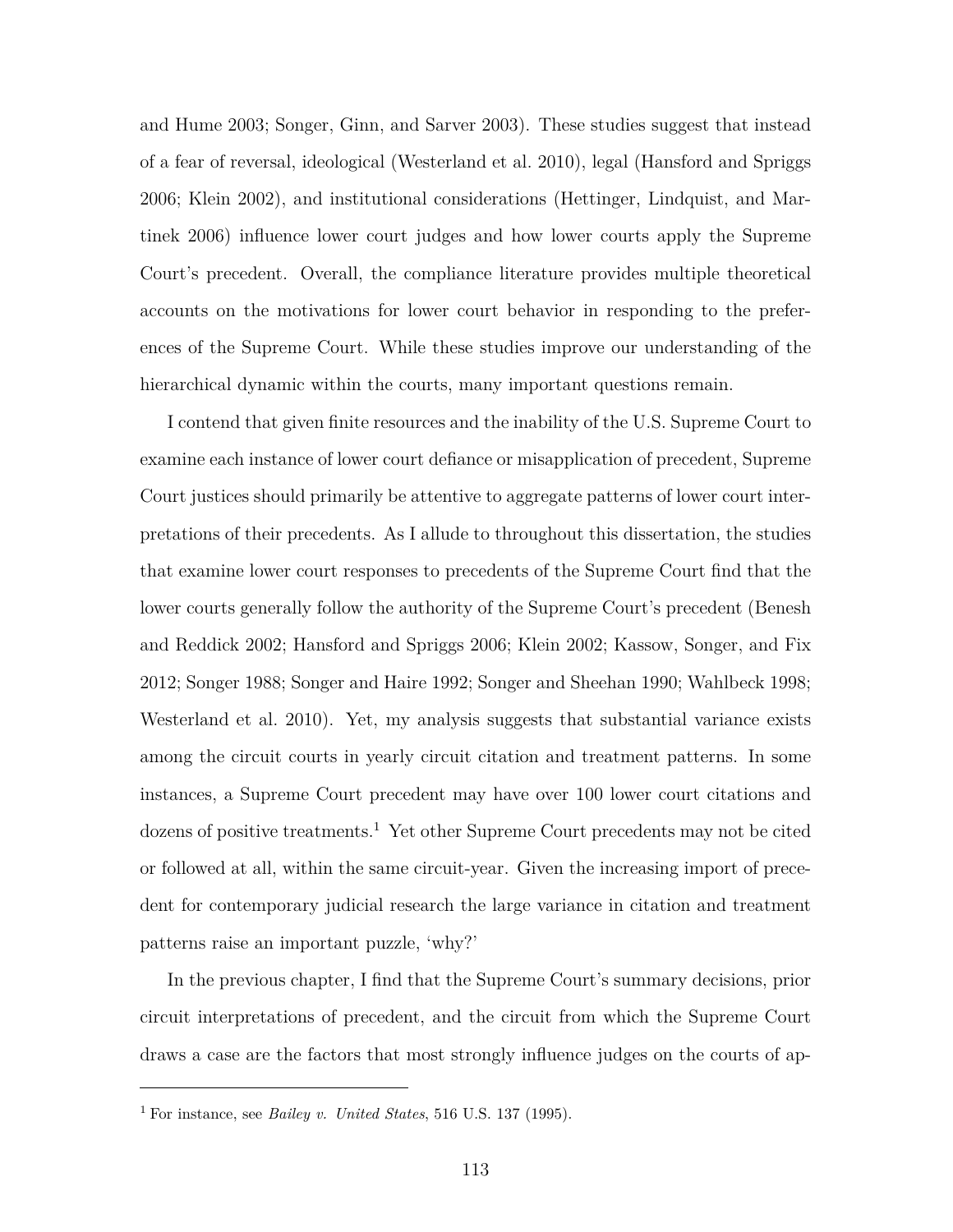peals to rely on a given precedent of the Court. Notably, I also find that ideological differences between courts have a muted effect and that Supreme Court vitality does not exert a meaningful influence on circuit court reactions to the Supreme Court's precedents. Given that my results challenge the efficacy of previous findings, there may be skepticism on the robustness of the results. In this chapter, I address important concerns of spuriousness and explore the causal mechanisms that impact lower court attentiveness to the Supreme Court's precedents. I provide both qualitative and quantitative evidence and replicate an existing dataset to demonstrate the strength and consistency of my results.

## **Lower Court Attentiveness to Summary Decisions**

A key argument I make throughout this dissertation is that the Supreme Court's summary decisions impact lower court reactions to the Supreme Court's precedents. An implicit assumption of this argument is that the lower courts actually know and care about the fact that the Supreme Court issues many summary decisions "in light of" of a formally precedent announced by the Court. To respond to potential concerns about whether this assumption is plausible, I first address the causal mechanisms by which judges are expected to become aware of summary decisions directed at 1) their own circuit and 2) within other circuits. I then present evidence that judges do in fact pay attention to the Supreme Court's summary decisions. First, it is worth noting that 95% of the summary decisions in my data are "grant, vacate, and remand orders" (GVRs) that nullify the ruling in an earlier lower court decision and, as a result, alters circuit precedent that is in effect prior to justices issuing the summary decision. While it is difficult for circuit judges to pay attention to every formally argued and summary decision issued by the Supreme Court, it is reasonable to assume that judges do, in fact, monitor all Supreme Court decisions that impact precedents of their own circuit. This is especially true when the justices alter the precedent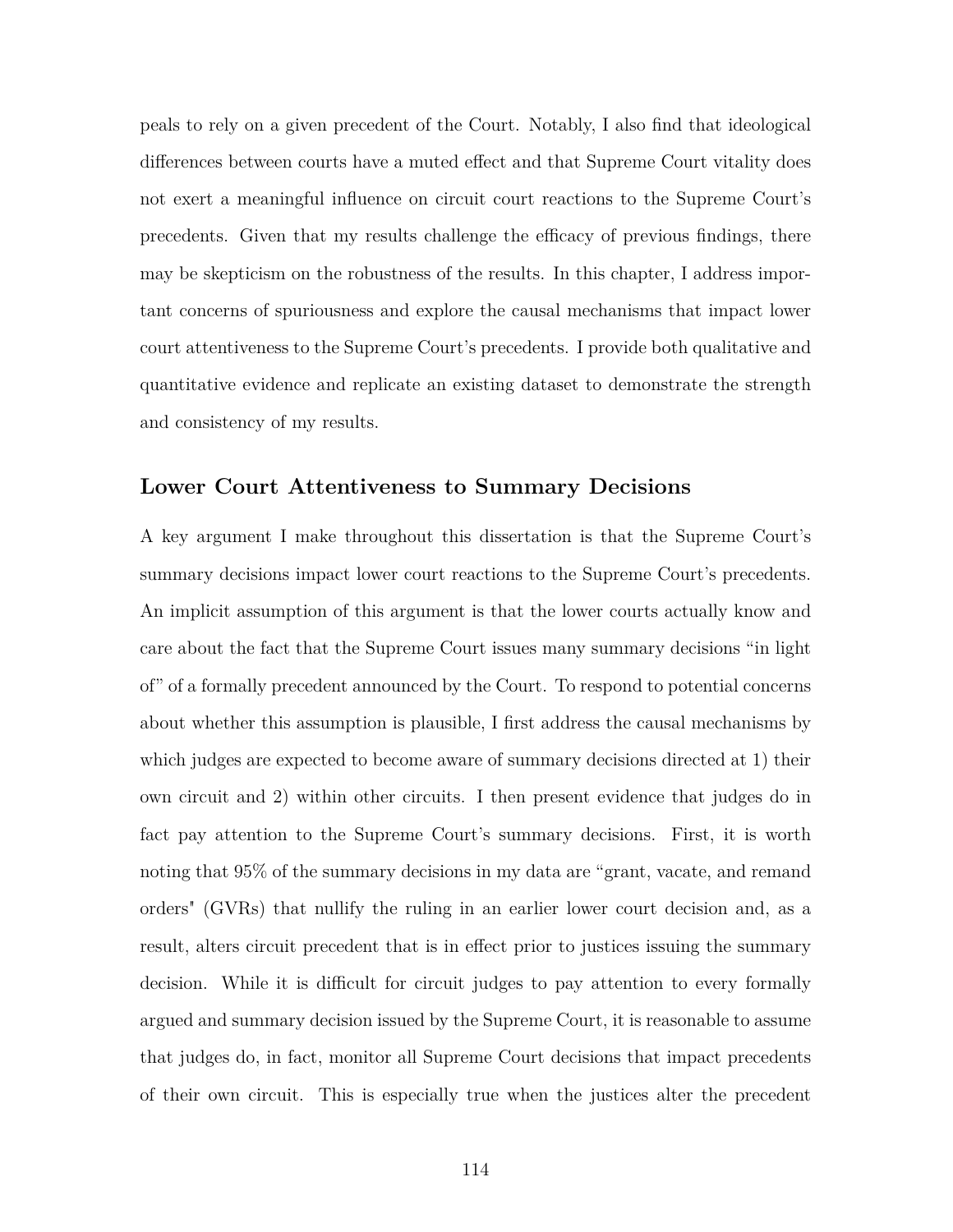within a circuit. A summary decision that overturns the precedent within a particular circuit is binding precedent, an authoritative pronouncement that the previous circuit precedent is no longer good law and should not be used in future decisions by lower court panels within that circuit (Masood and Songer 2013). Consequently, even if a summary decision is not directed towards a particular panel of judges, all judges within the circuit that receives a summary decision will quickly become aware of it, because such an action alters inter-circuit law. Even if a judge does not directly read the Supreme Court's orders, other judges, clerks, and the lawyers of litigants will make this known to the circuit panel prior to the adjudication of a future, related case. In their recent book, Bowie, Songer, and Szmer (2014) interviewed 60 judges on the U.S. Courts of Appeals where judges unanimously maintained that they took changes to precedent seriously when it was clearly relevant to any case before them. All of the judges indicated that circuit precedent was particularly important to them and that they routinely read the opinions of other panels in their circuit.<sup>2</sup> Given the relative infrequency with which circuit precedent is overturned by the Supreme Court, it is reasonable to expect that in any circumstance when one of their own circuit's precedents is affected, either by a formally argued decision or a summary decision by the Supreme Court, the judges and the clerks in the affected circuit will quickly become aware of it.

In addition, when a summary decision strikes down the precedent of a circuit different from a judge's own circuit, the judge may still learn of the summary decision through the actions of attorneys in subsequent cases. In interviews with Bowie, Songer, and Szmer (2014), circuit judges indicate that they rely on to a substantial

<sup>&</sup>lt;sup>2</sup> In approximately half of the circuits, each panel is expected to send to all other judges in the circuit all of their tentative opinions and then wait for comments from the other judges for about two weeks before formally releasing the final opinion. During this period, circuit judges not on the three-judge panel are asked to comment on any concerns on the authority for which of the panel's decision is based. Thus, in at least these circuits, it is clear that any GVR of a circuit precedent would quickly come to the attention of the other judges within the circuit.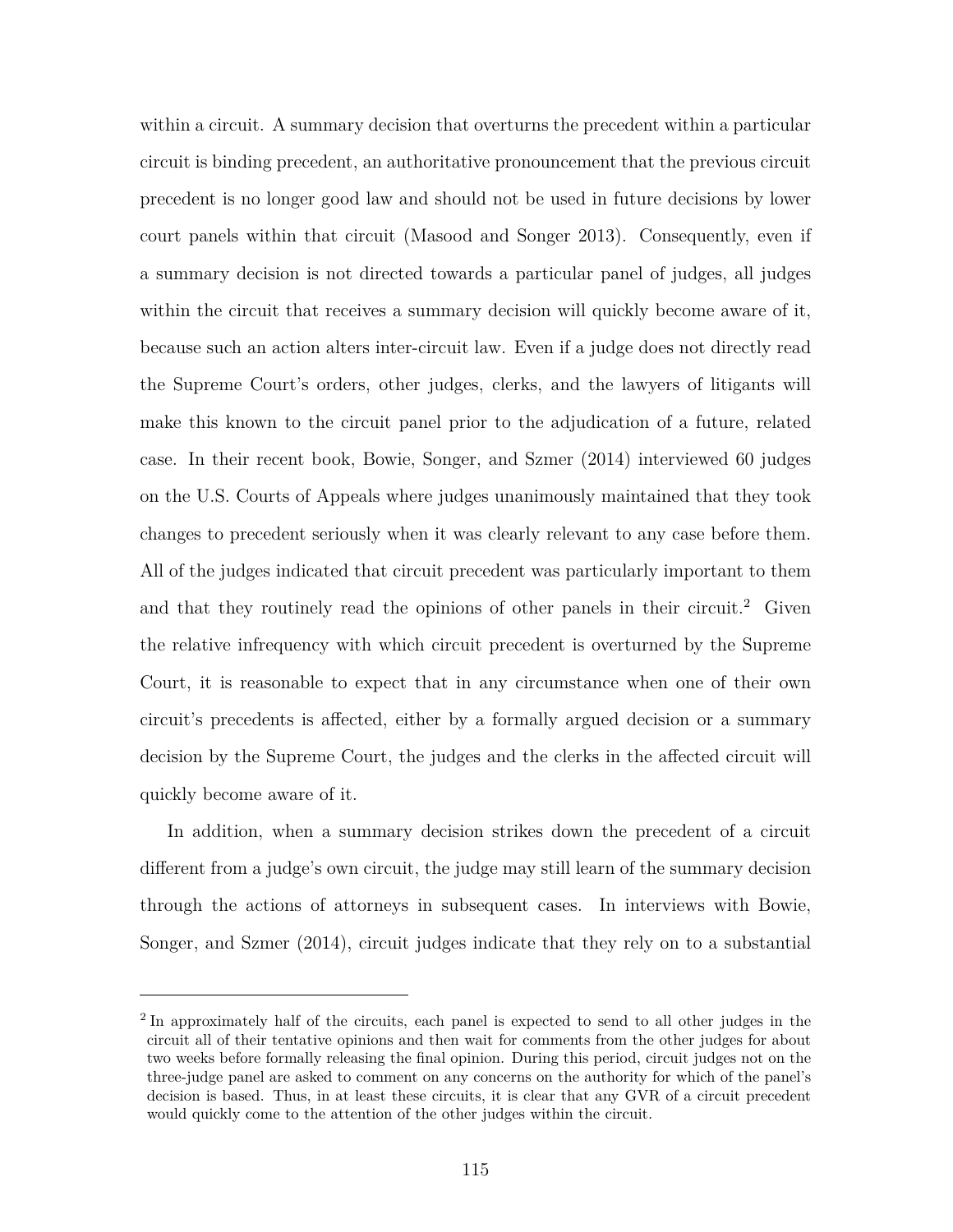degree on the briefs of counsel to bring to their attention the precedents that are most relevant for the case under consideration. By definition, a GVR directs the panel of the court of appeals whose decision is overturned to issue a new opinion and explicitly consider the formally argued precedent of the Supreme Court cited within the GVR order. Thus, at a minimum, each summary decision that is a GVR produces at least one new circuit court decision that explicitly discusses the meaning of the Supreme Court precedent cited within the Supreme Court's summary decision. Both the original summary decision and the subsequent circuit decision responding to the GVR are likely to be discovered and referenced by any competent attorney arguing a case raising a similar issue.

These precedents presumably will be cited by the party whose case will be strengthened by the new precedent. While attorneys will generally prefer a precedent from their own circuit that supports their argument, they routinely discuss precedents from other circuits, whenever those precedents are relevant. As a result, it should be expected that even in circuits other than the circuit that directly receives the summary decision of the Supreme Court, judges hearing any future case with a similar issue will be made aware of the summary decision and any alteration to circuit precedent resulting from the Supreme Court's GVR order. At times, the Supreme Court issues multiple summary decisions within several circuits "in light of" of the same formally precedent. In such a situation, there is an even greater expectation that the attorneys will reference the actions by the justices that affects circuit precedent in one or all of the circuits to whom the Supreme Court's summary decisions are directed.

Several pieces of empirical evidence, both qualitative and quantitative, are consistent with this understanding of the causal mechanism by which appeals court judges become aware of the Supreme Court's summary decisions. This account of how judges become aware of summary decisions and the subsequent appeals court precedent created on remand is consistent with the actual citation practices of the courts. To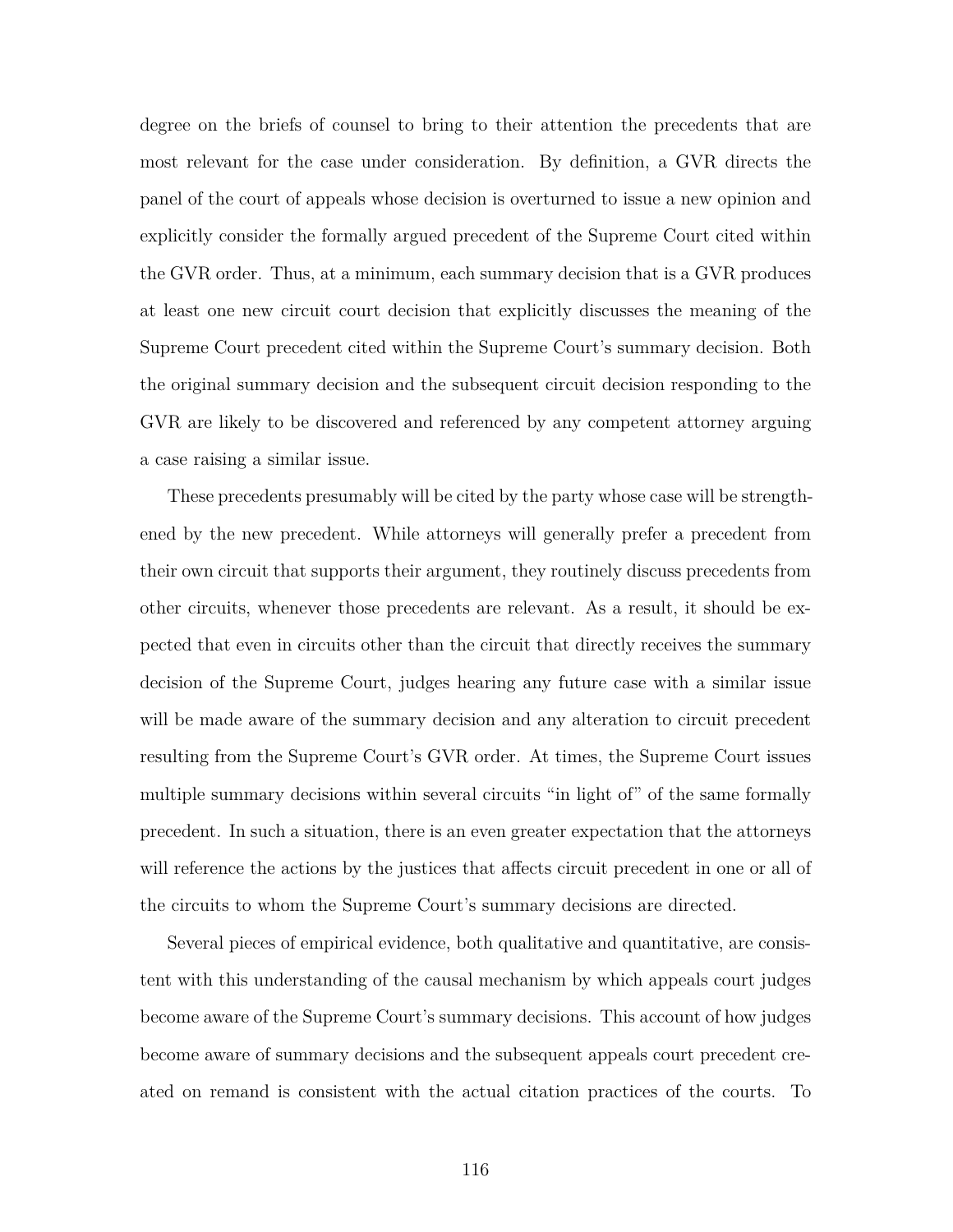conduct one test, I take a sample of twenty summary decisions of the Supreme Court and *Shepardized* them to see how often they were cited by the courts below. 17 of the 20 GVR orders were directly cited in at least one subsequent lower court decision with an average of 8.2 citations for each of these GVRs. The subsequent precedent created by the court of appeals on remand from the Supreme Court also received at least one citation in 17 of the 20 cases with an average of 80.3 citations per appeals court precedent. These numbers suggest strongly that circuit court judges are paying attention both directly to the Supreme Court's summary decisions and perhaps more importantly to the subsequent circuit precedents created as a result of the remand that explicitly apply the precedent referenced in the Court's summary decision.

To provide yet another test of whether judges are paying attention to summary decisions that reverse or vacate decisions of circuits other than their own, in Chapter 4 I analyze both citations and positive treatments generated in the circuit that received the summary decision by the Supreme Court. Within these sister circuits, the impact of having a summary decision at one of the the other circuits, still impacts aggregate citation and positive treatment patterns. This results provides strong evidence that non impacted, sister circuits are in fact learning about the Supreme Court's summary decisions and that judges are more likely to cite and follow the Supreme Court's formally argued precedents that are referenced in summary decisions sent to other circuits compared with Supreme Court precedents that have no associated summary decisions. Taken together, there should be little doubt that the Supreme Court's summary decisions impact compliance within the U.S. Courts of Appeals.

# **Exploring Causal Mechanisms**

A potential concern with the empirical results presented in this dissertation is that lower court responses are not driven by the U.S. Supreme Court's summary decisions, instead they may be driven by an alternative based on the Supreme Court's pipeline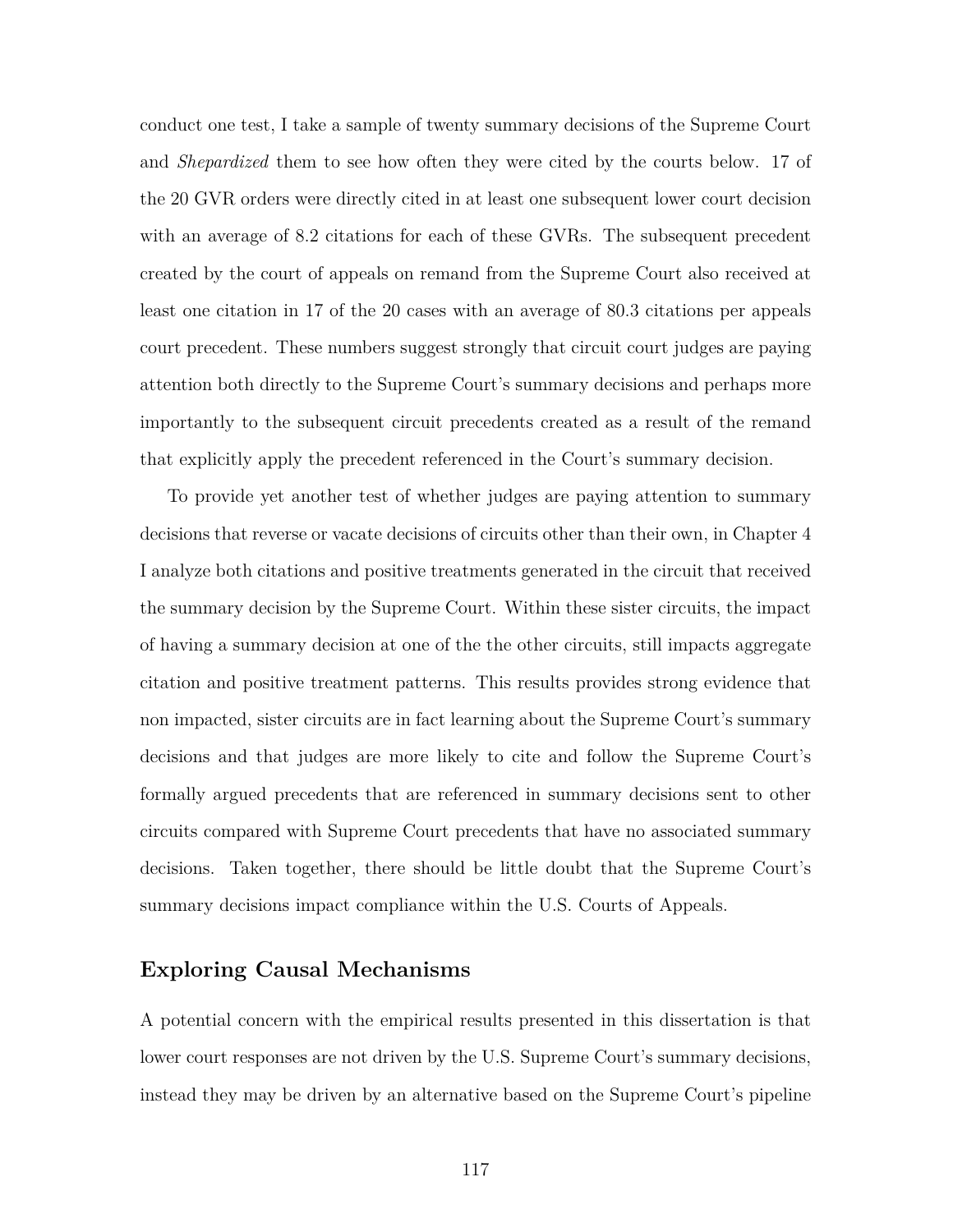of cases. In other words, what we might think is being caused by summary decisions may in fact be caused by similar cases in litigation at either the U.S. Supreme Court or at the U.S. Courts of Appeals. For instance,Clark and Kastellec (2013) explore a theoretical model on how similar cases can percolate within the courts. In such a pipeline alternative, one may expect to find that there should be an increase in the number of citations and lower court positive treatments even without having a summary decision signal from the Supreme Court.

While this alternative explanation has some plausibility, it is not consistent with what is known about the practice and process of *certiorari* decisions and the decisions to issue summary judgments. First, there are a very large number of cases in the pipeline that encompass many issue areas. In recent years the number of *certiorari* petitions has been over 10,000 cases per year. But in spite of the large number of cases appealed, both the decision to grant *certiorari* and the decision to issue a summary judgment remain rare events with 97% of the petitions denied review. We know from interviews with the justices and their clerks that *certiorari* petitions in a given year often include many cases that raise very similar issues (Perry 1991). The interviews indicate that even when there are multiple petitions in a single year that raise similar issues, most of those petitions will be denied review. According to these interviews, the justices issuing a summary decision is not considered standard operating procedure even when multiple petitions raise similar issues (Perry 1991, 99). Hellman (1984, 395) concurs, concluding that there is nothing automatic about the justices issuing a summary decision regardless of the nature of the issue. Below I provide several tests to corroborate this claim. The four tests include two qualitative examinations of a series of cases from the 2000 Supreme Court term, as well as a quantitative assessment restricted to precedents with few associated summary decisions.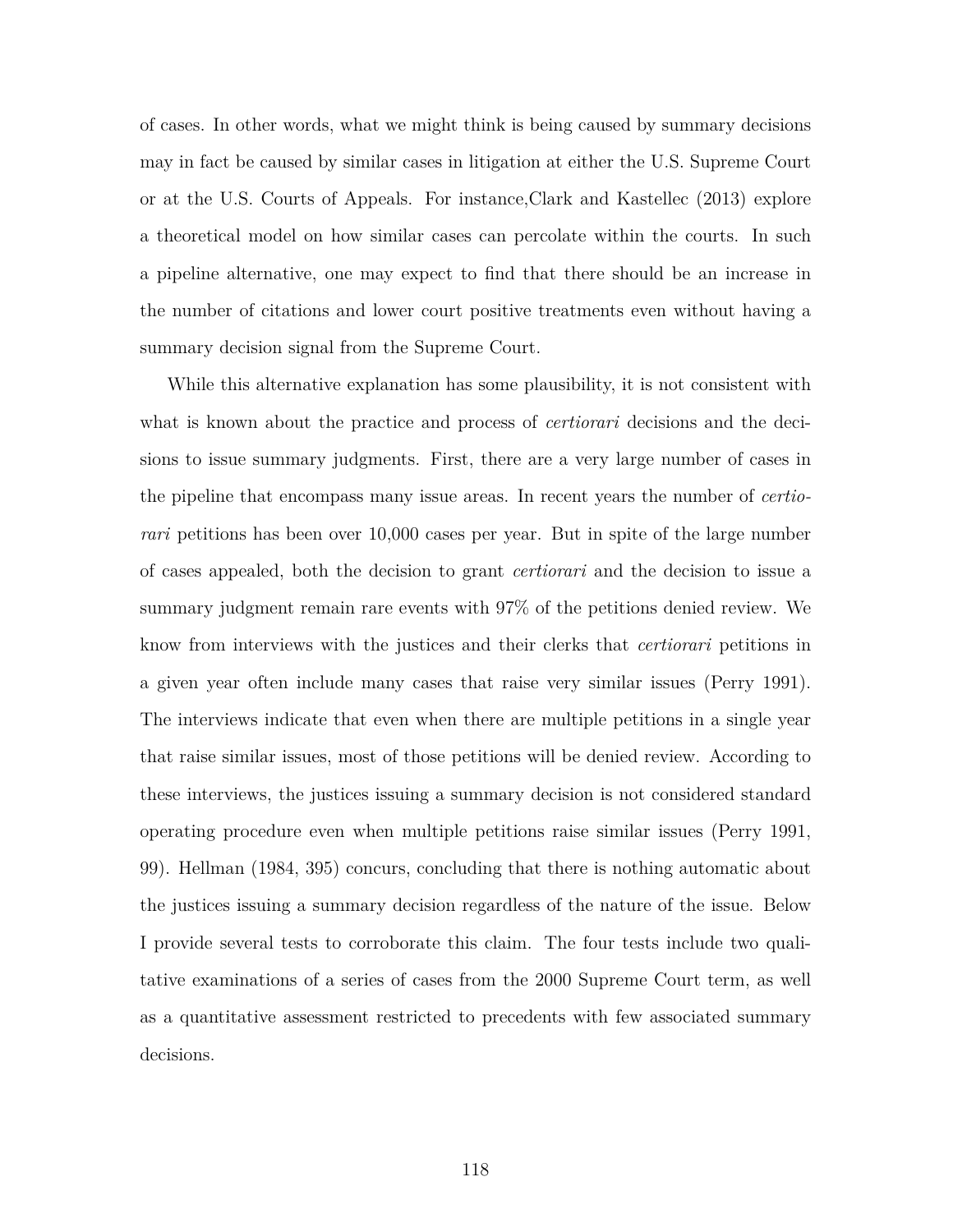#### **Qualitative Analysis**

The first qualitative examination focuses on the plausability of issue similarity between formally argued precedents and lower court cases that receive a summary decision. The pipeline alternative seems to assume that summary decisions are likely only to focus on lower court cases that have the same, or a related issue, to the original precedent. Table 5.1 presents examples from the 2000 term based on a random sample of twenty summary decisions from that term. Interestingly, on qualitative inspection of these cases, I find that six of the cases from the sample that had summary decisions used summary decisions on cases with different issues from the original precedent. Importantly, the difference of issues is present regardless of what method one uses to classify issue areas. What this means is that the basis for the summary decision is not simply based on giving summary decisions to a variety of petitions that have the same, or closely related issue area, but rather that the basis for issuing these decisions is demonstrably different.

For the second analysis, I obtain a random sample of twenty precedents with no associated associated summary decisions from the 2000 Supreme Court term. With these two formally argued cases, I rely on *Westlaw* to examine the *certiorari* pool of similar petitions for a restricted time period, shortly prior to a particular decision being issued. In particular, I am interested in denials of *certiorari* as these would indicate similar issues that were being appealed to the U.S. Supreme Court, but that were not being heard by the Court, as part of an active decision by the Court. For the sample of cases, 13 of the 18 cases had issues similar to the issues in an appeals court decision that was later denied *certiorari* by the U.S. Supreme Court. Table 5.2 lists each specific Supreme Court precedent, along with accompanying petitions of *certiorari* that were denied *certiorari* in close proximity to a plenary case. In fact, what I find is that for a large portion of the Supreme Court cases that were in the sample, which ultimately were granted *certiorari* by the Court, there were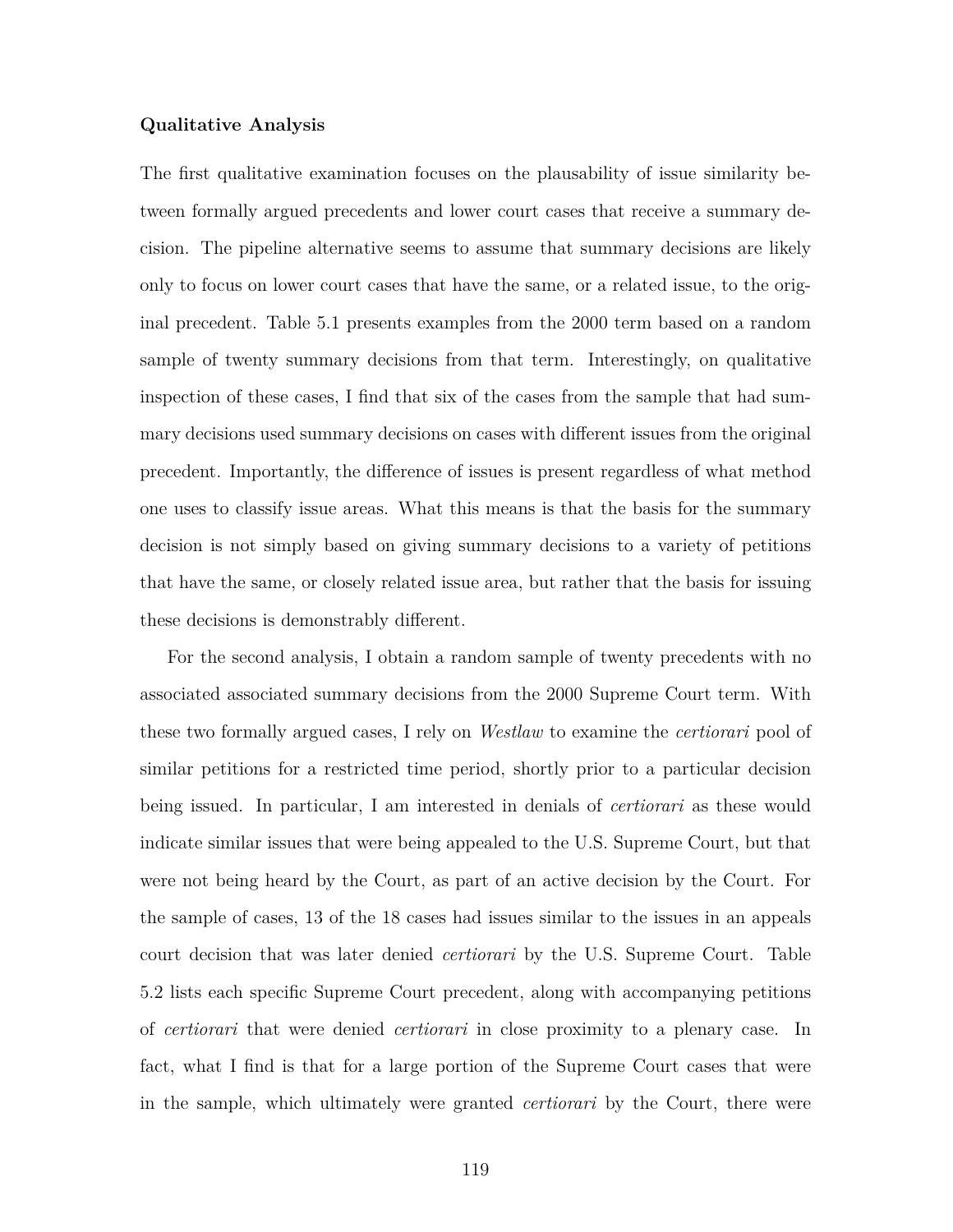other similar cases that the justices could have plausibly heard, but chose not to. This qualitative examination reveals that even for cases that do not have associated summary decisions, there is still much variation in terms of petitions to the U.S. Supreme Court, which may vary in certain ways. To put it simply, the act of issuing a summary decision is a deliberate and procedurally different action for the justices; it represents a conscious choice rather than a way to deal with multiple petitions raising similar issues.

Table 5.1: Formally Argued Decisions with Different Issues in Summary Decisions

| <b>Case Name</b>            | Citation        | Key Note $#$       | <b>Spaeth Coding</b>                                    | <b>Songer Coding</b>                      |
|-----------------------------|-----------------|--------------------|---------------------------------------------------------|-------------------------------------------|
| <i>Waste Agency</i>         | 531 U.S. 159    | 149Ek127           | 80130 (environment<br>protection)                       | 753 (environment<br>protection)           |
| $U.S.$ v.<br>Rapanos        | 235 F.3d 256    | 350Hk909           | $10560$ (sentencing)                                    | $116$ (white<br>collar crime)             |
| Glover v. U.S.              | 531 U.S. 198    | 110k1519           | $10120$ (counsel)                                       | $112$ (tax evasion)                       |
| Robinson v. U.S.            | 196 F.3d 748    | 135Hk202           | 10170 (double jeopardy)                                 | 112 (narcotics)                           |
| Lujan v. G&G                | 532 U.S. 189    | 92k4179            | $40020$ (due process)                                   | 706 (other federal<br>$\tan$              |
| DeBoer                      | 206 F.3d 857    | 78k1376            | $80110$ (local reg-<br>ulation of business)             | 752 (local econo-<br>mic regulation)      |
| Cooper Industries           | 532 U.S. 424    | 90k4427            | 80080 economic<br><i>(punitive)</i><br>damages)         | 712<br>(trademarks)                       |
| Time Warner v.<br>Six Flaqs | 245 Ga. App 334 | 289k1156           | 140030 contracts<br>(breach fiduciary<br>$\text{duty}$  | 736 (breach<br>fiduciary<br>$\text{duty}$ |
| Duncan v. Sherman           | 533 U.S. 167    | 197k894<br>(AEDPA) | $10020$ habeas                                          | $125$ (robbery)                           |
| Allen v. Hofbauer           | 111FedAppx363   | 197k380            | 10200 prosecutorial<br>misconduct                       | $121$ (murder)                            |
| U.S. v. Mead Corp.          | 533 U.S. 218    | 92k2405            | 90120 (judicial<br>review of admin-<br>istrative action | 706 (other fed-<br>eral tax)              |
| Matz v. TIP                 | 227 F.3d 971    | 36k1007            | 70180 Labor (ERISA)                                     | 610 (other labor<br>disputes)             |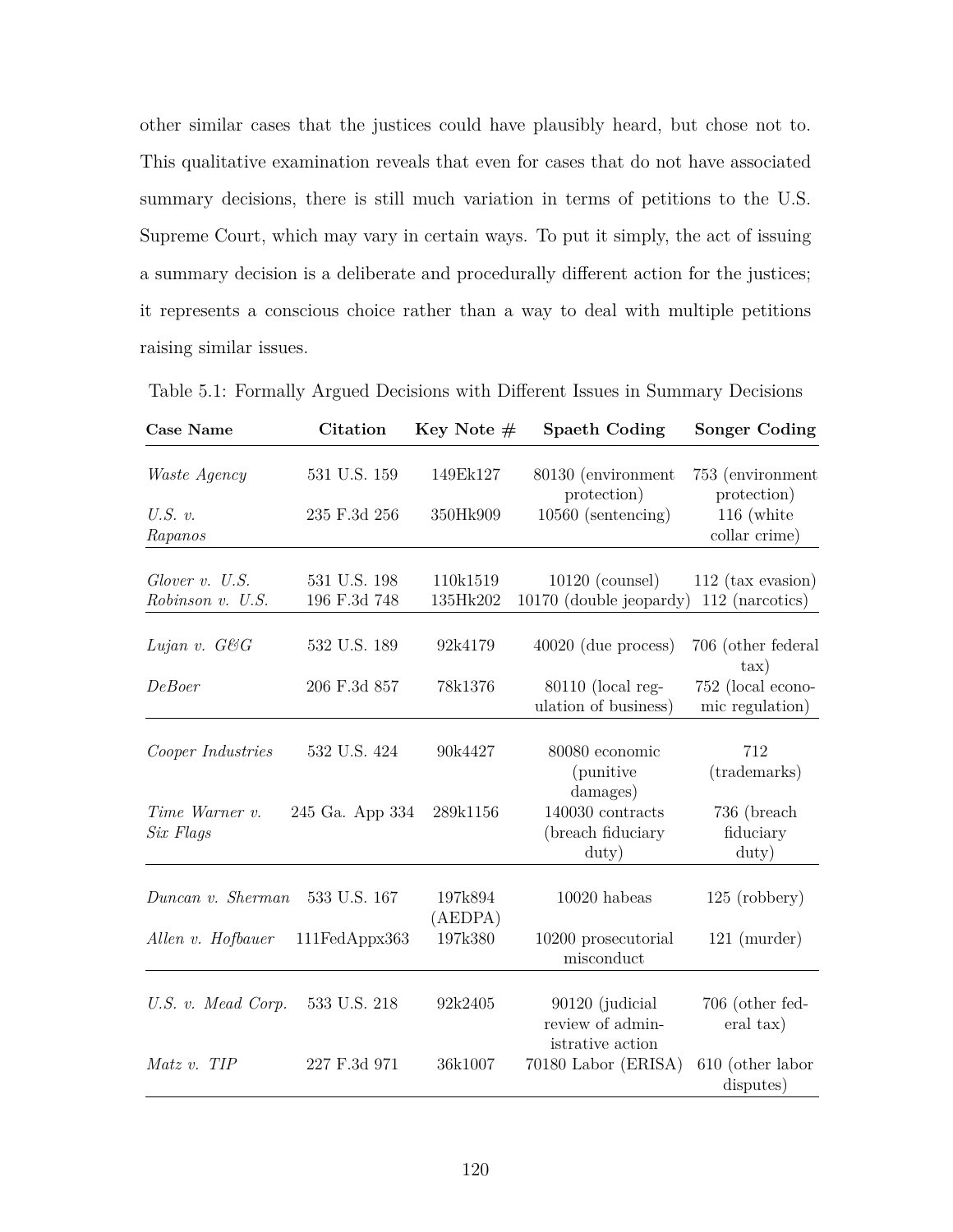| Supreme Court<br>Citation | Case Name                                     | Issue - West Topic<br>& Key Number         | Appeals Court<br>Cases                                                                                                    |
|---------------------------|-----------------------------------------------|--------------------------------------------|---------------------------------------------------------------------------------------------------------------------------|
| 513 U.S. 28               | Sinkfield v. Kelly                            | 92VI(A)<br>Equal Protection-Standing       | 165 F.3d 973                                                                                                              |
| 513 U.S. 356              | Uni. of Alabama Bd.<br>of Trustees v. Garrett | 92k3140<br>Discrimination (ADA)            | 136 F.3d 430, 166 F.3d 698<br>184 F.3d 999, 191 F.3d 1167<br>207 F.3d 94, 210 F.3d 732                                    |
| 531 U.S. 438              | Lewis v. Marina                               | 354k208<br>Admirality                      | $ -$                                                                                                                      |
| 532 U.S. 200              | United States v.<br>Cleveland Indians         | 200k4374<br><b>Employment Taxes</b>        | - -                                                                                                                       |
|                           |                                               | Collective Bargaining                      | 195 F.3d 1201, 196 F.3d 117<br>205 F.3d 922, 224 F.3d 316                                                                 |
| 532 U.S. 645              | Atkinson v. Shirley                           | 209k223<br>Native American Reservations    | 196 F.3d 1059, 211 F.3d 1280                                                                                              |
| 532 U.S. 769              | Arkansas v. Sullivan                          | 48Ak349<br>Stop or Arrest as Ruse          | 182 F.3d 643, 195 F.3d 258                                                                                                |
| 533 U.S. 158              | Kushner v. King                               | 319Hk33<br>Racketeering Enterprise         | 184 F.3d 74, 191 F.3d 799<br>193 F.3d 85, 208 F.3d 1073<br>214 F.3d 776, 219 F.3d 1271                                    |
| 533 U.S. 405              | United States v.<br>United Foods              | 92k1564<br>Compelled Speech                | - -                                                                                                                       |
| 533 U.S. 656              | Tyler v. Cain                                 | 197k898<br>Habeas Corpus                   | 215 F.3d 1233, 227 F.3d 331<br>244 F.3d 803                                                                               |
| 531 U.S. 278              | City News v. Waukesha                         | 92k980<br>Case and Controversy             | 168 F.3d 705, 196 F.3d 727                                                                                                |
| 531 U.S. 326              | Illinois v. McArthur                          | 35k60<br>Duration of Detention             | 167 F.3d 739, 178 F.3d 334<br>181 F.3d 774, 187 F.3d 663<br>188 F.3d 829, 189 F.3d 88<br>209 F.3d 1153                    |
| 531 U.S. 425              | Central Green Co. v.<br>United States         | 405k2885<br>Immunity for Damage            | $ -$                                                                                                                      |
| 531 U.S. 497              | Semtek v. Lockheed Martin                     | 170Bk3045<br>Conclusiveness of<br>Judgment | 171 F.3d 638, 173 F.3d 1376<br>178 F.3d 132, 189 F.3d 1107<br>195 F.3d 1225, 200 F.3d 1356<br>203 F.3d 1190, 208 F.3d 741 |
| 532 U.S. 275              | Alexander v. Sandoval                         | 78k1330<br>Civil Rights (Private Action)   | 191 F.3d 1020                                                                                                             |
| 532 U.S. 59               | <i>Buford v.</i> 110k1158<br>United States    | 171 F.3d 514, 173 F.3d 974<br>Sentencing   | 177 F.3d 617, 179 F.3d 1056<br>183 F.3d 374, 195 F.3d 402<br>196 F.3d 884, 204 F.3d 1021<br>214 F.3d 908                  |
| 532 U.S. 706              | NLRB v. Kentucky<br>Community Care            | 231Hk982<br>Labor law (supervisory)        | $ -$                                                                                                                      |
| 533 U.S. 262              | Idaho v.<br>United States                     | 209k158<br>Lands on Reservations           | 188 F.3d 1010<br>219 F.3d 1127                                                                                            |

# Table 5.2: Appeals Court Cases Denied *Certiorari*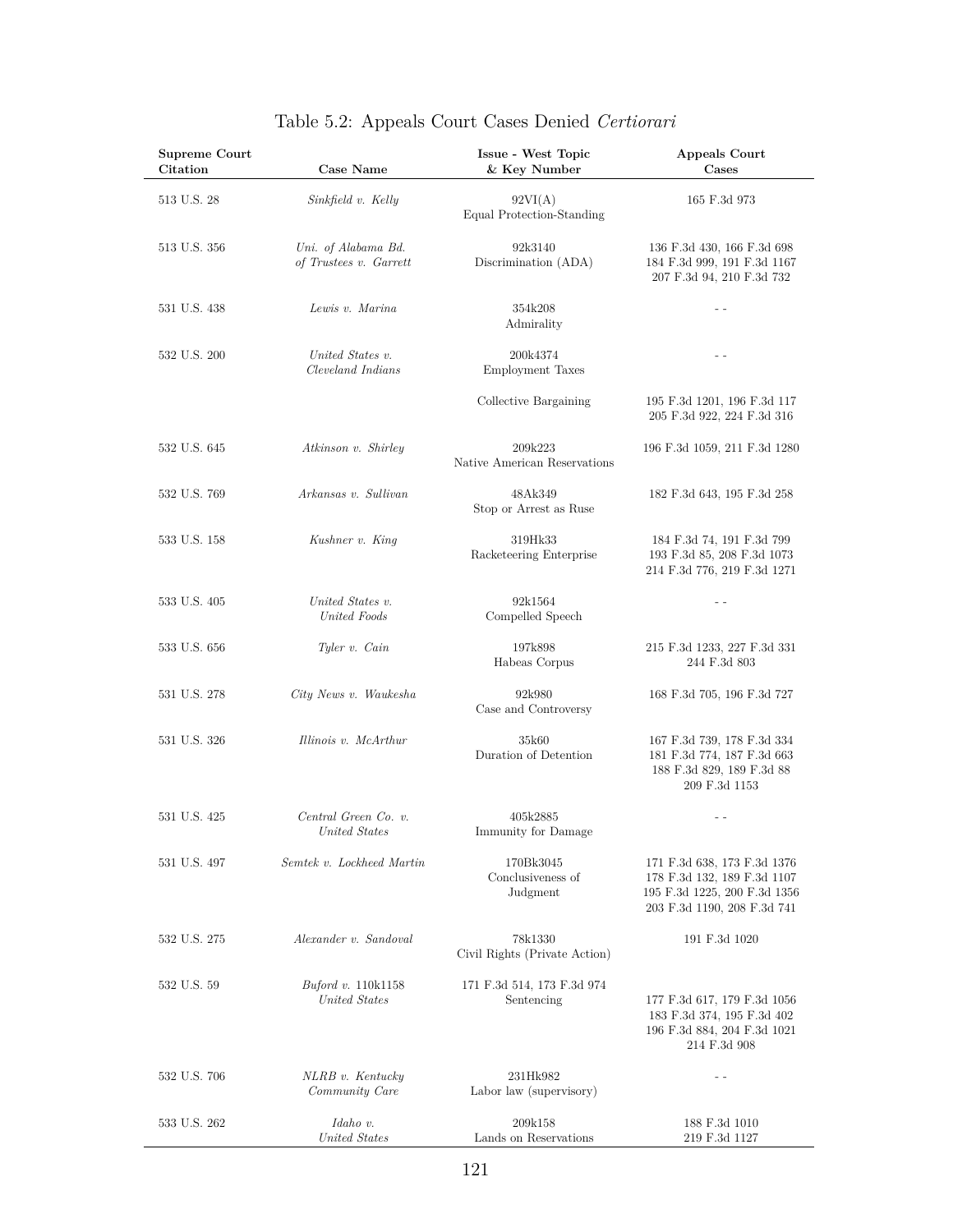#### **Quantitative Analysis**

The argument that the effect of summary decisions on lower court responses to precedent are driven by the number of cases in the pipeline is most plausible for those precedents which are accompanied by a large number of summary decisions, and thus the presumption that there are a large number of cases in the pipeline raising similar issues. However, when the Supreme Court has issued only a small number of summary decisions "in light of" a given precedent in a given year, it would be implausible to argue that in spite of that small number of summary decisions there are actually a large number of cases in the pipeline raising the same issue. Consequently, if one is to maintain that the number of citations and positive treatments by the lower courts is driven by the number of cases raising issues similar to the issues in a given precedent, one would expect the effects to be greatest in those situations in which there are a large number of cases in the pipeline raising a given issue. In Tables 5.3 and 5.4, I estimate models that exclude Supreme Court precedents with a large number of summary decisions. In Table 5.3, I limit the analysis to precedents with fewer than five summary decisions. In Table 5.4, I restrict the analysis to Supreme Court precedents with either one or no summary decisions. The two models excluding cases with a large number of summary decisions demonstrate that that the coefficient for summary decisions is statistically significant. These results demonstrate that summary decisions do not only have a statistically significant effect when the number of summary decisions is high. The effect is present even if a precedent has a single summary decision issued in light of it. The finding that summary decisions always matter, even when comparing zero to one summary decision only, greatly reduces the likelihood that the pipeline alternative is what is driving the results. The substantive results here show that the impact of summary decisions on lower court responses is large and consistent with the analysis in the previous chapter.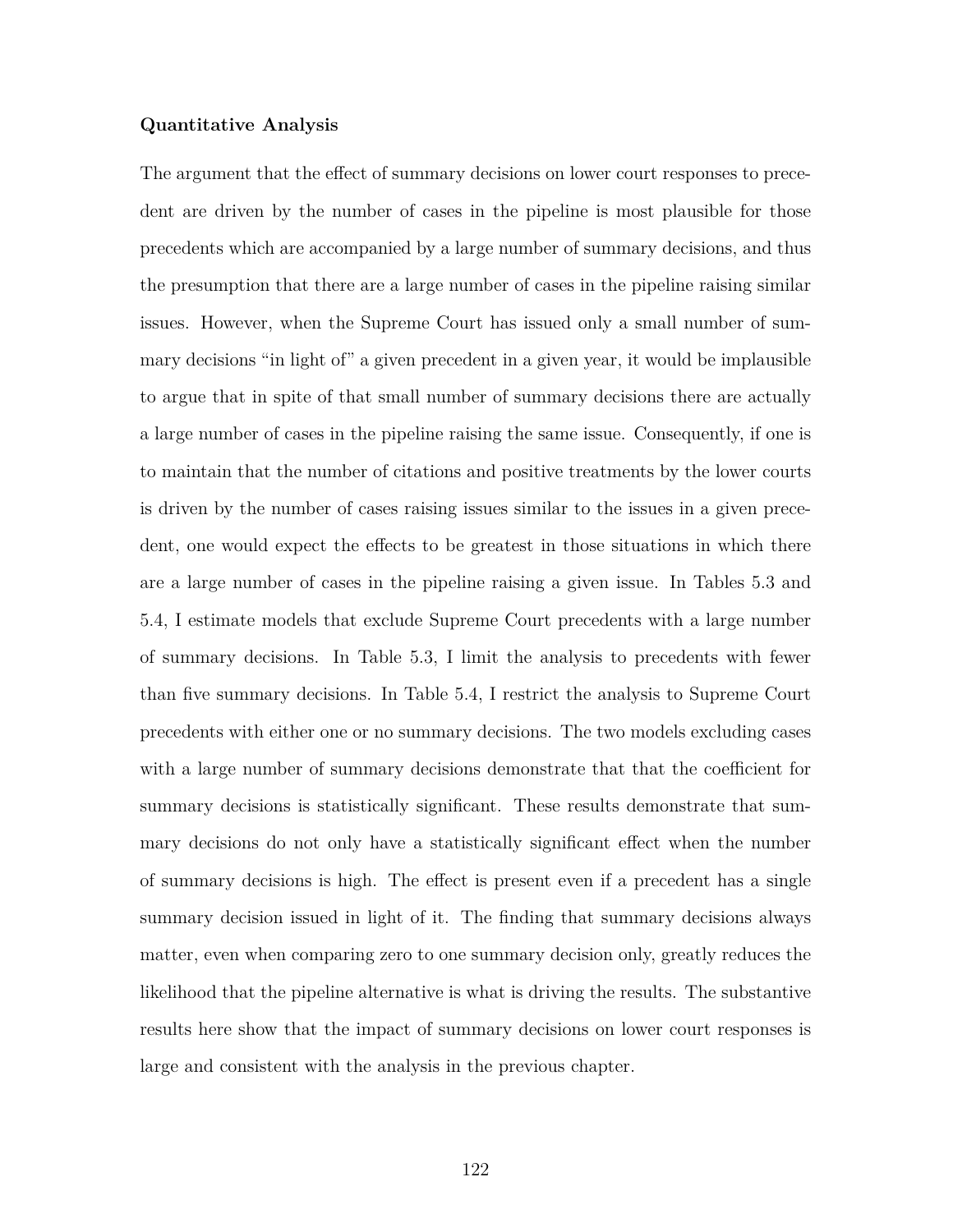| Variable                            | <b>Citation</b><br>Model | <b>Positive Treatment</b><br>Model |
|-------------------------------------|--------------------------|------------------------------------|
| <b>Summary Decision</b>             | $0.230*(0.019)$          | $0.203*$ (0.018)                   |
| Supreme Court Vitality              | $-0.009$ $(0.032)$       | $-0.011$ $(0.037)$                 |
| Supreme Court Vote Margin           | $0.011$ $(0.006)$        | $0.005$ $(0.007)$                  |
| Ideol Dist - SC Author to SC Median | $-0.063*$ (0.017)        | $-0.050*$ $(0.017)$                |
| Ideol Dist - CoA Panel to SC Median | $-0.320*(0.122)$         | $-0.397*$ $(0.141)$                |
| Circuit Vitality                    | $0.127*$ $(0.014)$       | $0.058*(0.013)$                    |
| Circuit of Origin                   | $0.706*(0.082)$          | $0.498*$ (0.084)                   |
| Case Salience Index                 | $0.112*(0.009)$          | $0.716*(0.009)$                    |
| Case Complexity                     | $-0.260*(0.056)$         | $-0.182*(0.056)$                   |
| Per Curium Decision                 | $-0.701*(0.102)$         | $-0.298*(0.101)$                   |
| Criminal Decision                   | $0.589*$ (0.049)         | $0.349*$ (0.048)                   |
| Circuit Caseload                    | $0.042*$ (0.006)         | $0.043*$ $(0.007)$                 |
| Age of Precedent                    | $-0.041*$ (0.004)        | $-0.008*(0.005)$                   |
| Constant                            | $-0.959*(0.076)$         | $-2.052$ $(0.091)$                 |
| <b>Model Fit Statistics</b>         |                          |                                    |
| Observations                        | 27,713                   | 27,713                             |
| Cluster Units                       | 3,433                    | 3,433                              |
| $\chi^2$ Statistic                  | 1075.80                  | 576.01                             |
| Probability > $\chi^2$              | $0.000*$                 | $0.000*$                           |

Table 5.3: Multilevel Probit Regression of U.S. Courts of Appeals Responses to U.S. Supreme Court Precedent with Fewer than Five Summary Decisions

*Note:* The outcome variables are the probability of U.S. Courts of Appeals citation and positive treatment of Supreme Court precedent per circuit-year. The estimates of the multilevel models are based on random intercepts for each circuit and each Supreme Court precedent with the standard errors reported in parentheses.  $^*{\rm p}$   $<$   $0.05$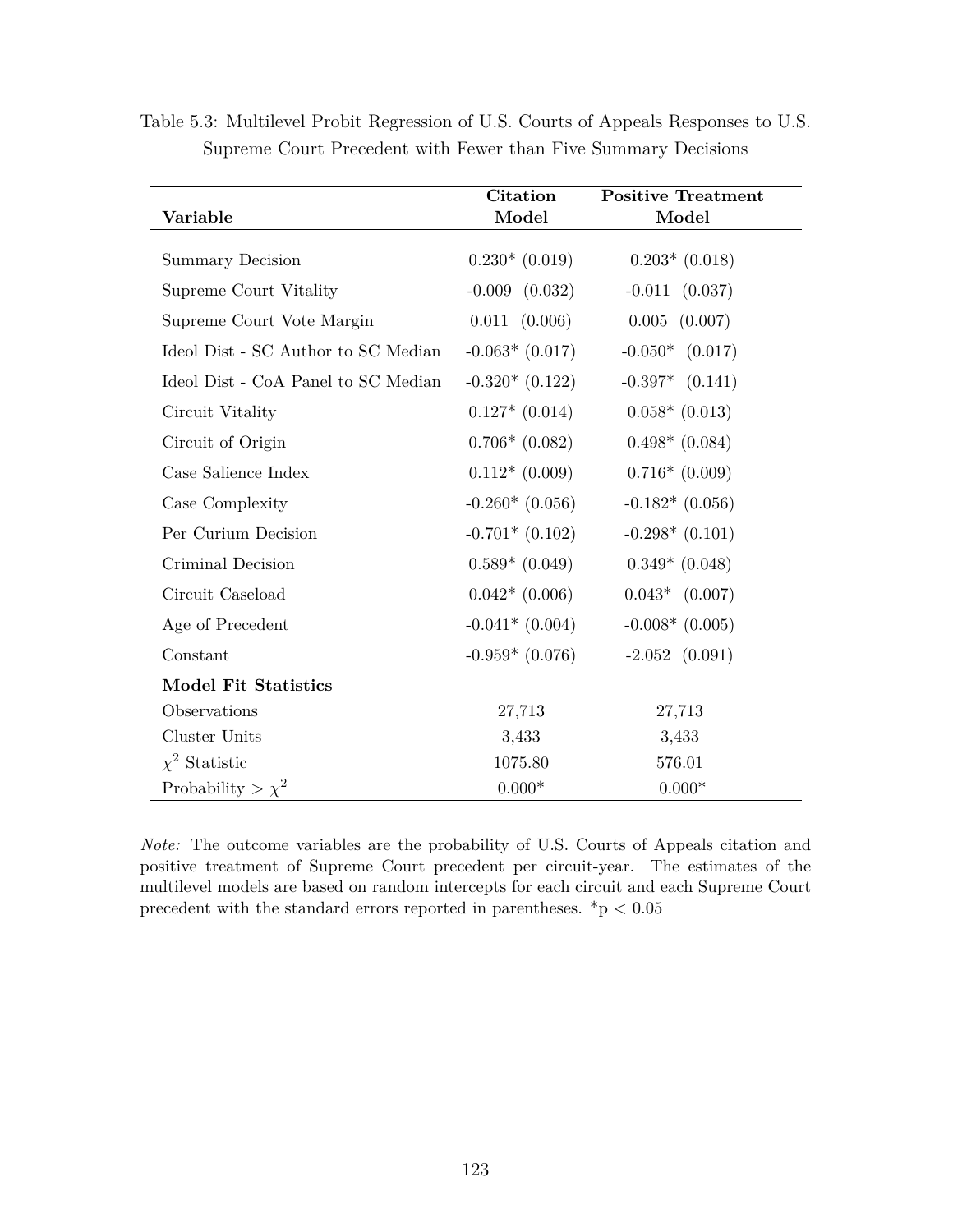| Variable                            | <b>Citation</b><br>Model | Positive Treatment<br>Model |
|-------------------------------------|--------------------------|-----------------------------|
|                                     |                          |                             |
| <b>Summary Decision</b>             | $0.421*$ $(0.042)$       | $0.375*$ (0.045)            |
| Supreme Court Vitality              | $-0.036$ $(0.038)$       | $-0.044(0.047)$             |
| Supreme Court Vote Margin           | $0.008$ $(0.007)$        | $0.012$ $(0.008)$           |
| Ideol Dist - SC Author to SC Median | $-0.051*(0.019)$         | $-0.046*$ $(0.020)$         |
| Ideol Dist - CoA Panel to SC Median | $-0.323*$ $(0.130)$      | $-0.451*$ $(0.157)$         |
| Circuit Vitality                    | $0.141*$ (0.016)         | $0.058*(0.015)$             |
| Circuit of Origin                   | $0.697*$ $(0.087)$       | $0.510*(0.093)$             |
| Case Salience Index                 | $0.108*(0.010)$          | $0.068*$ (0.107)            |
| Case Complexity                     | $-0.332*(0.059)$         | $-0.269*$ (0.063)           |
| Per Curium Decision                 | $-0.750*(0.107)$         | $-0.362*$ (0.113)           |
| Criminal Decision                   | $0.608*$ (0.053)         | $0.373*$ $(0.054)$          |
| Circuit Caseload                    | $0.040*(0.007)$          | $0.043*$ $(0.007)$          |
| Age of Precedent                    | $-0.041*$ (0.005)        | $-0.003*$ (0.006)           |
| Constant                            | $-0.959*$ (0.082)        | $-2.066$ $(0.102)$          |
| <b>Model Fit Statistics</b>         |                          |                             |
| Observations                        | 23,431                   | 23,431                      |
| Cluster Units                       | 2,868                    | 2,868                       |
| $\chi^2$ Statistic                  | 918.71                   | 415.87                      |
| Probability > $\chi^2$              | $0.000*$                 | $0.000*$                    |

Table 5.4: Multilevel Probit Regression of U.S. Courts of Appeals Responses to U.S. Supreme Court Precedent with One Summary Decision

*Note:* The outcome variables are the probability of U.S. Courts of Appeals citation and positive treatment of Supreme Court precedent per circuit-year. The estimates of the multilevel models are based on random intercepts for each circuit and each Supreme Court precedent with the standard errors reported in parentheses. \*p *<* 0.05

Causation is always difficult to prove. But the analysis in this section makes it much more plausible to believe that the increase in citations and positive treatments by the courts of appeals is much more directly the result of the deliberate use of summary decisions by the justices. The justices seemingly employ summary decisions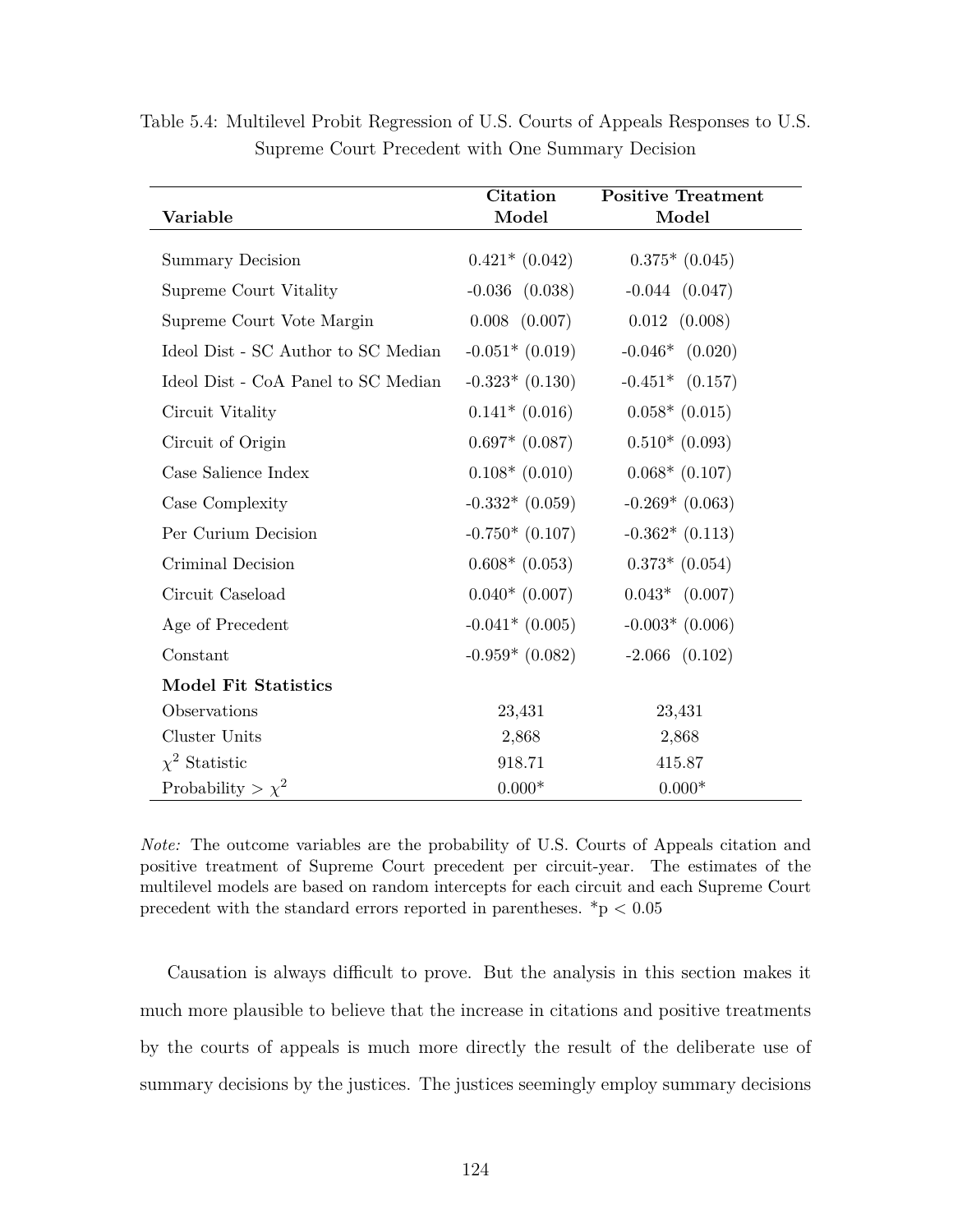when they deem that a precedent should be applied in a broad array of situations. When the justices issue one or more summary decisions, there is a sizable increase in the probability of lower court citation and positive application of the Supreme Court's precedents.

## **Replication Analysis to Assess Robustness of Findings**

In the previous discussion, I provide strong evidence that the Supreme Court's summary decisions are not just a function of the cases that come before the courts. Summary decisions represent a conscious choice by the justices and they meaningfully impact the extent to which the circuits cite and positively apply the Supreme Court's precedents. In the absence of the summary decisions, there is a demonstrably lower rate of adherence by the lower federal courts. Another aspect of my empirical analysis that merits further exploration are my findings on the lack of influence of Supreme Court vitality and the muted influence of ideology. A number of studies empirically demonstrate that the difference between prior positive and negative interpretations of a precedent by the Supreme Court, itself, strongly influences the extent to which the lower courts adhere to the Supreme Court's precedents (see Black and Spriggs 2013; Corley 2009; Corley and Wedeking 2014; Cross and Spriggs 2010; Fowler et al. 2007; Hansford and Spriggs 2006; Westerland et al. 2010). In every model I estimate, I find evidence against this expectation. Could it be that the results are a function of the data that I collect? To address this concern, I use an existing public dataset from Westerland et al. (2010), on lower courts treatments of the Supreme Court, and re-analyze the data.

Table 5.5 presents two models. The 'Original Model' is an exact replication of the model Westerland et al. (2010) report in their article in the *American Journal of Political Science*. This model suggests that several factors impact U.S. Courts of Appeals treatment of the Supreme Court's precedents. First, these authors find that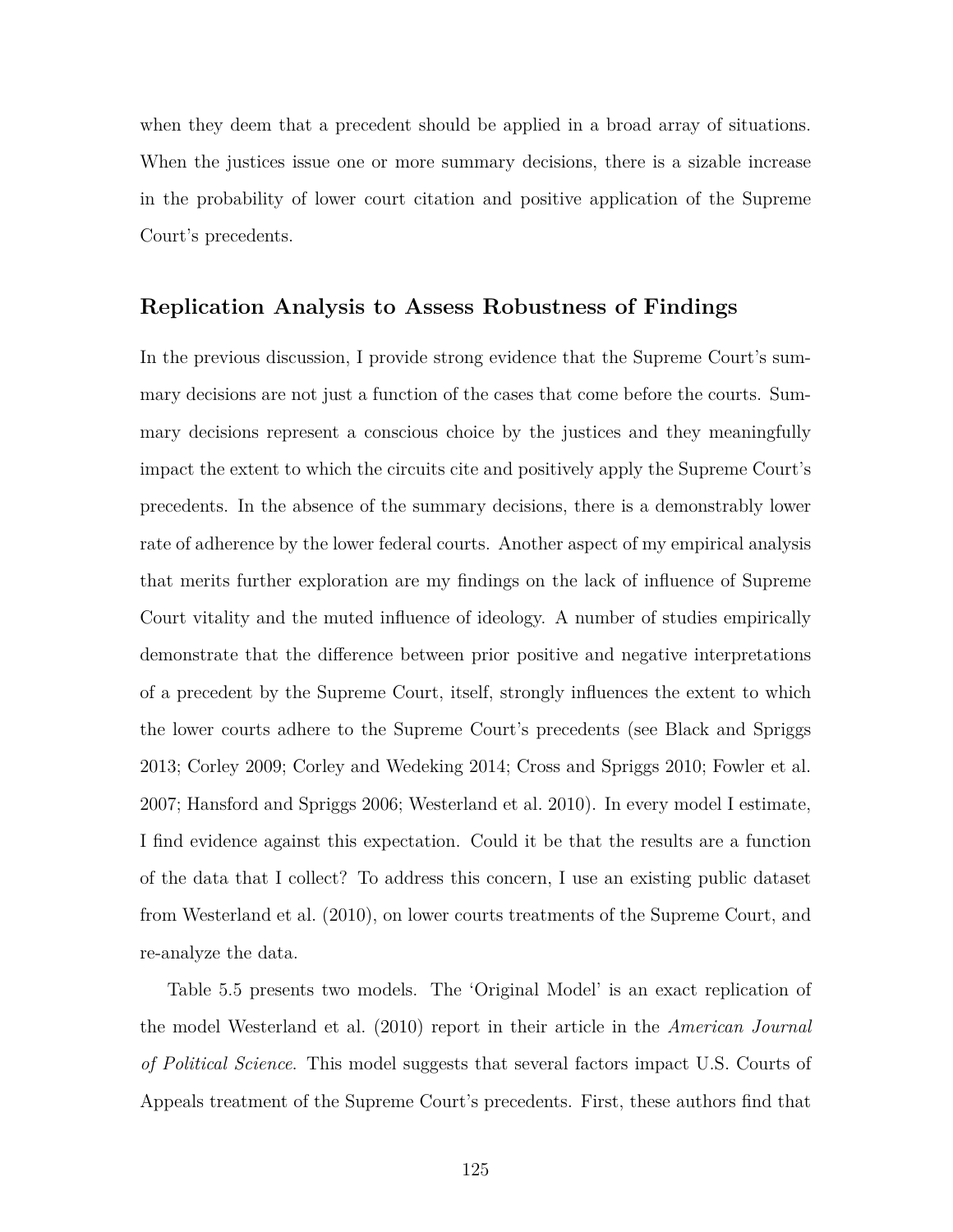|                                      | Original          | Clustered         |
|--------------------------------------|-------------------|-------------------|
| Variable                             | Model             | Model             |
|                                      |                   |                   |
| Contemporary SC-Enacting SC Distance | $-.635*(.141)$    | $-.635(.364)$     |
| Panel-Enacting SC Distance           | $-.069$ $(.099)$  | $-.069(.126)$     |
| Panel-Contemporary Distance          | .013(.125)        | .013(.142)        |
| Age of SC precedent                  | $-.011*(.003)$    | $-.011(.005)$     |
| Case Complexity                      | $-.008$ $(.028)$  | $-.008(.067)$     |
| Dissenting Opinions                  | $-.002(.031)$     | $-.001(.089)$     |
| Concurring Opinions                  | $.065*(.032)$     | .065(.082)        |
| Positive SC treatments               | $.014*(.007)$     | .014(.018)        |
| Negative SC treatments               | $-.006$ $(.011)$  | $-.006(.028)$     |
| Positive LC treatments               | $-.088*$ $(.006)$ | $.088*$ (.016)    |
| Negative LC treatments               | $.051*(.006)$     | $-.051(.013)$     |
| Tau1                                 | $-1.013$ $(.079)$ | $-1.012$ $(.179)$ |
| Tau <sub>2</sub>                     | $-.079$ $(.079)$  | $-.079(.189)$     |
| N                                    | 10198             | 10198             |
|                                      |                   |                   |

Table 5.5: Westerland et al. (2010) Replication Model of Lower Court Compliance with U.S. Supreme Court Precedent

*Note:* The 'Original Model' is the model Westerland el al. report. The 'Clustered Model' clusters the errors on the Supreme Court Precedent. Westerland et al. include the following note: "[t]he dependent variable is whether the lower court complies with Supreme Court precedent  $(=3)$ , treats the precedent neutrally  $(=2)$ , or deviates from the precedent  $(=1)$ ). Ordered logit estimates, robust standard errors in parentheses.  $p < .05$ . LC = lower court; SC = Supreme Court."

the ideological distance between the contemporary Supreme Court and the Supreme Court that enacts the precedent exerts a negative influence on the probability of positive treatment by the circuit courts. This result is in line with their main hypothesis. Westerland et al. note that "[p]erhaps the central prediction is that ideological estrangement between the Contemporary and Enacting Supreme Courts should be reflected in harsher treatments of the Enacting Court's precedents by the Contemporary Lower Court (902). These authors add that "indeed, the empirical findings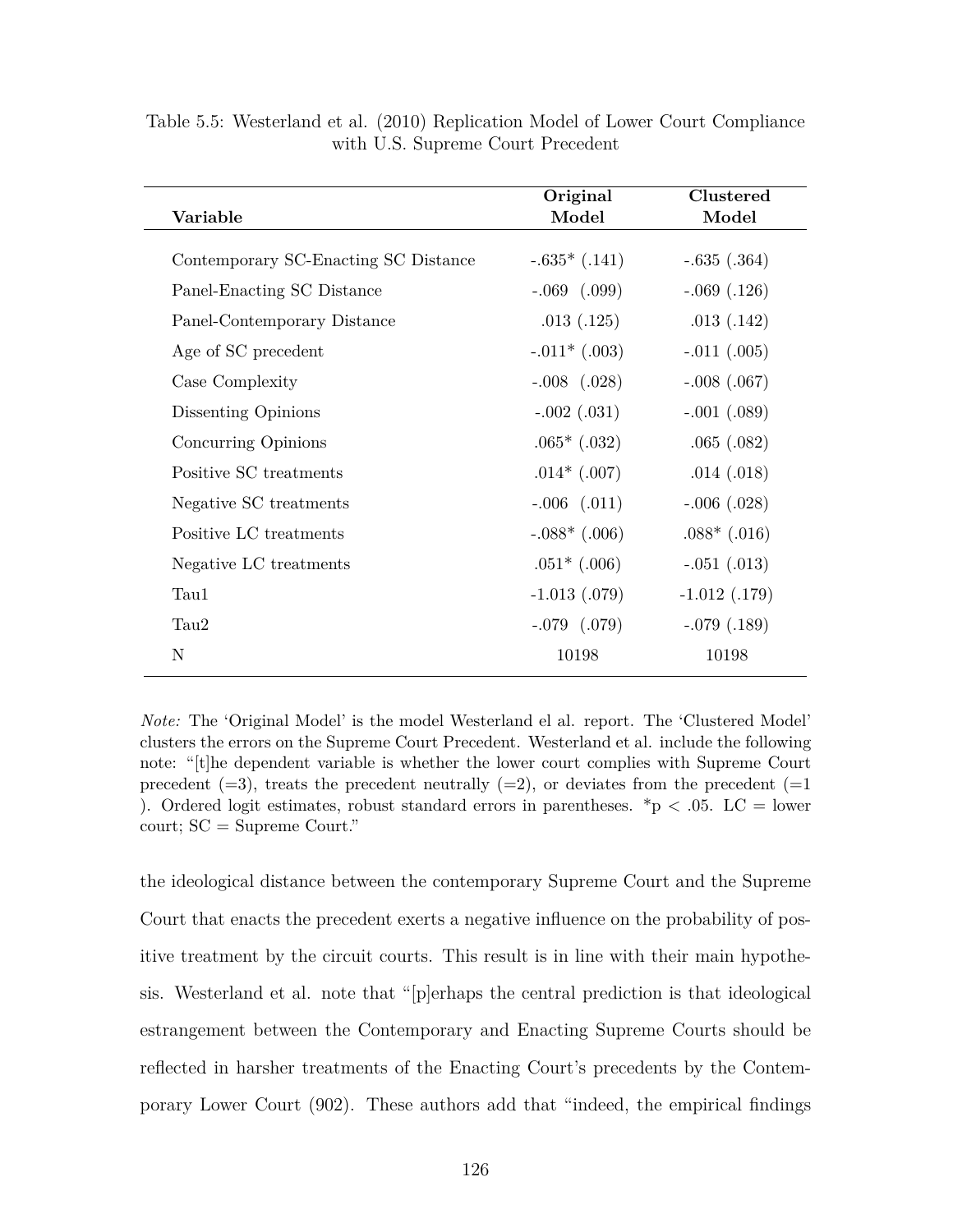strongly support this central prediction." The implication of this finding is that it evinces characteristics of a principal-agent relationship. The lower court's positive or negative treatment is influenced by the ideological proximity of the current Court relative to the Court that issued the precedent. Westerland et al. make additional predictions on the age of the precedent, concurring opinions, prior positive applications by the Supreme Court itself, and prior applications at the circuit level that all appear to have a statistically significant effect in the predicted direction.

A critical shortcoming of Westerland et al.'s research design is that these authors assume uniformity among all the circuits, all years, and all Supreme Court precedents. These assumptions are untenable as these are inherently nested data. Each lower court treatment is nested within each circuit, which is nested within each year and each Supreme Court precedent. A consequence of not accounting for the nested nature of the data is underestimating the degree of uncertainty around the estimates, which increases the probability of committing a Type I error. One can account for the hierarchical nature of these data by estimating a model that clusters the errors. Upon doing so, we see substantially different results. The coefficient estimates in the 'Clustered Model' suggest that ideological differences between the contemporary and enacting Supreme Court do not meaningfully influence lower court treatments of the Supreme Court's precedents. In fact, none of the variables for ideology exert a statistically significant effect. This suggests that ideological differences are not a key driver of lower court responses. This finding is in line with my results in Chapter 4, where I find that ideological differences have a more muted and a more nuanced effect than the scholarship suggests.

The prediction by Westerland et al. (2010) on the impact of prior positive treatments by the Supreme Court is noteworthy and the main purpose behind this replication analysis. Westerland et al. find that prior Supreme Court positive treatments exert a positive and significant effect on lower court treatments. Their result, in fact,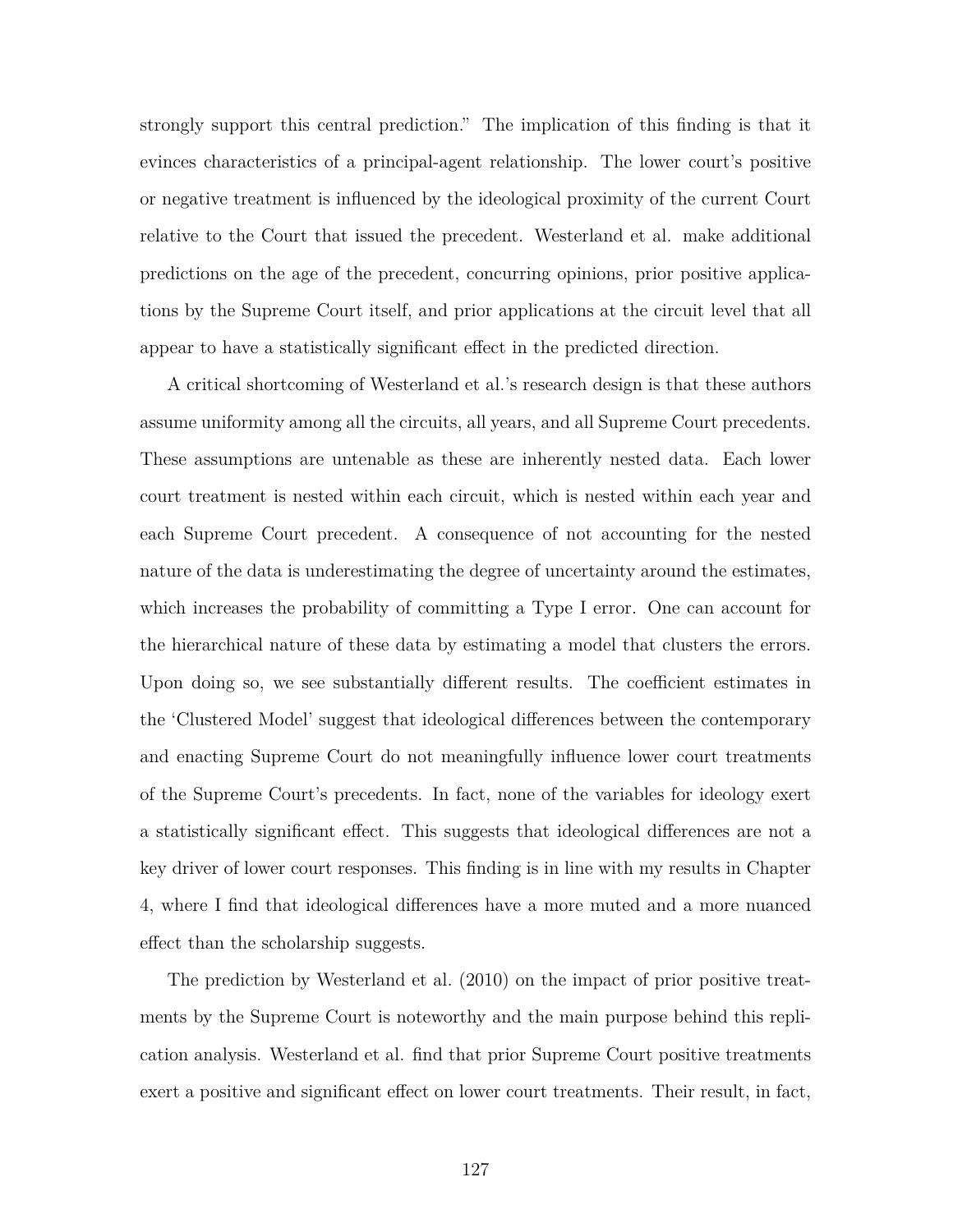corroborates the key finding of Hansford and Spriggs (2006) on the prominence of precedent vitality driving lower court reactions to Supreme Court precedent. However, as the clustered model demonstrates prior positive Supreme Court treatments is not a statistically significant predictor of lower court treatments of precedent. This updated result contradicts the finding by Hansford and Spriggs (2006). Instead, these results lend support to my own analysis in that I find that Supreme Court vitality, or the frequency of prior positive treatments by the Supreme Court do not influence lower court responses to precedent.

# **Discussion**

Previous studies of judicial impact demonstrate that the overall rate of adherence to the Supreme Court's precedents is high and is reasonably predictable (Baum 1997; Songer and Sheehan 1990; Songer, Segal, and Cameron 1994). Several factors that predict the likelihood of lower court positive treatment of U.S. Supreme Court include the margin of the U.S. Supreme Court decision, how the Supreme Court has treated the opinion since it made an initial decision, the ideological congruence between the U.S. Supreme Court and the lower court, as well as other case factors, such as case complexity, and the political salience of a Supreme Court decision. These studies show that when the U.S. Supreme Court reinforces its precedents, lower courts tend to follow their lead. Specifically, Hansford and Spriggs (2006) find that the strength of precedent based on Supreme Court interpretations of existing decisions corresponds with the yearly number of citations and positive treatments of these precedents by the lower courts. My findings challenge this notion.

In this chapter, I address important questions of causality and the robustness of the empirical work that are lacking from the existing literature. I design alternate tests to gauge the impact of Supreme Court signals in motivating U.S. Courts of Appeals attentiveness to the Supreme Court's precedents. First, I address the concern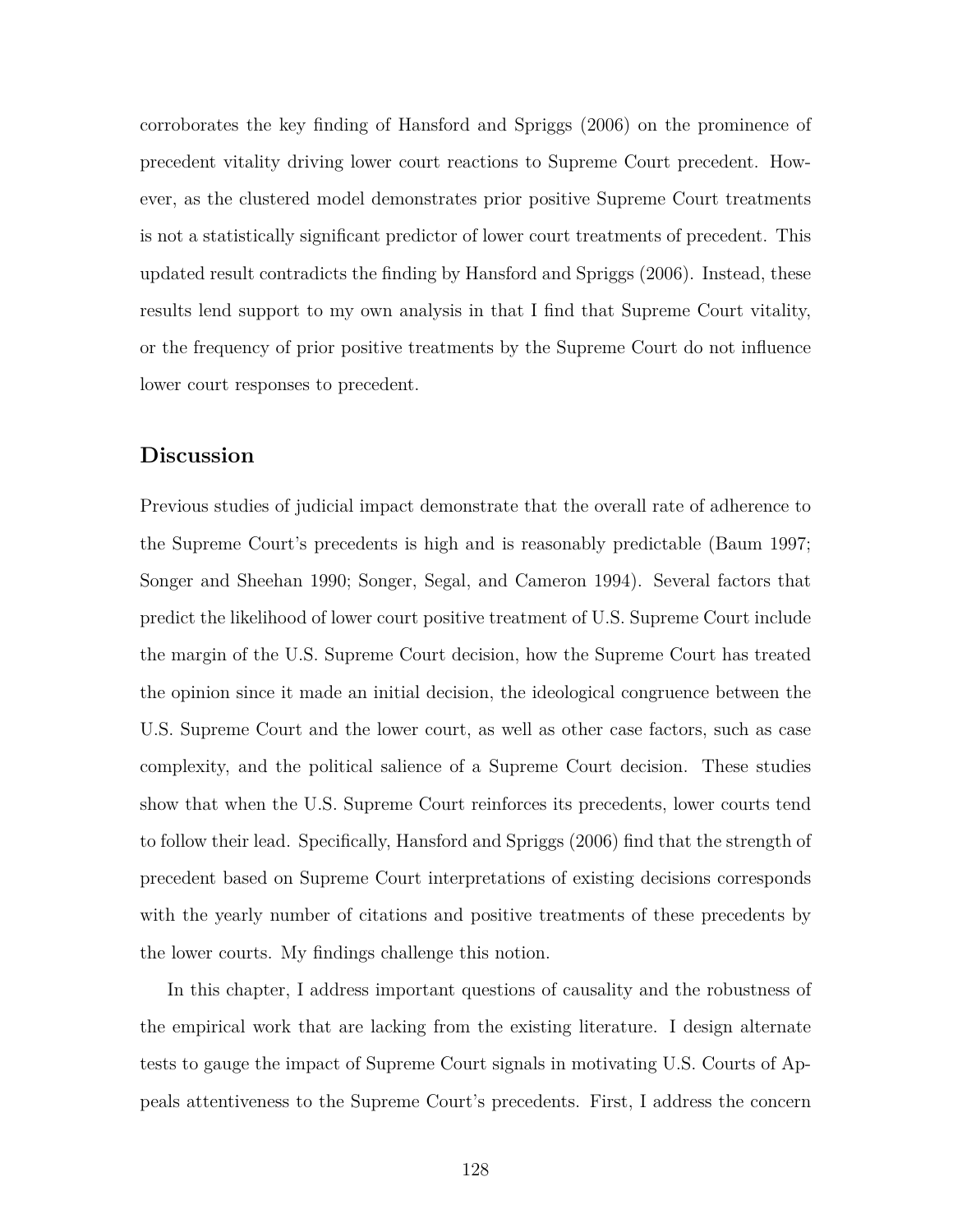whether the Supreme Court's summary decision are a mechanism to increase attentiveness to precedents or if they are simply a byproduct of the cases that come before the courts. On potential argument is that summary decisions relate to existing cases within the judicial pipeline. I provide both qualitative and quantitative evidence that this is not the case. The act of issuing a summary decision represents a conscious choice by the justices, and it separates these decisions from the thousands of cases that are denied *certiorari* each term. Second, I provide evidence that in the absence of the Court's summary decisions there is a notable decline in lower court adoption of the Supreme Court's precedent.

My analysis systematically uncovers the influences on lower court adherence to precedent. My findings demonstrate that not only is the U.S. Supreme Court capable of sending various explicit and implicit signals to the circuits, but that such signals meaningfully influence lower federal court decision making and their interpretations of the Supreme Court's precedents, and from these interpretations of precedent the justices can then decide whether or not to sanction a decision by one or several of the circuits. My analysis also reveals that ideological differences between the Supreme Court and the lower courts have a more nuanced impact on the adoption of the Supreme Court's precedents than previous studies suggest (see Westerland et al. 2010). An additional empirical implication of my analysis is the finding that Supreme Court vitality does not exert a meaningful influence on the likelihood that the circuit courts will cite or follow a Supreme Court precedent. This result suggests that judges on the courts of appeals pay little attention or are not moved by the Supreme Court's own repeated positive or negative interpretations of its decisions. Instead these judges appear to be more compelled when the justices direct their attention to a specific precedent through their summary decisions. The finding on the lack of influence of Supreme Court vitality conflicts with many previous empirical studies that consistently demonstrate that the Supreme Court's own treatment of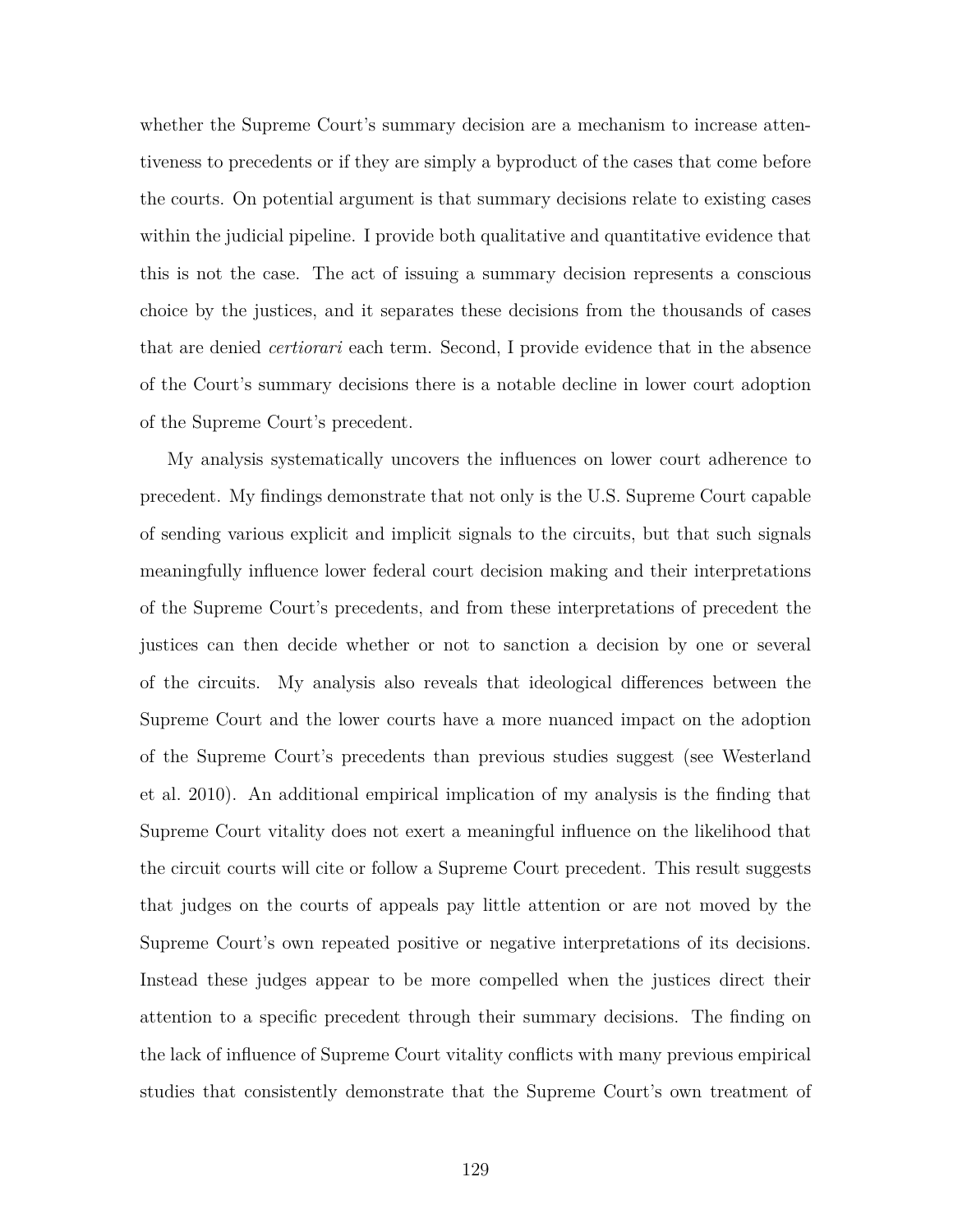precedents motivate lower court responses. My analysis along with examination of Westerland et al.'s (2010) data suggest that it is the Supreme Court's summary decisions, and not the Court's treatment of its precedents, that promote horizontal *stare decisis* and drive lower court responses. The theoretical implications of my analysis offer a new way forward for modeling the impact of legal precedent and improve our understanding of the dynamics of decision making in both the U.S. Supreme Court and the U.S. Courts of Appeals.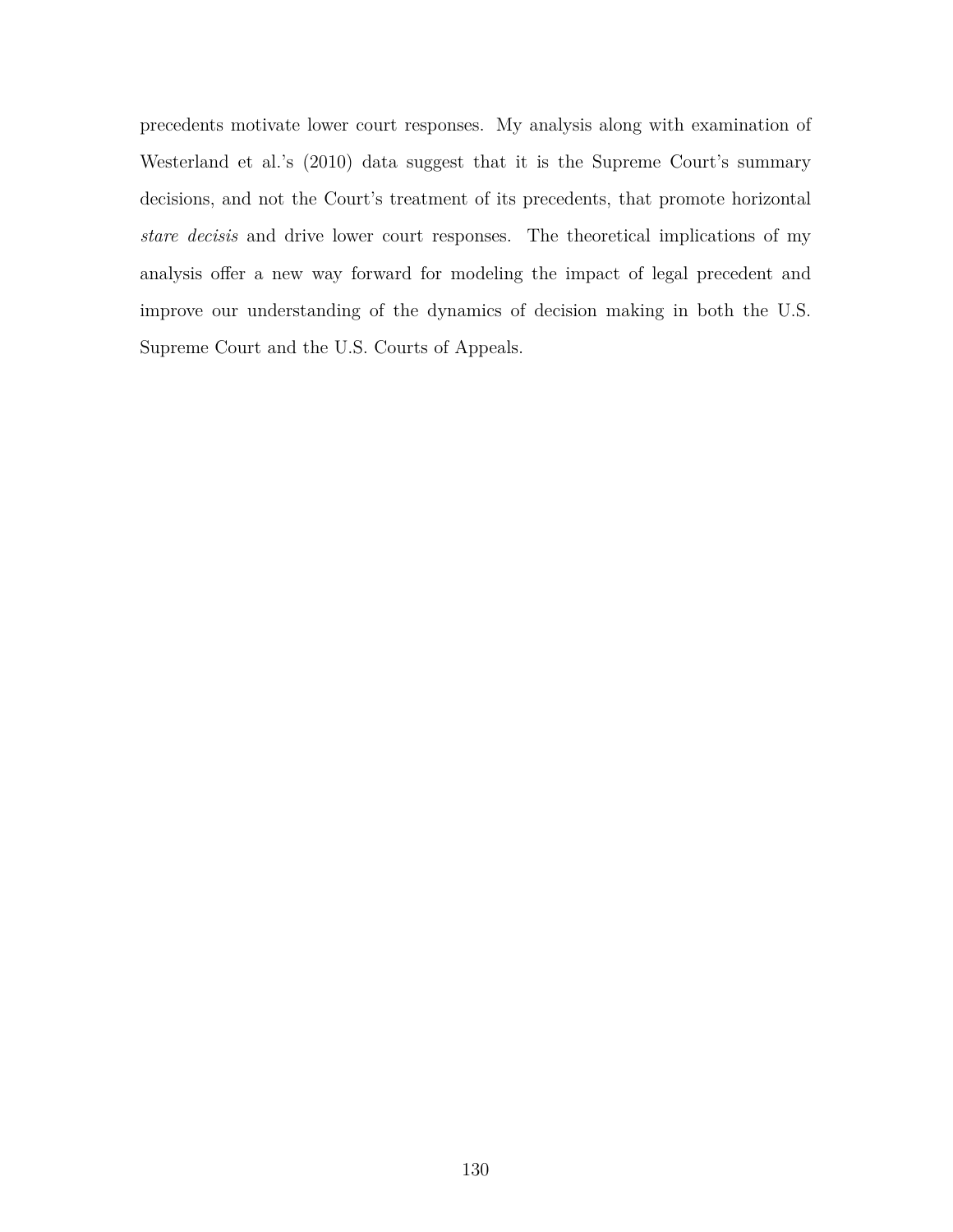# CHAPTER 6

# **CONCLUSION**

Empirical inquiries on the U.S. Supreme Court and the U.S. Courts of Appeals elicit the majority of attention from judicial scholars. Of particular interest to students of the judiciary are hierarchical interactions among the courts, especially the nature of the relationship between the U.S. Supreme Court and the circuit courts. Most often the theoretical account accompanying such analyses is some variant of a strategic action framework (see Lax 2003; Songer, Segal, and Cameron 1994; Westerland et al. 2010). Collectively, these studies produce a prodigious amount of information on the conditions that influence a particular court or judge to follow or shirk from the legal and policy preferences of the Court. Surprisingly, the scholarship devotes little attention to examining the cumulative impact of Supreme Court decisions on the U.S. Courts of Appeals. Notably lacking from this rich body of work on the courts are theories, and the accompanying empirical investigations, of many important questions on the overall policy impact of Supreme Court decisions on the lower federal courts. This raises a number of puzzles. First, under what conditions do Court precedents have the broadest impact on the lower courts, especially on judges within the U.S. Courts of Appeals? Second, what motivates the circuits to follow some Supreme Court precedents but not others? Third, what mechanisms are available to Supreme Court justices to increase circuit court compliance with their decisions? Perhaps most importantly, how is information regarding the legal and policy preferences of judicial actors communicated within the American judicial hierarchy?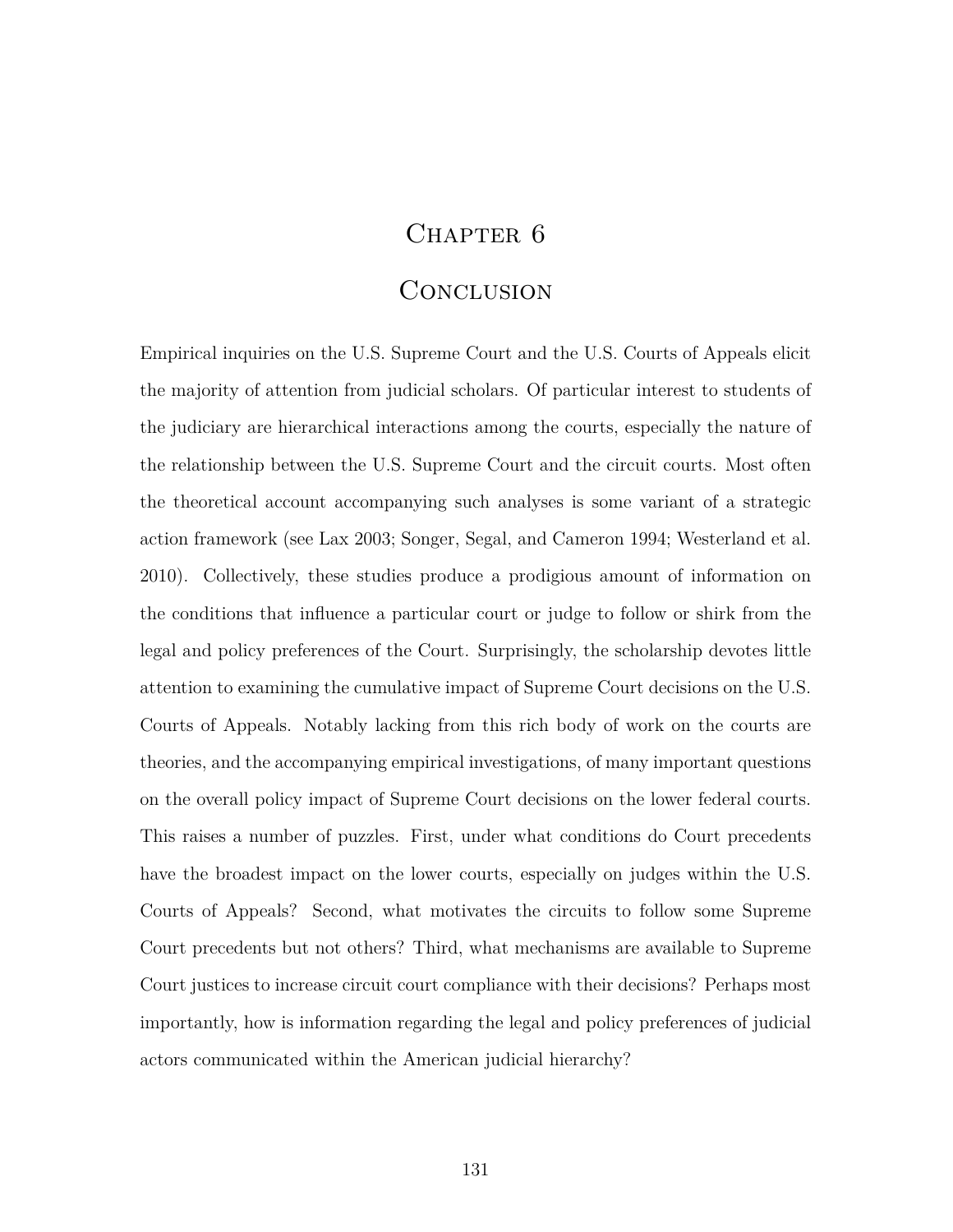My dissertation seeks to answer these critical questions by exploring the nature of the relationship between judges on the U.S. Courts of Appeals and their judicial superiors on the U.S. Supreme Court. My analysis focuses on the interaction between these courts centers on circuit court implementation of the Supreme Court's precedents. The principal objective of this project is to identify the causal conditions that either increase or decrease the propensity of judges on the courts of appeals to comply with the precedents of the U.S. Supreme Court. In this endeavor, I offer a new theory on how information regarding precedents and policy preferences is communicated dynamically within the American judiciary. From this broad theoretical framework, I derive more precise predictions that I systematically test within the empirical chapters of this dissertation.

I investigate various potential signals by Supreme Court justices to judges on the U.S. Courts of Appeals in the first empirical chapter. I offer a theory in which, given the limited ability of the Supreme Court to review the large number of lower court decisions, the justices should primarily be interested in aggregate patterns of compliance in the form of citations and positive interpretations to their precedents by the individual circuits. I theorize that Supreme Court justices are able to effectively monitor the U.S. Courts of Appeals by focusing on the circuits as individual organizational units. The justices then allocate their limited resources to review and reverse the least compliant circuits. The empirical results support my predictions and demonstrate that patterns of reversals by the Supreme Court at the circuit level positively affects the future tendency of a circuit to rely on the Supreme Court's precedents. The second empirical chapter examines the efficacy of the Supreme Court's signals on lower court attentiveness to the Supreme Court's decisions. Specifically, I investigate the factors that increase or minimize the likelihood that judges on the courts of appeals rely on the precedents of the U.S. Supreme Court. I test this assumption by examining both trends in citation and positive applications of the High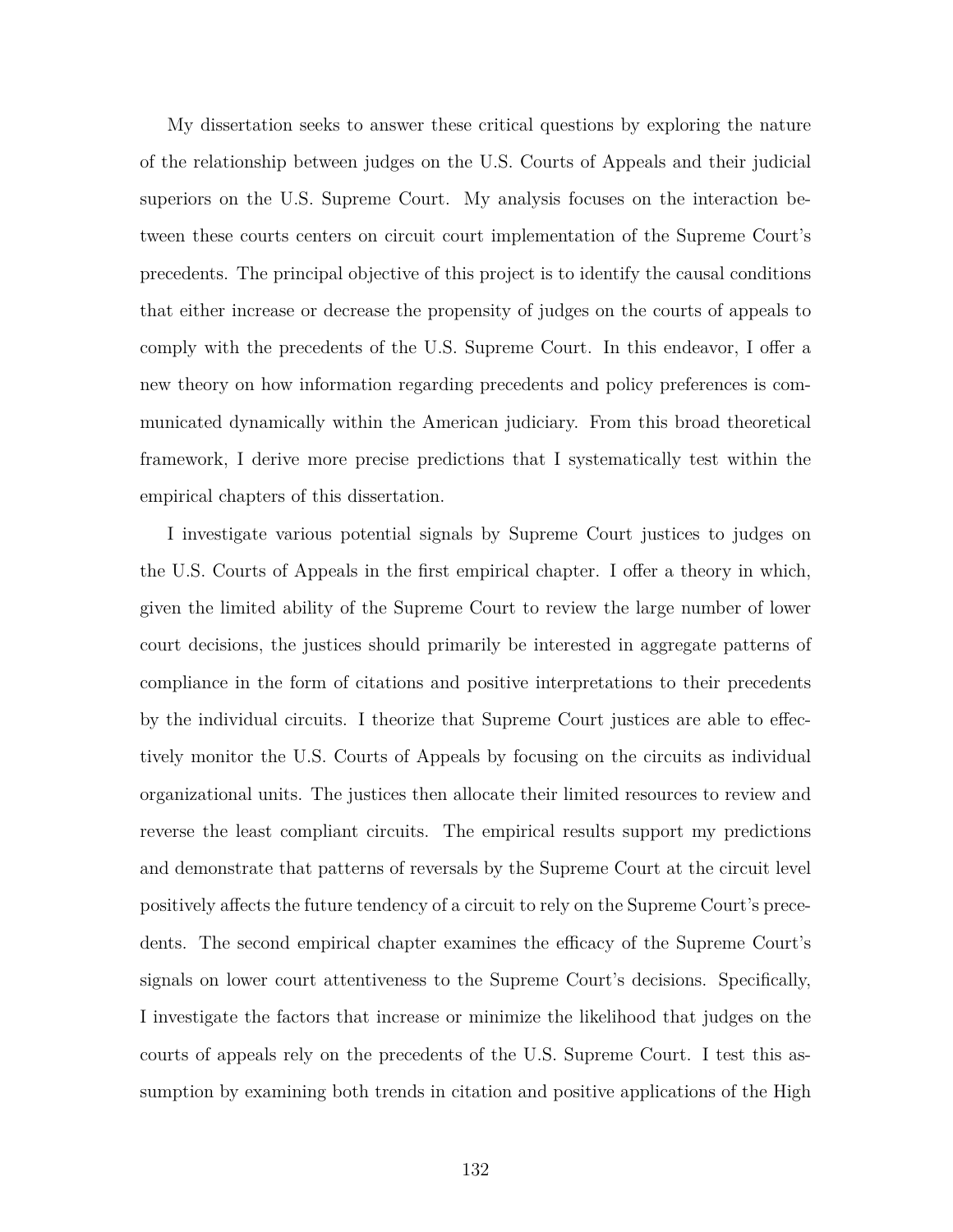Court's precedents. The key finding in this chapter is that lower court compliance to a Supreme Court precedent is most likely when a precedent is accompanied by one or more summary decision and when the preferences of the lower court are ideologically aligned with the median member of the U.S Supreme Court. The third empirical chapter identifies fundamental challenges with existing empirical examinations on judicial impact. In order to address these concerns, I provide new, alternate tests that address the causal mechanisms that influence the extent to which the circuit courts comply with the precedents of the Supreme Court.

## **Contributions to the Literature**

My project contributes to the scholarship on judicial impact and judicial decisionmaking behavior in a number of ways. First, I advance the theoretical literature by offering a new perspective on how information regarding preferences is communicated within the American judiciary. I develop a theory in which information regarding the preferences of judicial actors flows: (1) top-down, from the Supreme Court to the lower courts, (2) bottom-up, from the lower courts to the Supreme Court, and (3) horizontally, within and across the jurisdictions of the circuits. I theorize that key Supreme Court signals and important circuit-level influences, together, drive circuit court attentiveness to the High Court's precedents. The lower court application of the Supreme Court's precedents, in turn, communicate information up the judicial ladder of the policy position of precedents. This upward transmission of information helps inform justices in setting their agenda. In addition to these conventional channels, I argue that judges on the courts of appeals also convey vital information, transmitted horizontally to other judges within the same circuit and to judges across the circuits within the U.S. Courts of Appeals. My framework suggests that information regarding the preferences of judicial actors flows dynamically across these three channels, which forms a feedback loop that ultimately shapes the scope of precedent.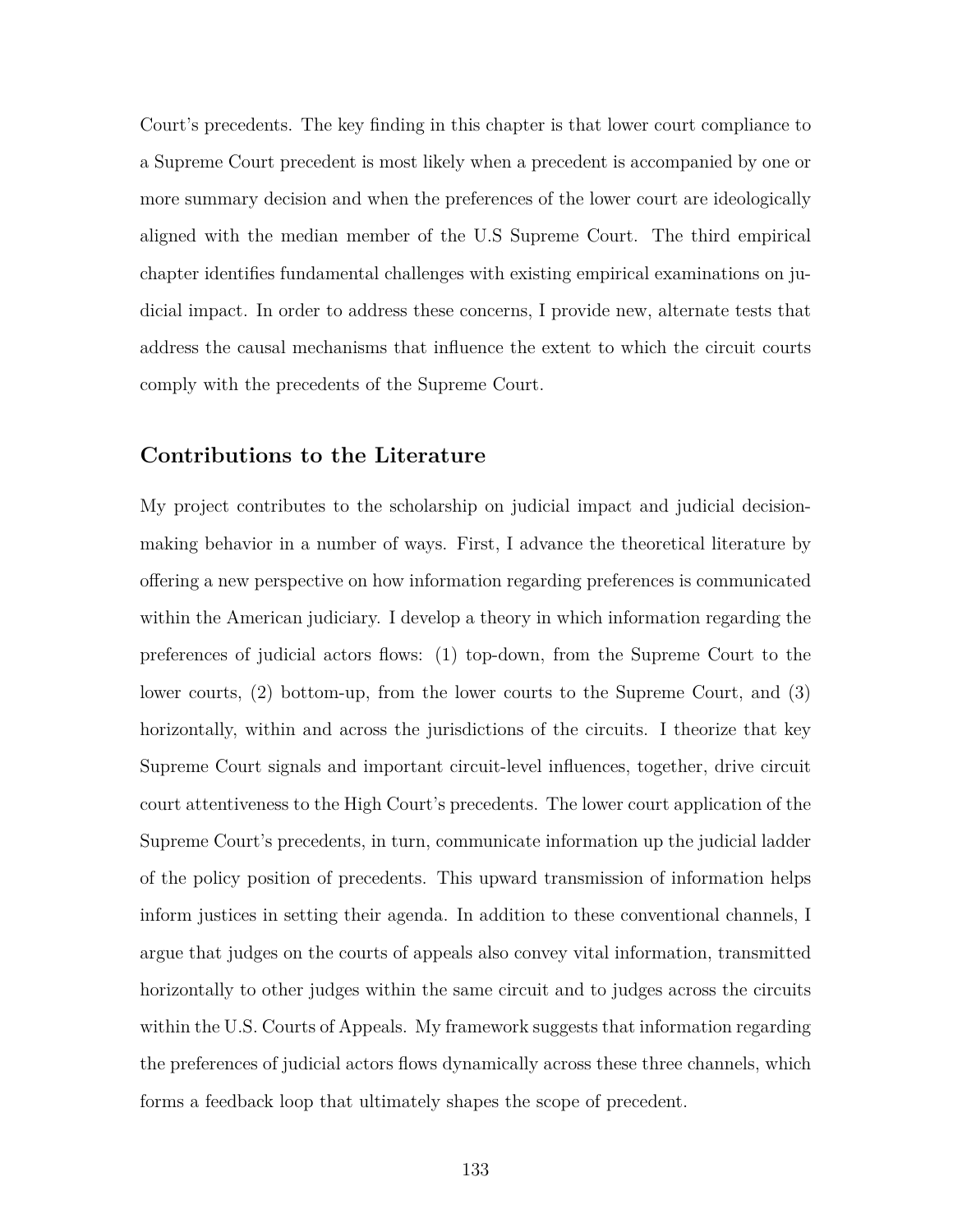Second, this study contributes to our understanding of learning in the judicial hierarchy by identifying new mechanisms through which Supreme Court justices are able to communicate their preferences that influence the behavior of judges on the U.S. Courts of Appeals. One such factor that dramatically strengthens the influence of horizontal *stare decisis* is the Supreme Court's summary decisions. Specifically, I argue that when the Supreme Court issues one or more summary decisions that directly reference its formally argued precedents, the Supreme Court is able to signal that a given precedent is particularly important and broadly applicable to diverse factual situations that come before courts. I find that when the justices issue one or more summary decisions that direct a lower court to re-consider its earlier decision, there is a significant increase in circuit court adoption and positive application of the Supreme Court's precedents. In fact, my analysis suggests the most meaningful action the justices can take, *vis-á-vis* the future decision-making of a circuit to rely on a precedent, is to reference a precedent within their summary decisions. The decision of the justices to not deny *certiorari* and issue a separate summary decision is unambiguously conscious and distinguishes these decisions from the thousands of petitions that are ultimately denied review each term. My work on this aspect of decision making puts the Court's summary decisions in broader perspective. While most judicial studies ignore these decisions, summary decisions today make up a significant portion of the Court's decision making docket (but see Bruhl 2009; Benesh et al. 2014; Masood and Songer 2013; Songer and Lindquist 1996). Summary decisions provide the justices with a low-cost alternative to correct non-compliant behavior and direct lower court judges to consider a specific precedent. As such, summary decisions are an important instrument for the justices to achieve legal consistency, legitimize new precedent, and correct egregious legal errors by the lower courts. By excluding these consequential decisions from our analyses, we get a systematically incomplete picture of the overall output of the Supreme Court.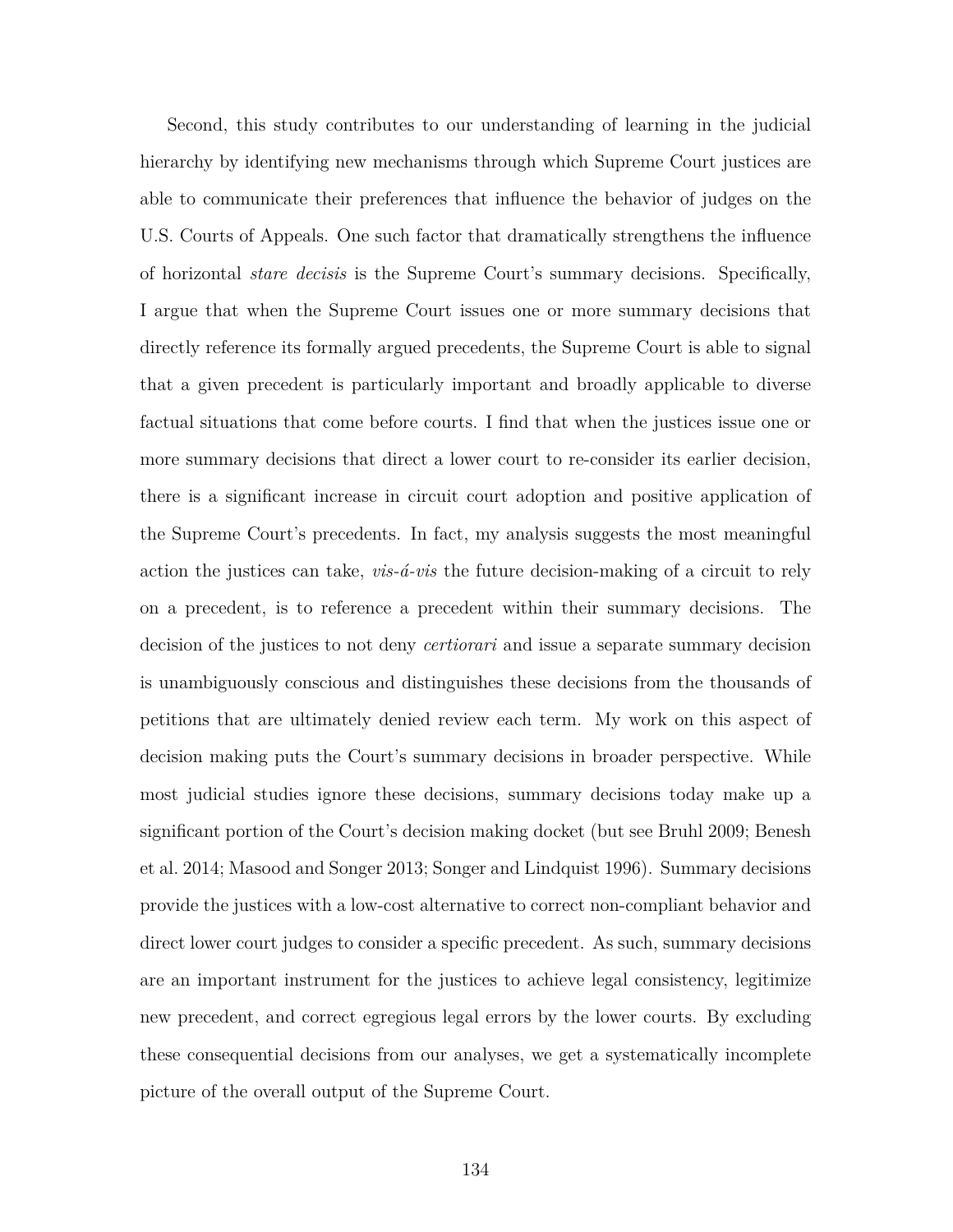Third, this project offers a theory on how Supreme Court justices can effectively monitor the large number of decisions produced by the lower courts, particularly within the U.S. Courts of Appeals. A central dilemma the hierarchical structure of the federal judiciary poses is the principal's inability to monitor all the actions of its subordinates. The U.S. Supreme Court has limited resources, which constrain its ability to correct all instances of non-compliance by the lower courts. I argue that policy oriented justices with finite resources can have effective oversight of the lower courts by being attentive to aggregate trends of compliance to their precedents. I make the case that Supreme Court justices can use this bottom-up flow of information to monitor the actions of individual circuits rather than three-judge panels and then review and sanction the circuits that are least supportive of the Court's preferences. As such, the justices can demonstrate their willingness to sanction lower court behavior that consistently deviates from its legal and policy preferences. The empirical findings demonstrate the Supreme Court can, in fact, induce greater levels compliance by reviewing and reversing the least compliant circuits. Such Supreme Court reversals exert a positive effect on future circuit court adherence to the Supreme Court's precedents. While an extensive number of studies examine the impact of the Supreme Court's reversals, the finding that circuits that receive comparatively higher rates of reversals are the most likely to follow the Court's precedents in the following term is new.

This dissertation also offers empirical contributions. An extensive amount of original data is collected to conduct the analysis. The first stage of data collection involved coding the full universe of the Supreme Court's summary decisions for the period of the analysis. Regrettably, summary decisions are not part of a public dataset, such as the expanded U.S. Supreme Court Database (Spaeth et al. 2013). But as the summary statistics in Chapter 2 demonstrate, these decisions today outnumber the Supreme Court's formally argued decisions. The second stage of data collection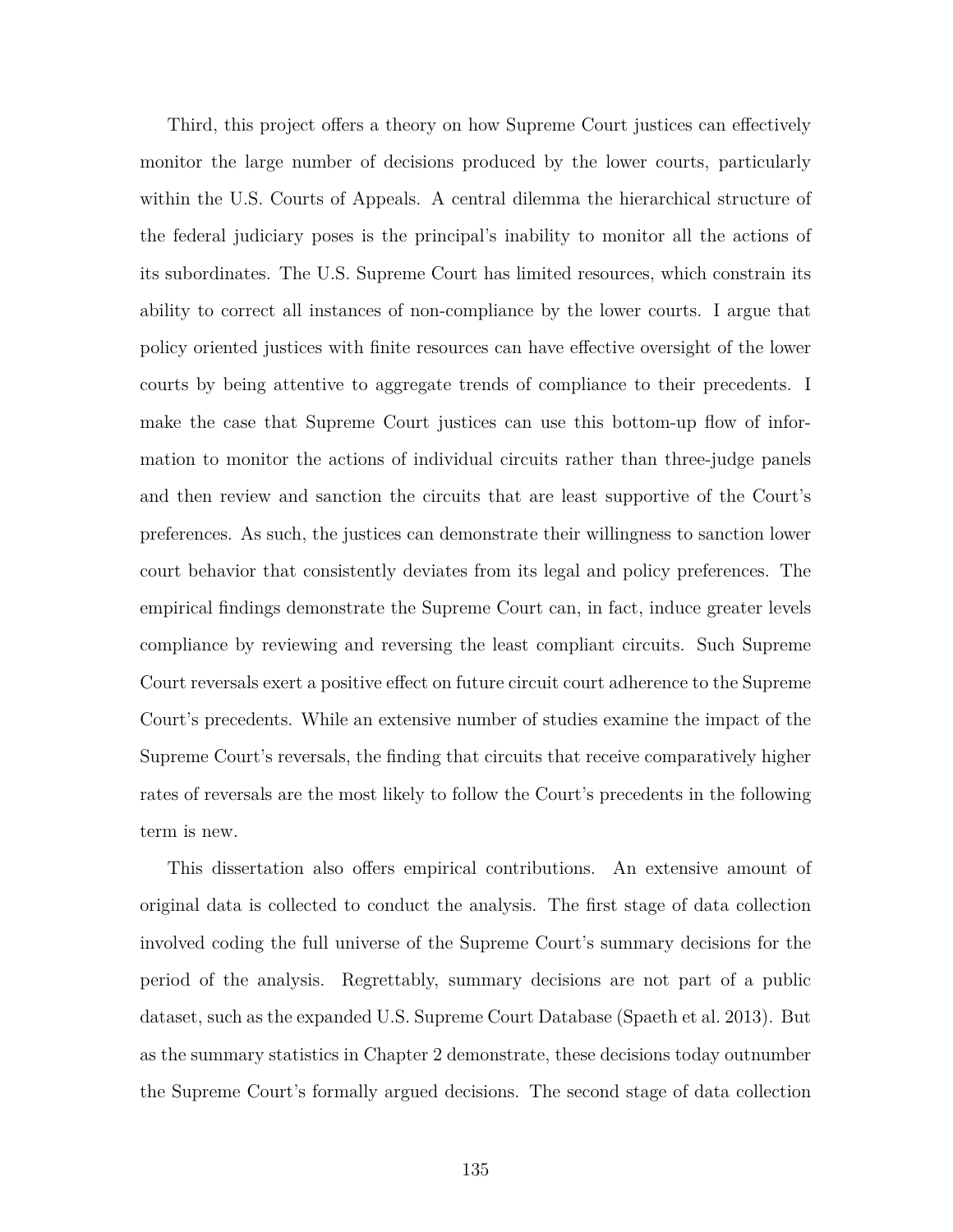encompassed coding all instances of citations, and positive and negative applications of the Supreme Court's precedents by the lower federal appellate courts. Citation and treatment data have been collected before, however, since I introduce a new unit of analysis, I code each circuit response to each Supreme Court precedent for every year that is in the analysis. This strategy yields approximately 30,000 observations and allows me to offer a more precise test of my predictions than previous attempts.

My dissertation also addresses important questions of causality and the robustness of the empirical work that are lacking from the existing literature. By designing alternate tests, my empirical analysis systematically uncovers the influences on lower court adherence to precedent. My findings demonstrate that not only is the U.S. Supreme Court capable of sending various explicit and implicit signals to the circuits, but that such signals meaningfully influence lower federal court decision making and their interpretations of the Supreme Court's precedents, and from these interpretations of precedent the justices can then decide whether or not to sanction a decision by one or several of the circuits. My analysis also reveals that ideological differences between the Supreme Court and the lower courts have a more nuanced impact on the adoption of the Supreme Court's precedents than previous studies suggest (see Westerland et al. 2010). An additional empirical implication of my analysis is the finding that Supreme Court vitality does not exert a meaningful influence on the likelihood that the circuit courts will cite or follow a Supreme Court precedent. This result suggests that judges on the courts of appeals pay little attention or are not moved by the Supreme Court's own repeated positive or negative interpretations of its decisions. Instead these judges appear to be more compelled when the justices direct their attention to a specific precedent through their summary decisions. The finding on the lack of influence of Supreme Court vitality conflicts with many previous empirical studies that consistently demonstrate that the Supreme Court's own patterns of positive versus negative interpretations of its precedents strongly influence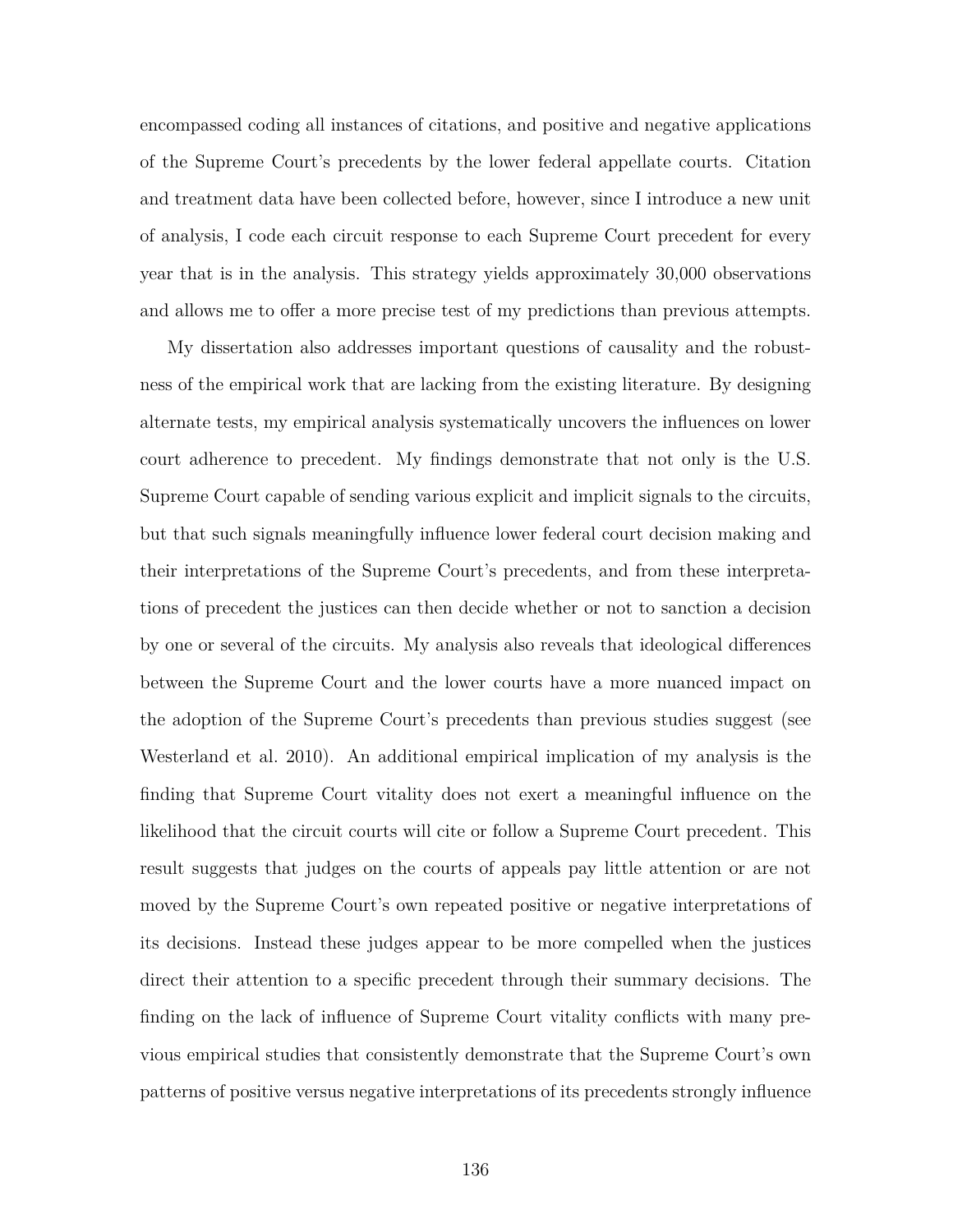the propensity of the lower courts to rely on the High Court's precedents (see Black and Spriggs 2013; Corley 2009; Corley and Wedeking 2014; Cross and Spriggs 2010; Fowler et al. 2007; Fowler and Jeon 2008; Hansford and Spriggs 2006).

## **Avenues for Future Research**

The analysis presented in this project raises new questions. One fruitful avenue of research building on this work is examining why and when the circuit courts decide to start interpreting a precedent favorably. Specifically, why do some lower courts comply with a Supreme Court precedent more quickly than others? Current research suggests that a variety of Supreme Court and circuit-level attributes affect the number of exposures it takes for lower courts to comply with the Supreme Court's precedents (Benesh and Reddick 2002; Hansford and Spriggs 2006). Prior examinations on this subject are limited to the Supreme Court's overruled precedents. But decisions that explicitly overrule a prior precedent constitute a very small sample of the Supreme Court's full output of decisions. Should we expect to see differences in the time it takes to implement Supreme Court precedents that emerge from alterations to past precedents versus decisions that affirm existing Court precedent? The U.S. Supreme Court in the vast majority of its decisions affirms existing precedent. Since an affirmed precedent is always more 'vital' than a newly created precedent, one may expect that lower courts will interpret such precedents positively more quickly than new, less vital precedents. Research designs exploring the differences in exposure rates between altered and unaltered precedents can provide important insight on the conditions under which the circuit courts are likely to promptly implement the Supreme Court's decisions within their own. For now, this assumption remains untested.

Future research should also explore citation and treatment patterns within the district courts. While a rich literature examines the extent to which judges on the U.S. Courts of Appeals follow the decisions of the U.S. Supreme Court, relatively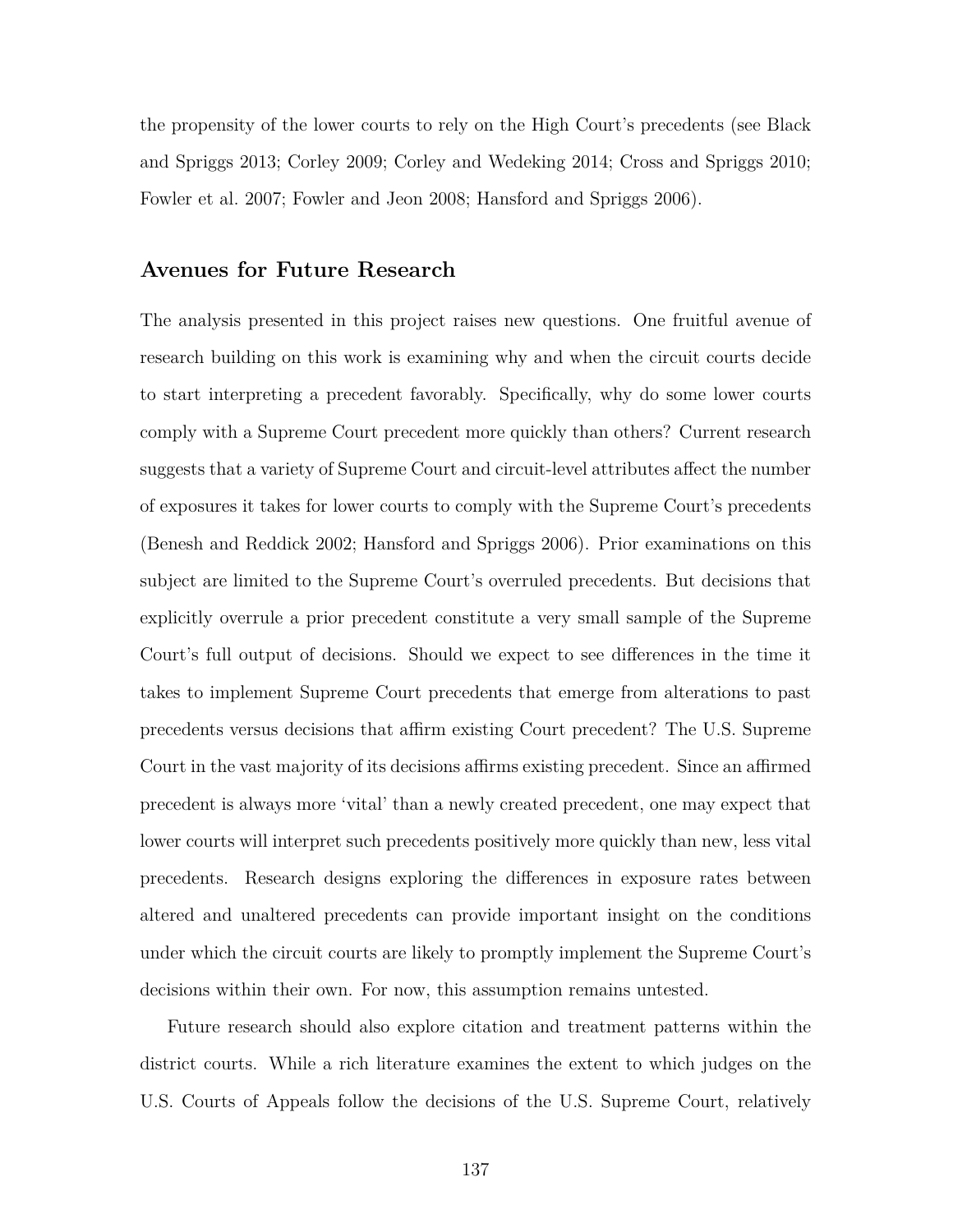little is known about the dynamics that motivate the actions of district court judges to follow or shirk from the precedents of higher courts. A unique aspect of decision making at the the district level is that trial court judges must be attentive to two sets of authorities: (1) the binding precedents of the circuit in which they reside and (2) the national precedents of the U.S. Supreme Court. Ignoring a critical precedent or reaching a decision that is in conflict with the precedents of either the circuit or the Supreme Court should increase the probability of a successful appeal of the district court decision. Recent scholarship reveals that factors such as ideology exert a varying degree of influence on decision-making behavior at different levels of the federal judiciary (Zorn and Bowie 2010). Namely, these scholars find that the impact of ideological influences meaningfully depreciates at lower levels of the judicial hierarchy. Judges on district courts, who are the bottom of the federal judiciary, face considerable constraints, which significantly limit their ability to pursue individual policy goals. The principal constraint for these judges is mandatory review of any appeal filed with the U.S. Courts of Appeals. Indeed, empirical work by Randazzo (2008, 669) demonstrates that when "federal trial judges anticipate a negative response on appeal, they then curtail their ideological influences." Building on these important studies can help answer many questions. How does a strong principal-agent environment impact district court attentiveness to circuit-level precedents? Moreover, when there are differences between the ideological median of the circuit and the median member of the Supreme Court, are district court judges more likely to follow the preferences of their circuit superiors or the Supreme Court? Intuitively, one may assume that judges are most likely to follow the precedents of the court directly above, however, random panel assignments in the U.S. Courts of Appeals and ideological differences between the circuit and Supreme Court medians may provide strategic opportunities for district judges to shirk. The literature requires more rigorous empirical analysis to adjudicate the efficacy of principal-agent claims.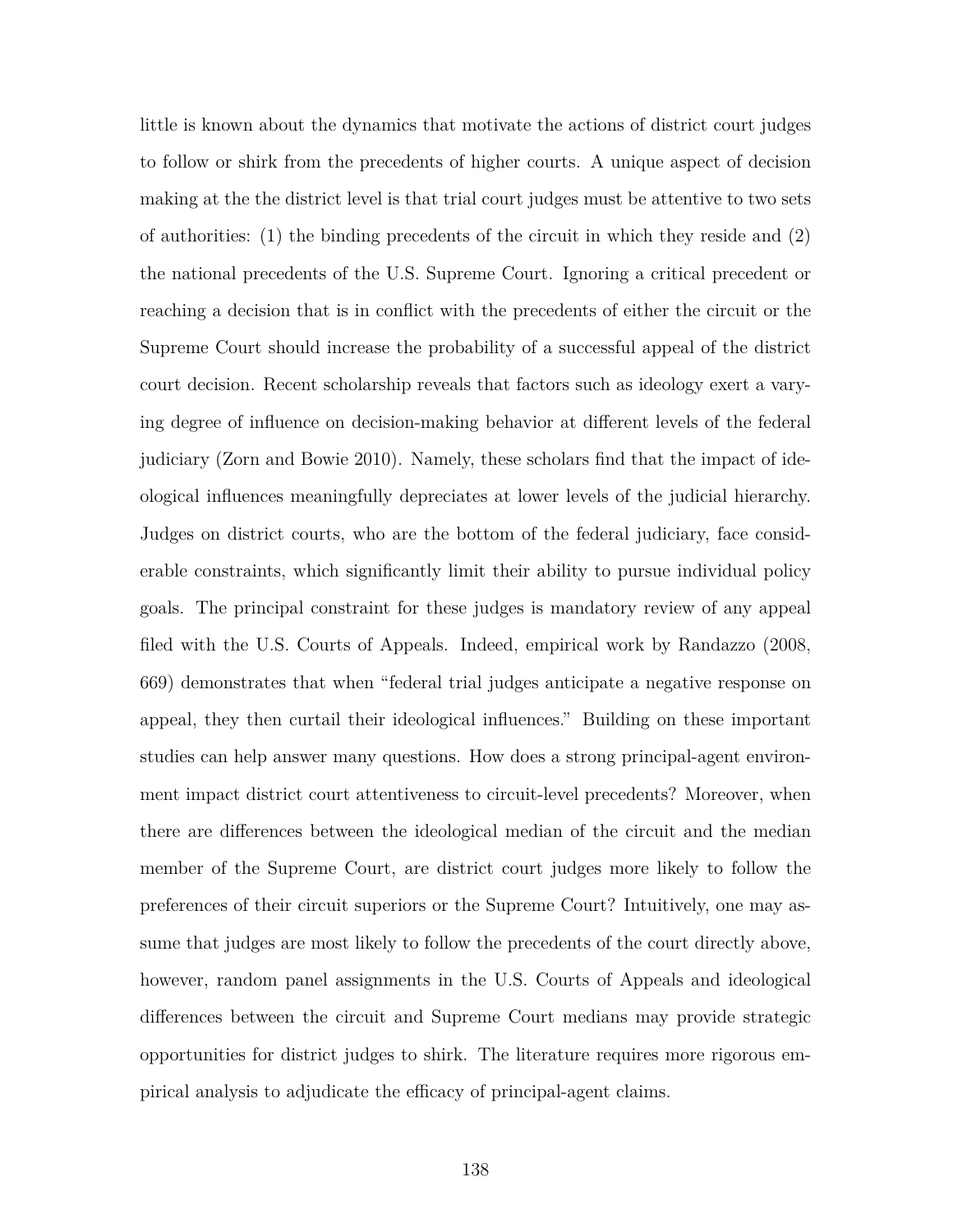Similar to research designs examining applications of precedents within the district courts, there is a need for substantially more work to be done on compliance and implementation within state courts. Only a handful of studies examine state court responses to the U.S. Supreme Court's precedents; moreover, these few studies focus exclusively on inquiries on state courts of last resort. In one such study, Comparato and McClurg (2007) find that there is substantial variation in adherence to precedents among state supreme courts. A recent analysis by Kassow, Songer, and Fix (2012, 65) offers that "state supreme courts generally provided positive treatments of the U.S. Supreme Court precedents, using the [Supreme Court] precedent as the basis for their decision in slightly over three-fifths of their cases." But these scholars also find that state supreme courts routinely engage in "negative treatment that modified the practical meaning of the precedent." Why is this the case and how does this compare to trends in negative applications of precedent within the lower federal courts? A single study within the law and courts literature undertakes this challenge comparing state high court and circuit behavior in levels of compliance with the Supreme Court's precedents (see Benesh and Martinek 2009). The findings in this analysis, however, are limited to a single issue area. Clearly, a lot of work remains in exploring the impact of precedent within state courts. To date, there are no studies that examine the extent to which state trial and intermediate appellate courts rely on the precedents of the U.S. Supreme Court. Such a study would greatly improve our understanding of how state courts, at various levels, reconcile the influence of national Supreme Court precedents with inter-state *stare decisis*. One other promising avenue of research is the examination of intermediate state court adherence to State Supreme Court precedents. Is there significant variation in levels of lower court compliance among state judicial systems? A theoretical account premised on how different modes of judicial selection may impact levels of lower court compliance within state courts would be a particularly worthy endeavor.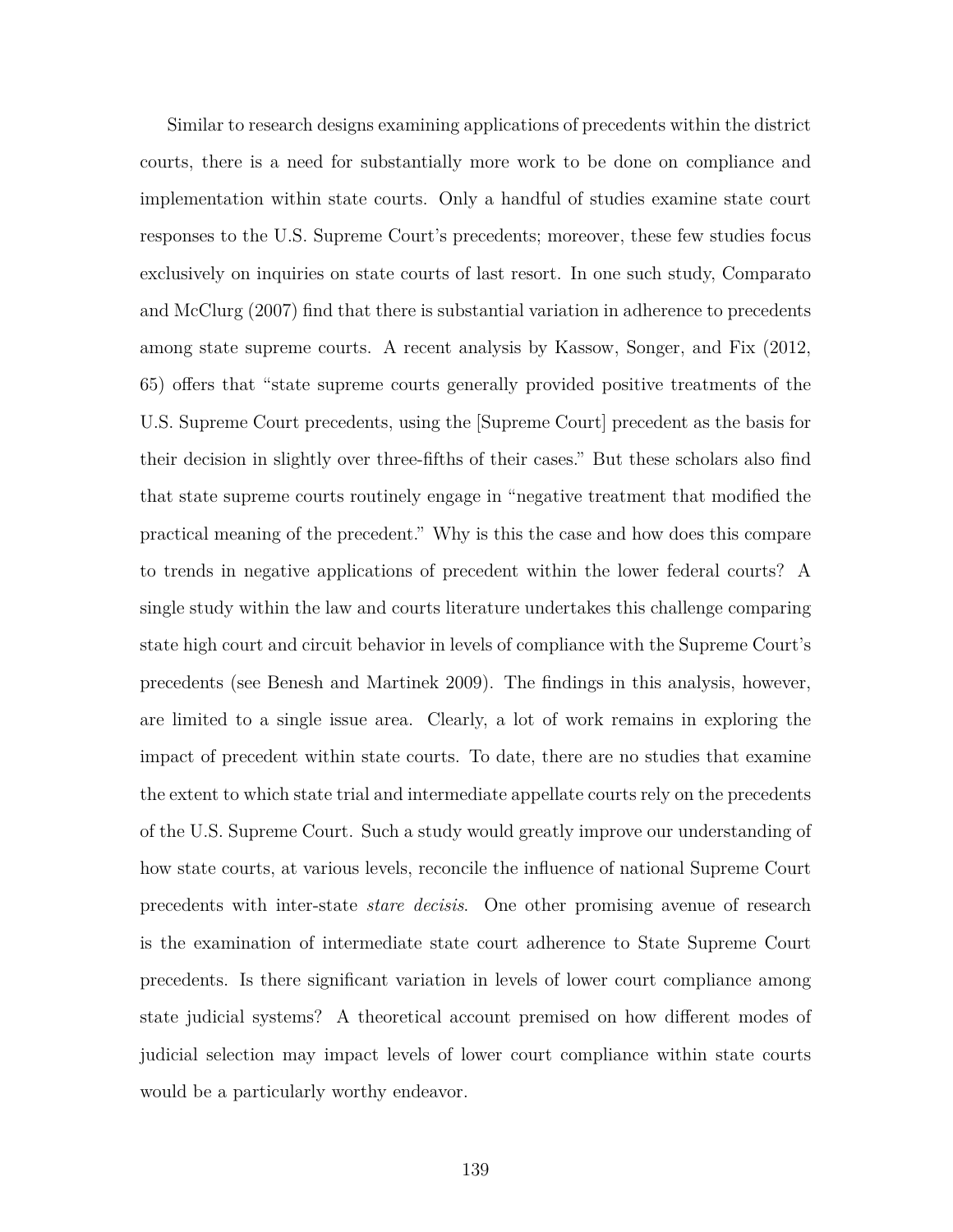The theoretical and empirical work in this dissertation raise yet additional questions pertaining to high and lower court interactions in comparative settings. First, are the empirical findings on judicial impact within the American federal courts idiosyncratic or are similar trends prevalent in other common law judiciaries? Second, should judicial scholars export decision-making theories developed specifically for the U.S. courts and apply them to studies on courts in comparative environments? Applying U.S. centric attitudinal and strategic frameworks in comparative courts appears to be a common trend in the nascent, but growing comparative judicial literature. Taking such an approach opens the door to criticism since there are significant differences between the U.S. courts and other national courts in the institutional designs, selection processes, and incentives available to justices to induce greater levels of compliance. For instance, within the Supreme Courts of Canada, the justices are able to select from a pool of a comparatively smaller number of lower court decisions and review many more decisions because the justices in Canada decide cases in panels rather than sitting *en banc*. Does the increased probability of review evoke greater levels of compliance within judicial systems? In addition, do ideological influences play a similar role in motivating lower court responses to precedents within comparative courts? Future studies on hierarchical interactions in comparative courts would be well served in pursuing these puzzles.

Returning to inquiries within the American courts, an important question that emerges from this dissertation is the extent to which the U.S. Supreme Court audits and sanctions non-compliance to its precedent. While principal-agent models are ubiquitous in the study of courts, existing studies often fall short in examining the prospect of the Supreme Court sanctioning negative applications of Supreme Court precedent by judges on the U.S. Courts of Appeals. Thus, the conclusions derived by most previous examinations of principal-agent accounts fall short of offering a direct test of principal agency. One strategy to address this void and account for the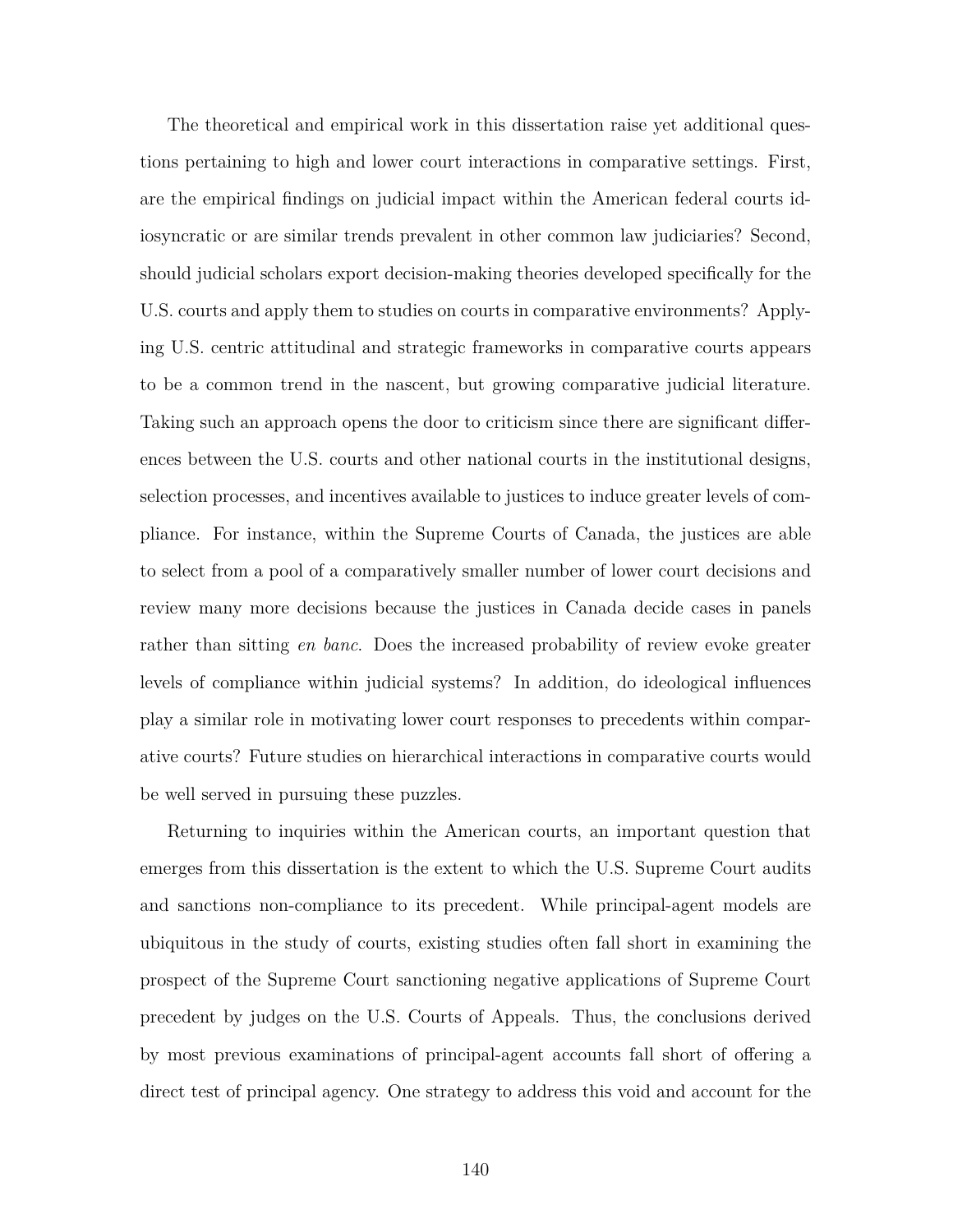Court's moral hazard dilemma is to test whether the justices are more likely to grant *certiorari* when a circuit explicitly shirks from a Supreme Court precedent. While a large literature explores agenda setting on the Supreme Court, little is known about how positive and negative applications of precedent can influence the decisions of the justices to grant a petition review. Such research designs can unearth whether lower court actions that run counter to the preferences of the justices are most likely to induce audit and reversal by the U.S. Supreme Court.

To conclude, while there has been significant development in the study of the judicial hierarchy more work lies ahead. This dissertation builds on existing scholarship to make both theoretical and empirical advances in improving our understanding of the nature of the relationship between the U.S. Supreme Court and the U.S. Courts of Appeals. In exploring this relationship, my theoretical framework yields new predictions and novel findings, some of which challenge the efficacy of previous results. The impetus for this project is to provide a more compelling account of hierarchical interactions within the American judiciary and a more extensive assessment of the policy impact of the U.S. Supreme Court on the U.S. Courts of Appeals. Overall, the implications of my analysis offer an important development for future inquiries on compliance and implementation, shed new light on our understanding of judicial decision-making behavior within the American courts, and hold importance for students of law and American institutions.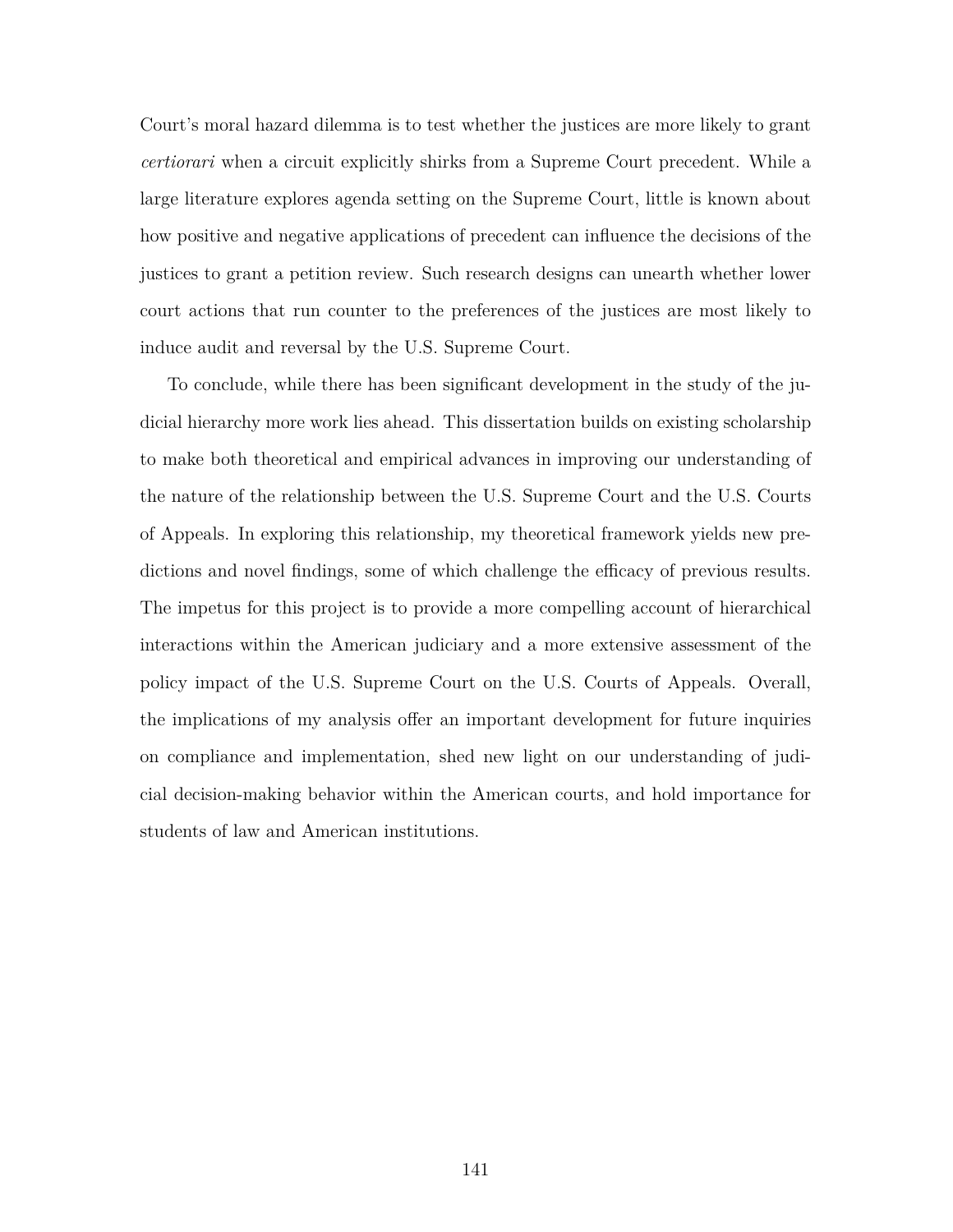## **REFERENCES**

Arceneaux, Kevin, and David W. Nickerson. 2009. "Modeling Certainty with Clustered Data: A Comparison of Methods." *Political Analysis* 17(2): 177–190.

Arellano, Manuel. 2003. "Panel Data Econometrics." *OUP Catalogue* .

- Bailey, Michael A., and Forrest Maltzman. 2008. "Does Legal Doctrine Matter? Unpacking Law and Policy Preferences on the U.S. Supreme Court." *The American Political Science Review* 102(3): 369–384.
- Bailey, Michael A., and Forrest Maltzman. 2011. *The Constrained Court: Law, Politics, and the Decisions Justices Make*. Princeton University Press.
- Baird, Vanessa A. 2007. *Answering the Call of the Court: How Justices and Litigants Set the Supreme Court Agenda*. University of Virginia Press.
- Bartels, Brandon L. 2009. "The Constraining Capacity of Legal Doctrine on the U.S. Supreme Court." *American Political Science Review* 103(3): 474–95.
- Baum, Lawrence. 1997. *The Puzzle of Judicial Behavior*. Ann Arbor: University of Michigan Press.
- Baum, Lawrence. 2006. *Judges and Their Audiences: A Perspective on Judicial Behavior*. Princeton University Press.
- Beim, Deborah, Alexander V Hirsch, and Jonathan P Kastellec. 2014. "Whistleblowing and Compliance in the Judicial Hierarchy." *American Journal of Political Science* 58(4): 904–918.
- Beim, Deborah, Alexander V Hirsch, and Jonathan P Kastellec. 2015. "Signaling and Counter-Signaling in the Judicial Hierarchy: An Empirical Analysis of En Banc Review." *American Journal of Political Science* 60(2): 490–508.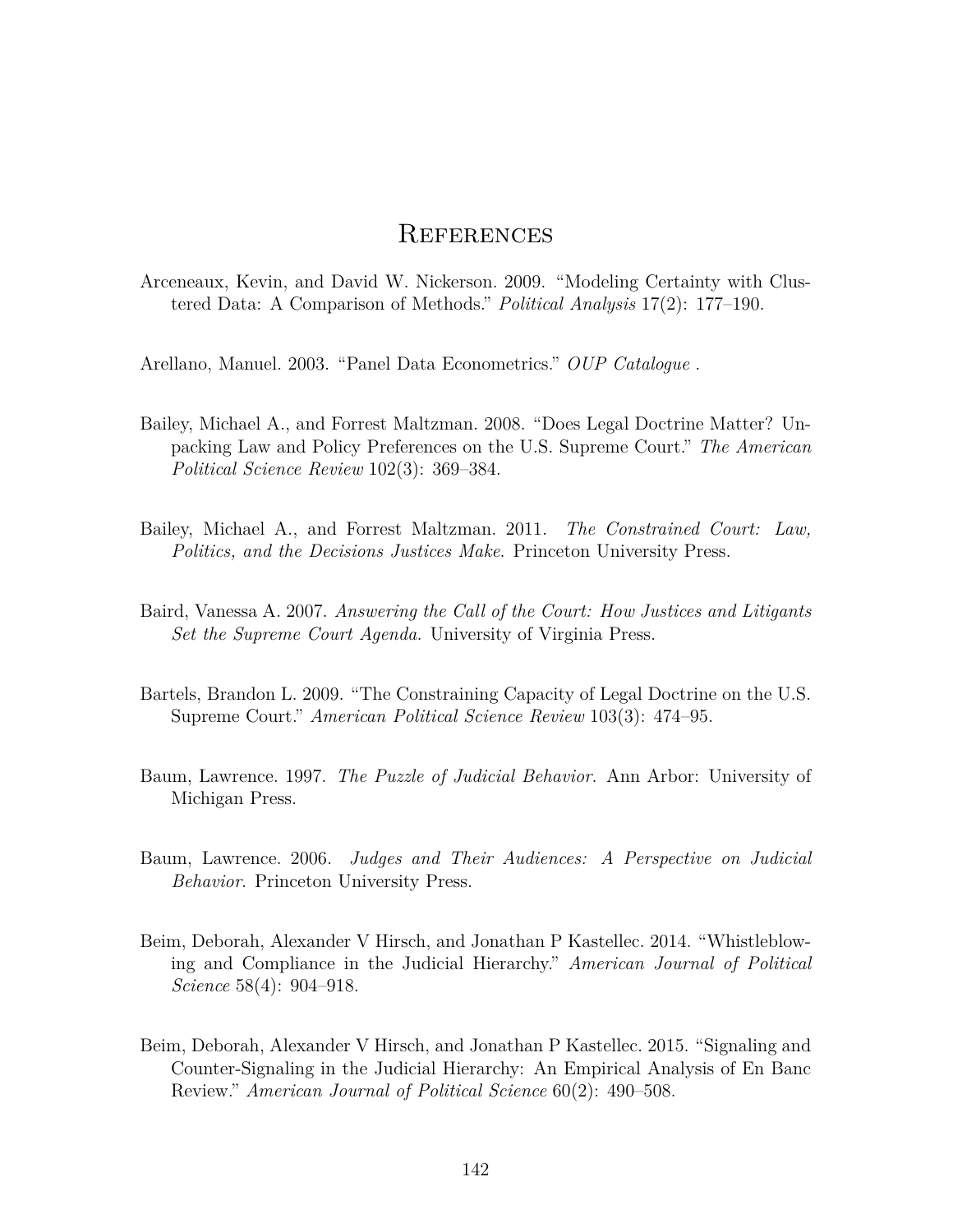- Benesh, Sara C. 2002. *The U.S. Court of Appeals and the Law of Confessions: Perspectives on the Hierarchy of Justice*. New York: LFB Scholarly Publishing.
- Benesh, Sara C. 2008. "GVRs and Their Aftermath in the Seventh Circuit and Beyond." *S. Ill. ULJ* 32: 659–681.
- Benesh, Sara C., and Malia Reddick. 2002. "Overruled: An Event History Analysis of Lower Court Reaction to Supreme Court Alteration of Precedent." *The Journal of Politics* 64(2): 534–550.
- Benesh, Sara C, and Wendy L Martinek. 2009. "Context and Compliance: A Comparison of State Supreme Courts and the Circuits." *Marquette Law Review* 93: 795–824.
- Benesh, Sara C., Jennifer K Jacobson, Amanda Schaefer, and Nicole Simmons. 2014. "Supreme Court GVRs and Lower-Court Reactions." *Justice System Journal* 35(2): 162–177.
- Black, Ryan C., and James F. Spriggs. 2013. "The Citation and Depreciation of U.S. Supreme Court Precedent." *Journal of Empirical Legal Studies* 10(2): 325–358.
- Black, Ryan C, and Ryan J Owens. 2012. "Consider the Source (and the Message) Supreme Court Justices and Strategic Audits of Lower Court Decisions." *Political Research Quarterly* 65(2): 385–395.
- Blackstone, Bethany, and Paul M. Collins. 2014. "Strategy and the Decision to Dissent on the U.S. Courts of Appeals." *Justice System Journal* 35(3): 269–286.
- Boucher, Robert L, and Jeffrey A Segal. 1995. "Supreme Court Justices as Strategic Decision Makers: Aggressive Grants and Defensive Denials on the Vinson Court." *The Journal of Politics* 57(03): 824–837.
- Bowie, Jennifer B., and Donald R. Songer. 2009. "Assessing the Applicability of Strategic Theory to Explain Decision Making on the Courts of Appeals." *Political Research Quarterly* 62(2): 393–407.
- Bowie, Jennifer B., Donald R. Songer, and John Szmer. 2014. *The View from the Bench and Chambers: Examining Judicial Process and Decision Making in the U. S. Courts of Appeals*. University of Virginia Press.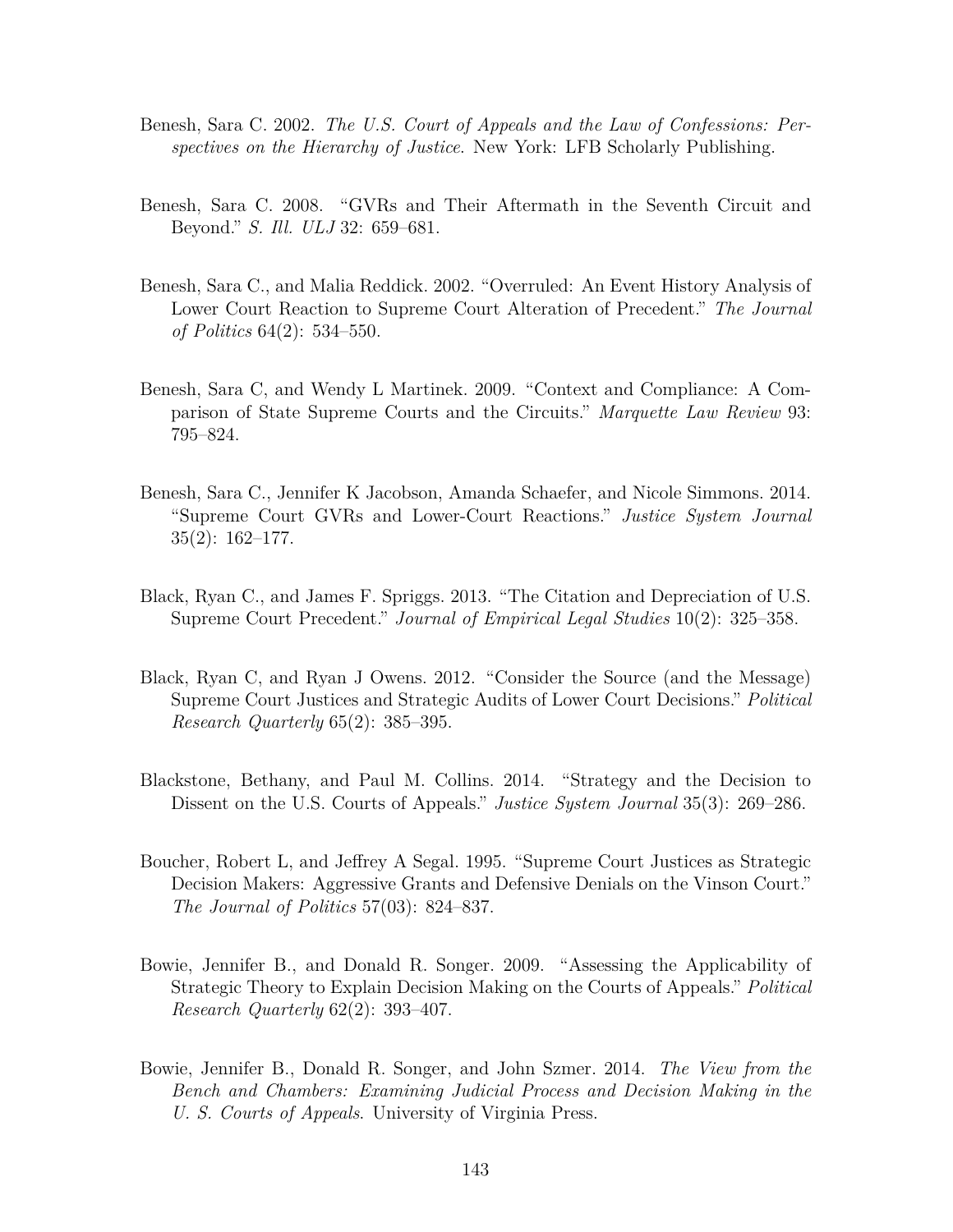- Boyd, Christina L, Lee Epstein, and Andrew D Martin. 2010. "Untangling the Causal Effects of Sex on Judging." *American Journal of Political Science* 54(2): 389–411.
- Brenner, Saul, and Marc Stier. 1996. "Retesting Segal and Spaeth's Stare Decisis Model."*American Journal of Political Science* 1036–1048.
- Bruhl, Aaron-Andrew P. 2009. "The Supreme Court's Controversial GVRS–And An Alternative."*Michigan Law Review* 711–755.
- Caldeira, Gregory A, and John R Wright. 1988. "Organized Interests and Agenda Setting in the US Supreme Court." *American Political Science Review* 82(04): 1109–1127.
- Caldeira, Gregory A., John R. Wright, and Christopher Zorn. 1999. "Sophisticated Voting and Gate-keeping in the Supreme Court." *Journal of Law, Economics, and Organization* 15(3): 549–572.
- Cameron, A. Colin, and Pravin Trivedi. 2013. *Regression Analysis of Count Data*. Cambridge University Press.
- Cameron, Charles M., Jeffrey A. Segal, and Donald Songer. 2000. "Strategic Auditing in a Political Hierarchy: An Informational Model of the Supreme Court's Certiorari Decisions." *The American Political Science Review* 94(1): 101–116.
- Campbell, Michael J., Steven A. Julious, and Douglas G. Altman. 1995. "Estimating Sample Sizes for Binary, Ordered Categorical, and Continuous Outcomes in Two Group Comparisons." *British Medical Journal* 311(7013): 1145–1148.
- Canon, Bradley C., and Charles A. Johnson. 1998. *Judicial Policies: Impact and Implementation*. Washington, DC: CQ Press.
- Carrubba, Clifford J, and Tom S Clark. 2012. "Rule Creation in a Political Hierarchy." *American Political Science Review* 106(03): 622–643.
- Clark, Tom S. 2009. "A Principal-Agent Theory of En Banc Review." *Journal of Law, Economics, and Organization* 25(1): 55–79.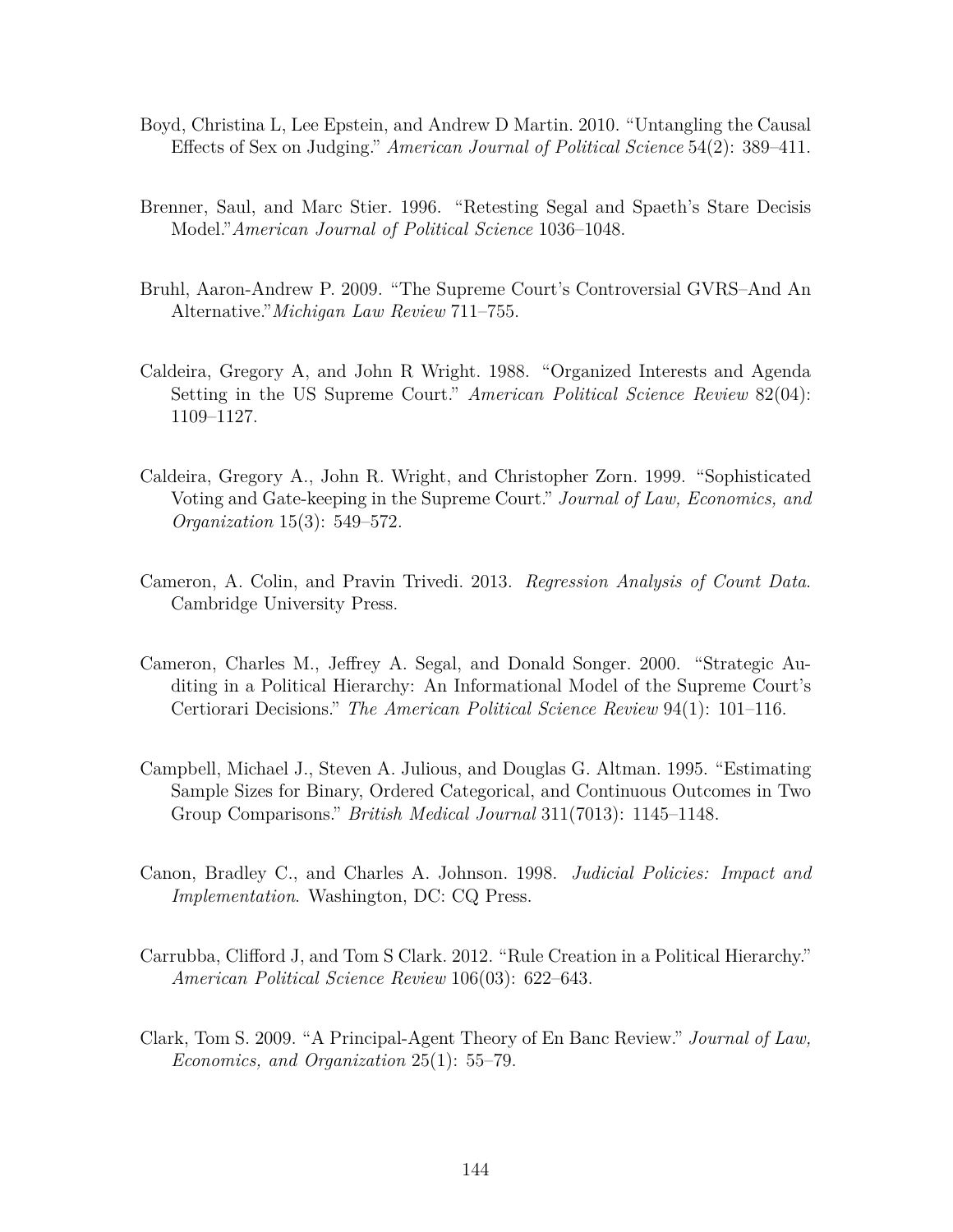- Clark, Tom S., and Jonathan P. Kastellec. 2013. "The Supreme Court and Percolation in the Lower Courts: An Optimal Stopping Model." *The Journal of Politics* 75(01): 150–168.
- Collins, Paul M. 2008. "The Consistency of Judicial Choice." *The Journal of Politics* 70(3): 861–873.
- Collins, Paul M. 2011. "Cognitive Dissonance on the U.S. Supreme Court." *Political Research Quarterly* 64(2): 362–376.
- Collins, Todd A., and Christopher A. Cooper. 2012. "Case Salience and Media Coverage of Supreme Court Decisions Toward a New Measure." *Political Research Quarterly* 65(2): 396–407.
- Comparato, Scott A, and Scott D McClurg. 2007. "A Neo-Institutional Explanation of State Supreme Court Responses in Search and Seizure cases." *American Politics Research* 35(5): 726–754.
- Corley, Pamela C. 2008. "The Supreme Court and Opinion Content The Influence of Parties' Briefs." *Political Research Quarterly* 61(3): 468–478.
- Corley, Pamela C. 2009. "Uncertain Precedent: Circuit Court Responses to Supreme Court Plurality Opinions." *American Politics Research* 37(1): 30–49.
- Corley, Pamela C. 2010. *Concurring Opinion Writing on the U.S. Supreme Court*. Albnay: SUNY Press.
- Corley, Pamela C., Amy Steigerwalt, and Artemus Ward. 2013. *The Puzzle of Unanimity: Consensus on the United States Supreme Court*. Stanford University Press.
- Corley, Pamela C., and Justin Wedeking. 2014. "The (Dis) Advantage of Certainty: The Importance of Certainty in Language." *Law & Society Review* 48(1): 35–62.
- Corley, Pamela C., Paul M. Collins, and Bryan Calvin. 2011. "Lower Court Influence on U.S. Supreme Court Opinion Content." *The Journal of Politics* 73(1): 31–44.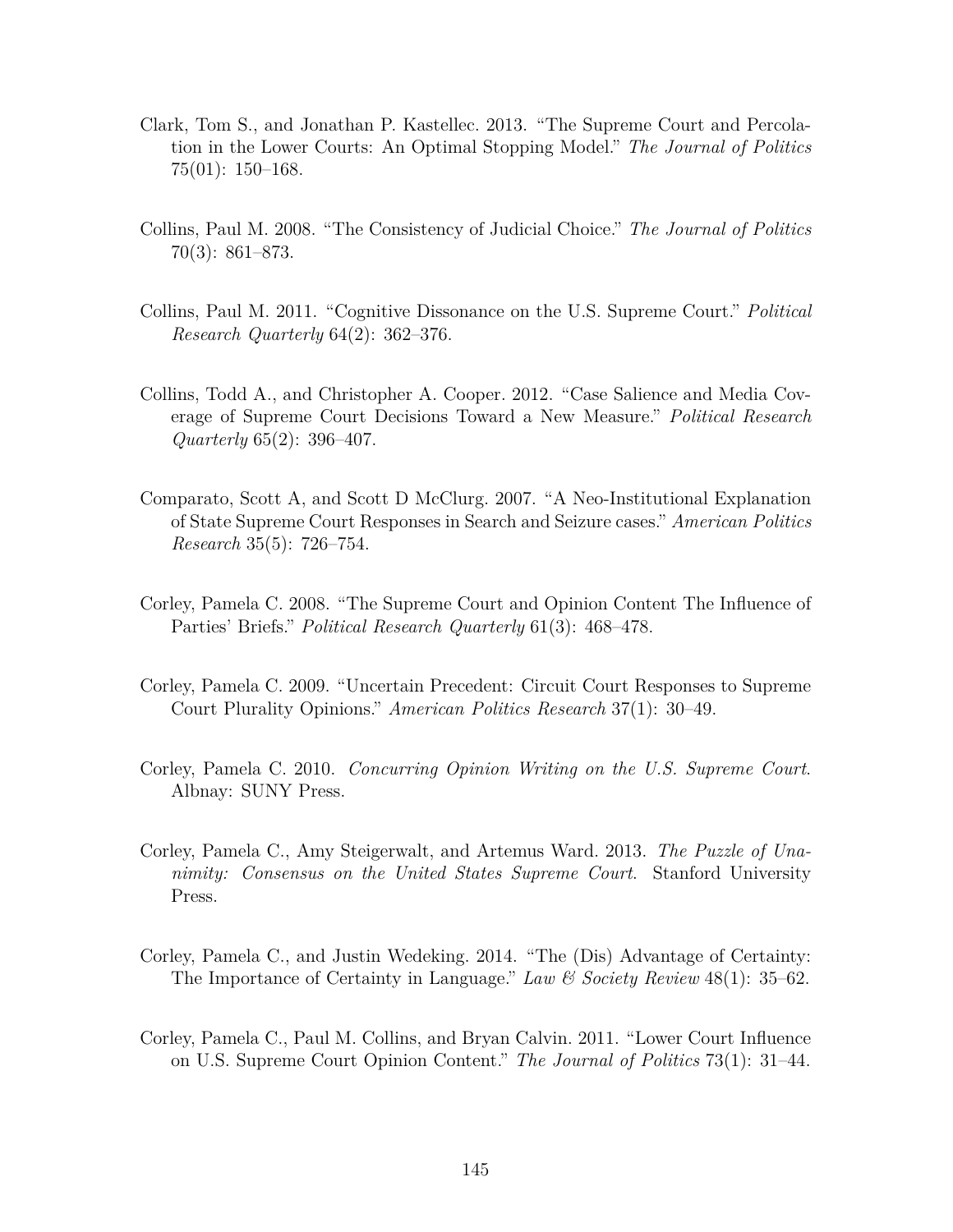- Cross, Frank. 2007. *Decision Making in the U.S. Courts of Appeals*. Stanford University Press.
- Cross, Frank B. 2003. "Decisionmaking in the U.S. Circuit Courts of Appeals." *California Law Review* 91(6): 1457–1515.
- Cross, Frank B., and Emerson H. Tiller. 1998. "Judicial Partisanship and Obedience to Legal Doctrine: Whistleblowing on the Federal Courts of Appeals." *The Yale Law Journal* 107(7): 2155–2176.
- Cross, Frank B., and James F. Spriggs. 2010. "The Most Important (and Best) Supreme Court Opinions and Justices.".
- Cross, Frank B., James F. Spriggs, Timothy R. Johnson, and Paul J. Wahlbeck. 2010. "Citations in the U.S. Supreme Court: An Empirical Study of Their Use and Significance."*University of Illinois Law Review* 489–576.

Epstein, Lee, and Jack Knight. 1998. *The Choices Justices Make*. SAGE.

- Epstein, Lee, and Jeffrey A. Segal. 2000. "Measuring Issue Salience." *American Journal of Political Science* 44(1): 66–83.
- Epstein, Lee, Andrew D. Martin, Jeffrey A. Segal, and Chad Westerland. 2007. "The Judicial Common Space." *Journal of Law, Economics, and Organization* 23(2): 303–325.
- Fowler, James H., and Sangick Jeon. 2008. "The Authority of Supreme Court Precedent." *Social networks* 30(1): 16–30.
- Fowler, James H., Timothy R. Johnson, James F. Spriggs, Sangick Jeon, and Paul J. Wahlbeck. 2007. "Network Analysis and the Law: Measuring the Legal Importance of Precedents at the U.S. Supreme Court." *Political Analysis* 15(3): 324–346.
- George, Tracey E. 1999. "The Dynamics and Determinants of the Decision to Grant En Banc Review." *Wash. L. Rev.* 74: 213–274.
- George, Tracey E., and Lee Epstein. 1992. "On the Nature of Supreme Court Decision Making." *The American Political Science Review* 86(2): 323–337.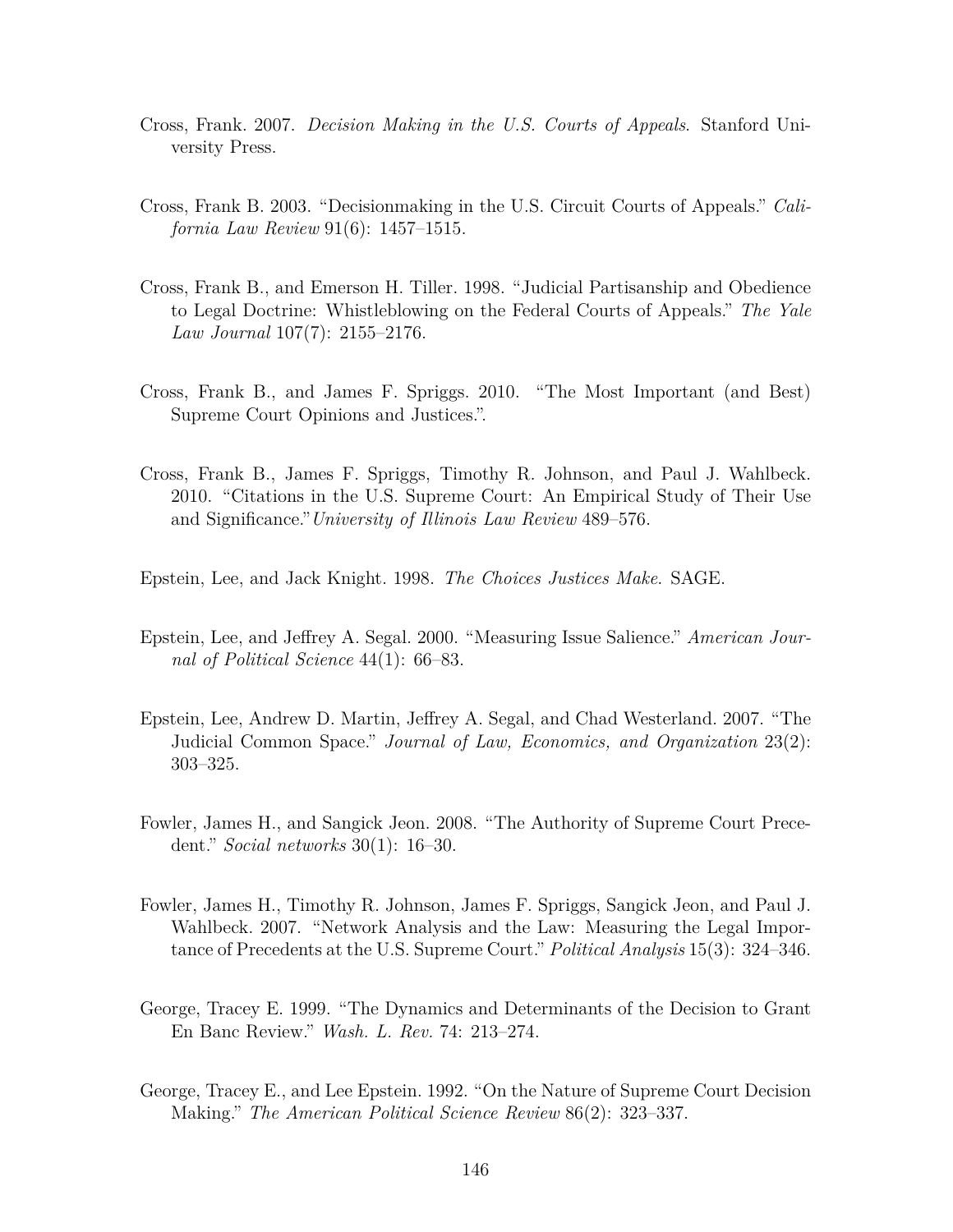- Giles, Micheal W, Thomas G Walker, and Christopher Zorn. 2006. "Setting a Judicial Agenda: The Decision to Grant En Banc Review in the U.S. Courts of Appeals." *Journal of Politics* 68(4): 852–866.
- Giles, Micheal W, Virginia A Hettinger, Christopher Zorn, and Todd C Peppers. 2007. "The Etiology of the Occurrence of En Banc Review in the U.S. Court of Appeals." *American Journal of Political Science* 51(3): 449–463.
- Haire, Susan B., Donald R. Songer, and Stefanie A. Lindquist. 2003. "Appellate Court Supervision in the Federal Judiciary: A Hierarchical Perspective." *Law & Society Review* 37(1): 143–168.
- Hall, Matthew EK. 2010. *The Nature of Supreme Court Power*. Cambridge University Press.
- Hammond, Thomas H, Chris W Bonneau, and Reginald S Sheehan. 2005. *Strategic Behavior and Policy Choice on the U.S. Supreme Court*. Stanford University Press.
- Hansford, Thomas G., and James F. Spriggs. 2006. *The Politics of Precedent on the U.S. Supreme Court*. Princeton University Press.
- Hansford, Thomas G., James F. Spriggs, and Anthony Stenger. 2013. "The Information Dynamics of Vertical Stare Decisis." *The Journal of Politics* 75(1): 894–906.
- Hellman, Arthur D. 1984. "Granted, Vacated, and Remanded-Shedding Light on a Dark Corner of Supreme Court Practice." *Judicature* 67: 389.
- Hettinger, Virginia A., Stefanie A. Lindquist, and Wendy L. Martinek. 2003*a*. "Acclimation Effects and Separate Opinion Writing in the U.S. Courts of Appeals." *Social Science Quarterly* 84(4): 792–810.
- Hettinger, Virginia A., Stefanie A. Lindquist, and Wendy L. Martinek. 2003*b*. "Separate Opinion Writing on the United States Courts of Appeals." *American Politics Research* 31(3): 215–250.
- Hettinger, Virginia A., Stefanie A. Lindquist, and Wendy L. Martinek. 2004. "Comparing Attitudinal and Strategic Accounts of Dissenting Behavior on the U.S. Courts of Appeals." *American Journal of Political Science* 48(1): 123–137.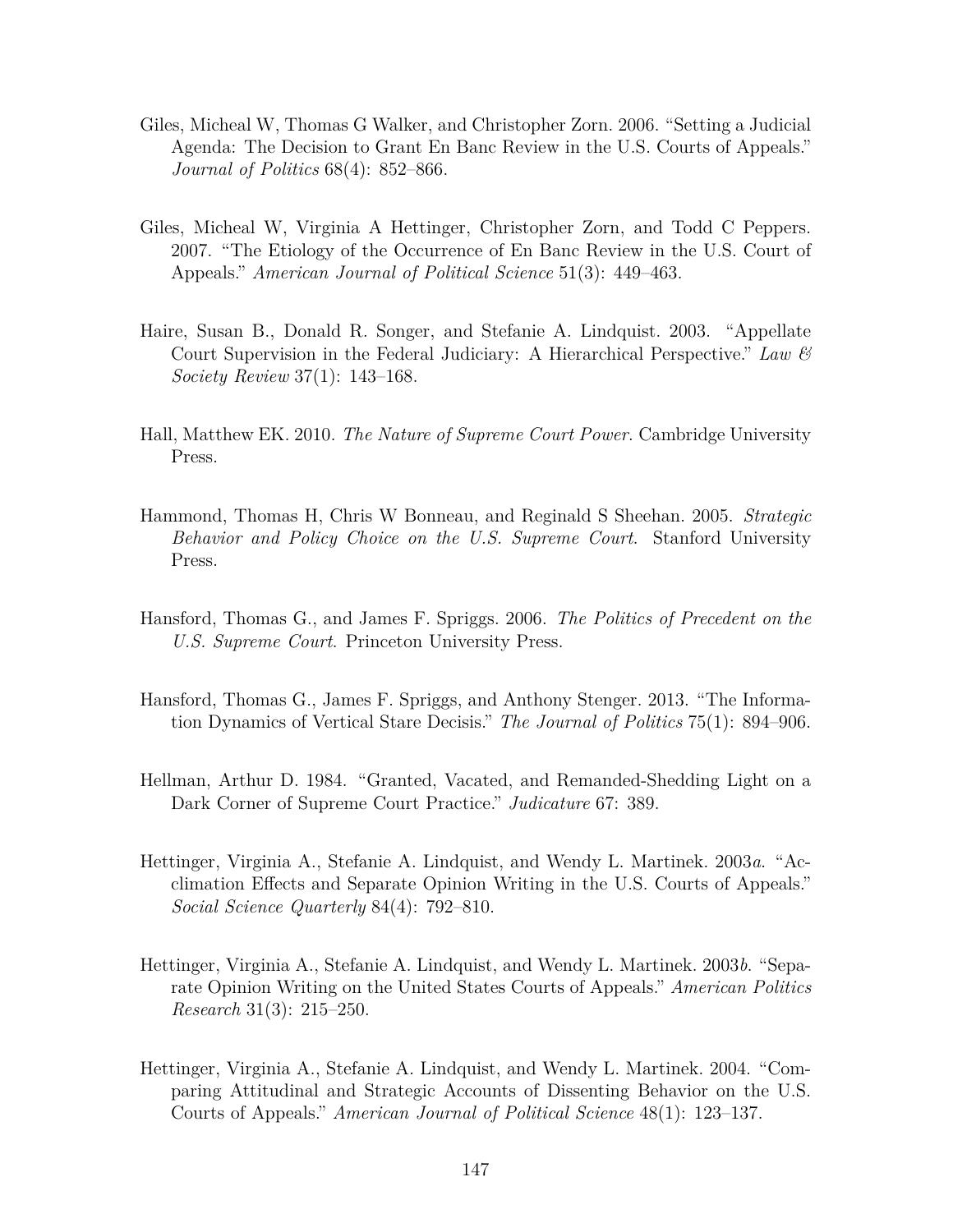- Hettinger, Virginia A., Stefanie A. Lindquist, and Wendy L. Martinek. 2006. *Judging on a Collegial Court: Influences on Federal Appellate Decision Making*. University of Virginia Press.
- Howard, J. Woodford. 1981. *Courts of Appeals in the Federal Judicial System: A Study of the Second, Fifth, and District of Columbia Circuits*. Princeton University Press Princeton.
- Johnson, Charles A. 1979. "Lower Court Reactions to Supreme Court Decisions: A Quantitative Examination." *American Journal of Political Science* 23(4): 792– 804.
- Johnson, Charles A. 1987. "Law, Politics, and Judicial Decision Making: Lower Federal Court Uses of Supreme Court Decisions." *Law & Society Review* 21(2): 325–340.
- Kassow, Benjamin J., Donald R. Songer, and Michael P. Fix. 2012. "The Influence of Precedent on State Supreme Courts." *Political Research Quarterly* 65(2): 372– 384.
- Kastellec, Jonathan P. 2007. "Panel Composition and Judicial Compliance on the US courts of Appeals." *Journal of Law, Economics, and Organization* 23(2): 421–441.
- Kastellec, Jonathan P. 2011. "Hierarchical and Collegial Politics on the U.S. Courts of Appeals." *The Journal of Politics* 73(02): 345–361.
- Kennedy, Peter. 2008. *A Guide to Econometrics, Sixth Edition*. Blackwell Publishing.
- Kim, Pauline T. 2009. "Deliberation and Strategy on the United States Courts of Appeals: An Empirical Exploration of Panel Effects."*University of Pennsylvania Law Review* 1319–1381.
- King, Gary. 1988. "Statistical Models for Political Science Event Counts: Bias in Conventional Procedures and Evidence for the Exponential Poisson Regression Model." *American Journal of Political Science* 32(3): 838–863.
- King, Gary. 1989. "Variance Specification in Event Count Models: From Restrictive Assumptions to a Generalized Estimator." *American Journal of Political Science* 33(3): 762–784.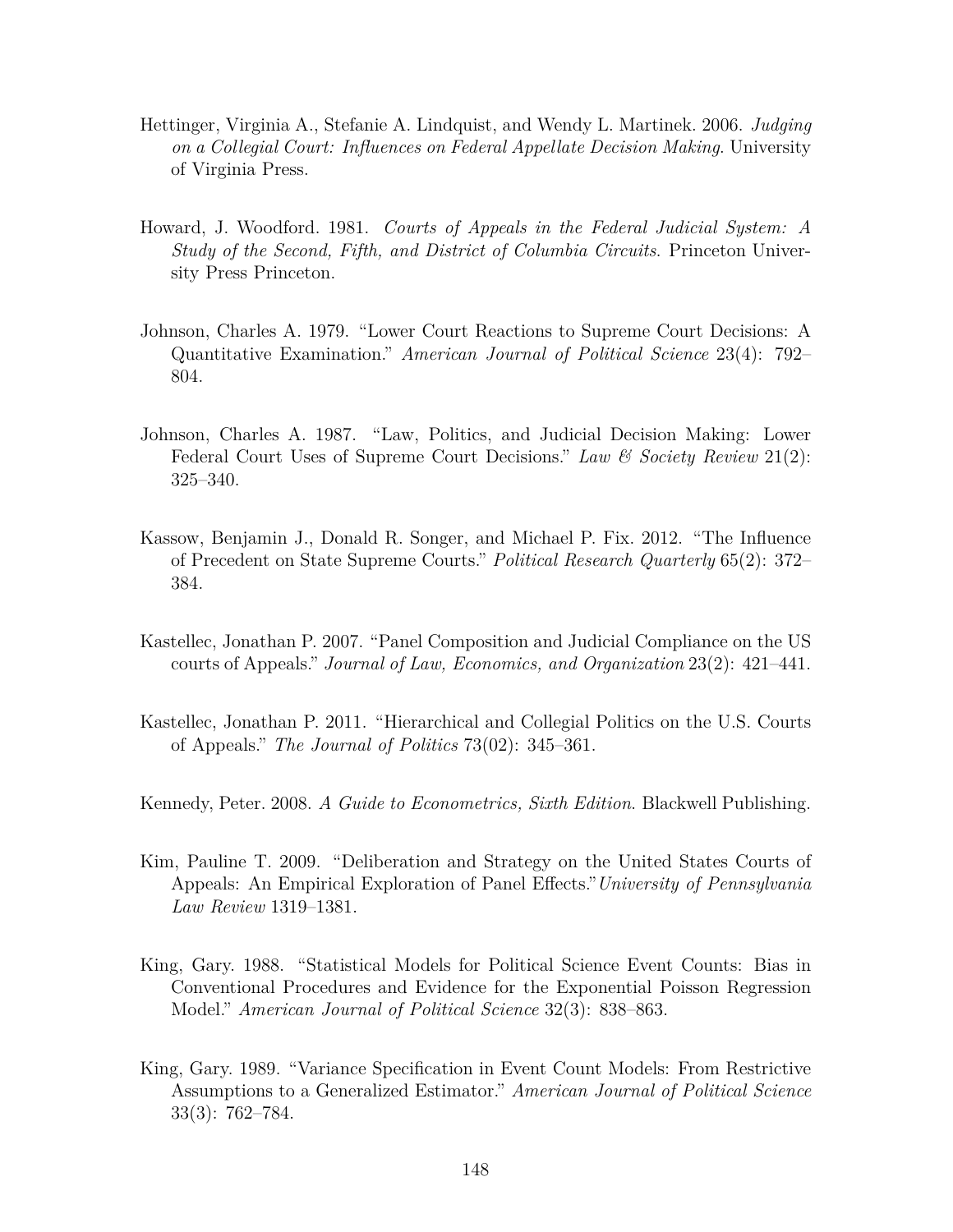- Klein, David E. 2002. *Making Law in the United States Courts of Appeals*. Cambridge University Press.
- Klein, David E., and Robert J. Hume. 2003. "Fear of Reversal as an Explanation of Lower Court Compliance." *Law & Society Review* 37(3): 579–606.
- Kornhauser, Lewis A. 1992. "Modeling Collegial Courts I: Path-Dependence." *International Review of Law and Economics* 12(2): 169–185.
- Kritzer, Herbert M., and Mark J. Richards. 2005. "The Influence of Law in the Supreme CourtÕs Search-and-Seizure Jurisprudence." *American Politics Research* 33(1): 33–55.
- Lax, Jeffrey R. 2003. "Certiorari and Compliance in the Judicial Hierarchy Discretion, Reputation and the Rule of Four." *Journal of Theoretical Politics* 15(1): 61–86.
- Lax, Jeffrey R. 2007. "Constructing Legal Rules on Appellate Courts." *American Political Science Review* 101(03): 591–604.
- Lindquist, Stefanie A., and David E. Klein. 2006. "The Influence of Jurisprudential Considerations on Supreme Court Decisionmaking: A Study of Conflict Cases." *Law & Society Review* 40(1): 135–161.
- Lindquist, Stefanie A., Susan B. Haire, and Donald R. Songer. 2007. "Supreme Court Auditing of the U.S. Courts of Appeals: An Organizational Perspective." *Journal of Public Administration Research and Theory: J-PART* 17(4): 607–624.
- Lindquist, Stefanie A., Wendy L. Martinek, and Virginia A. Hettinger. 2007. "Splitting the Difference: Modeling Appellate Court Decisions with Mixed Outcomes." *Law & Society Review* 41(2): 429–455.
- Long, J. Scott. 1997. *Regression Models for Categorical and Limited Dependent Variables*. Vol. 7 Thousand Oaks, CA: Sage Publications.
- Long, J. Scott, and Jeremy Freese. 2006. *Regression Models for Categorical Dependent Variables Using Stata*. StataCorp LP.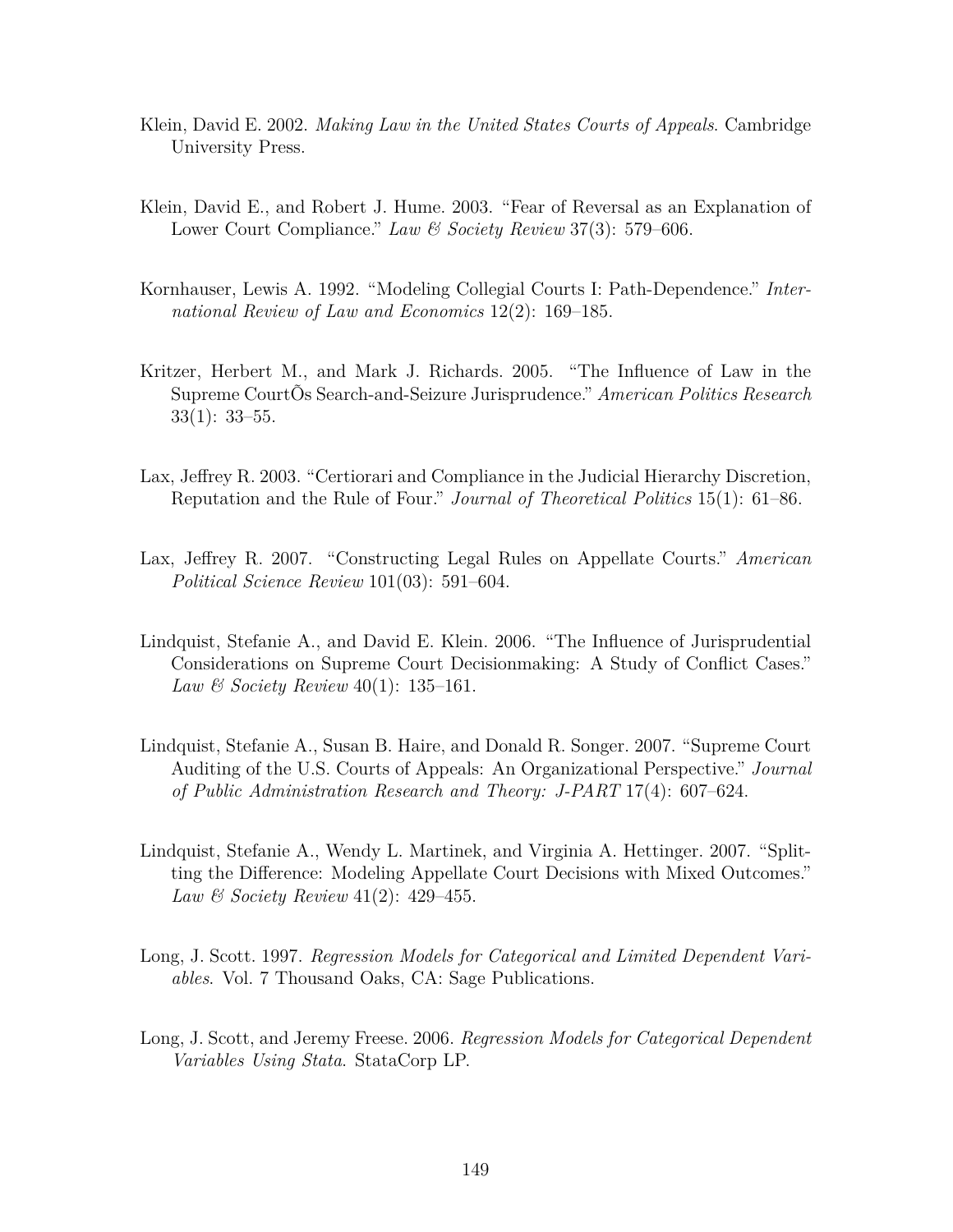- Luse, Jennifer K., Geoffrey McGovern, Wendy L. Martinek, and Sara C. Benesh. 2009. "ÒSuch Inferior Courts...Ó Compliance by Circuits with Jurisprudential Regimes." *American Politics Research* 37(1): 75–106.
- Maltzman, Forrest, and Paul J. Wahlbeck. 1996. "Strategic Policy Considerations and Voting Fluidity on the Burger Court." *The American Political Science Review* 90(3): 581–592.
- Maltzman, Forrest, James F. Spriggs, and Paul J. Wahlbeck. 2000. *Crafting Law on the Supreme Court: The Collegial Game*. New York: Cambridge University Press.
- Masood, Ali S., and Donald R. Songer. 2013. "Reevaluating the Implications of Decision-Making Models: The Role of Summary Decisions in US Supreme Court Analysis." *Journal of Law and Courts* 1(2): 363–389.
- McAtee, Andrea, and Kevin T. McGuire. 2007. "Lawyers, Justices, and Issue Salience: When and How Do Legal Arguments Affect the U.S. Supreme Court?" *Law & Society Review* 41(2): 259–278.
- Mishler, William, and Reginald S Sheehan. 1993. "The Supreme Court as a Countermajoritarian Institution? The Impact of Public Opinion on Supreme Court Decisions." *American Political Science Review* 87(01): 87–101.
- Murphy, Walter F. 1964. *Elements of Judicial Strategy*. University of Chicago Press.
- Owens, Ryan J., and Justin Wedeking. 2012. "Predicting Drift on Politically Insulated Institutions: A Study of Ideological Drift on the United States Supreme Court." *The Journal of Politics* 74(2): 487–500.
- Pacelle, Richard L., and Lawrence Baum. 1992. "Supreme Court Authority in the Judiciary A Study of Remands." *American Politics Research* 20(2): 169–191.
- Pacelle, Richard L., Brett W. Curry, and Bryan W. Marshall. 2011. *Decision Making by the Modern Supreme Court*. Cambridge University Press.
- Perry, Hersel W. 1991. *Deciding to Decide: Agenda Setting in the United States Supreme Court*. Harvard University Press.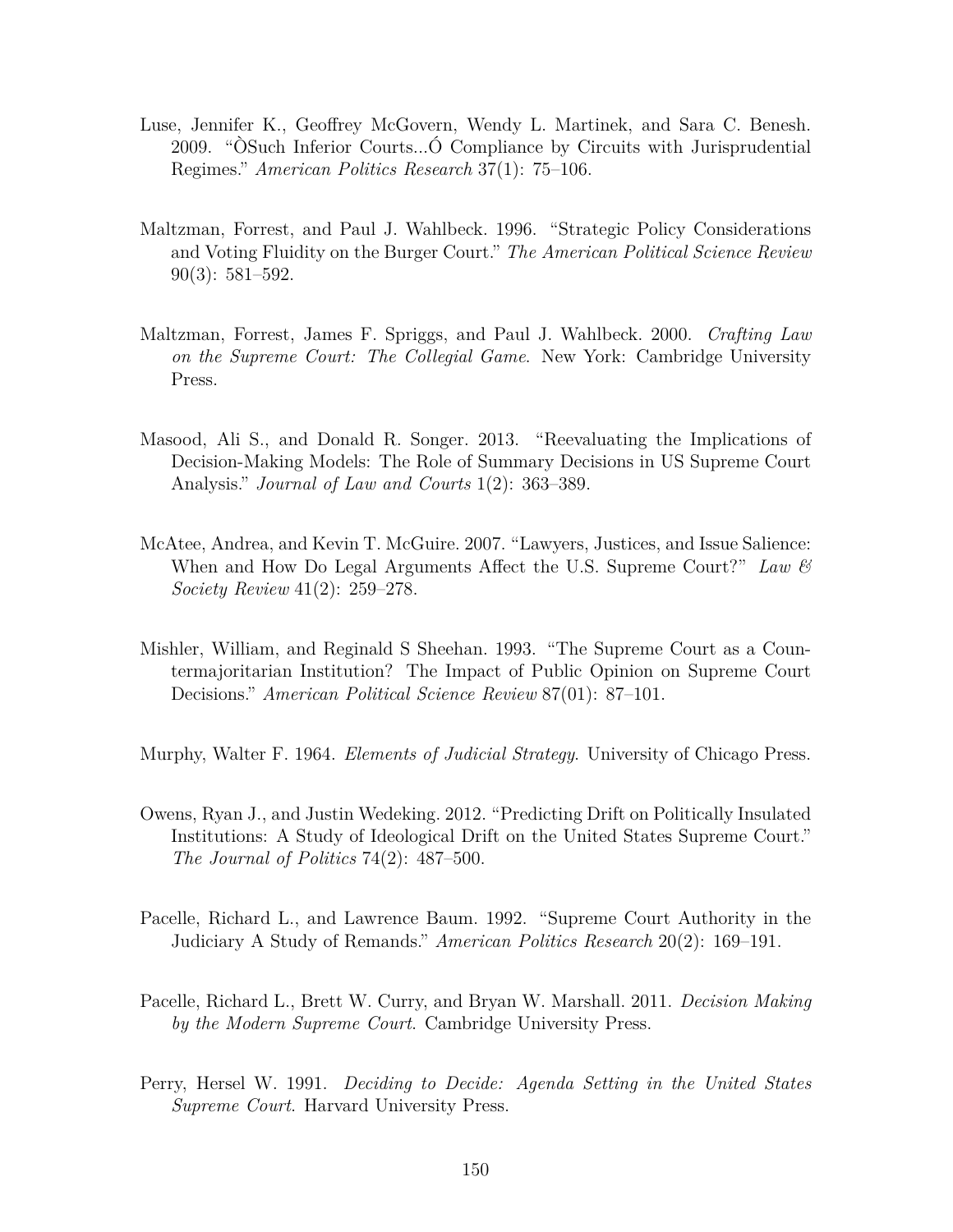Posner, Richard A. 2010. *How Judges Think*. Harvard University Press.

- Pritchett, C Herman. 1948. *The Roosevelt Court: A Study in Judicial Politics and Values, 1937-1947*. Vol. 21 Quid Pro Books.
- Randazzo, Kirk A. 2008. "Strategic Anticipation and the Hierarchy of Justice in U.S. District Courts." *American Politics Research* 36(5): 669–693.
- Randazzo, Kirk A., and Richard W. Waterman. 2011. "The U.S. Supreme Court and the Model of Contingent Discretion." *Justice Systen Journal* 32: 269–292.
- Randazzo, Kirk A, and Richard W Waterman. 2014. *Checking the Courts: Law, Ideology, and Contingent Discretion*. SUNY Press.
- Reddick, Malia, and Sara C Benesh. 1999. "Norm Violation by the Lower Courts in the Treatment of Supreme Court Precedent: A Research Framework." *Just. Sys. J.* 21: 117–142.
- Richards, Mark J., and Herbert M. Kritzer. 2002. "Jurisprudential Regimes in Supreme Court Decision Making." *The American Political Science Review* 96(2): 305–320.
- Rohde, David W., and Harold J. Spaeth. 1976. *Supreme Court Decision Making*. Vol. 4 WH Freeman San Francisco.
- Schubert, Glendon A. 1965. *The Judicial Mind: The Attitudes and Ideologies of Supreme Court Justices, 1946-1963*. Northwestern University Press.
- Schubert, Glendon A. 1974. *The Judicial Mind*. Inter-university Consortium for Political Research.
- Segal, Jeffrey A. 1984. "Predicting Supreme Court Cases Probabilistically: The Search and Seizure Cases, 1962-1981." *American Political Science Review* 78(04): 891–900.
- Segal, Jeffrey A. 1997. "Separation-of-Powers Games in the Positive Theory of Congress and Courts."*American Political Science Review* 28–44.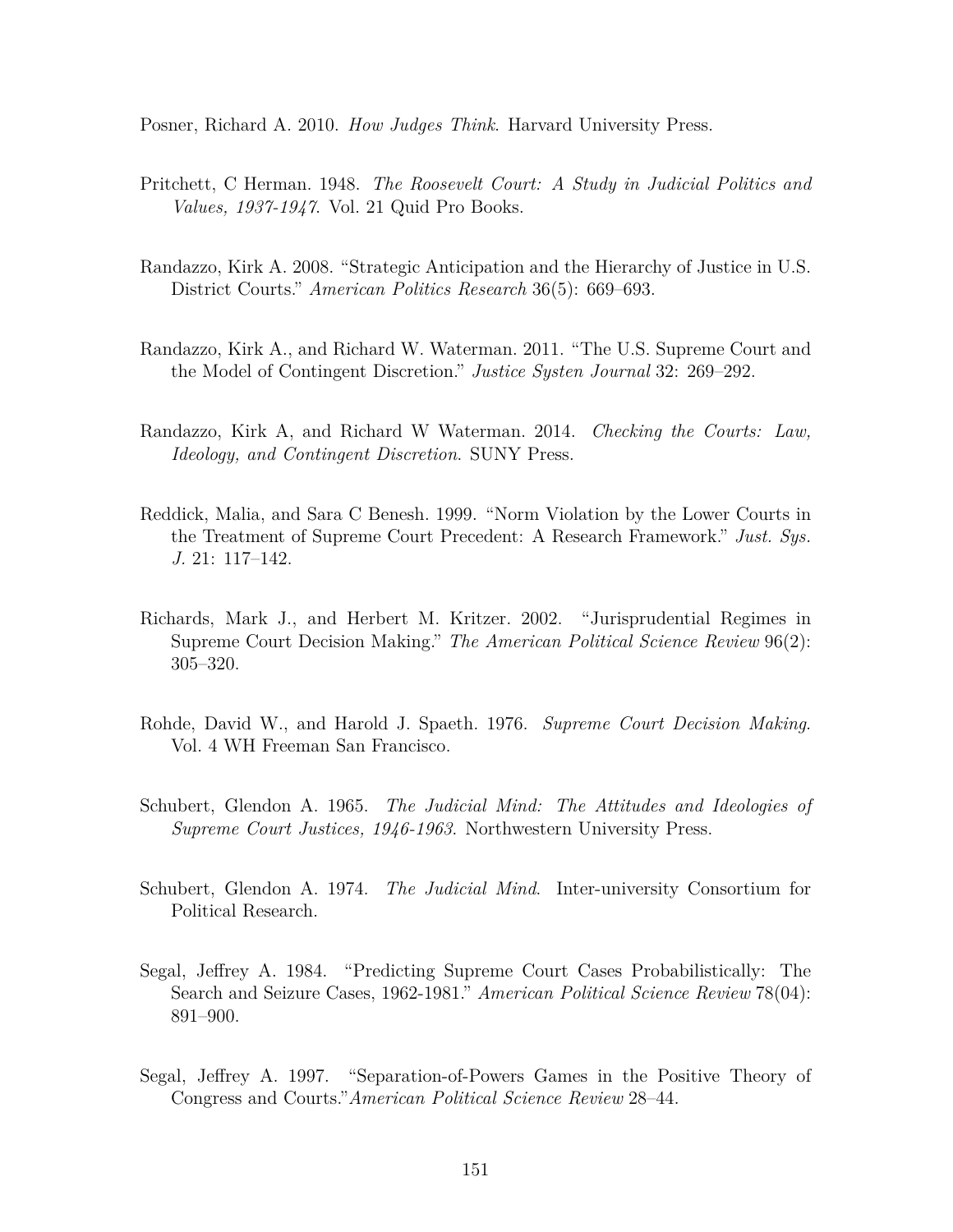- Segal, Jeffrey A., and Harold J. Spaeth. 1993. *The Supreme Court and the Attitudinal Model*. New York: Cambridge University Press.
- Segal, Jeffrey A., and Harold J. Spaeth. 1996. "The Influence of Stare Decisis on the Votes of United States Supreme Court Justices." *American Journal of Political Science* 40(4): 971–1003.
- Segal, Jeffrey A., and Harold J. Spaeth. 2002. *The Supreme Court and the Attitudinal Account Revisited*. Cambridge: Cambridge University Press.
- Segal, Jeffrey A., Harold J. Spaeth, and Sara C. Benesh. 2005. *The Supreme Court in the American Legal System*. Cambridge University Press.
- Smith, Joseph L. 2014. "Law, Fact, and the Threat of Reversal From Above." *American Politics Research* 42(2): 226–256.
- Songer, Donald R. 1982. "Consensual and Nonconsensual Decisions in Unanimous Opinions of the United States Courts of Appeals." *American Journal of Political Science* 26(2): 225–239.
- Songer, Donald R. 1988. "Nonpublication in the United States District Courts: Official Criteria Versus Inferences from Appellate Review." *Journal of Politics* 50(1): 206–215.
- Songer, Donald R., and Reginald S. Sheehan. 1990. "Supreme Court Impact on Compliance and Outcomes: Miranda and New York Times in the United States Courts of Appeals." *The Western Political Quarterly* 43(2): 297–316.
- Songer, Donald R., and Reginald S. Sheehan. 1992. "Who Wins on Appeal? Upperdogs and Underdogs in the United States Courts of Appeals." *American Journal of Political Science* 36(1): 235–258.
- Songer, Donald R., and Stefanie A. Lindquist. 1996. "Not the Whole Story: The Impact of Justices' Values on Supreme Court Decision Making." *American Journal of Political Science* 40(4): 1049–1063.
- Songer, Donald R, and Sue Davis. 1990. "The Impact of Party and Region on Voting Decisions in the United States Courts of Appeals, 1955-1986." *The Western Political Quarterly* 43(2): 317–334.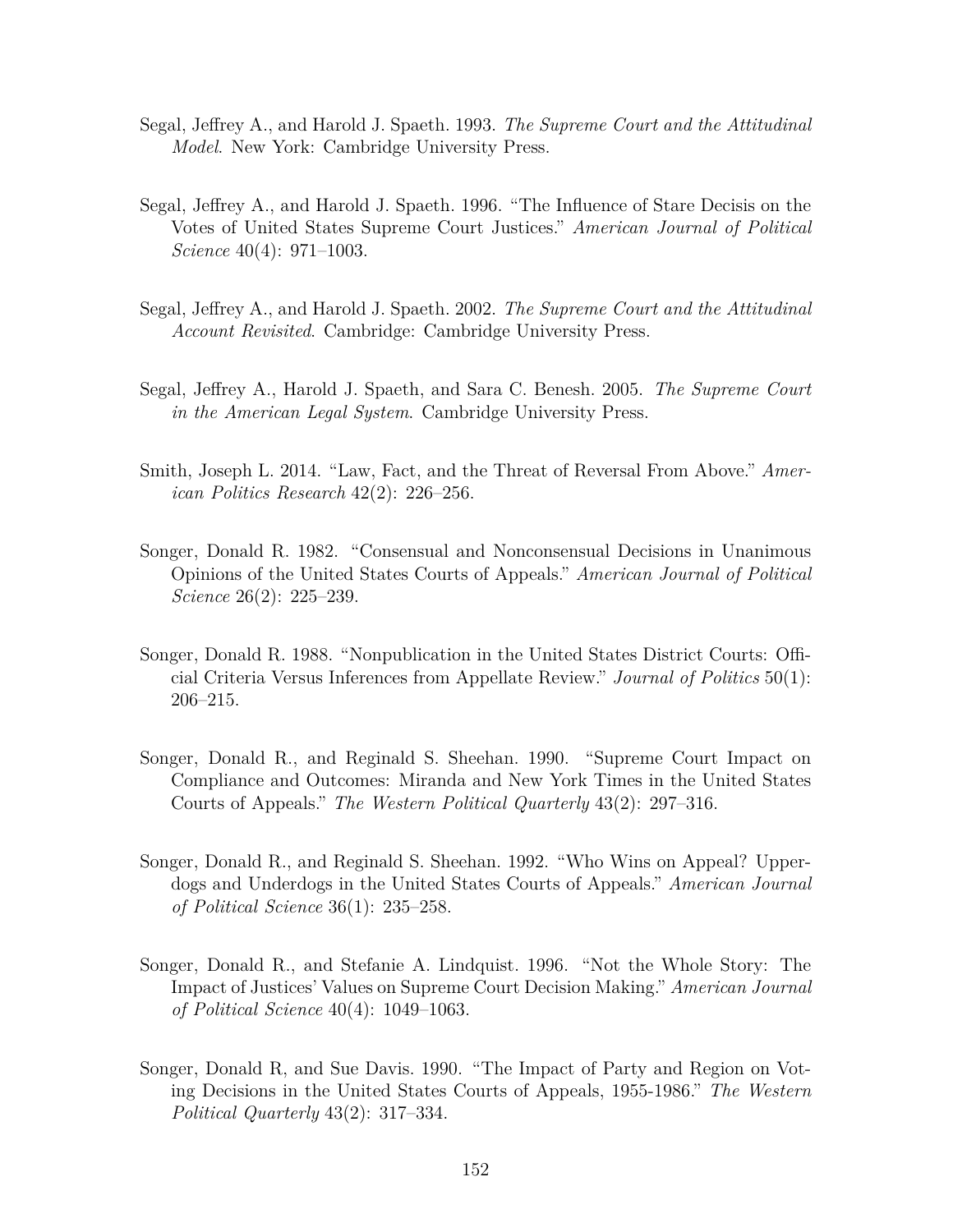- Songer, Donald R., and Susan Haire. 1992. "Integrating Alternative Approaches to the Study of Judicial Voting: Obscenity Cases in the U.S. Courts of Appeals." *American Journal of Political Science* 36(4): 963–982.
- Songer, Donald R., Jeffrey A. Segal, and Charles M. Cameron. 1994. "The Hierarchy of Justice: Testing a Principal-Agent Model of Supreme Court-Circuit Court Interactions." *American Journal of Political Science* 38(3): 673–696.
- Songer, Donald R, Martha Humphries Ginn, and Tammy A Sarver. 2003. "Do judges follow the law when there is no fear of reversal." *Justice System Journal* 24: 137– 161.
- Songer, Donald R, Reginald S Sheehan, and Susan B Haire. 2000. *Continuity and Change on the United States Courts of Appeals*. University of Michigan Press.
- Spaeth, Harold J. 1979. *Supreme Court Policy Making: Explanation and Prediction*. WH Freeman San Francisco.
- Spaeth, Harold J., and Jeffrey A. Segal. 1999. *Majority Rule or Minority Will: Adherence to Precedent on the U.S. Supreme Court*. Cambridge University Press.
- Spaeth, Harold, Lee Epstein, Ted Ruger, Sarah C. Benesh, Jeffrey Segal, and Andrew D. Martin. 2013. "The U.S. Supreme Court Justices Database.".
- Spriggs, James F., and Thomas G. Hansford. 2000. "Measuring Legal Change The Reliability and Validity of Shepard's Citations." *Political Research Quarterly* 53(2): 327–341.
- Spriggs, James F., and Thomas G. Hansford. 2001. "Explaining the Overruling of U.S. Supreme Court Precedent." *The Journal of Politics* 63(4): 1091–1111.
- Spriggs, James F., and Thomas G. Hansford. 2002. "The U.S. Supreme Court's Incorporation and Interpretation of Precedent." *Law & Society Review* 36(1): 139– 160.
- Stock, James H., and Mark W. Watson. 2008. "Heteroskedasticity-Robust Standard Errors for Fixed Effects Panel Data Regression." *Econometrica* 76(1): 155–174.